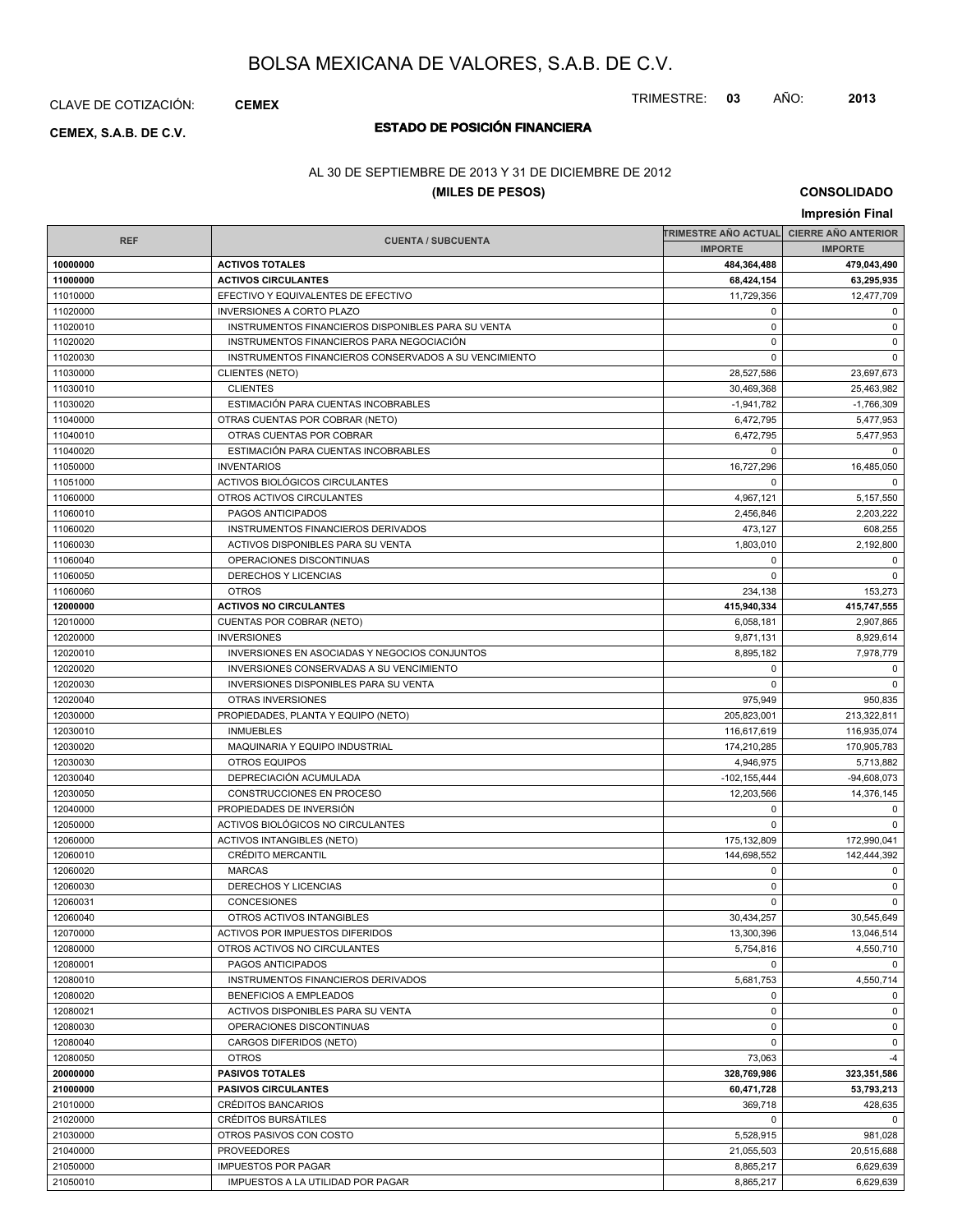CLAVE DE COTIZACIÓN: **CEMEX**

# **ESTADO DE POSICIÓN FINANCIERA CEMEX, S.A.B. DE C.V.**

### AL 30 DE SEPTIEMBRE DE 2013 Y 31 DE DICIEMBRE DE 2012

### **(MILES DE PESOS)**

**CONSOLIDADO**

|            |                                                                                          |                             | Impresión Final            |
|------------|------------------------------------------------------------------------------------------|-----------------------------|----------------------------|
|            |                                                                                          | <b>TRIMESTRE AÑO ACTUAL</b> | <b>CIERRE AÑO ANTERIOR</b> |
| <b>REF</b> | <b>CUENTA / SUBCUENTA</b>                                                                |                             | <b>IMPORTE</b>             |
| 21050020   | OTROS IMPUESTOS POR PAGAR                                                                | $\Omega$                    | $\mathbf 0$                |
| 21060000   | OTROS PASIVOS CIRCULANTES                                                                | 24,652,375                  | 25,238,223                 |
| 21060010   | <b>INTERESES POR PAGAR</b>                                                               | 3,673,543                   | 3,003,022                  |
| 21060020   | <b>INSTRUMENTOS FINANCIEROS DERIVADOS</b>                                                | 170,477                     | 623,474                    |
| 21060030   | <b>INGRESOS DIFERIDOS</b>                                                                | $\Omega$                    | $\Omega$                   |
| 21060050   | <b>BENEFICIOS A EMPLEADOS</b>                                                            | 4,612,800                   | 4,295,306                  |
| 21060060   | <b>PROVISIONES</b>                                                                       | 7,405,373                   | 7,675,310                  |
| 21060061   | PASIVOS RELACIONADOS CON ACTIVOS DISPONIBLES PARA SU VENTA CIRCULANTES                   | $\mathbf 0$                 | $\mathbf 0$                |
| 21060070   | OPERACIONES DISCONTINUAS                                                                 | $\Omega$                    | $\mathbf 0$                |
| 21060080   | <b>OTROS</b>                                                                             | 8,790,182                   | 9,641,111                  |
| 22000000   | <b>PASIVOS NO CIRCULANTES</b>                                                            | 268,298,258                 | 269,558,373                |
| 22010000   | <b>CRÉDITOS BANCARIOS</b>                                                                | 54,308,656                  | 53,052,323                 |
| 22020000   | <b>CRÉDITOS BURSÁTILES</b>                                                               | $\Omega$                    | $\mathbf 0$                |
| 22030000   | OTROS PASIVOS CON COSTO                                                                  | 157,977,178                 | 153,339,562                |
| 22040000   | PASIVOS POR IMPUESTOS DIFERIDOS                                                          | 13,877,698                  | 12,861,138                 |
| 22050000   | OTROS PASIVOS NO CIRCULANTES                                                             | 42,134,726                  | 50,305,350                 |
| 22050010   | INSTRUMENTOS FINANCIEROS DERIVADOS                                                       | 9,135,929                   | 4,828,430                  |
| 22050020   | <b>INGRESOS DIFERIDOS</b>                                                                | 561,975                     | 205,986                    |
| 22050040   | <b>BENEFICIOS A EMPLEADOS</b>                                                            | 13,257,155                  | 13,642,909                 |
| 22050050   | <b>PROVISIONES</b>                                                                       | $\mathbf 0$                 | 0                          |
| 22050051   | PASIVOS RELACIONADOS CON ACTIVOS DISPONIBLES PARA SU VENTA NO CIRCULANTES                | $\mathbf 0$                 | $\mathbf 0$                |
| 22050060   | OPERACIONES DISCONTINUAS                                                                 | $\Omega$                    | $\mathbf 0$                |
| 22050070   | <b>OTROS</b>                                                                             | 19,179,667                  | 31,628,025                 |
| 30000000   | <b>CAPITAL CONTABLE</b>                                                                  | 155,594,502                 | 155,691,904                |
| 30010000   | CAPITAL CONTABLE DE LA PARTICIPACIÓN CONTROLADORA                                        | 140,839,370                 | 141,204,119                |
| 30030000   | <b>CAPITAL SOCIAL</b>                                                                    | 4,142,845                   | 4,139,201                  |
| 30040000   | ACCIONES RECOMPRADAS                                                                     | $\mathbf 0$                 | $\mathbf 0$                |
| 30050000   | PRIMA EN EMISIÓN DE ACCIONES                                                             | 120,280,545                 | 113,929,110                |
| 30060000   | APORTACIONES PARA FUTUROS AUMENTOS DE CAPITAL                                            | $\mathbf 0$                 | $\mathbf 0$                |
| 30070000   | OTRO CAPITAL CONTRIBUIDO                                                                 | $\Omega$                    | $\pmb{0}$                  |
| 30080000   | UTILIDADES RETENIDAS (PERDIDAS ACUMULADAS)                                               | 1,770,548                   | 10,934,947                 |
| 30080010   | <b>RESERVA LEGAL</b>                                                                     | 1,804,124                   | 1,804,124                  |
| 30080020   | <b>OTRAS RESERVAS</b>                                                                    | $\Omega$                    | $\mathbf 0$                |
| 30080030   | RESULTADOS DE EJERCICIOS ANTERIORES                                                      | 7,464,539                   | 21,054,769                 |
| 30080040   | RESULTADO DEL EJERCICIO                                                                  | $-7,498,115$                | $-11,923,946$              |
| 30080050   | <b>OTROS</b>                                                                             | $\mathbf 0$                 | $\mathbf 0$                |
| 30090000   | OTROS RESULTADOS INTEGRALES ACUMULADOS (NETOS DE IMPUESTOS)                              | 14,645,432                  | 12,200,861                 |
| 30090010   | GANANCIAS POR REVALUACIÓN DE PROPIEDADES                                                 | $\Omega$                    | $\Omega$                   |
| 30090020   | GANANCIAS (PERDIDAS) ACTUARIALES POR OBLIGACIONES LABORALES                              | $-3,232,950$                | $-3,174,000$               |
| 30090030   | RESULTADO POR CONVERSIÓN DE MONEDAS EXTRANJERAS                                          | $-1,594,365$                | $-3,004,998$               |
| 30090040   | CAMBIOS EN LA VALUACIÓN DE ACTIVOS FINANCIEROS DISPONIBLES PARA SU VENTA                 | $-19,621$                   | $-137,000$                 |
| 30090050   | CAMBIOS EN LA VALUACIÓN DE INSTRUMENTOS FINANCIEROS DERIVADOS                            | $\mathbf 0$                 | $\mathbf 0$                |
| 30090060   | CAMBIOS EN EL VALOR RAZONABLE DE OTROS ACTIVOS                                           | $\mathsf 0$                 | $\pmb{0}$                  |
| 30090070   | PARTICIPACIÓN EN OTROS RESULTADOS INTEGRALES DE ASOCIADAS Y NEGOCIOS<br><b>CONJUNTOS</b> | $\Omega$                    | $\mathbf 0$                |
| 30090080   | OTROS RESULTADOS INTEGRALES                                                              | 19,492,368                  | 18,516,859                 |
| 30020000   | CAPITAL CONTABLE DE LA PARTICIPACIÓN NO CONTROLADORA                                     | 14,755,132                  | 14,487,785                 |

TRIMESTRE: **03** AÑO: **2013**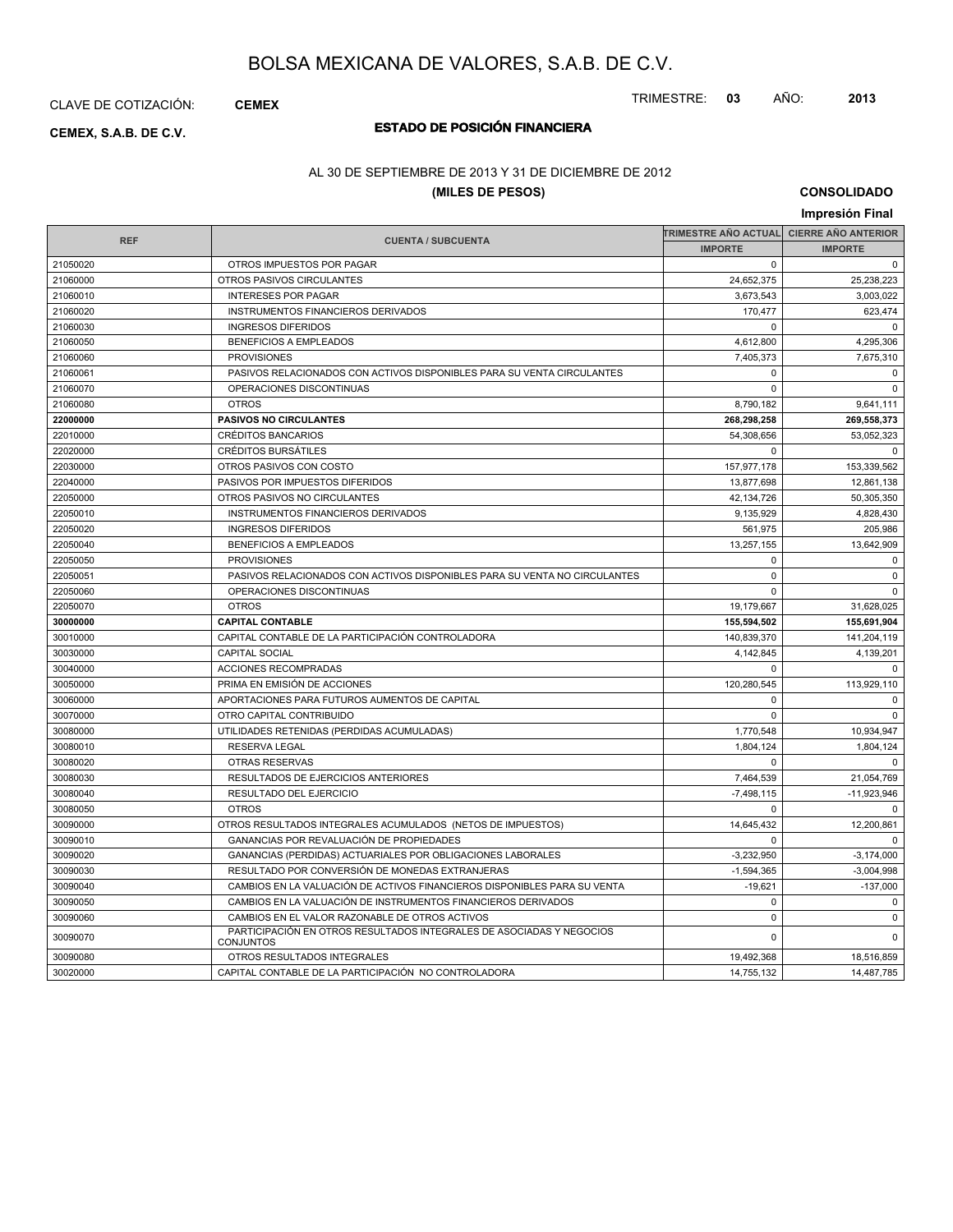CLAVE DE COTIZACIÓN: **CEMEX**

### **ESTADO DE POSICIÓN FINANCIERA CEMEX, S.A.B. DE C.V. DATOS INFORMATIVOS**

### AL 30 DE SEPTIEMBRE DE 2013 Y 31 DE DICIEMBRE DE 2012

#### **(MILES DE PESOS)**

### **CONSOLIDADO**

TRIMESTRE: **03** AÑO: **2013**

#### **Impresión Final IMPORTE TRIMESTRE AÑO ACTUAL CIERRE AÑO ANTERIOR IMPORTE REF CUENTA / SUBCUENTA CONCEPTOS** 91000010 PASIVOS MONEDA EXTRANJERA CORTO PLAZO 40,679,003 40,379,833 91000020 PASIVOS MONEDA EXTRANJERA LARGO PLAZO 249,077,886 234,329,995 91000030 CAPITAL SOCIAL NOMINAL external service of the control of the control of the control of the control of the control of the control of the control of the control of the control of the control of the control of the c 91000040 CAPITAL SOCIAL POR ACTUALIZACIÓN 4,047,899 4,047,899 4,047,899 4,047,899 4,047,899 4,047,899 4,047,99 91000050 FONDOS PARA PENSIONES Y PRIMA DE ANTIGÜEDAD 13,257,155 13,642,909 91000060 NUMERO DE FUNCIONARIOS (\*) 10 10 91000070 NUMERO DE EMPLEADOS (\*) 18,881 23,814 23,814 91000080 NUMERO DE OBREROS (\*) 23,962 20,081 91000090 NUMERO DE ACCIONES EN CIRCULACIÓN (\*) 34,266,608,583 34,266,608,583 32,808,442,644 91000100 NUMERO DE ACCIONES RECOMPRADAS (\*) 0 0 91000110 EFECTIVO RESTRINGIDO (1) 0 0 91000120 DEUDA DE ASOCIADAS GARANTIZADA 0 0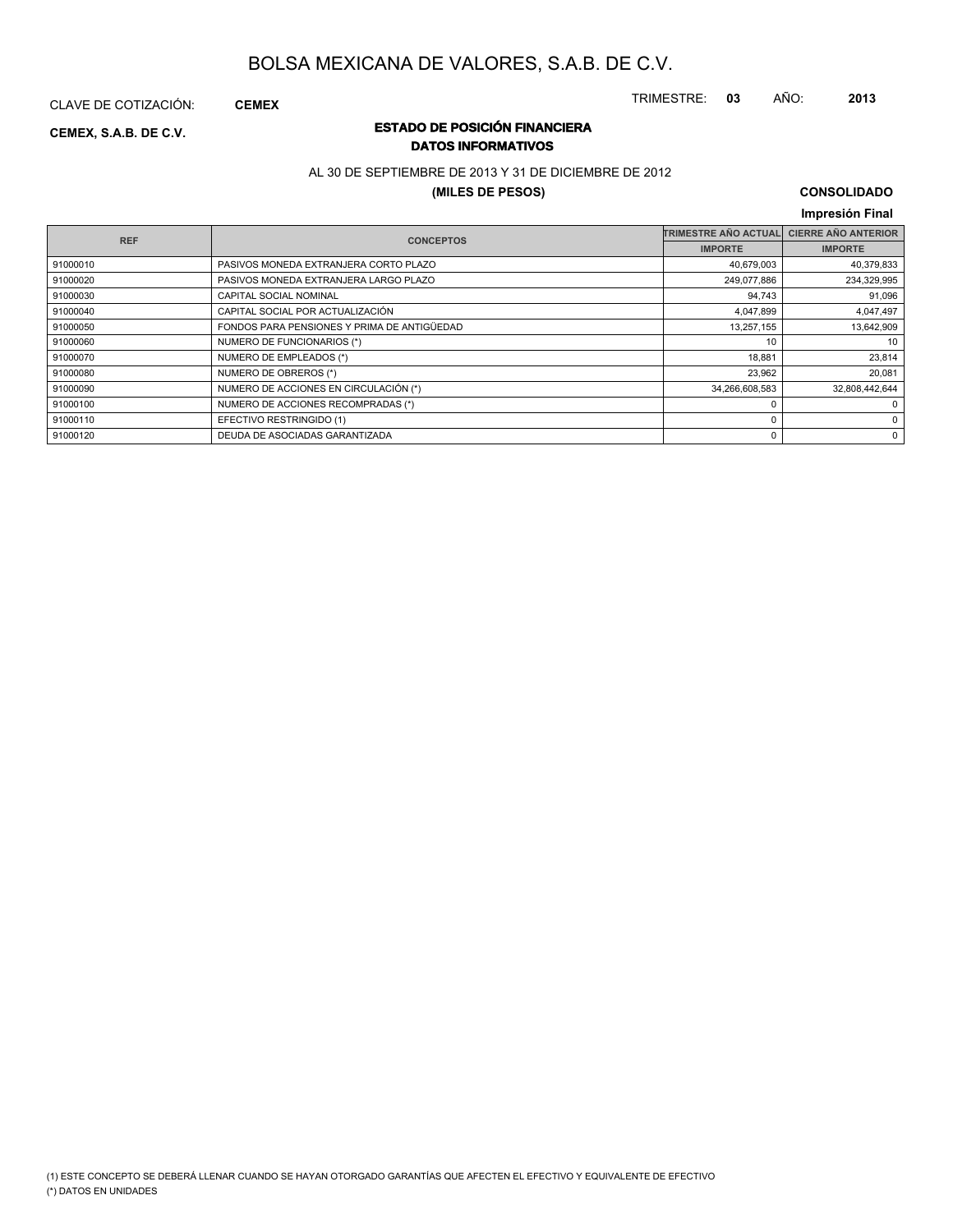**CEMEX, S.A.B. DE C.V.** CLAVE DE COTIZACIÓN: **CEMEX** TRIMESTRE: **03** AÑO: **2013**

### **ESTADOS DE RESULTADOS INTEGRALES**

**CONSOLIDADO**

#### POR LOS PERIODOS DE NUEVE Y TRES MESES TERMINADOS AL 30 DE SEPTIEMBRE DE 2013 Y 2012

|            | (MILES DE PESOS)                                                              |                   |                  |                     | Impresión Final  |  |
|------------|-------------------------------------------------------------------------------|-------------------|------------------|---------------------|------------------|--|
|            |                                                                               | <b>AÑO ACTUAL</b> |                  | <b>AÑO ANTERIOR</b> |                  |  |
| <b>REF</b> | <b>CUENTA / SUBCUENTA</b>                                                     | <b>ACUMULADO</b>  | <b>TRIMESTRE</b> | <b>ACUMULADO</b>    | <b>TRIMESTRE</b> |  |
| 40010000   | <b>INGRESOS NETOS</b>                                                         | 145,087,605       | 52,609,317       | 148,926,851         | 51,232,988       |  |
| 40010010   | <b>SERVICIOS</b>                                                              | $\mathbf{0}$      | $\mathbf 0$      | $\mathbf 0$         | $\mathbf 0$      |  |
| 40010020   | <b>VENTA DE BIENES</b>                                                        | 145,087,605       | 52,609,317       | 148,926,851         | 51,232,988       |  |
| 40010030   | <b>INTERESES</b>                                                              | $\mathbf 0$       | $\mathbf 0$      | 0                   | $\mathbf 0$      |  |
| 40010040   | <b>REGALIAS</b>                                                               | $\mathbf 0$       | $\mathbf 0$      | 0                   | $\mathbf 0$      |  |
| 40010050   | <b>DIVIDENDOS</b>                                                             | $\mathsf 0$       | $\mathbf 0$      | 0                   | $\mathbf 0$      |  |
| 40010060   | ARRENDAMIENTO                                                                 | $\mathbf 0$       | $\mathbf 0$      | 0                   | $\mathbf 0$      |  |
| 40010061   | <b>CONSTRUCCIÓN</b>                                                           | $\mathbf 0$       | $\mathbf 0$      | $\mathbf 0$         | $\mathbf 0$      |  |
| 40010070   | <b>OTROS</b>                                                                  | $\Omega$          | $\Omega$         | $\Omega$            | $\Omega$         |  |
| 40020000   | <b>COSTO DE VENTAS</b>                                                        | 100,471,354       | 35,634,334       | 105,228,796         | 35,454,629       |  |
| 40021000   | UTILIDAD (PÉRDIDA) BRUTA                                                      | 44,616,251        | 16,974,983       | 43,698,055          | 15,778,359       |  |
| 40030000   | <b>GASTOS GENERALES</b>                                                       | 29,797,427        | 10,873,150       | 30,269,595          | 10,386,362       |  |
| 40040000   | UTILIDAD (PÉRDIDA) ANTES DE OTROS INGRESOS Y GASTOS, NETO                     | 14,818,824        | 6,101,833        | 13,428,460          | 5,391,997        |  |
| 40050000   | OTROS INGRESOS Y (GASTOS), NETO                                               | 2,980,181         | $-1,399,699$     | -2,535,464          | $-2,167,590$     |  |
| 40060000   | UTILIDAD (PÉRDIDA) DE OPERACIÓN (*)                                           | 11,838,643        | 4,702,134        | 10,892,996          | 3,224,407        |  |
| 40070000   | <b>INGRESOS FINANCIEROS</b>                                                   | 1,823,451         | 919,114          | 1,150,618           | 391,598          |  |
| 40070010   | <b>INTERESES GANADOS</b>                                                      | 123,922           | 37,124           | 273,312             | 75,619           |  |
| 40070020   | UTILIDAD POR FLUCTUACIÓN CAMBIARIA, NETO                                      | 70.223            | 275.516          | 282.913             | $\Omega$         |  |
| 40070030   | UTILIDAD POR DERIVADOS, NETO                                                  | 0                 | $\Omega$         | 0                   | $\mathbf 0$      |  |
| 40070040   | UTILIDAD POR CAMBIOS EN VALOR RAZONABLE DE INSTRUMENTOS<br><b>FINANCIEROS</b> | 1,449,258         | 547,751          | 414,164             | 253,375          |  |
| 40070050   | OTROS INGRESOS FINANCIEROS                                                    | 180,048           | 58,723           | 180,229             | 62,604           |  |
| 40080000   | <b>GASTOS FINANCIEROS</b>                                                     | 15,115,440        | 5,540,171        | 14,388,709          | 4,864,184        |  |
| 40080010   | <b>INTERESES PAGADOS</b>                                                      | 12,105,296        | 4,117,745        | 12,164,672          | 4,099,068        |  |
| 40080020   | PÉRDIDA POR FLUCTUACIÓN CAMBIARIA, NETO                                       | 0                 | $\mathbf 0$      | 0                   | 42,596           |  |
| 40080030   | PÉRDIDA POR DERIVADOS. NETO                                                   | $\mathbf{0}$      | $\mathbf 0$      | 0                   | $\mathbf 0$      |  |
| 40080050   | PÉRDIDA POR CAMBIOS EN VALOR RAZONABLE DE INSTRUMENTOS<br><b>FINANCIEROS</b>  | $\mathbf 0$       | $\mathbf 0$      | $\mathbf 0$         | $\mathbf 0$      |  |
| 40080060   | OTROS GASTOS FINANCIEROS                                                      | 3,010,144         | 1,422,426        | 2,224,037           | 722,520          |  |
| 40090000   | <b>INGRESOS (GASTOS) FINANCIEROS NETO</b>                                     | -13,291,989       | $-4,621,057$     | $-13,238,091$       | -4,472,586       |  |
| 40100000   | PARTICIPACIÓN EN LOS RESULTADOS DE ASOCIADAS Y NEGOCIOS<br>CONJUNTOS          | 100,567           | 68.141           | 430,261             | 270,987          |  |
| 40110000   | UTILIDAD (PÉRDIDA) ANTES DE IMPUESTOS A LA UTILIDAD                           | -1,352,779        | 149,218          | -1,914,834          | $-977,192$       |  |
| 40120000   | <b>IMPUESTOS A LA UTILIDAD</b>                                                | 5,196,926         | 1,798,657        | 3,512,081           | 1,615,635        |  |
| 40120010   | <b>IMPUESTO CAUSADO</b>                                                       | 4,380,043         | $-55,822$        | 5,511,697           | 2,110,514        |  |
| 40120020   | <b>IMPUESTO DIFERIDO</b>                                                      | 816,883           | 1,854,479        | $-1,999,616$        | $-494,879$       |  |
| 40130000   | UTILIDAD (PÉRDIDA) DE LAS OPERACIONES CONTINUAS                               | $-6,549,705$      | $-1,649,439$     | $-5,426,915$        | 2,592,827        |  |
| 40140000   | UTILIDAD (PÉRDIDA) DE LAS OPERACIONES DISCONTINUAS, NETO                      | $\mathbf{0}$      | $\Omega$         | 0                   | $\Omega$         |  |
| 40150000   | UTILIDAD (PÉRDIDA) NETA                                                       | $-6,549,705$      | $-1,649,439$     | 5,426,915           | 2,592,827        |  |
| 40160000   | PARTICIPACIÓN NO CONTROLADORA EN LA UTILIDAD (PÉRDIDA) NETA                   | 948,410           | 384,010          | 160,079             | 69,866           |  |
| 40170000   | PARTICIPACIÓN CONTROLADORA EN LA UTILIDAD (PÉRDIDA) NETA                      | $-7,498,115$      | $-2,033,449$     | $-5,586,994$        | $-2,662,693$     |  |
|            |                                                                               |                   |                  |                     |                  |  |
| 40180000   | UTILIDAD (PÉRDIDA) NETA BÁSICA POR ACCIÓN                                     | $-0.21$           | $-0.06$          | $-0.16$             | $-0.08$          |  |
| 40190000   | UTILIDAD (PÉRDIDA) NETA POR ACCIÓN DILUIDA                                    | $-0.21$           | $-0.06$          | $-0.16$             | $-0.08$          |  |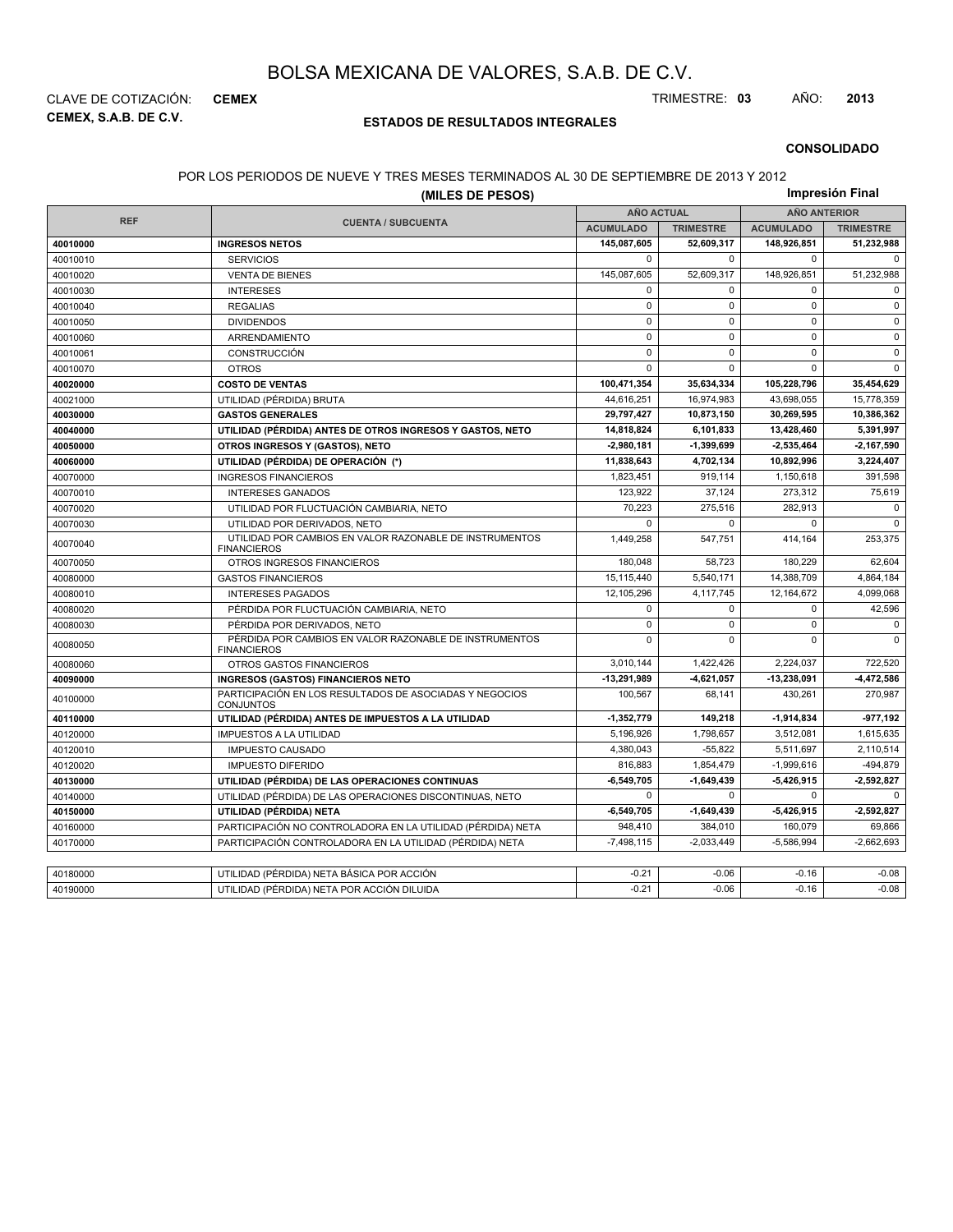**CEMEX, S.A.B. DE C.V.**

### **ESTADOS DE RESULTADOS INTEGRALES**

#### **OTROS RESULTADOS INTEGRALES (NETOS DE IMPUESTOS)**

POR LOS PERIODOS DE NUEVE Y TRES MESES TERMINADOS AL 30 DE SEPTIEMBRE DE 2013 Y 2012

**(MILES DE PESOS)**

**Impresión Final**

-4,751,803 1,424,463 -8,870,543 -2,421,242

**CONSOLIDADO**

|            |                                                                                                 |                  | <b>AÑO ACTUAL</b> | <b>AÑO ANTERIOR</b> |                  |  |
|------------|-------------------------------------------------------------------------------------------------|------------------|-------------------|---------------------|------------------|--|
| <b>REF</b> | <b>CUENTA / SUBCUENTA</b>                                                                       | <b>ACUMULADO</b> | <b>TRIMESTRE</b>  | <b>ACUMULADO</b>    | <b>TRIMESTRE</b> |  |
| 40200000   | UTILIDAD (PÉRDIDA) NETA                                                                         | $-6,549,705$     | $-1,649,439$      | 5,426,915           | $-2,592,827$     |  |
|            | PARTIDAS QUE NO SERAN RECLASIFICADAS A RESULTADOS                                               |                  |                   |                     |                  |  |
| 40210000   | <b>GANANCIAS POR REVALUACIÓN DE PROPIEDADES</b>                                                 | $\Omega$         |                   | 0                   | $\Omega$         |  |
| 40220000   | GANANCIAS (PÉRDIDAS) ACTUARIALES POR OBLIGACIONES LABORALES                                     | $-58,950$        | $-58,950$         | 0                   | $\Omega$         |  |
| 40220100   | PARTICIPACIÓN EN RESULTADOS POR REVALUACIÓN DE PROPIEDADES DE<br>ASOCIADAS Y NEGOCIOS CONJUNTOS | n                |                   | 0                   | $\Omega$         |  |
|            | PARTIDAS QUE PUEDEN SER RECLASIFICADAS SUBSECUENTEMENTE A<br><b>RESULTADOS</b>                  |                  |                   |                     |                  |  |
| 40230000   | RESULTADO POR CONVERSIÓN DE MONEDAS EXTRANJERAS                                                 | 1,410,633        | 3,101,633         | $-3,370,546$        | -487,546         |  |
| 40240000   | CAMBIOS EN LA VALUACIÓN DE ACTIVOS FINANCIEROS DISPONIBLES PARA<br><b>SU VENTA</b>              | 117,379          | $-19.621$         | 86,997              | $-140,003$       |  |
| 40250000   | CAMBIOS EN LA VALUACIÓN DE INSTRUMENTOS FINANCIEROS DERIVADOS                                   | $\Omega$         | $\Omega$          | 0                   | $\Omega$         |  |
| 40260000   | CAMBIOS EN EL VALOR RAZONABLE DE OTROS ACTIVOS                                                  | $\Omega$         | $\Omega$          | 0                   | $\Omega$         |  |
| 40270000   | PARTICIPACIÓN EN OTROS RESULTADOS INTEGRALES DE ASOCIADAS Y<br>NEGOCIOS CONJUNTOS               | $\Omega$         | $\Omega$          | O.                  | $\Omega$         |  |
| 40280000   | OTROS RESULTADOS INTEGRALES                                                                     | 1,277,250        | 434,850           | 0                   | 869,000          |  |
| 40290000   | TOTAL DE OTROS RESULTADOS INTEGRALES                                                            | 2.746.312        | 3,457,912         | 3,283,549           | 241,451          |  |
|            |                                                                                                 |                  |                   |                     |                  |  |
| 40300000   | UTILIDAD (PÉRDIDA) INTEGRAL                                                                     | $-3,803,393$     | 1,808,473         | -8,710,464          | $-2,351,376$     |  |
| 40320000   | UTILIDAD (PÉRDIDA) INTEGRAL ATRIBUIBLE A LA PARTICIPACIÓN NO<br>CONTROLADORA                    | 948.410          | 384,010           | 160,079             | 69,866           |  |

CLAVE DE COTIZACIÓN: **CEMEX** TRIMESTRE: **03** AÑO: **2013**

<sup>40310000</sup> UTILIDAD (PÉRDIDA) INTEGRAL ATRIBUIBLE A LA PARTICIPACIÓN CONTROLADORA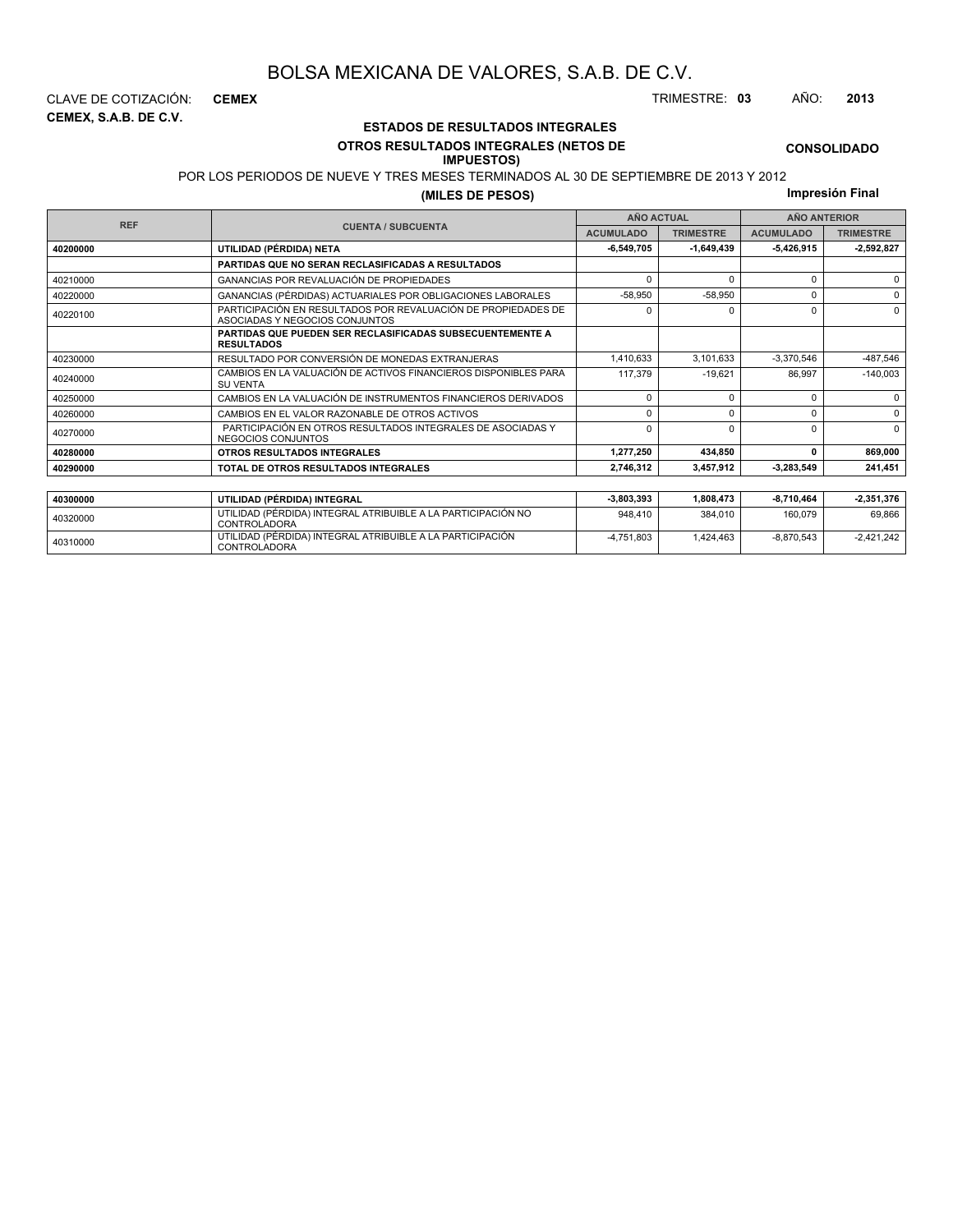**CEMEX, S.A.B. DE C.V.** CLAVE DE COTIZACIÓN: **CEMEX** TRIMESTRE: **03** AÑO: **2013**

### **ESTADOS DE RESULTADOS INTEGRALES DATOS INFORMATIVOS**

**CONSOLIDADO**

**Impresión Final**

### POR LOS PERIODOS DE NUEVE Y TRES MESES TERMINADOS AL 30 DE SEPTIEMBRE DE 2013 Y 2012

### **(MILES DE PESOS)**

| <b>REF</b> |                                       | ANO ACTUAL       |                  | <b>ANO ANTERIOR</b> |                  |  |
|------------|---------------------------------------|------------------|------------------|---------------------|------------------|--|
|            | <b>CUENTA / SUBCUENTA</b>             | <b>ACUMULADO</b> | <b>TRIMESTRE</b> | <b>ACUMULADO</b>    | <b>TRIMESTRE</b> |  |
| 92000010   | DEPRECIACIÓN Y AMORTIZACIÓN OPERATIVA | 10.756.641       | 3.670.521        | 13.092.417          | 4,264,369        |  |
| 92000020   | PTU CAUSADA                           | .424             | $-318$           | 1.989               | $-201$           |  |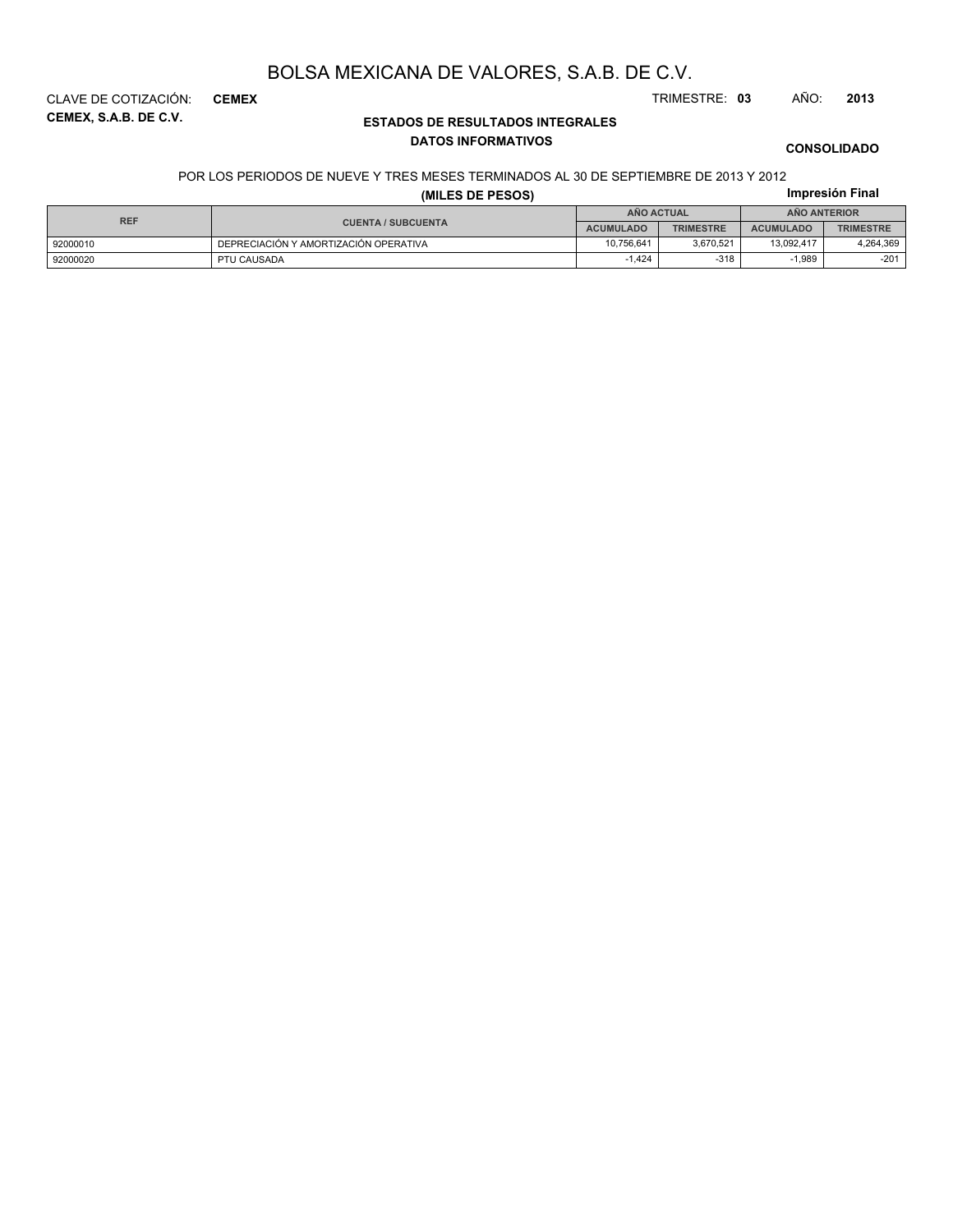**CEMEX, S.A.B. DE C.V.** CLAVE DE COTIZACIÓN: **CEMEX** TRIMESTRE: **03** AÑO: **2013**

### **ESTADOS DE RESULTADOS INTEGRALES DATOS INFORMATIVOS (12 MESES)**

**CONSOLIDADO**

#### POR LOS PERIODOS DE NUEVE Y TRES MESES TERMINADOS AL 30 DE SEPTIEMBRE DE 2013 Y 2012

**(MILES DE PESOS)**

| <b>REF</b> |                                                              | <b>AÑO</b>    |                 |  |  |
|------------|--------------------------------------------------------------|---------------|-----------------|--|--|
|            | <b>CUENTA / SUBCUENTA</b>                                    | <b>ACTUAL</b> | <b>ANTERIOR</b> |  |  |
| 92000030   | INGRESOS NETOS (**)                                          | 193.197.113   | 199,512,642     |  |  |
| 92000040   | UTILIDAD (PÉRDIDA) DE OPERACIÓN (**)                         | 12,586,747    | 11,949,381      |  |  |
| 92000050   | PARTICIPACIÓN CONTROLADORA EN LA UTILIDAD (PÉRDIDA) NETA(**) | $-13.835.067$ | $-15,964,841$   |  |  |
| 92000060   | UTILIDAD (PÉRDIDA) NETA (**)                                 | $-12,385,153$ | $-15,810,664$   |  |  |
| 92000070   | DEPRECIACIÓN Y AMORTIZACIÓN OPERATIVA (**)                   | 15,038,948    | 17,359,854      |  |  |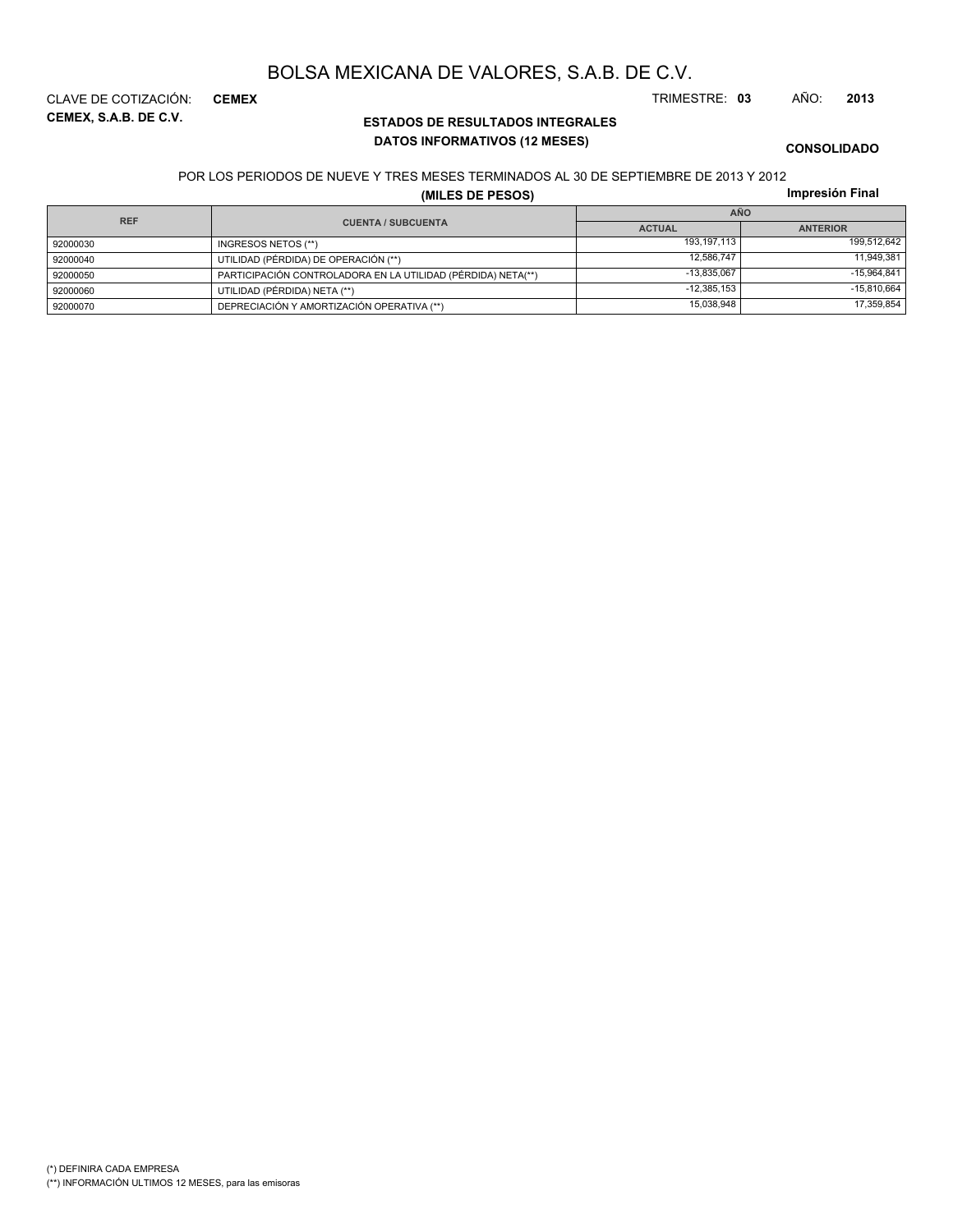**INDIRECTO) CEMEX, S.A.B. DE C.V.**

CLAVE DE COTIZACIÓN: **CEMEX**

TRIMESTRE: **03** AÑO: **2013**

# **ESTADOS DE FLUJOS DE EFECTIVO (METODO**

AL 30 DE SEPTIEMBRE DE 2013 Y 2012

### **(MILES DE PESOS)**

**CONSOLIDADO**

|                                      |                                                                           |                             | Impresión Final               |
|--------------------------------------|---------------------------------------------------------------------------|-----------------------------|-------------------------------|
|                                      |                                                                           | <b>TRIMESTRE AÑO ACTUAL</b> | <b>TRIMESTRE AÑO ANTERIOR</b> |
| <b>REF</b>                           | <b>CUENTA/SUBCUENTA</b>                                                   | <b>IMPORTE</b>              | <b>IMPORTE</b>                |
| <b>ACTIVIDADES DE OPERACIÓN</b>      |                                                                           |                             |                               |
| 50010000                             | UTILIDAD (PÉRDIDA) NETA ANTES DE IMPUESTOS A LA UTILIDAD                  | $-1,352,779$                | $-1,914,834$                  |
| 50020000                             | +(-) PARTIDAS SIN IMPACTO EN EL EFECTIVO                                  | 1,424                       | 1,989                         |
| 50020010                             | + ESTIMACIÓN DEL PERIODO                                                  | $\pmb{0}$                   | 0                             |
| 50020020                             | +PROVISIÓN DEL PERIODO                                                    | $\Omega$                    | $\mathbf 0$                   |
| 50020030                             | + (-) OTRAS PARTIDAS NO REALIZADAS                                        | 1,424                       | 1,989                         |
| 50030000                             | +(-) PARTIDAS RELACIONADAS CON ACTIVIDADES DE INVERSIÓN                   | 11,853,316                  | 14,112,875                    |
| 50030010                             | + DEPRECIACIÓN Y AMORTIZACIÓN DEL PERIODO                                 | 10,756,641                  | 13.092.837                    |
| 50030020                             | (-) + UTILIDAD O PERDIDA EN VENTA DE PROPIEDADES PLANTA Y EQUIPO          | 315,033                     | 1,368,465                     |
| 50030030                             | +(-) PÉRDIDA (REVERSIÓN) POR DETERIORO                                    | 1,196,065                   | 545,108                       |
| 50030040                             | (-)+PARTICIPACIÓN EN ASOCIADAS Y NEGOCIOS CONJUNTOS                       | $-100.567$                  | $-430,261$                    |
| 50030050                             | (-)DIVIDENDOS COBRADOS                                                    | $-9,885$                    | $-9,730$                      |
| 50030060                             | (-)INTERESES A FAVOR                                                      | $-303,971$                  | $-453,544$                    |
| 50030070                             | (-)FLUCTUACIÓN CAMBIARIA                                                  | 0                           | $\mathbf 0$                   |
| 50030080                             | (-) +OTRAS PARTIDAS                                                       | $\Omega$                    | $\mathbf 0$                   |
| 50040000                             | +(-) PARTIDAS RELACIONADAS CON ACTIVIDADES DE FINANCIAMIENTO              | 13,595,959                  | 13,691,655                    |
| 50040010                             | (+)INTERESES DEVENGADOS                                                   | 15,115,440                  | 14,388,732                    |
| 50040020                             | (+)FLUCTUACIÓN CAMBIARIA                                                  | $-70,223$                   | $-282,913$                    |
| 50040030                             | (+)OPERACIONES FINANCIERAS DE DERIVADOS                                   | $-1,449,258$                | -414,164                      |
| 50040040                             | + (-) OTRAS PARTIDAS                                                      | $\Omega$                    | $\Omega$                      |
| 50050000                             | FLUJO DERIVADO DEL RESULTADO ANTES DE IMPUESTOS A LA UTILIDAD             | 24,097,920                  | 25,891,685                    |
| 50060000                             | FLUJOS GENERADOS O UTILIZADOS EN LA OPERACIÓN                             | $-12,359,277$               | $-9,536,903$                  |
| 50060010                             | + (-) DECREMENTO (INCREMENTO) EN CLIENTES                                 | $-4,906,289$                | $-1,082,659$                  |
| 50060020                             | + (-) DECREMENTO (INCREMENTO) EN INVENTARIOS                              | -431,929                    | 1,226,150                     |
|                                      | + (-) DECREMENTO (INCREMENTO) EN OTRAS CUENTAS POR COBRAR Y OTROS ACTIVOS |                             |                               |
| 50060030                             | <b>CIRCULANTES</b>                                                        | $-1,356,744$                | $-2,404,586$                  |
| 50060040                             | + (-) INCREMENTO (DECREMENTO) EN PROVEEDORES                              | 617,395                     | $-639.927$                    |
| 50060050                             | + (-) INCREMENTO (DECREMENTO) EN OTROS PASIVOS                            | -599,978                    | $-3,224,554$                  |
| 50060060                             | + (-)IMPUESTOS A LA UTILIDAD PAGADOS O DEVUELTOS                          | $-5,681,732$                | $-3,411,327$                  |
|                                      |                                                                           |                             |                               |
| 50070000                             | FLUJOS NETOS DE EFECTIVO DE ACTIVIDADES DE OPERACIÓN                      | 11,738,643                  | 16,354,782                    |
| <b>ACTIVIDADES DE INVERSIÓN</b>      |                                                                           |                             |                               |
| 50080000                             | FLUJOS NETOS DE EFECTIVO DE ACTIVIDADES DE INVERSIÓN                      | $-2,449,543$                | $-1,141,432$                  |
| 50080010                             | (-)INVERSIONES CON CARÁCTER PERMANENTE                                    | $\Omega$                    | 0                             |
| 50080020                             | +DISPOSICIONES DE INVERSIONES CON CARÁCTER PERMANENTE                     | 1,167,504                   | $\mathbf 0$                   |
| 50080030                             | (-)INVERSION EN PROPIEDADES, PLANTA Y EQUIPO                              | $-4, 171, 353$              | $-4, 127, 005$                |
| 50080040                             | +VENTA DE PROPIEDADES, PLANTA Y EQUIPO                                    | 1,424,812                   | 1,024,369                     |
| 50080050                             | (-) INVERSIONES TEMPORALES                                                | $-256,881$                  | 2,018,092                     |
| 50080060                             | +DISPOSICION DE INVERSIONES TEMPORALES                                    | $\mathbf 0$                 | $\mathbf 0$                   |
| 50080070                             | (-)INVERSION EN ACTIVOS INTANGIBLES                                       | $-658,224$                  | $-497,443$                    |
| 50080080                             | +DISPOSICION DE ACTIVOS INTANGIBLES                                       | $\pmb{0}$                   | $\mathbf 0$                   |
| 50080090                             | (-)ADQUISICIONES DE NEGOCIOS                                              | $\Omega$                    | $\mathbf 0$                   |
| 50080100                             | +DISPOSICIONES DE NEGOCIOS                                                | 0                           | $\mathbf 0$                   |
| 50080110                             | +DIVIDENDOS COBRADOS                                                      | 9,885                       | 9,730                         |
| 50080120                             | +INTERESES COBRADOS                                                       | 271,112                     | 430,825                       |
| 50080130                             | +(-) DECREMENTO (INCREMENTO) ANTICIPOS Y PRESTAMOS A TERCEROS             | $-236,398$                  | $\mathbf 0$                   |
| 50080140                             | + (-) OTRAS PARTIDAS                                                      | $\mathbf 0$                 | $\mathbf 0$                   |
| <b>ACTIVIDADES DE FINANCIAMIENTO</b> |                                                                           |                             |                               |
| 50090000                             | FLUJOS NETOS DE EFECTIVO DE ACTIVIDADES DE FINANCIAMIENTO                 | $-10,037,453$               | $-21,235,782$                 |
| 50090010                             | + FINANCIAMIENTOS BANCARIOS                                               | 4,158,121                   | $-2,727,766$                  |
| 50090020                             | + FINANCIAMIENTOS BURSÁTILES                                              | 0                           | $\mathbf 0$                   |
| 50090030                             | + OTROS FINANCIAMIENTOS                                                   | $-1,013,356$                | $-1,392,763$                  |
| 50090040                             | (-) AMORTIZACIÓN DE FINANCIAMIENTOS BANCARIOS                             | 0                           | $\mathbf 0$                   |
| 50090050                             | (-) AMORTIZACIÓN DE FINANCIAMIENTOS BURSÁTILES                            | 0                           | $\mathbf 0$                   |
| 50090060                             | (-) AMORTIZACIÓN DE OTROS FINANCIAMIENTOS                                 | 0                           | $\mathbf 0$                   |
| 50090070                             | + (-) INCREMENTO (DECREMENTO) EN EL CAPITAL SOCIAL                        | 0                           | $\mathbf 0$                   |
| 50090080                             | (-) DIVIDENDOS PAGADOS                                                    | $\mathbf 0$                 | $\mathbf 0$                   |
| 50090090                             | + PRIMA EN EMISIÓN DE ACCIONES                                            | 0                           | $\mathbf 0$                   |
| 50090100                             | + APORTACIONES PARA FUTUROS AUMENTOS DE CAPITAL                           | $\mathbf 0$                 | $\mathbf 0$                   |
| 50090110                             | (-)INTERESES PAGADOS                                                      | $-13,926,482$               | $-14,004,096$                 |
| 50090120                             | (-)RECOMPRA DE ACCIONES                                                   | 0                           | 0                             |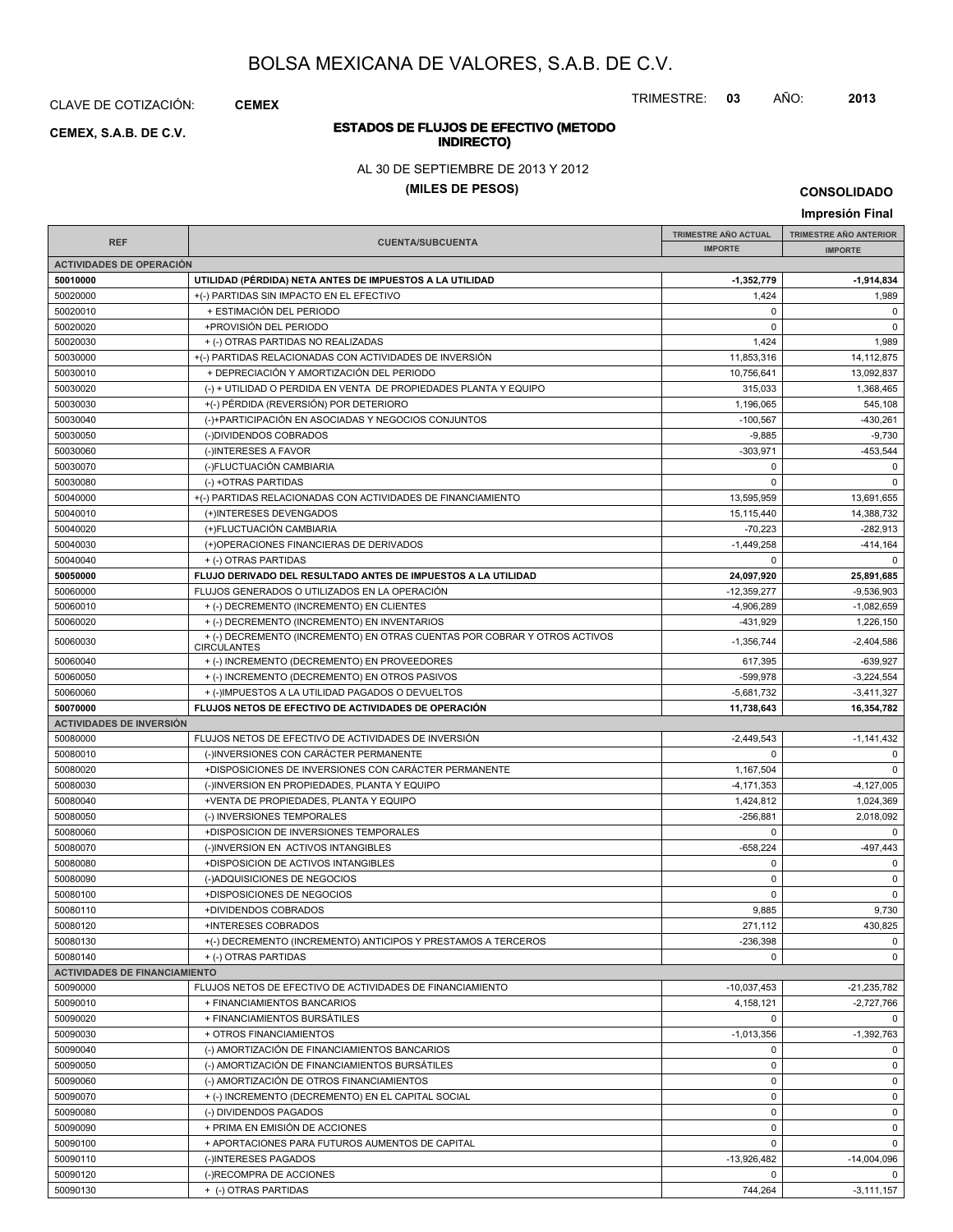TRIMESTRE: **03** AÑO: **2013**

# **ESTADOS DE FLUJOS DE EFECTIVO (METODO**

AL 30 DE SEPTIEMBRE DE 2013 Y 2012

**(MILES DE PESOS)**

**CONSOLIDADO Impresión Final**

|          | <b>REF</b><br><b>CUENTA/SUBCUENTA</b>                           |            | <b>TRIMESTRE AÑO ANTERIOR</b> |
|----------|-----------------------------------------------------------------|------------|-------------------------------|
|          |                                                                 |            | <b>IMPORTE</b>                |
| 50100000 | INCREMENTO (DISMINUCION) DE EFECTIVO Y EQUIVALENTES DE EFECTIVO | 748.353    | -6.022.432                    |
| 50110000 | CAMBIOS EN EL VALOR DEL EFECTIVO Y EQUIVALENTES DE EFECTIVO     |            | 0                             |
| 50120000 | EFECTIVO Y EQUIVALENTES DE EFECTIVO AL PRINCIPIO DEL PERIODO    | 12.477.709 | 16.128.431                    |
| 50130000 | EFECTIVO Y EQUIVALENTES DE EFECTIVO AL FINAL DEL PERIODO        | 11.729.356 | 10.105.999                    |

**INDIRECTO) CEMEX, S.A.B. DE C.V.**

CLAVE DE COTIZACIÓN: **CEMEX**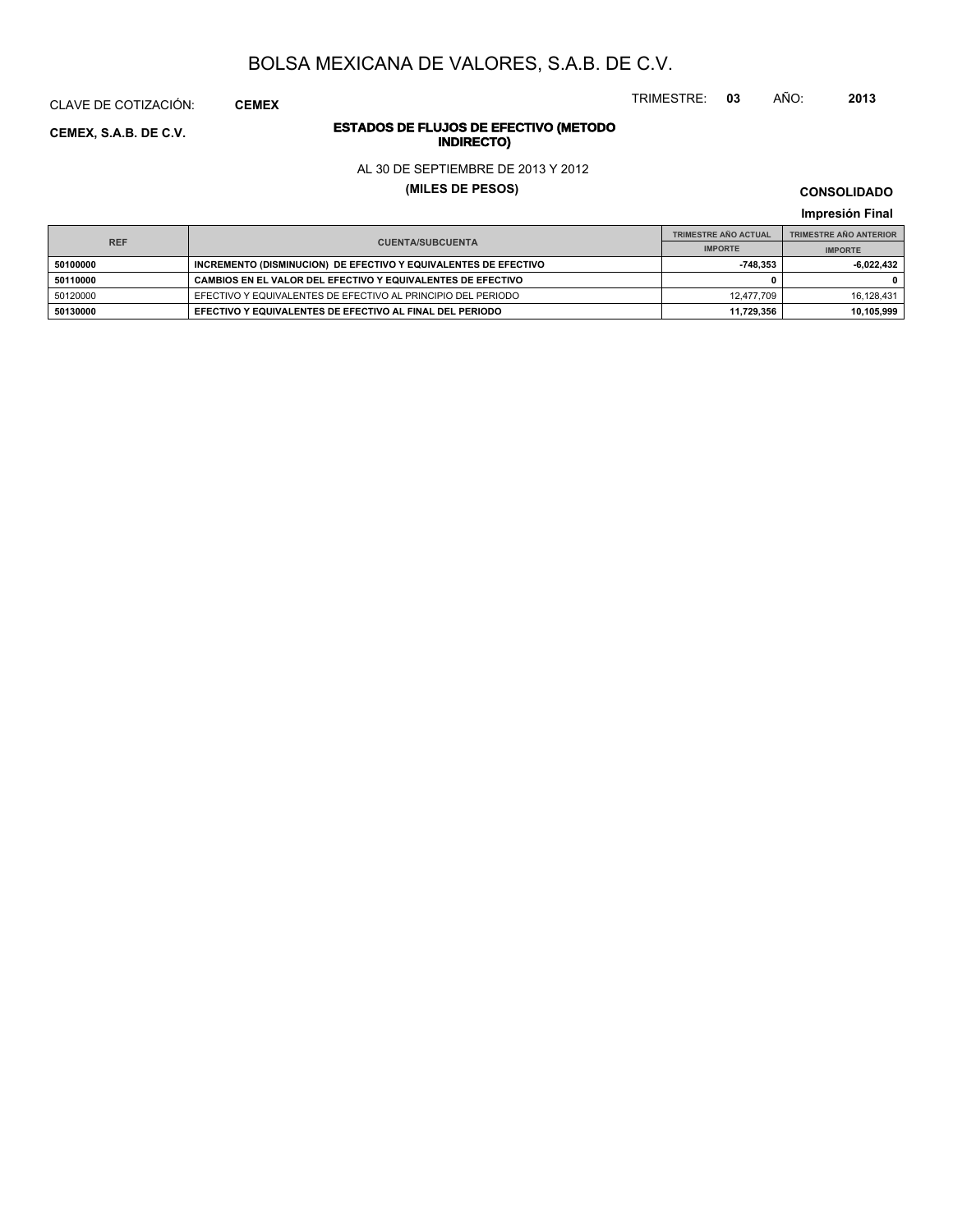**CEMEX, S.A.B. DE C.V.**CLAVE DE COTIZACIÓN:**CEMEX**: **CEMEX** TRIMESTRE:

#### TRIMESTRE: 03 AÑO: **<sup>2013</sup>**

### **ESTADOS DE VARIACIONES EN EL CAPITALCONTABLE(MILES DE PESOS)**

### **CONSOLIDADO**

**Impresión Final**

|                                                                     |                       |                                       |                                                  | <b>APORTACIONES</b>                                         |                                           |                 | UTILIDADES O PÉRDIDAS<br><b>ACUMULADAS</b>                               | <b>OTROS</b><br><b>RESULTADOS</b>                                        |                                             |                                                          |                                            |
|---------------------------------------------------------------------|-----------------------|---------------------------------------|--------------------------------------------------|-------------------------------------------------------------|-------------------------------------------|-----------------|--------------------------------------------------------------------------|--------------------------------------------------------------------------|---------------------------------------------|----------------------------------------------------------|--------------------------------------------|
| <b>CONCEPTOS</b>                                                    | <b>CAPITAL SOCIAL</b> | <b>ACCIONES</b><br><b>RECOMPRADAS</b> | <b>PRIMA EN</b><br>EMISIÓN DE<br><b>ACCIONES</b> | <b>PARA FUTUROS</b><br><b>AUMENTOS DE</b><br><b>CAPITAL</b> | <b>OTRO CAPITAL</b><br><b>CONTRIBUIDO</b> | <b>RESERVAS</b> | <b>UTILIDADES</b><br><b>RETENIDAS</b><br>(PÉRDIDAS<br><b>ACUMULADAS)</b> | <b>INTEGRALES</b><br><b>ACUMULADOS</b><br>(NETOS DE<br><b>IMPUESTOS)</b> | <b>PARTICIPACIÓN</b><br><b>CONTROLADORA</b> | <b>PARTICIPACIÓN</b><br><b>NO</b><br><b>CONTROLADORA</b> | <b>TOTAL DE CAPITAL</b><br><b>CONTABLE</b> |
| SALDO INICIAL AL 1 DE ENERO DEL 2012                                | 4,134,712             |                                       | 109,309,000                                      |                                                             | $\mathbf 0$                               | 0               | 26,948,486                                                               | 14,798,162                                                               | 155,190,360                                 | 16,601,467                                               | 171,791,827                                |
| AJUSTES RETROSPECTIVOS                                              | ſ                     |                                       |                                                  |                                                             |                                           |                 |                                                                          |                                                                          | $\mathbf 0$                                 | $\Omega$                                                 |                                            |
| APLICACIÓN DE OTROS RESULTADOS<br>INTEGRALES A UTILIDADES RETENIDAS |                       |                                       |                                                  |                                                             |                                           |                 |                                                                          |                                                                          | 0                                           |                                                          |                                            |
| CONSTITUCIÓN DE RESERVAS                                            |                       |                                       |                                                  |                                                             |                                           |                 |                                                                          |                                                                          | $\Omega$                                    |                                                          |                                            |
| <b>DIVIDENDOS DECRETADOS</b>                                        |                       |                                       |                                                  |                                                             |                                           |                 |                                                                          |                                                                          | $\Omega$                                    |                                                          |                                            |
| (DISMINUCIÓN) AUMENTOS DE CAPITAL                                   | 3,489                 |                                       | 4,134,000                                        |                                                             |                                           |                 | $-4, 137, 489$                                                           |                                                                          | $\Omega$                                    |                                                          |                                            |
| RECOMPRA DE ACCIONES                                                |                       |                                       |                                                  |                                                             |                                           |                 |                                                                          |                                                                          | $\Omega$                                    |                                                          |                                            |
| (DISMINUCIÓN) AUMENTO EN PRIMA EN<br>EMISIÓN DE ACCIONES            |                       |                                       |                                                  |                                                             |                                           |                 |                                                                          |                                                                          | $\Omega$                                    |                                                          |                                            |
| (DISMINUCIÓN) AUMENTO DE LA<br>PARTICIPACIÓN NO CONTROLADORA        |                       |                                       |                                                  |                                                             |                                           |                 |                                                                          |                                                                          |                                             |                                                          |                                            |
| OTROS MOVIMIENTOS                                                   |                       |                                       | 261,000                                          |                                                             |                                           |                 |                                                                          | 1,377,338                                                                | 1,638,338                                   | $-7,819,753$                                             | $-6, 181, 415$                             |
| RESULTADO INTEGRAL                                                  | $\Omega$              |                                       |                                                  |                                                             |                                           |                 | $-5,586,994$                                                             | $-3,283,549$                                                             | $-8,870,543$                                | 160,079                                                  | $-8,710,464$                               |
| SALDO FINAL AL 30 DE SEPTIEMBRE DEL 2012                            | 4,138,201             | 0                                     | 113,704,000                                      | $\sqrt{2}$                                                  | $\mathbf 0$                               | $\mathbf{0}$    | 17,224,003                                                               | 12,891,951                                                               | 147,958,155                                 | 8,941,793                                                | 156,899,948                                |
| SALDO INICIAL AL 1 DE ENERO DEL 2013                                | 4,139,201             |                                       | 113,929,110                                      |                                                             | $\mathbf{0}$                              |                 | 10,934,947                                                               | 12,200,862                                                               | 141,204,120                                 | 14,487,785                                               | 155,691,905                                |
| AJUSTES RETROSPECTIVOS                                              |                       |                                       |                                                  |                                                             |                                           |                 |                                                                          |                                                                          | $\Omega$                                    | $\Omega$                                                 |                                            |
| APLICACIÓN DE OTROS RESULTADOS<br>INTEGRALES A UTILIDADES RETENIDAS |                       |                                       |                                                  |                                                             |                                           |                 |                                                                          |                                                                          | $\Omega$                                    | n                                                        |                                            |
| CONSTITUCIÓN DE RESERVAS                                            |                       |                                       |                                                  |                                                             |                                           |                 |                                                                          |                                                                          | $\Omega$                                    |                                                          |                                            |
| DIVIDENDOS DECRETADOS                                               |                       |                                       |                                                  |                                                             |                                           |                 |                                                                          |                                                                          | $\Omega$                                    |                                                          |                                            |
| (DISMINUCIÓN) AUMENTOS DE CAPITAL                                   | 3,644                 |                                       | 5,986,935                                        |                                                             |                                           |                 | $-5,990,579$                                                             |                                                                          | $\Omega$                                    |                                                          |                                            |
| RECOMPRA DE ACCIONES                                                |                       |                                       |                                                  |                                                             |                                           |                 |                                                                          |                                                                          | $\Omega$                                    |                                                          |                                            |
| (DISMINUCIÓN) AUMENTO EN PRIMA EN<br><b>EMISIÓN DE ACCIONES</b>     |                       |                                       |                                                  |                                                             |                                           |                 |                                                                          |                                                                          |                                             |                                                          |                                            |
| (DISMINUCIÓN) AUMENTO DE LA<br>PARTICIPACIÓN NO CONTROLADORA        |                       |                                       |                                                  |                                                             |                                           |                 |                                                                          |                                                                          | $\Omega$                                    |                                                          |                                            |
| OTROS MOVIMIENTOS                                                   |                       |                                       | 364,500                                          |                                                             |                                           |                 | 4,324,295                                                                | $-301,742$                                                               | 4,387,053                                   | $-681,063$                                               | 3,705,990                                  |
| <b>RESULTADO INTEGRAL</b>                                           |                       |                                       |                                                  |                                                             |                                           |                 | $-7,498,115$                                                             | 2,746,312                                                                | $-4,751,803$                                | 948,410                                                  | $-3,803,393$                               |
| SALDO FINAL AL 30 DE SEPTIEMBRE DEL 2013                            | 4,142,845             |                                       | 120,280,545                                      |                                                             | $\Omega$                                  |                 | 1,770,548                                                                | 14,645,432                                                               | 140,839,370                                 | 14,755,132                                               | 155,594,502                                |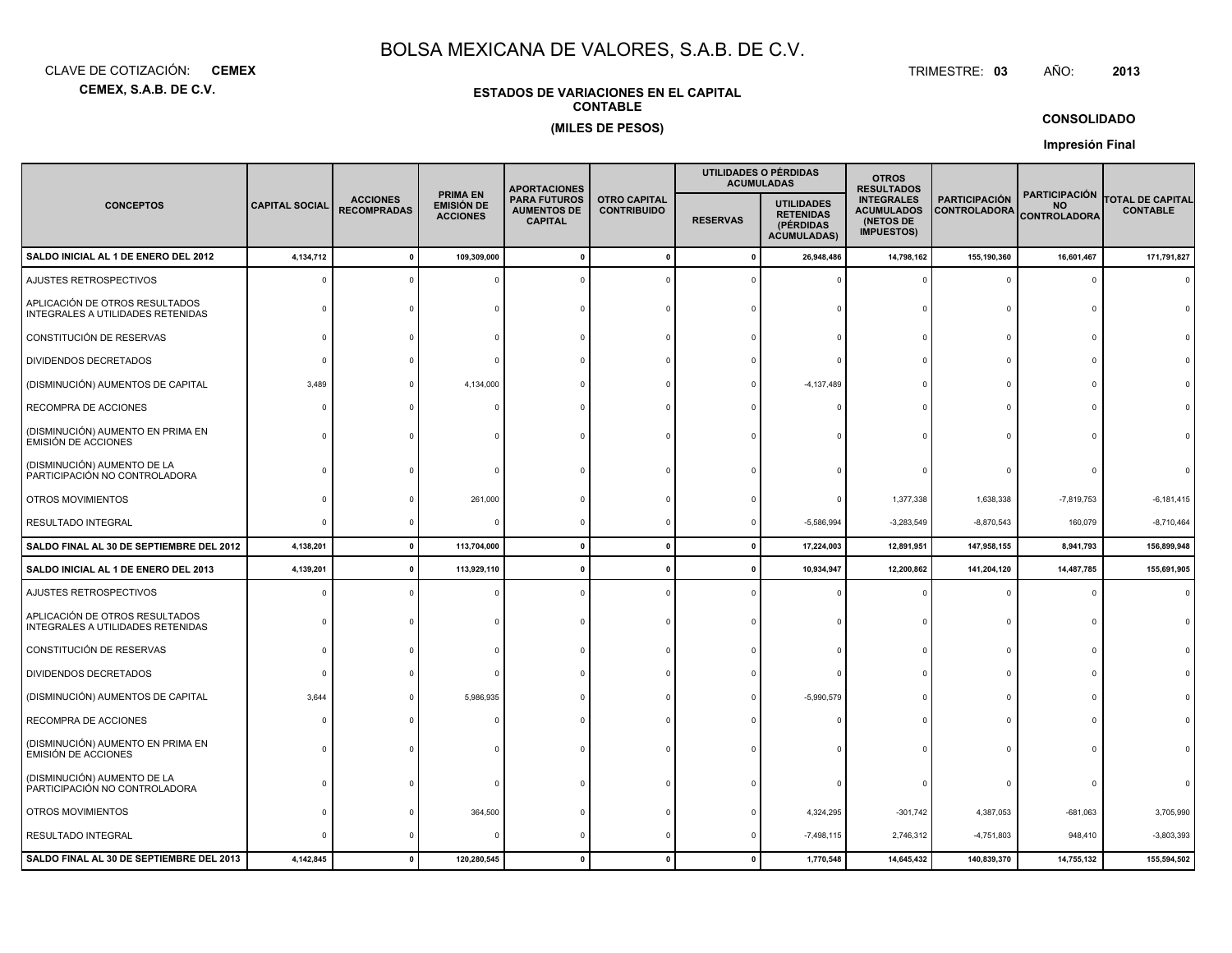CLAVE DE COTIZACIÓN: **CEMEX**

**CEMEX, S.A.B. DE C.V.**

#### **COMENTARIOS Y ANALISIS DE LA ADMINISTRACIÓN SOBRE LOS RESULTADOS DE OPERACIÓN Y SITUACIÓN FINANCIERA DE LA COMPAÑÍA**

TRIMESTRE: **03** AÑO: **2013**

 $1/12$ **CONSOLIDADO Impresión Final PAGINA** 

2013 RESULTADOS DEL TERCER TRIMESTRE

RESULTADOS OPERATIVOS Y FINANCIEROS DESTACADOS

LAS VENTAS NETAS CONSOLIDADAS DURANTE EL TERCER TRIMESTRE DE 2013 AUMENTARON EN 3% RESPECTO AL TERCER TRIMESTRE DE 2012, ALCANZANDO 4,022 MILLONES DE DÓLARES. EL AUMENTO EN LAS VENTAS NETAS CONSOLIDADAS FUE RESULTADO DE MEJORES PRECIOS EN MONEDA LOCAL PARA NUESTROS PRODUCTOS EN LA MAYORÍA DE NUESTRAS REGIONES, ASÍ COMO MAYORES VOLÚMENES EN ESTADOS UNIDOS, Y NUESTRAS REGIONES DEL MEDITERRÁNEO, NORTE DE EUROPA, ASIA Y AMÉRICA CENTRAL, DEL SUR Y EL CARIBE.

EL COSTO DE VENTAS COMO PORCENTAJE DE VENTAS NETAS DISMINUYÓ EN 1.5PP DURANTE EL TERCER TRIMESTRE DE 2013 COMPARADO CON EL MISMO PERIODO DEL AÑO ANTERIOR. LA DISMINUCIÓN INCLUYE UNA REDUCCIÓN EN EL PERSONAL EN RELACIÓN CON NUESTRAS INICIATIVAS DE REDUCCIÓN DE COSTOS Y MENORES COSTOS DE ELECTRICIDAD.

GASTOS DE OPERACIÓN COMO PORCENTAJE DE VENTAS NETAS AUMENTARON EN 0.4PP DURANTE EL TERCER TRIMESTRE DEL 2013 EN RELACIÓN AL MISMO PERIODO DEL AÑO ANTERIOR, DE 20.3% A 20.7%.

EL FLUJO DE OPERACIÓN (OPERATING EBITDA) AUMENTÓ EN 2% DURANTE EL TERCER TRIMESTRE DE 2013 EN COMPARACIÓN CON EL MISMO PERIODO DEL AÑO ANTERIOR, LLEGANDO A LOS 747 MILLONES DE DÓLARES. EL AUMENTO SE DEBE A UNA MAYOR CONTRIBUCIÓN DE ESTADOS UNIDOS, Y NUESTRAS REGIONES DE NORTE DE EUROPA, AMÉRICA CENTRAL, DEL SUR Y EL CARIBE, Y ASIA.

EL MARGEN DE FLUJO DE OPERACIÓN DISMINUYÓ EN 0.2PP, DE 18.8% EN EL TERCER TRIMESTRE DE 2012 A 18.6% ESTE TRIMESTRE.

OTROS GASTOS, NETOS PARA EL TRIMESTRE FUERON 107 MILLONES DE DÓLARES LOS CUALES INCLUYEN PRINCIPALMENTE DETERIOROS DE ACTIVO FIJO, GASTOS POR INDEMNIZACIONES Y UNA PÉRDIDA EN LA VENTA DE ACTIVOS FIJOS.

LA GANANCIA (PÉRDIDA) EN INSTRUMENTOS FINANCIEROS PARA EL TRIMESTRE RESULTÓ EN UNA GANANCIA DE 42 MILLONES DE DÓLARES, DEBIDA PRINCIPALMENTE A NUESTROS DERIVADOS SOBRE LAS ACCIONES DE CEMEX.

EL RESULTADO POR FLUCTUACIÓN CAMBIARIA PARA EL TRIMESTRE FUE UNA GANANCIA DE 21 MILLONES DE DÓLARES A CAUSA DE LA FLUCTUACIÓN DEL PESO MEXICANO RESPECTO AL DÓLAR. LA UTILIDAD (PÉRDIDA) NETA DE LA PARTICIPACIÓN CONTROLADORA REGISTRÓ UNA PÉRDIDA DE 155 MILLONES DE DÓLARES EN EL TERCER TRIMESTRE DE 2013 COMPARADA CON UNA PÉRDIDA DE 203 MILLONES DE DÓLARES EN EL MISMO TRIMESTRE DE 2012. LA MENOR PÉRDIDA TRIMESTRAL REFLEJA PRINCIPALMENTE UN MEJOR RESULTADO DE OPERACIÓN ANTES DE OTROS GASTOS, NETO, UN EFECTO POSITIVO EN OTROS GASTOS, UNA GANANCIA CAMBIARIA Y LA GANANCIA EN INSTRUMENTOS FINANCIEROS, PARCIALMENTE MITIGADOS POR UN EFECTO NEGATIVO EN GASTOS FINANCIEROS Y MAYORES IMPUESTOS SOBRE LA RENTA. LA DEUDA TOTAL MÁS NOTAS PERPETUAS AUMENTÓ 182 MILLONES DE DÓLARES DURANTE EL

#### RESULTADOS OPERATIVOS

#### MÉXICO

TRIMESTRE.

LOS VOLÚMENES DE CEMENTO GRIS DOMÉSTICO PARA NUESTRAS OPERACIONES EN MÉXICO DISMINUYERON EN 13% DURANTE EL TRIMESTRE RESPECTO AL MISMO PERIODO DEL AÑO ANTERIOR, MIENTRAS QUE EL VOLUMEN DE CONCRETO DISMINUYÓ EN 9% EN EL MISMO PERIODO. PARA LOS PRIMEROS NUEVE MESES DEL AÑO, LOS VOLÚMENES DE CEMENTO GRIS DOMÉSTICO Y CONCRETO DISMINUYERON EN 10% Y 7%, RESPECTIVAMENTE, EN RELACIÓN AL PERIODO COMPARABLE DEL AÑO ANTERIOR.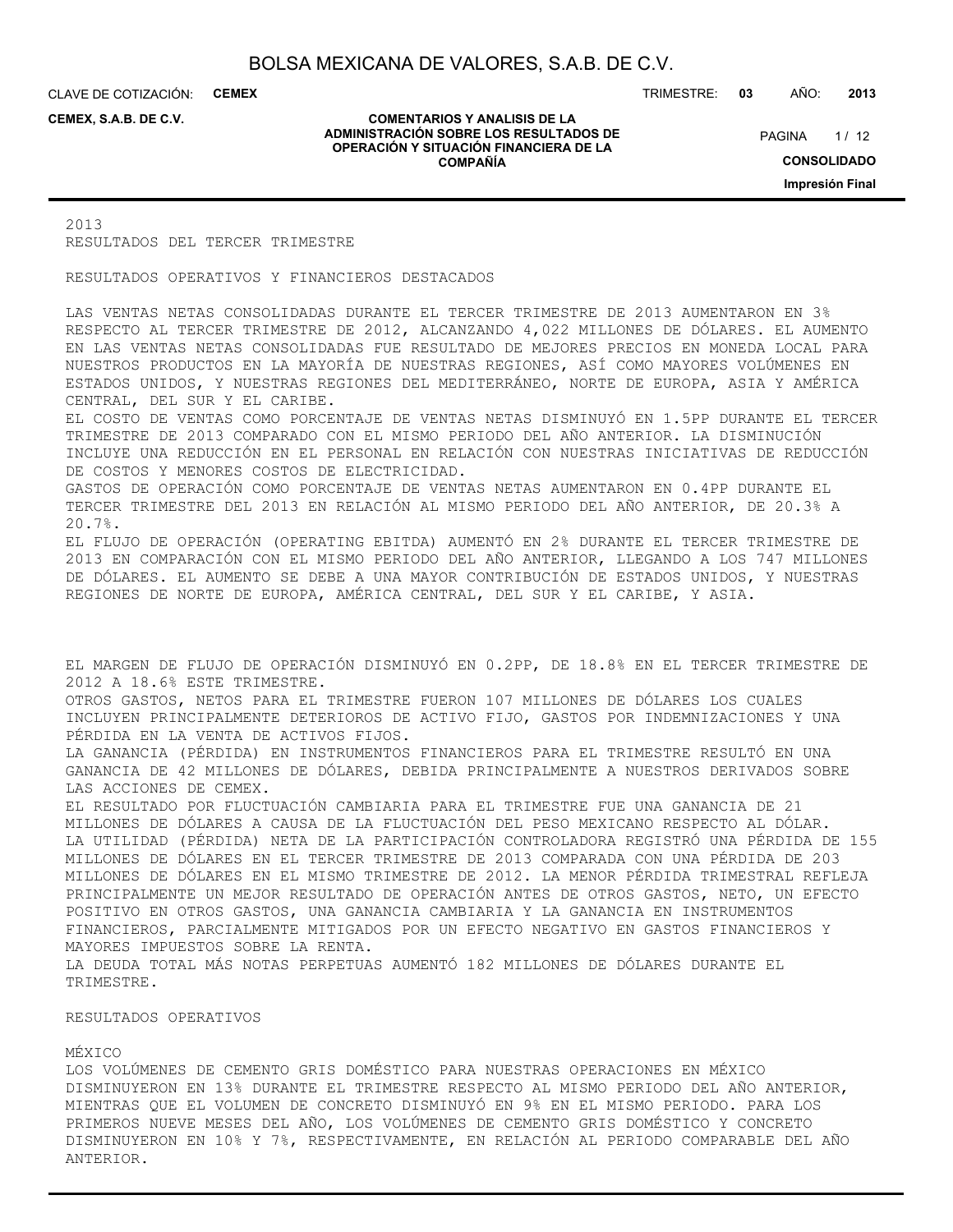CLAVE DE COTIZACIÓN: **CEMEX** TRIMESTRE: **03** AÑO: **2013**

**CEMEX, S.A.B. DE C.V.**

#### **COMENTARIOS Y ANALISIS DE LA ADMINISTRACIÓN SOBRE LOS RESULTADOS DE OPERACIÓN Y SITUACIÓN FINANCIERA DE LA COMPAÑÍA**

 $2/12$ **PAGINA** 

**CONSOLIDADO**

**Impresión Final**

NUESTROS VOLÚMENES DURANTE EL TRIMESTRE FUERON IMPACTADOS DE FORMA NEGATIVA POR LOS BAJOS NIVELES DE GASTO EN INFRAESTRUCTURA REFLEJANDO EL PROCESO DE TRANSICIÓN DEL NUEVO GOBIERNO, POR LA REDUCCIÓN EN VENTAS DE CEMENTO EN SACOS DESTINADO A PROGRAMAS SOCIALES Y POR LAS CONDICIONES CLIMATOLÓGICAS ADVERSAS EN LA MAYOR PARTE DEL PAÍS. LA ACTIVIDAD EN EL SECTOR RESIDENCIAL FORMAL CONTINUA BAJA DEBIDO A LAS CONTINUAS RESTRICCIONES EN LAS CONDICIONES CREDITICIAS Y LOS ALTOS NIVELES DE INVENTARIOS. EL SECTOR INDUSTRIAL Y COMERCIAL CONTINUÓ MOSTRANDO UN DESEMPEÑO POSITIVO DURANTE EL MISMO PERIODO.

#### ESTADOS UNIDOS

LOS VOLÚMENES DE CEMENTO GRIS DOMÉSTICO Y CONCRETO PARA LAS OPERACIONES DE CEMEX EN ESTADOS UNIDOS AUMENTARON EN 7% Y 8%, RESPECTIVAMENTE, DURANTE EL TERCER TRIMESTRE DE 2013 CON RESPECTO AL MISMO PERIODO DEL AÑO PASADO, MIENTRAS QUE LOS VOLÚMENES DE AGREGADOS DISMINUYERON EN 4% DURANTE EL MISMO PERIODO. PARA LOS PRIMEROS NUEVE MESES DEL AÑO LOS VOLÚMENES DE CEMENTO GRIS DOMÉSTICO, CONCRETO Y AGREGADOS AUMENTARON EN 4%, 10% Y 6%, RESPECTIVAMENTE, EN RELACIÓN AL PERIODO COMPARABLE DEL AÑO ANTERIOR. LOS VOLÚMENES DE VENTA DURANTE EL TRIMESTRE REFLEJAN UNA MEJORA EN LA DEMANDA EN LA MAYORÍA DE NUESTROS MERCADOS. EL SECTOR RESIDENCIAL CONTINUÓ SIENDO EL PRINCIPAL IMPULSOR DE LA DEMANDA DURANTE EL TRIMESTRE CON EL APOYO DE FUNDAMENTOS SÓLIDOS EN LA ECONOMÍA TALES COMO ALTOS NIVELES DE ASEQUIBILIDAD, ALTA DEMANDA ACUMULADA Y NIVELES BAJOS DE INVENTARIOS. EL SECTOR INDUSTRIAL Y COMERCIAL CONTINÚA CON SU CONTRIBUCIÓN FAVORABLE AL CRECIMIENTO DE LA DEMANDA. NORTE DE EUROPA

NUESTROS VOLÚMENES DE CEMENTO GRIS DOMÉSTICO EN LA REGIÓN NORTE DE EUROPA AUMENTARON EN 2% PARA EL TERCER TRIMESTRE DEL 2013 Y DISMINUYERON EN 4% PARA LOS PRIMEROS NUEVE MESES DEL AÑO EN RELACIÓN A LOS MISMOS PERIODO DEL 2012. LOS VOLÚMENES DE CEMENTO GRIS DOMÉSTICO Y CONCRETO PARA NUESTRAS OPERACIONES EN EL REINO UNIDO REGISTRARON UN AUMENTO DE 12% Y 8%, RESPECTIVAMENTE, MIENTRAS QUE LOS VOLÚMENES DE AGREGADOS PERMANECIERON ESTABLES DURANTE EL TERCER TRIMESTRE DEL 2013 EN COMPARACIÓN CON EL MISMO PERIODO DEL 2012. PARA LOS PRIMEROS NUEVE MESES DEL AÑO NUESTROS VOLÚMENES DE CEMENTO GRIS DOMÉSTICO Y CONCRETO AUMENTARON EN 7% Y EN 4%, RESPECTIVAMENTE, Y EL VOLUMEN DE AGREGADOS DISMINUYÓ EN 2%, EN RELACIÓN CON EL PERIODO COMPARABLE DEL AÑO ANTERIOR. LA MEJORA EN LAS CONDICIONES MACROECONÓMICAS CONTRIBUYÓ A UNA MAYOR ACTIVIDAD EN EL PAÍS. LOS VOLÚMENES DE CEMENTO DURANTE EL TRIMESTRE FUERON IMPULSADOS POR EL SECTOR RESIDENCIAL EL CUAL SE BENEFICIÓ DE LOS INCENTIVOS GUBERNAMENTALES PARA PROMOVER LA ADQUISICIÓN DE VIVIENDA. PARA LAS OPERACIONES DE CEMEX EN FRANCIA, NUESTROS VOLÚMENES DOMÉSTICOS DE CONCRETO DISMINUYERON EN 1% Y LOS VOLÚMENES DE AGREGADOS REGISTRARON UN AUMENTO EN 9% DURANTE EL TERCER TRIMESTRE DE 2013 CON RESPECTO AL PERIODO COMPARABLE DEL AÑO ANTERIOR. PARA LOS PRIMEROS NUEVE MESES DEL AÑO, LOS VOLÚMENES DE CONCRETO DISMINUYERON EN 9% Y LOS VOLÚMENES DE AGREGADOS AUMENTARON EN 3% CONTRA EL MISMO PERIODO DEL AÑO ANTERIOR. LA ACTIVIDAD EN EL SECTOR INFRAESTRUCTURA CONTINÚA SOPORTADA POR VARIOS PROYECTOS CARRETEROS Y VÍAS FERROVIARIAS DE ALTA VELOCIDAD QUE INICIARON DURANTE EL 2012. LA ACTIVIDAD EN EL SECTOR RESIDENCIAL FUE AFECTADA POR ALTAS TASAS DE DESEMPLEO, LA REDUCCIÓN DE INCENTIVOS GUBERNAMENTALES Y EL EFECTO DE UN ESQUEMA DE COMPRA DE VIVIENDAS PARA ALQUILER MENOS ATRACTIVO EN COMPARACIÓN CON EL MISMO TRIMESTRE DEL AÑO ANTERIOR. LA MEJORA EN EL SECTOR INDUSTRIAL Y COMERCIAL, ESPECIALMENTE EN EDIFICIOS INDUSTRIALES, MITIGÓ LA DISMINUCIÓN EN VOLÚMENES. EN ALEMANIA, NUESTROS VOLÚMENES DE CEMENTO GRIS DOMÉSTICO AUMENTARON EN 6% DURANTE EL TERCER TRIMESTRE DE 2013 Y PERMANECIERON ESTABLES DURANTE LOS PRIMEROS NUEVE MESES DEL AÑO CON RESPECTO A LOS MISMOS PERIODOS DEL AÑO ANTERIOR. LAS BAJAS TASAS HIPOTECARIAS Y DE DESEMPLEO, ASÍ COMO UN AUMENTO EN SUELDOS Y SALARIOS BENEFICIARON LA ACTIVIDAD DEL SECTOR RESIDENCIAL, EL CUAL FUE EL PRINCIPAL IMPULSOR DE LA DEMANDA POR NUESTROS PRODUCTOS. EL DESEMPEÑO DEL SECTOR INFRAESTRUCTURA PERMANECIÓ ESTABLE. EL VOLUMEN DE CEMENTO GRIS DOMÉSTICO PARA NUESTRAS OPERACIONES EN POLONIA DISMINUYÓ EN 14% DURANTE EL TRIMESTRE Y DISMINUYÓ EN 22% DURANTE LOS PRIMEROS NUEVE MESES DEL AÑO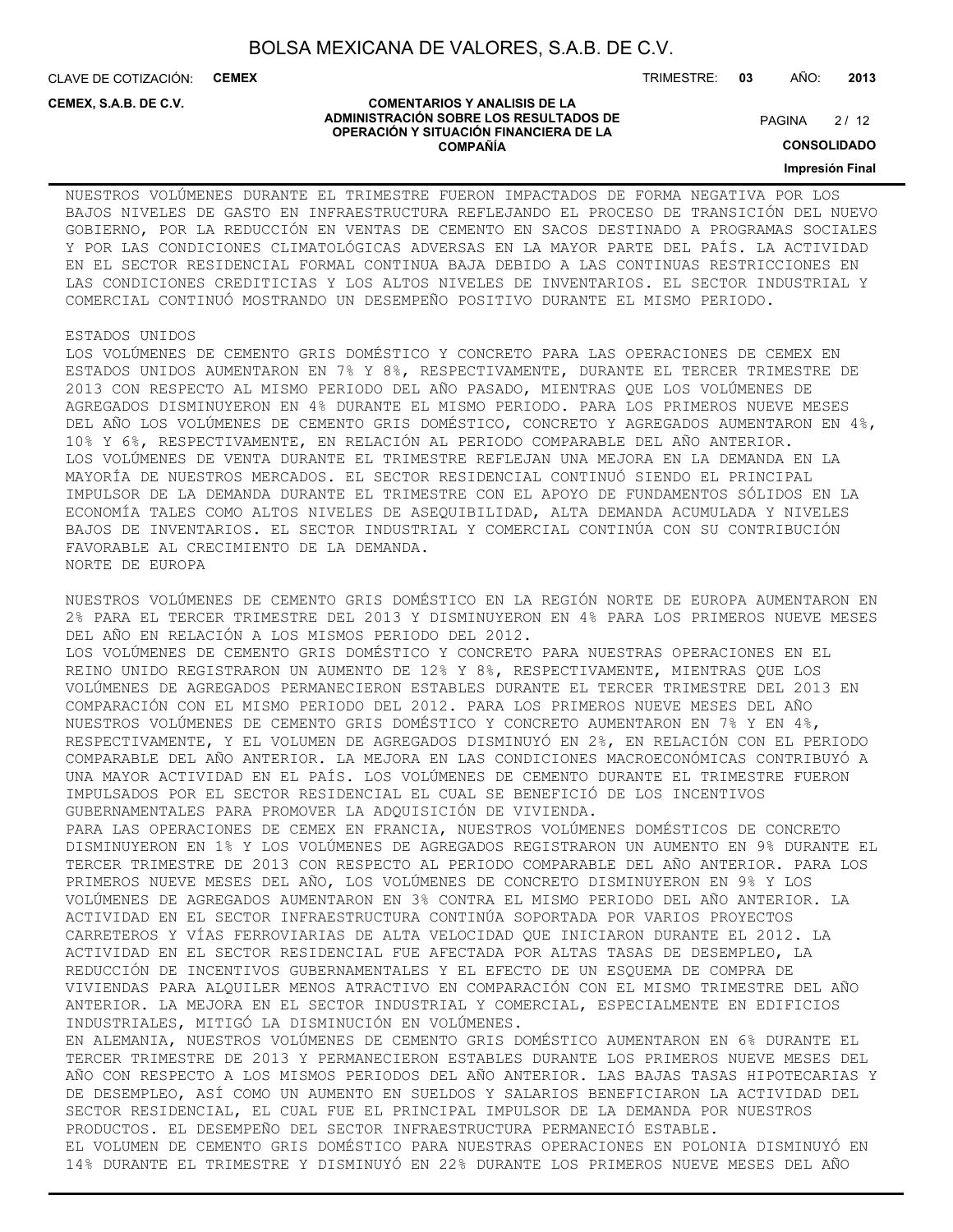**COMENTARIOS Y ANALISIS DE LA ADMINISTRACIÓN SOBRE LOS RESULTADOS DE OPERACIÓN Y SITUACIÓN FINANCIERA DE LA COMPAÑÍA**

CLAVE DE COTIZACIÓN: **CEMEX**

**CEMEX, S.A.B. DE C.V.**

#### TRIMESTRE: **03** AÑO: **2013**

 $3/12$ **PAGINA** 

#### **CONSOLIDADO**

**Impresión Final**

CON RESPECTO A LOS MISMOS PERIODOS DEL AÑO ANTERIOR. NUESTROS VOLÚMENES DURANTE EL TRIMESTRE RESULTARON AFECTADOS POR DINÁMICAS DE MERCADO MIENTRAS LA ACTIVIDAD DE LA CONSTRUCCIÓN PERMANECIÓ ESTABLE. EL SECTOR RESIDENCIAL EVIDENCIÓ UNA LIGERA REDUCCIÓN EN INVENTARIOS DE VIVIENDA MIENTRAS QUE EL SECTOR INDUSTRIAL Y COMERCIAL PERMANECIÓ ESTABLE.

#### MEDITERRÁNEO

NUESTROS VOLÚMENES DE CEMENTO GRIS DOMÉSTICO EN LA REGIÓN MEDITERRÁNEO AUMENTARON EN 1% PARA EL TERCER TRIMESTRE DEL 2013 Y DISMINUYERON EN 2% PARA LOS PRIMEROS NUEVE MESES DEL AÑO CON RESPECTO A LOS MISMOS PERIODOS DEL 2012.

LOS VOLÚMENES DE CEMENTO GRIS DOMÉSTICO PARA NUESTRAS OPERACIONES EN ESPAÑA DISMINUYERON EN 23% Y NUESTROS VOLÚMENES DE CONCRETO DISMINUYERON EN 18% EN EL TERCER TRIMESTRE DE 2013 CONTRA EL AÑO ANTERIOR. PARA LOS PRIMEROS NUEVE MESES DEL AÑO, LOS VOLÚMENES DE CEMENTO GRIS DOMÉSTICO REGISTRARON UNA DISMINUCIÓN DE 29%, MIENTRAS QUE LOS VOLÚMENES DE CONCRETO DISMINUYERON EN 29% EN RELACIÓN AL PERIODO COMPARABLE DEL AÑO ANTERIOR. LA DISMINUCIÓN EN LOS VOLÚMENES DE MATERIALES PARA CONSTRUCCIÓN DURANTE EL TRIMESTRE REFLEJA LA SITUACIÓN ECONÓMICA ADVERSA EN EL PAÍS. LAS CONTINUAS MEDIDAS DE AUSTERIDAD FISCAL Y LAS REDUCCIONES EN EL GASTO PÚBLICO MANTUVIERON LA ACTIVIDAD DE INFRAESTRUCTURA EN NIVELES MUY BAJOS. EN EL SECTOR RESIDENCIAL SE HA VISTO UNA GRADUAL ABSORCIÓN DE INVENTARIOS DE VIVIENDA.

EN EGIPTO, LOS VOLÚMENES DE CEMENTO GRIS DOMÉSTICO AUMENTARON EN 7% DURANTE EL TERCER TRIMESTRE DEL 2013 Y AUMENTARON EN 7% DURANTE LOS PRIMEROS NUEVE MESES DEL AÑO, IMPULSADOS PRINCIPALMENTE POR EL SECTOR RESIDENCIAL INFORMAL Y APOYADOS POR NUESTRAS ESTRATÉGICAS DE COMBUSTIBLES ALTERNOS EN EL PAÍS.

#### AMÉRICA CENTRAL, DEL SUR Y EL CARIBE

NUESTROS VOLÚMENES DE CEMENTO GRIS DOMÉSTICO EN LA REGIÓN AUMENTARON EN 9% DURANTE EL TERCER TRIMESTRE DE 2013 Y AUMENTARON EN 2% DURANTE LOS PRIMEROS NUEVE MESES DEL AÑO CON RESPECTO A LOS PERIODOS COMPARABLES DEL AÑO ANTERIOR.

EL VOLUMEN DE CEMENTO GRIS DOMÉSTICO EN NUESTRAS OPERACIONES EN COLOMBIA AUMENTÓ EN 8% DURANTE EL TERCER TRIMESTRE DE 2013 MIENTRAS QUE LOS VOLÚMENES DE CONCRETO Y AGREGADOS AUMENTARON EN 15% CON RESPECTO AL MISMO PERIODO DEL AÑO ANTERIOR. DURANTE LOS PRIMEROS NUEVE MESES DEL AÑO LOS VOLÚMENES DE CEMENTO DISMINUYERON EN 1% MIENTRAS QUE LOS VOLÚMENES DE CONCRETO Y AGREGADOS AUMENTARON EN 9% Y 5%, RESPECTIVAMENTE, EN COMPARACIÓN CON EL MISMO PERIODO DEL AÑO ANTERIOR.

DURANTE EL TRIMESTRE, EL SECTOR RESIDENCIAL CONTINUÓ SIENDO UN IMPORTANTE IMPULSOR DE LA DEMANDA PRINCIPALMENTE BENEFICIADO POR LA CONSTRUCCIÓN DEL PROGRAMA GUBERNAMENTAL DE 100 MIL VIVIENDAS GRATUITAS. EL SECTOR INDUSTRIAL Y COMERCIAL CONTINUÓ CON SU DESEMPEÑO FAVORABLE APOYADO EN LAS PERSPECTIVAS ECONÓMICAS FAVORABLES, MAYORES NIVELES DE CONFIANZA Y LOS ACUERDOS COMERCIALES RECIENTEMENTE FIRMADOS POR COLOMBIA.

ASIA

NUESTRO VOLUMEN DE CEMENTO GRIS DOMÉSTICO PARA LA REGIÓN DE ASIA AUMENTÓ EN 10% DURANTE EL TERCER TRIMESTRE DEL 2013 Y AUMENTÓ EN 6% DURANTE LOS PRIMEROS NUEVE MESES DEL 2013 CON RESPECTO A LOS PERIODOS COMPARABLES DEL AÑO ANTERIOR.

EN LAS FILIPINAS, NUESTRO VOLUMEN DE CEMENTO GRIS DOMÉSTICO AUMENTÓ EN 15% DURANTE EL TERCER TRIMESTRE Y AUMENTÓ EN 9% PARA LOS PRIMEROS NUEVE MESES DEL AÑO EN RELACIÓN AL PERIODO COMPARABLE DEL AÑO ANTERIOR.

EL SECTOR RESIDENCIAL FUE EL PRINCIPAL IMPULSOR DE LA DEMANDA DURANTE EL TRIMESTRE APOYADO POR EL INCREMENTO EN LA ACTIVIDAD DE COMPRADORES EXTRANJEROS Y CONDICIONES FAVORABLES TALES COMO NIVELES ESTABLES DE INFLACIÓN Y DE TASAS HIPOTECARIAS, ASÍ COMO UN FLUJO SALUDABLE DE REMESAS. EL SECTOR INFRAESTRUCTURA E INDUSTRIAL Y COMERCIAL CONTINÚAN CON SU TENDENCIA POSITIVA DURANTE EL MISMO PERIODO.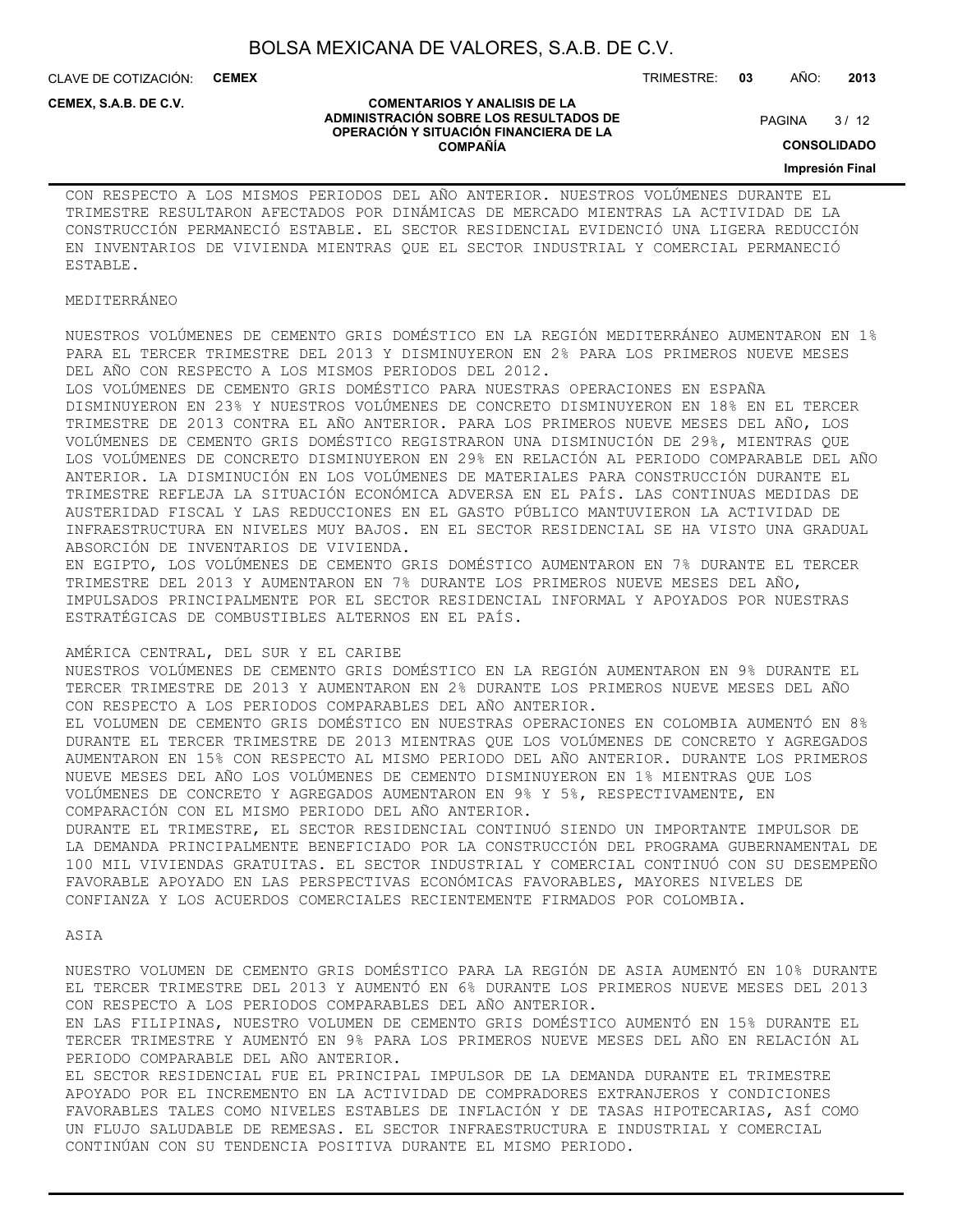**COMENTARIOS Y ANALISIS DE LA ADMINISTRACIÓN SOBRE LOS RESULTADOS DE OPERACIÓN Y SITUACIÓN FINANCIERA DE LA COMPAÑÍA**

CLAVE DE COTIZACIÓN: **CEMEX**

**CEMEX, S.A.B. DE C.V.**

TRIMESTRE: **03** AÑO: **2013**

 $4/12$ **PAGINA** 

**CONSOLIDADO**

**Impresión Final**

FLUJO DE OPERACIÓN, FLUJO DE EFECTIVO LIBRE E INFORMACIÓN SOBRE DEUDA

EL FLUJO DE EFECTIVO LIBRE DURANTE EL TRIMESTRE MÁS EL INCREMENTO EN DEUDA FUERON UTILIZADOS PRINCIPALMENTE PARA RESTABLECER NUESTRO SALDO DE EFECTIVO Y PAGAR LA PRIMA ASOCIADA DE LAS NOTAS 2016 COMO PARTE DE NUESTRA OFERTA DE AGOSTO. APROXIMADAMENTE DOS TERCIOS DEL INCREMENTO EN DEUDA DURANTE EL TRIMESTRE ESTÁ RELACIONADO CON UN EFECTO NEGATIVO DE CONVERSIÓN DE TIPO DE CAMBIO DE 82 MILLONES DE DÓLARES ASÍ COMO UN INCREMENTO EN EL COMPONENTE DE DEUDA DE NUESTRAS NOTAS CONVERTIBLES LAS CUALES NO REPRESENTAN FLUJO DE EFECTIVO.

INFORMACIÓN SOBRE DEUDA Y NOTAS PERPETUAS

(1)INCLUYE CONVERTIBLES Y ARRENDAMIENTOS FINANCIEROS, DE ACUERDO A LAS NORMAS INTERNACIONALES DE INFORMACIÓN FINANCIERA (NIIF). (2)LA DEUDA CONSOLIDADA FONDEADA AL 30 DE SEPTIEMBRE DE 2013 ES DE 14,495 MILLONES DE DÓLARES DE ACUERDO A NUESTRAS OBLIGACIONES CONTRACTUALES DEL CONTRATO DE FINANCIAMIENTO. (3)FLUJO DE OPERACIÓN CALCULADO DE ACUERDO A NIIF. (4)GASTO POR INTERÉS CALCULADO DE ACUERDO A NUESTRAS OBLIGACIONES CONTRACTUALES DEL CONTRATO DE FINANCIAMIENTO.

INFORMACIÓN SOBRE CAPITAL E INSTRUMENTOS DERIVADOS

INFORMACIÓN SOBRE CAPITAL

LAS ACCIONES EN CIRCULACIÓN EQUIVALEN AL TOTAL DE ACCIONES EMITIDAS POR CEMEX MENOS LAS ACCIONES EN SUBSIDIARIAS. CEMEX TIENE VIGENTE OBLIGACIONES FORZOSAMENTE CONVERTIBLES QUE, AL MOMENTO DE CONVERSIÓN, INCREMENTARÁN EL NÚMERO DE CPOS EN CIRCULACIÓN EN APROXIMADAMENTE 202 MILLONES, SUJETO A AJUSTES ANTIDILUCIÓN.

PLANES DE COMPENSACIÓN A LARGO PLAZO PARA EJECUTIVOS AL 30 DE SEPTIEMBRE DE 2013, EJECUTIVOS Y EMPLEADOS TENÍAN OPCIONES SOBRE UN TOTAL DE 5,056,566 CPOS, CON UN PRECIO DE EJERCICIO PROMEDIO DE 1.56 DÓLARES POR CPO. EN EL 2005, CEMEX COMENZÓ A OFRECER A SUS EJECUTIVOS UN NUEVO PROGRAMA DE COMPENSACIÓN EN BASE A ACCIONES. AL 30 DE SEPTIEMBRE DE 2013, LOS EJECUTIVOS EN ESTOS PROGRAMAS TENÍAN UN TOTAL DE 32,540,320 CPOS RESTRINGIDOS, REPRESENTANDO EL 0.3% DEL TOTAL DE CPOS EN CIRCULACIÓN A DICHA FECHA.

#### INSTRUMENTOS DERIVADOS

EL VALOR DE MERCADO ESTIMADO DE LOS INSTRUMENTOS DERIVADOS ARRIBA MENCIONADOS REPRESENTA EL VALOR ESTIMADO DE LIQUIDACIÓN DE DICHOS INSTRUMENTOS A LA FECHA DE VALUACIÓN. DICHA VALUACIÓN ESTÁ DETERMINADA POR MEDIO DEL RESULTADO ESTIMADO DE LIQUIDACIÓN O MEDIANTE COTIZACIÓN DE PRECIOS DE MERCADO, LOS CUALES PUEDEN FLUCTUAR EN EL TIEMPO. LOS VALORES DE MERCADO Y MONTOS NOMINALES DE LOS INSTRUMENTOS DERIVADOS NO REPRESENTAN CANTIDADES DE EFECTIVO INTERCAMBIADAS POR LAS PARTES INVOLUCRADAS; LAS CANTIDADES EN EFECTIVO SE DETERMINARÁN AL TERMINAR LOS CONTRATOS CONSIDERANDO LOS VALORES NOMINALES DE LOS MISMOS, ASÍ COMO LOS DEMÁS TÉRMINOS DE LOS INSTRUMENTOS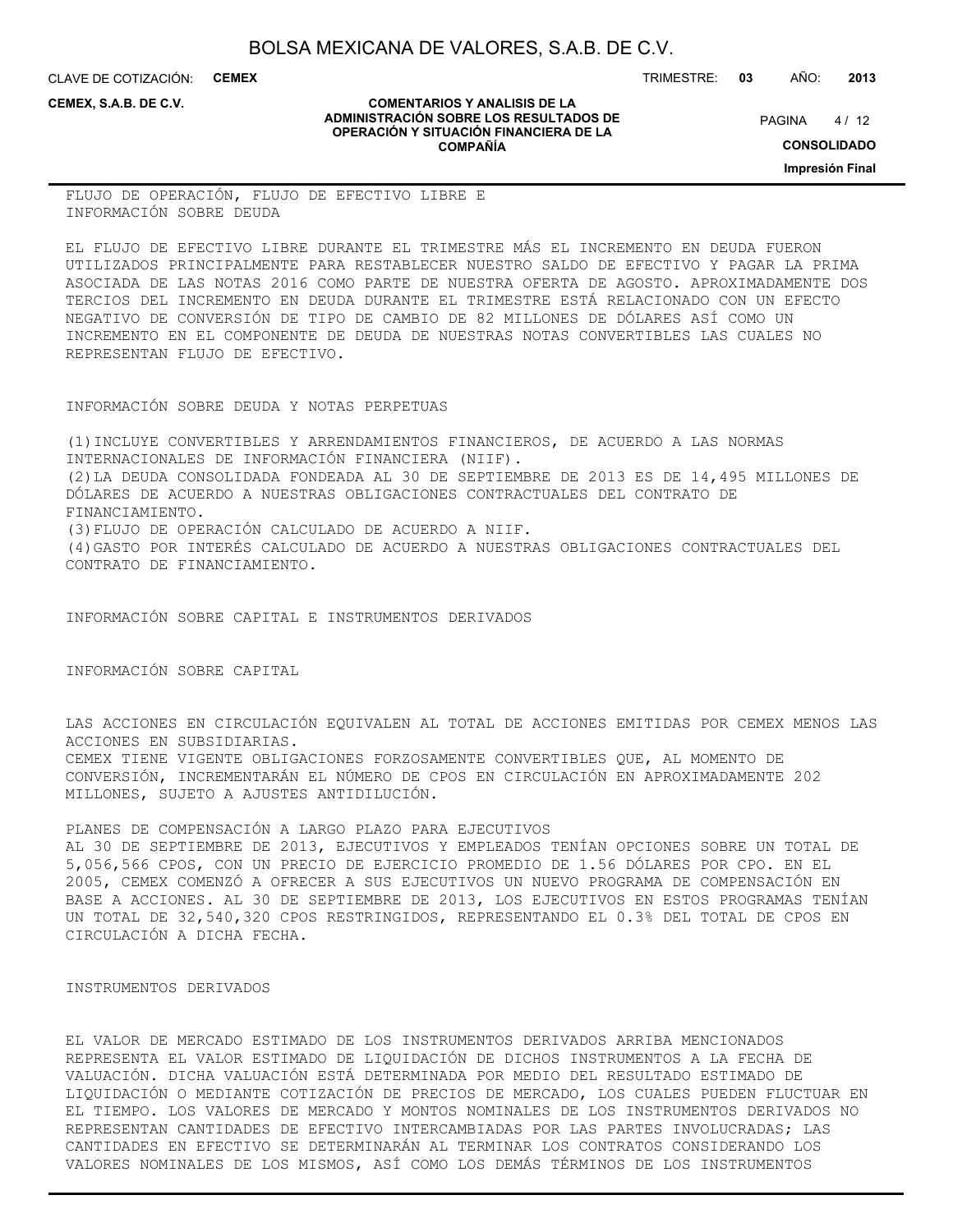**COMENTARIOS Y ANALISIS DE LA ADMINISTRACIÓN SOBRE LOS RESULTADOS DE OPERACIÓN Y SITUACIÓN FINANCIERA DE LA COMPAÑÍA**

CLAVE DE COTIZACIÓN: **CEMEX**

**CEMEX, S.A.B. DE C.V.**

#### TRIMESTRE: **03** AÑO: **2013**

 $5/12$ **PAGINA** 

**CONSOLIDADO**

**Impresión Final**

DERIVADOS. LOS VALORES DE MERCADO NO DEBEN SER VISTOS EN FORMA AISLADA SINO QUE DEBEN SER ANALIZADOS CON RELACIÓN AL VALOR DE MERCADO DE LOS INSTRUMENTOS DE LOS CUALES SE ORIGINAN Y DE LA REDUCCIÓN TOTAL EN EL RIESGO DE CEMEX. NOTA: DE ACUERDO CON LAS NIIF, LAS COMPAÑÍAS DEBEN RECONOCER TODOS LOS INSTRUMENTOS FINANCIEROS DERIVADOS EN EL BALANCE GENERAL COMO ACTIVOS O PASIVOS, A SU VALOR DE MERCADO ESTIMADO, CON LOS CAMBIOS EN DICHO VALOR RECONOCIDOS EN EL ESTADO DE RESULTADOS DEL PERIODO EN QUE OCURREN, EXCEPTO CUANDO DICHAS OPERACIONES SON CONTRATADAS CON FINES DE COBERTURA, EN CUYO CASO LOS CAMBIOS DEL VALOR DE MERCADO ESTIMADO DE DICHOS INSTRUMENTOS DERIVADOS RELACIONADOS SON RECONOCIDOS TEMPORALMENTE EN EL CAPITAL Y LUEGO RECLASIFICADOS AL ESTADO DE RESULTADOS COMPENSANDO LOS EFECTOS DEL INSTRUMENTO CUBIERTO CONFORME LOS EFECTOS DE DICHO INSTRUMENTO SON RECONOCIDOS EN EL ESTADO DE RESULTADOS. AL 30 DE SEPTIEMBRE DE 2013, EN RELACIÓN AL RECONOCIMIENTO DEL VALOR RAZONABLE ESTIMADO DE SU PORTAFOLIO DE DERIVADOS, CEMEX RECONOCIÓ INCREMENTOS EN SUS ACTIVOS Y PASIVOS, LOS CUALES RESULTARON EN UN ACTIVO NETO DE 396 MILLONES DE DÓLARES, INCLUYENDO UN PASIVO POR 34 MILLONES DE DÓLARES CORRESPONDIENTES A UN DERIVADO IMPLÍCITO RELACIONADO CON NUESTRAS OBLIGACIONES FORZOSAMENTE CONVERTIBLES, QUE EN FUNCIÓN DE NUESTROS ACUERDOS DE DEUDA, SON PRESENTADOS NETOS DEL ACTIVO ASOCIADO CON LOS INSTRUMENTOS FINANCIEROS DERIVADOS. LOS MONTOS NOMINALES DE LOS INSTRUMENTOS DERIVADOS CORRESPONDEN EN GRAN MEDIDA A LOS MONTOS DE LOS ACTIVOS, PASIVOS O TRANSACCIONES DE CAPITAL QUE DICHOS DERIVADOS CUBREN. (1)EXCLUYE UN CONTRATO DE INTERCAMBIO ("SWAP") DE TASAS DE INTERÉS RELACIONADO A NUESTROS CONTRATOS DE ENERGÍA A LARGO PLAZO. AL 30 DE SEPTIEMBRE DE 2013, EL MONTO NOCIONAL DE DICHO CONTRATO DE INTERCAMBIO ERA DE 177 MILLONES DE DÓLARES Y TENÍA UN VALOR DE MERCADO POSITIVO DE APROXIMADAMENTE 38 MILLONES DE DÓLARES. (2)EXCLUYE UNOS DERIVADOS POR TIPO DE CAMBIO, AL 30 DE SEPTIEMBRE DE 2012, EL MONTO NOCIONAL DE AMBOS DERIVADOS ERA DE 100 MILLONES DE DÓLARES Y TENÍAN UN VALOR DE MERCADO POSITIVO DE APROXIMADAMENTE 1 MILLÓN DE DÓLARES. AL 30 DE SEPTIEMBRE DE 2013, NO HAY DERIVADOS POR TIPO DE CAMBIO. (3)NETO DE EFECTIVO DEPOSITADO COMO GARANTÍA EN NUESTRAS POSICIONES ABIERTAS. LOS DEPÓSITOS EN GARANTÍA FUERON DE 8 MILLONES DE DÓLARES AL 30 DE SEPTIEMBRE DE 2013. (4)SEGÚN REQUIERE LAS NIIF, EL VALOR DE MERCADO ESTIMADO AL 30 DE SEPTIEMBRE DE 2013 INCLUYE UN PASIVO DE 34 MILLONES DE DÓLARES RELACIONADO A UN DERIVADO IMPLÍCITO EN LAS OBLIGACIONES FORZOSAMENTE CONVERTIBLES DE CEMEX MIENTRAS QUE EL VALOR DE MERCADO ESTIMADO AL 30 DE SEPTIEMBRE DE 2012 INCLUYE UN PASIVO POR 232 MILLONES DE DÓLARES, RELACIONADO A UN DERIVADO IMPLÍCITO EN LAS NOTAS OPCIONALMENTE CONVERTIBLES SUBORDINADAS DE CEMEX. PARA MÁS INFORMACIÓN POR FAVOR REFERIRSE A LA PÁGINA 17 "CAMBIO EN LA MONEDA FUNCIONAL DE LA TENEDORA".

#### OTRAS ACTIVIDADES

CEMEX ANUNCIA ACEPTACIÓN PARA COMPRAR U.S.\$470 MILLONES DE SUS NOTAS CON CUPÓN DE 9.50% CON VENCIMIENTO EN 2016, ACEPTACIÓN PARA COMPRAR €179 MILLONES DE SUS NOTAS CON CUPÓN DE 9.625% CON VENCIMIENTO EN 2017 Y LIQUIDACIÓN TEMPRANA DE LA OFERTA EL 9 DE OCTUBRE DE 2013, CEMEX ANUNCIÓ QUE TENEDORES DE APROXIMADAMENTE 470 MILLONES DE DÓLARES DE LAS NOTAS SENIOR GARANTIZADAS EN CIRCULACIÓN CON CUPÓN DE 9.50% CON VENCIMIENTO EN 2016 (LAS "NOTAS 2016") EMITIDAS POR CEMEX FINANCE LLC Y QUE TENEDORES DE APROXIMADAMENTE 179 MILLONES DE EUROS DE LAS NOTAS SENIOR GARANTIZADAS EN CIRCULACIÓN CON CUPÓN DE 9.625% CON VENCIMIENTO EN 2017 (LAS "NOTAS 2017") EMITIDAS POR CEMEX FINANCE LLC OFRECIERON SUS NOTAS 2016 Y/O SUS NOTAS 2017 ANTES DEL PLAZO LÍMITE DE LAS 5:00 P.M. HORA DE NUEVA YORK, DEL 8 DE OCTUBRE DE 2013 (LA "FECHA DE OFERTA TEMPRANA") CONFORME A LA OFERTA PREVIAMENTE ANUNCIADA POR CEMEX DE COMPRAR EN EFECTIVO CUALQUIERA O TODAS LAS NOTAS 2016 EN CIRCULACIÓN Y COMPRAR EN EFECTIVO HASTA 220 MILLONES DE EUROS (EL "MONTO MÁXIMO OFERTADO") DE LAS NOTAS 2017 EN CIRCULACIÓN. CEMEX ANUNCIA OFERTA POR SUS NOTAS CON CUPÓN DE 9.50% CON VENCIMIENTO EN 2016 Y NOTAS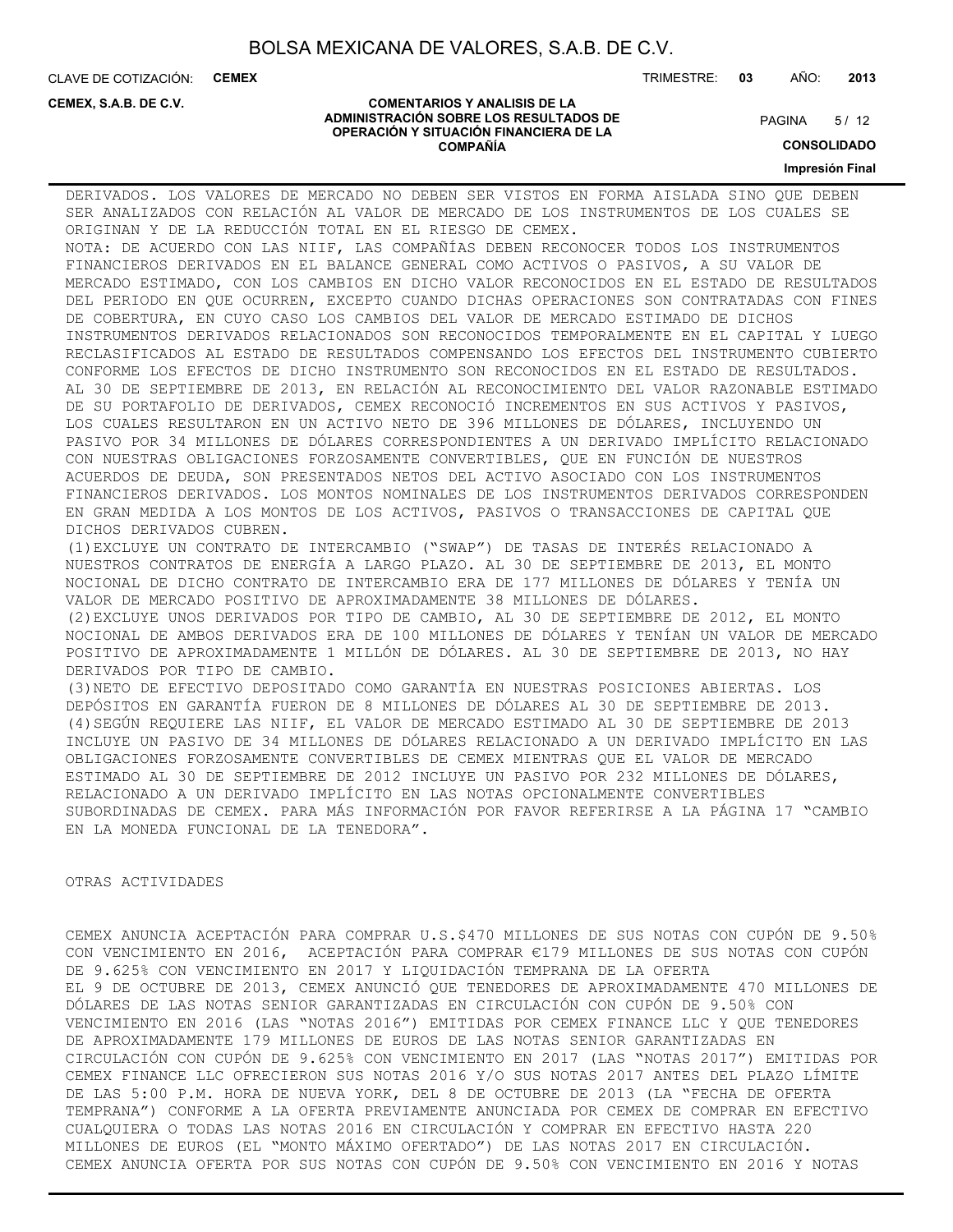**COMENTARIOS Y ANALISIS DE LA ADMINISTRACIÓN SOBRE LOS RESULTADOS DE OPERACIÓN Y SITUACIÓN FINANCIERA DE LA COMPAÑÍA**

CLAVE DE COTIZACIÓN: **CEMEX** TRIMESTRE: **03** AÑO: **2013**

#### **CEMEX, S.A.B. DE C.V.**

 $6/12$ **PAGINA** 

**CONSOLIDADO**

**Impresión Final**

| CON CUPÓN DE 9.625% CON VENCIMIENTO EN 2017                                             |
|-----------------------------------------------------------------------------------------|
| EL 25 DE SEPTIEMBRE DE 2013, CEMEX ANUNCIÓ EL INICIO DE OFERTAS (LAS "OFERTAS") PARA    |
| COMPRAR CUALQUIERA Y TODAS LAS NOTAS SENIOR GARANTIZADAS EN CIRCULACIÓN CON CUPÓN DE    |
| 9.50% CON VENCIMIENTO EN 2016 (LAS "NOTAS 2016") EMITIDAS POR CEMEX FINANCE LLC Y       |
| COMPRAR HASTA 150 MILLONES DE EUROS (EL "MONTO MÁXIMO OFERTADO") DE LAS NOTAS SENIOR    |
| GARANTIZADAS EN CIRCULACIÓN CON CUPÓN DE 9.625% CON VENCIMIENTO EN 2017 (LAS "NOTAS     |
| 2017") EMITIDAS POR CEMEX FINANCE LLC. EL 3 DE OCTUBRE DE 2013, CEMEX ANUNCIÓ UN        |
| INCREMENTO AL MONTO MÁXIMO OFERTADO DE LAS NOTAS 2017 DEL MONTO ORIGINAL DE 150         |
| MILLONES DE EUROS A 220 MILLONES DE EUROS.                                              |
| CEMEX FIJA PRECIO DE 1,400 MILLONES DE DÓLARES EN NOTAS SENIOR GARANTIZADAS Y FIJA      |
| PRECIO DE 100 MILLONES DE DÓLARES ADICIONALES EN NOTAS A TASA FLOTANTE                  |
| EL 25 DE SEPTIEMBRE DE 2013, CEMEX INFORMÓ QUE EMITIÓ 1,000 MILLONES DE DÓLARES EN      |
| NOTAS SENIOR GARANTIZADAS CON VENCIMIENTO EN 2021 (LAS "NOTAS A TASA FIJA") Y 400       |
| MILLONES DE DÓLARES EN NOTAS SENIOR GARANTIZADAS A TASA FLOTANTE CON VENCIMIENTO EN     |
| 2018 (LAS "NOTAS A TASA FLOTANTE" Y, EN CONJUNTO CON LAS NOTAS A TASA FIJA, LAS "NUEVAS |
| NOTAS") DENOMINADAS EN DÓLARES. LAS NOTAS A TASA FIJA TIENEN UNA TASA DE INTERÉS ANUAL  |
| DE 7.25% Y CON VENCIMIENTO EL 15 DE ENERO DE 2021. LAS NOTAS A TASA FIJA FUERON         |
| EMITIDAS A SU VALOR NOMINAL Y CON OPCIÓN A RECOMPRARSE A PARTIR DEL 15 DE ENERO DE      |
| 2018. LAS NOTAS A TASA FLOTANTE TIENEN UNA TASA DE INTERÉS A UNA TASA FLOTANTE          |
| EQUIVALENTE A LIBOR 3 MESES MÁS 4.75% (475 PUNTOS BASE) Y CON VENCIMIENTO EL 15 DE      |
| OCTUBRE DE 2018. LAS NOTAS A TASA FLOTANTE SE EMITIERON A SU VALOR NOMINAL Y CON OPCIÓN |
| A RECOMPRARSE EN O DESPUÉS DE LA FECHA DE PAGO DE INTERÉS INMEDIATA ANTERIOR A SU       |
| VENCIMIENTO. EL CIERRE DE LAS OFERTAS OCURRIÓ EL 2 DE OCTUBRE DE 2013.                  |
| EL 27 DE SEPTIEMBRE DE 2013, CEMEX INFORMÓ QUE EMITIÓ 100 MILLONES DE DÓLARES           |
| ADICIONALES EN NOTAS SENIOR GARANTIZADAS A TASA FLOTANTE CON VENCIMIENTO EN 2018 (LAS   |
| "NOTAS A TASA FLOTANTE ADICIONALES") LAS CUALES CONSTITUYERON PARTE DE LA MISMA SERIE   |
| DE LOS 400 MILLONES DE DÓLARES EN NOTAS SENIOR GARANTIZADAS A TASA FLOTANTE CON         |
| VENCIMIENTO EN 2018 (LAS "NOTAS A TASA FLOTANTE ORIGINALES") PREVIAMENTE ANUNCIADAS EL  |
| 25 DE SEPTIEMBRE DE 2013.                                                               |
| CEMEX PRETENDE UTILIZAR APROXIMADAMENTE 99.6 MILLONES DE DÓLARES DE LOS RECURSOS NETOS  |
| OBTENIDOS DE LA OFERTA DE NOTAS A TASA FLOTANTE ADICIONALES, JUNTO CON LOS              |
| APROXIMADAMENTE 1,394 MILLONES DE DÓLARES DE LOS RECURSOS NETOS OBTENIDOS DE LAS        |
| EMISIONES DE NOTAS ORIGINALES PARA COMPRAR CUALQUIERA O TODAS LAS NOTAS SENIOR          |
| GARANTIZADAS EN CIRCULACIÓN CON VALOR NOMINAL DE 825 MILLONES DE DÓLARES CON CUPÓN DE   |
| 9.50% Y VENCIMIENTO EN 2016 (LAS "NOTAS 2016") EMITIDAS POR CEMEX FINANCE LLC Y EL      |
| REMANENTE PARA PROPÓSITOS GENERALES CORPORATIVOS, INCLUYENDO LA COMPRA DE HASTA 150     |
| MILLONES DE EUROS DE LAS NOTAS SENIOR GARANTIZADAS EN CIRCULACIÓN CON CUPÓN DE 9.625% Y |
| VENCIMIENTO EN 2017 (LAS "NOTAS 2017"), EMITIDAS POR CEMEX FINANCE LLC, PARA EL REPAGO  |
| AL VENCIMIENTO DE LAS NOTAS CON CUPÓN DE 4.75% Y CON VENCIMIENTO EN 2014, EMITIDAS POR  |
| CEMEX FINANCE EUROPE, B.V., Y/O PARA EL PAGO DE OTRA DEUDA. CEMEX ACTUALMENTE ESPERA    |
| COMPRAR LAS NOTAS 2016 A UN PRECIO APROXIMADO DE 1,062.50 DÓLARES POR CADA 1,000        |
| DÓLARES DE NOTAS 2016 Y ESPERA COMPRAR LAS NOTAS 2017 A UN PRECIO APROXIMADO DE         |
| 1,063.50 EUROS POR CADA 1,000 EUROS DE NOTAS 2017, SEGÚN SEA EL CASO, MÁS CUALQUIER     |
| INTERÉS DEVENGADO.                                                                      |
|                                                                                         |

#### CEMEX MEJORARÁ SU PORTAFOLIO EN EUROPA

EL 28 DE AGOSTO 28 DE 2013, CEMEX ANUNCIÓ QUE HA ALCANZADO UN ACUERDO CON HOLCIM PARA REALIZAR UNA SERIE DE TRANSACCIONES QUE MEJORARÁN LA PRESENCIA DE CEMEX EN EUROPA. CEMEX ADQUIRIRÁ TODOS LOS ACTIVOS DE HOLCIM EN REPÚBLICA CHECA, QUE INCLUYEN UNA PLANTA DE CEMENTO (CAPACIDAD DE 1.1 MILLONES DE TONELADAS DE CEMENTO Y 0.9 MILLONES DE TONELADAS DE CLINKER), 4 CANTERAS DE AGREGADOS Y 17 PLANTAS CONCRETERAS. LA REPÚBLICA CHECA ES UN MERCADO CON UNA ECONOMÍA FUERTE Y PERSPECTIVAS SÓLIDAS, POR LO QUE ANTICIPAMOS QUE ADQUIRIR ESTOS ACTIVOS FORTALECERÁ LA OPERACIÓN DE CEMEX EN EL PAÍS Y EN EUROPA CENTRAL. CEMEX VENDERÁ SUS ACTIVOS LOCALIZADOS EN LA PARTE OESTE DE ALEMANIA A HOLCIM, QUE INCLUYEN UNA PLANTA DE CEMENTO Y DOS MOLIENDAS DE CEMENTO (CAPACIDAD TOTAL DE 2.5 MILLONES DE TONELADAS DE CEMENTO Y 0.9 MILLONES DE TONELADAS DE CLINKER),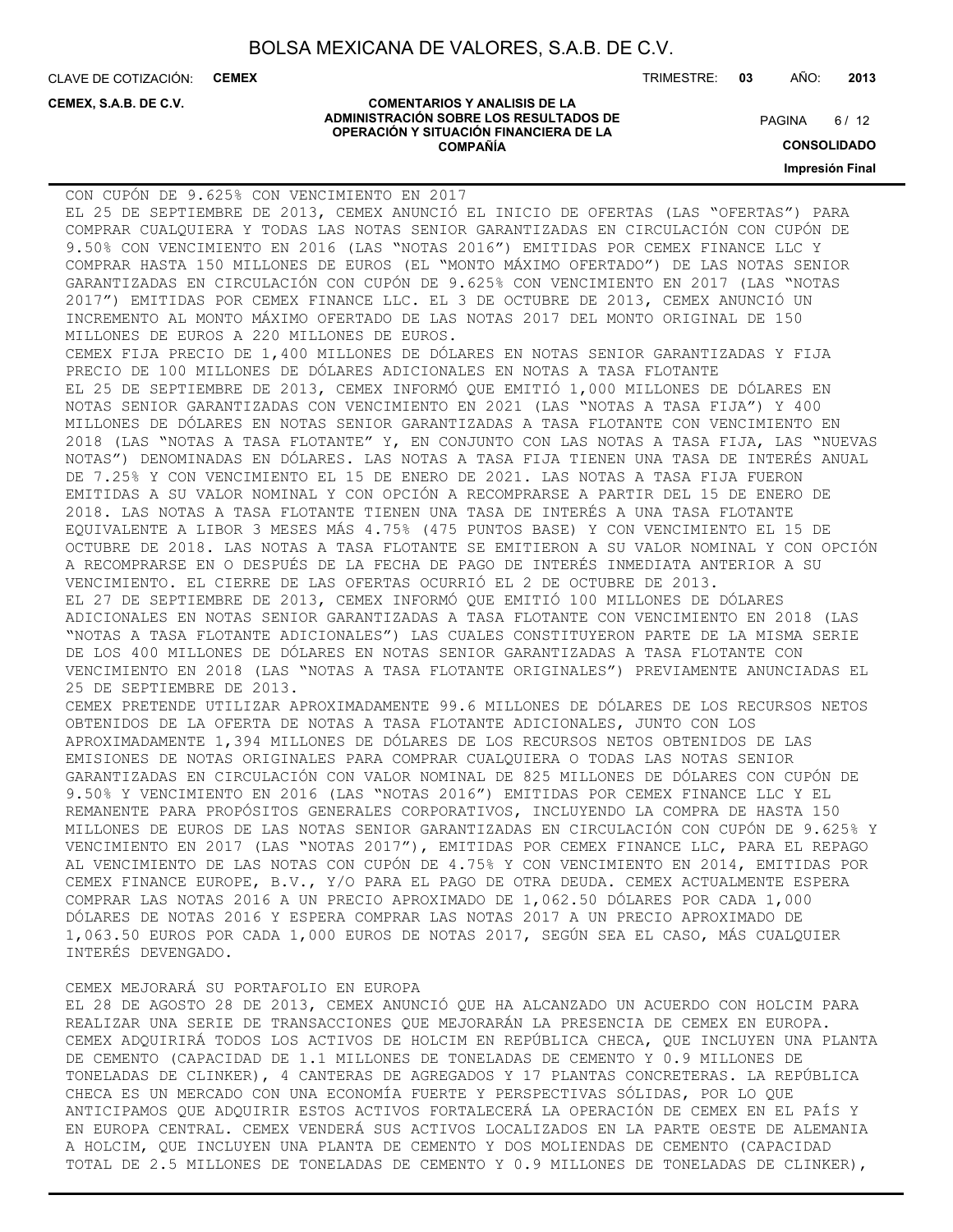**COMENTARIOS Y ANALISIS DE LA ADMINISTRACIÓN SOBRE LOS RESULTADOS DE OPERACIÓN Y SITUACIÓN FINANCIERA DE LA COMPAÑÍA**

CLAVE DE COTIZACIÓN: **CEMEX**

**CEMEX, S.A.B. DE C.V.**

TRIMESTRE: **03** AÑO: **2013**

 $7/12$ **PAGINA** 

### **CONSOLIDADO**

**Impresión Final**

UN MOLINO DE ESCORIA, 22 CANTERAS DE AGREGADOS Y 79 PLANTAS CONCRETERAS. EL MERCADO ALEMÁN ES ATRACTIVO Y CEMEX CONTINUARÁ CON UNA PRESENCIA IMPORTANTE EN EL ESTE, NORTE Y SUR DEL PAÍS. EN ESPAÑA, CEMEX Y HOLCIM FUSIONARÁN SUS OPERACIONES DE CEMENTO, CONCRETO Y AGREGADOS. CEMEX TENDRÁ UNA POSICIÓN MAYORITARIA DE 75% DE LAS OPERACIONES COMBINADAS EN EL PAÍS. ESTA TRANSACCIÓN PERMITIRÁ A CEMEX ATENDER MEJOR ESTE MERCADO, LO QUE DEBERÁ TRADUCIRSE EN UNA MAYOR CREACIÓN DE VALOR EN ESE PAÍS. COMO PARTE DE ESTAS TRANSACCIONES, HOLCIM PAGARÁ A CEMEX 70 MILLONES DE EUROS EN EFECTIVO. ADICIONALMENTE SE ESPERA QUE LAS TRANSACCIONES GENEREN SINERGIAS QUE PRODUCIRÁN MEJORAS RECURRENTES EN EL FLUJO DE OPERACIÓN DE CEMEX DE ENTRE 20 MILLONES Y 30 MILLONES DE DÓLARES A PARTIR DE 2014. ESTAS TRANSACCIONES NO SON FINALES, YA QUE ESTÁN SUJETAS AL CUMPLIMIENTO DE DIVERSAS CONDICIONES PRECEDENTES, PRINCIPALMENTE EL PROCEDIMIENTO DE DEBIDA DILIGENCIA, APROBACIONES DE AUTORIDADES DE COMPETENCIA Y DE ACREEDORES BAJO EL ACUERDO DE FINANCIAMIENTO, ENTRE OTROS. ADICIONALMENTE, EL 16 DE OCTUBRE DE 2013 OBTUVIMOS LOS CONSENTIMIENTOS Y APROBACIONES NECESARIOS DE LOS ACREEDORES BAJO EL ACUERDO DE FINANCIAMIENTO AUTORIZANDO LA TRANSACCIÓN. CEMEX ANUNCIA ACEPTACIÓN PARA COMPRAR U.S.\$925 MILLONES DE SUS NOTAS CON CUPÓN DE 9.50% CON VENCIMIENTO EN 2016 Y LIQUIDACIÓN TEMPRANA DE LA OFERTA EL 19 DE AGOSTO DE 2013, CEMEX ANUNCIÓ QUE TENEDORES DE APROXIMADAMENTE 1,329 MILLONES DE DÓLARES DE LAS NOTAS SENIOR GARANTIZADAS EN CIRCULACIÓN CON CUPÓN DE 9.50% CON VENCIMIENTO EN 2016 (LAS "NOTAS") EMITIDAS POR CEMEX FINANCE LLC OFRECIERON SUS NOTAS ANTES DEL PLAZO LÍMITE DE LAS 5:00 P.M. HORA DE NUEVA YORK, DEL 16 DE AGOSTO DE 2013 (LA "FECHA DE OFERTA TEMPRANA") CONFORME A LA OFERTA PREVIAMENTE ANUNCIADA POR CEMEX DE COMPRAR EN EFECTIVO HASTA 925 MILLONES DE DÓLARES (EL "MONTO MÁXIMO OFERTADO") DE LAS NOTAS EN CIRCULACIÓN. LA OFERTA DE COMPRA EN EFECTIVO SE REALIZA CONFORME A LA OFERTA DE COMPRA CON FECHA DEL 5 DE AGOSTO DE 2013 Y LA CARTA DE TRANSMISIÓN RELACIONADA. DEBIDO A QUE SE OFRECIERON DE FORMA VÁLIDA NOTAS EN EXCESO AL MONTO MÁXIMO OFERTADO EN LA OFERTA A LA FECHA DE OFERTA TEMPRANA O CON ANTERIORIDAD, CEMEX ACEPTÓ 925 MILLONES DE DÓLARES DE TALES NOTAS OFRECIDAS PARA COMPRA Y PAGÓ A LOS TENEDORES DE FORMA PRO RATA CONFORME A LOS PROCEDIMIENTOS DE PRORRATEO DESCRITOS EN LA OFERTA DE COMPRA. LA FECHA DE LIQUIDACIÓN TEMPRANA EN LA QUE CEMEX REALIZÓ EL PAGO DE TALES NOTAS FUE EL 19 DE AGOSTO DE 2013. CEMEX FIJA PRECIO EN 1,000 MILLONES DE DÓLARES EN NOTAS SENIOR GARANTIZADAS EL 5 DE AGOSTO DE 2013, CEMEX INFORMÓ QUE EMITIÓ NOTAS SENIOR GARANTIZADAS (LAS "NOTAS") DENOMINADAS EN DÓLARES POR UN MONTO TOTAL DE 1,000 MILLONES DE DÓLARES. LAS NOTAS TIENEN UNA TASA DE INTERÉS ANUAL DE 6.5% CON VENCIMIENTO EL 10 DE DICIEMBRE DE 2019. LAS NOTAS FUERON EMITIDAS A SU VALOR NOMINAL Y CON OPCIÓN A RECOMPRARSE A PARTIR DEL 10 DE DICIEMBRE DE 2017. EL CIERRE DE LA OFERTA OCURRIÓ EL 12 DE AGOSTO DE 2013. CEMEX PRETENDE UTILIZAR APROXIMADAMENTE 995 MILLONES DE DÓLARES DE LOS RECURSOS NETOS OBTENIDOS DE LA EMISIÓN PARA COMPRAR UNA PORCIÓN DE LAS NOTAS SENIOR GARANTIZADAS CON CUPÓN DE 9.50% Y VENCIMIENTO EN 2016 (LAS "NOTAS DE 2016") EMITIDAS POR CEMEX FINANCE LLC Y EL REMANENTE, EN CASO DE EXISTIR, PARA PROPÓSITOS GENERALES CORPORATIVOS, INCLUYENDO EL PAGO DE OTRA DEUDA. CEMEX ACTUALMENTE ESPERA COMPRAR UNA PORCIÓN DE LAS NOTAS DE 2016 A UN PRECIO APROXIMADO DE 1,075 DÓLARES POR CADA 1,000 DÓLARES DE LAS NOTAS DE 2016 MÁS CUALQUIER INTERÉS DEVENGADO.

OTRA INFORMACIÓN

#### IMPUESTOS EN COLOMBIA

EN RELACIÓN CON LOS REQUERIMIENTOS ESPACIALES NOTIFICADOS POR LA DIRECCIÓN DE IMPUESTOS COLOMBIANA A CEMEX COLOMBIA RESPECTO DE LAS DECLARACIONES ANUALES 2007 Y 2008, DURANTE EL SEGUNDO TRIMESTRE DEL 2013, CEMEX COLOMBIA ALCANZÓ UN ACUERDO CON LA DIRECCIÓN DE IMPUESTOS. EL 26 DE AGOSTO DEL 2013, CEMEX COLOMBIA RECIBIÓ LA RESOLUCIÓN FINAL CON RESPECTO A LA DECLARACIÓN DE IMPUESTOS PARA EL EJERCICIO 2007 Y EL 16 DE SEPTIEMBRE DEL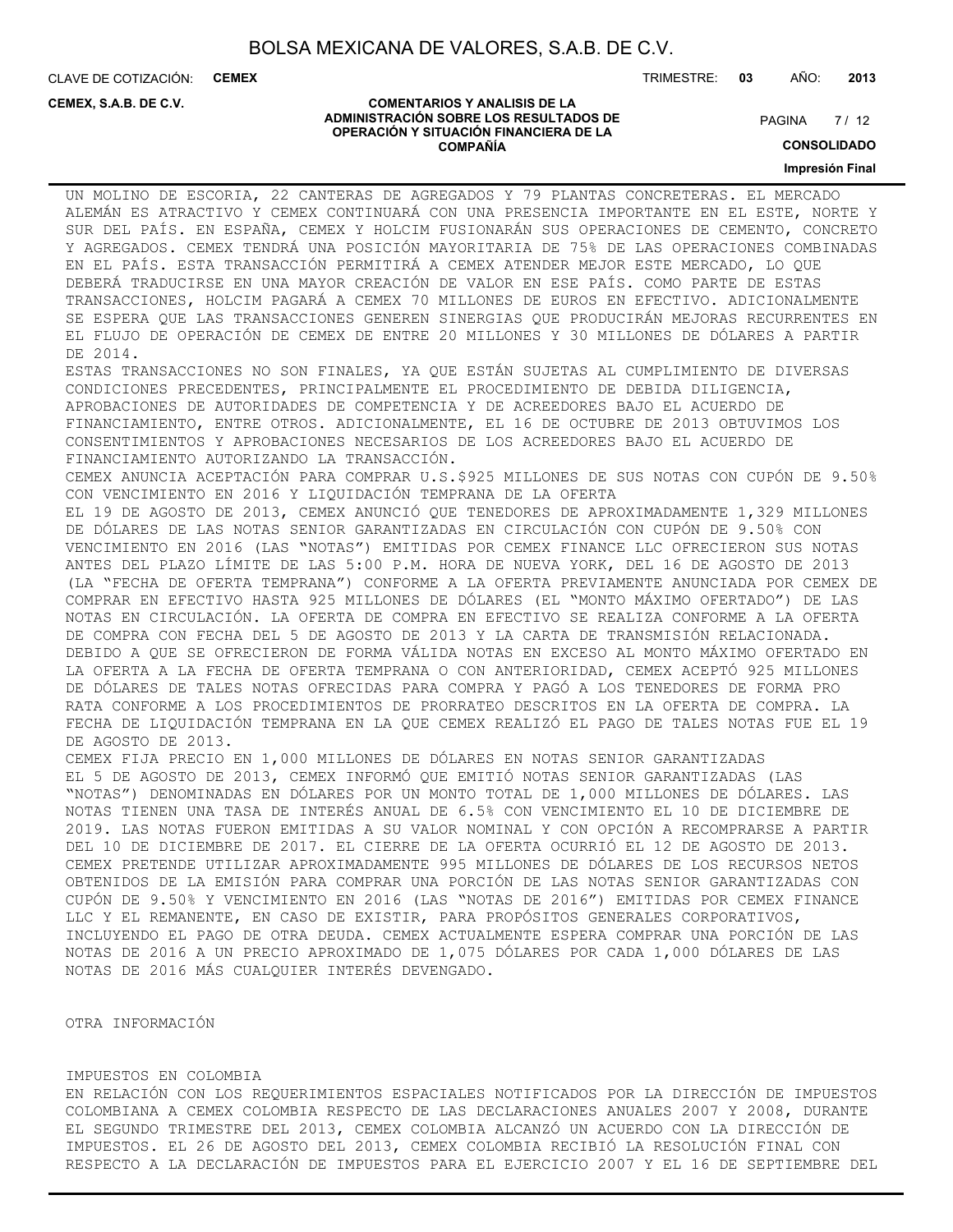CLAVE DE COTIZACIÓN: **CEMEX** TRIMESTRE: **03** AÑO: **2013**

**CEMEX, S.A.B. DE C.V.**

#### **COMENTARIOS Y ANALISIS DE LA ADMINISTRACIÓN SOBRE LOS RESULTADOS DE OPERACIÓN Y SITUACIÓN FINANCIERA DE LA COMPAÑÍA**

 $8/12$ **PAGINA** 

**CONSOLIDADO**

**Impresión Final**

2013, CEMEX COLOMBIA RECIBIÓ LA RESOLUCIÓN FINAL CON RESPECTO A LA DECLARACIÓN DE IMPUESTOS PARA EL EJERCICIO 2008.

INVESTIGACIÓN EN REINO UNIDO

EN RELACIÓN CON LA INVESTIGACIÓN DE MERCADO ("MIR") INICIADA EN ENERO DE 2012 POR LA COMISIÓN DE COMPETENCIA DEL REINO UNIDO ("CC DEL REINO UNIDO"), EL 8 DE OCTUBRE DE 2013, LA CC DEL REINO UNIDO ANUNCIÓ SU DECISIÓN PROVISIONAL POR MEDIO DE LA CUAL NO SE DEBERÍA REQUERIR A CEMEX DISPONER DE CIERTOS ACTIVOS EN EL REINO UNIDO. OTROS PARTICIPANTES IMPORTANTES EN LA MIR PODRÍAN SER REQUERIDOS PARA DISPONER DE CIERTOS DE SUS ACTIVOS EN EL REINO UNIDO. EN BASE A LA DECISIÓN PROVISIONAL, CEMEX ACTUALMENTE ESTIMA QUE EL REPORTE FINAL (FINDINGS AND REMEDIES FINAL REPORT) QUE SERÁ PRESENTADO EL 17 DE ENERO 2014 POR LA CC DEL REINO UNIDO NO TENDRÁ UN IMPACTO MATERIAL ADVERSO SOBRE NUESTROS RESULTADOS FINANCIEROS U OPERACIONES.

CAMBIO EN LA MONEDA FUNCIONAL DE LA TENEDORA

CONSIDERANDO LA GUÍA BAJO IFRS, EMITIDA POR LA NORMA INTERNACIONAL DE CONTABILIDAD 21, LOS EFECTOS DE MOVIMIENTOS EN LOS TIPOS DE CAMBIO ("NIC 21"), Y CON BASE EN LOS CAMBIOS DE LA POSICIÓN MONETARIA NETA EN MONEDAS EXTRANJERAS DE CEMEX, S.A.B. DE C.V. (LA COMPAÑÍA TENEDORA) RESULTANTES PRINCIPALMENTE DE: A) UNA DISMINUCIÓN SIGNIFICATIVA EN LOS PASIVOS POR IMPUESTOS DENOMINADOS EN PESOS MEXICANOS; B) UN INCREMENTO SIGNIFICATIVO EN SU DEUDA COMO EN LAS OTRAS OBLIGACIONES FINANCIERAS DENOMINADAS EN DÓLARES Y C) EL INCREMENTO ESPERADO EN LOS GASTOS ADMINISTRATIVOS DENOMINADOS EN DÓLARES CON EMPRESAS DEL GRUPO ASOCIADOS A LA EXTERNALIZACIÓN CON IBM DE LAS PRINCIPALES ACTIVIDADES DE PROCESAMIENTOS DE DATOS; A PARTIR DEL 1 DE ENERO DE 2013, CEMEX, S.A.B. DE C.V., PARA PROPÓSITOS DE SUS ESTADOS FINANCIEROS COMO COMPAÑÍA TENEDORA, REQUIRIÓ PROSPECTIVAMENTE CAMBIAR SU MONEDA FUNCIONAL DEL PESO MEXICANO AL DÓLAR DE LOS ESTADOS UNIDOS, EL CUAL FUE DETERMINADO COMO LA MONEDA DE CEMEX, S.A.B. DE C.V. EN SU AMBIENTE ECONÓMICO PRINCIPAL. EL CAMBIO ANTES MENCIONADO NO TIENE NINGÚN EFECTO EN LAS MONEDAS FUNCIONALES DE LAS SUBSIDIARIAS DE CEMEX, S.A.B. DE C.V., LAS CUALES CONTINÚAN SIENDO LA MONEDA PRINCIPAL EN EL AMBIENTE ECONÓMICO EN QUE CADA SUBSIDIARIA OPERA. ASIMISMO, LA MONEDA DE REPORTE DE LOS ESTADOS FINANCIEROS DE CEMEX, S.A.B. DE C.V. Y SUS SUBSIDIARIAS Y LOS ESTADOS FINANCIEROS DE LA COMPAÑÍA TENEDORA CEMEX, S.A.B. DE C.V. CONTINÚA SIENDO EL PESO MEXICANO.

LOS EFECTOS PRINCIPALES EN LOS ESTADOS FINANCIEROS DE LA COMPAÑÍA TENEDORA CEMEX, S.A.B. DE C.V. COMENZANDO EL 1 DE ENERO DE 2013 ASOCIADOS CON EL CAMBIO EN LA MONEDA FUNCIONAL COMPARADO CON AÑOS ANTERIORES SON: A) TODAS LAS TRANSACCIONES, INGRESOS Y GASTOS EN CUALQUIER MONEDA SE RECONOCEN EN DÓLARES A LOS TIPOS DE CAMBIO VIGENTES EN LAS FECHAS DE SU EJECUCIÓN; B) LOS SALDOS MONETARIOS DE CEMEX, S.A.B. DE C.V. DENOMINADOS EN DÓLARES NO GENERARÁN FLUCTUACIONES CAMBIARIAS, MIENTRAS QUE LOS SALDOS EN PESOS MEXICANOS, ASÍ COMO LOS SALDOS EN OTRAS MONEDAS DISTINTAS AL DÓLAR GENERAN AHORA FLUCTUACIONES CAMBIARIAS A TRAVÉS DEL ESTADO DE RESULTADOS DE CEMEX, S.A.B. DE C.V., Y C) LA OPCIÓN DE CONVERSIÓN IMPLÍCITA EN LAS NOTAS OBLIGATORIAMENTE CONVERTIBLES DE CEMEX, S.A.B. DE C.V. DENOMINADOS EN PESOS MEXICANOS EMPEZARÁN A SER TRATADOS COMO INSTRUMENTOS DERIVADOS INDEPENDIENTES A TRAVÉS DEL ESTADO DE RESULTADOS DE CEMEX, S.A.B. DE C.V. MIENTRAS QUE LAS OPCIONES DE CONVERSIÓN IMPLÍCITA DENOMINADAS EN DÓLARES EN LAS NOTAS CONVERTIBLES SUBORDINADAS OPCIONALES DE 2010 Y LAS NOTAS CONVERTIBLES SUBORDINADAS OPCIONALES DE 2011 DE CEMEX, S.A.B. DE C.V. CESARÁN DE SER TRATADAS COMO INSTRUMENTOS DERIVADOS INDEPENDIENTES A TRAVÉS DEL ESTADO DE RESULTADOS DE CEMEX, S.A.B. DE C.V. LOS ESTADOS FINANCIEROS DE PERIODOS ANTERIORES NO REQUIEREN SER RECALCULADOS.

PROCEDIMIENTOS FISCALES SIGNIFICATIVOS

EN RELACIÓN CON EL PROCEDIMIENTO FISCAL RELACIONADO CON LOS IMPUESTOS POR PAGAR EN MÉXICO POR LOS INGRESOS PASIVOS GENERADOS POR INVERSIONES EN EL EXTRANJERO DURANTE LOS AÑOS 2005 Y 2006, ASÍ COMO LA DISPOSICIÓN DE CONDONACIÓN TRANSITORIA, AMBAS PREVIAMENTE REVELADAS AL PÚBLICO POR CEMEX, SE OPTÓ POR ENTRAR A ESTE PROGRAMA DE AMNISTÍA Y POR LO TANTO NO EXISTE UN PASIVO RELACIONADO CON ESTE TEMA AL 31 DE MARZO DE 2013. REFORMA FISCAL 2010 EN MÉXICO

DURANTE NOVIEMBRE DE 2009, SE APROBARON REFORMAS A LA LEY DEL IMPUESTO SOBRE LA RENTA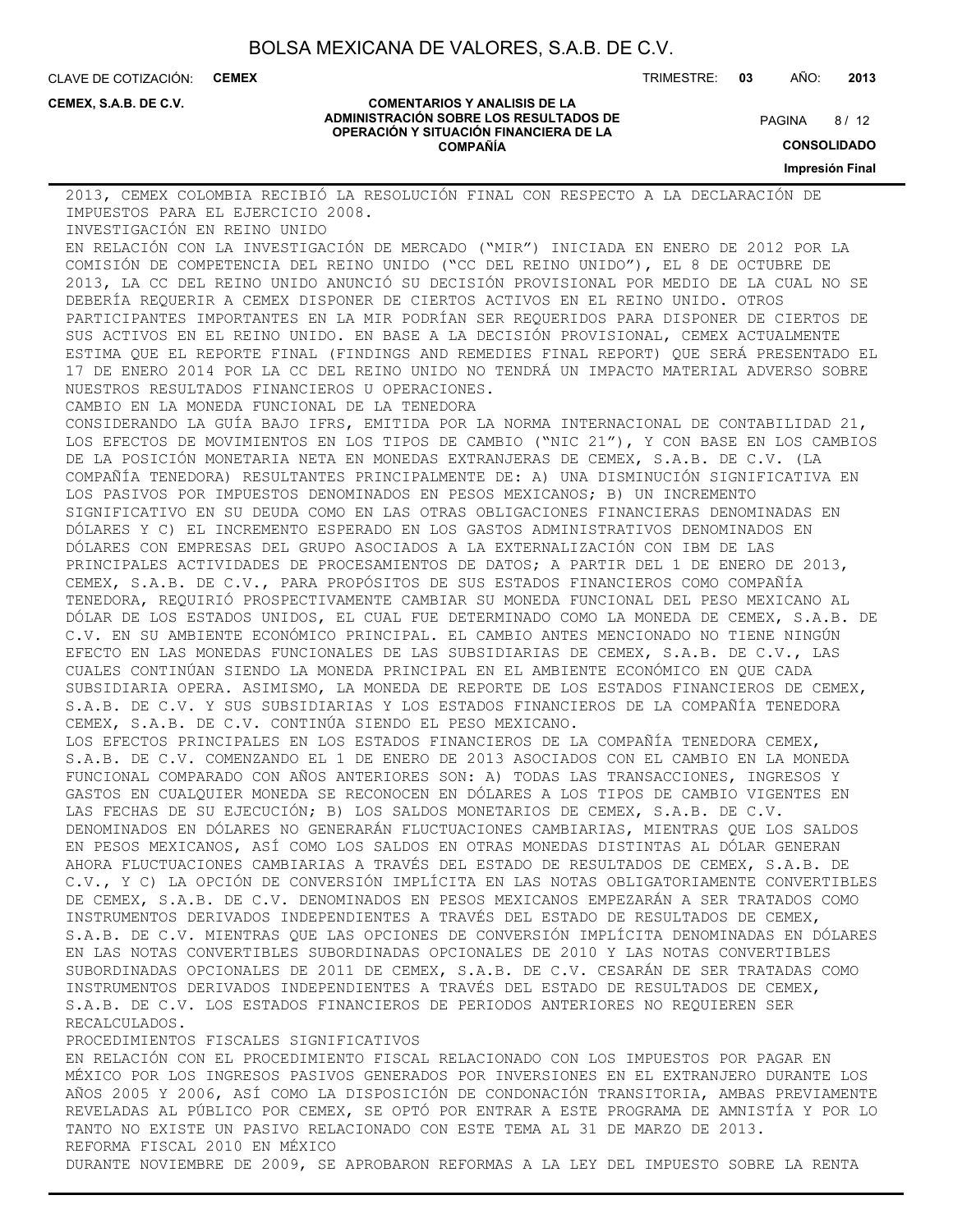**COMENTARIOS Y ANALISIS DE LA ADMINISTRACIÓN SOBRE LOS RESULTADOS DE OPERACIÓN Y SITUACIÓN FINANCIERA DE LA COMPAÑÍA**

CLAVE DE COTIZACIÓN: **CEMEX**

**CEMEX, S.A.B. DE C.V.**

TRIMESTRE: **03** AÑO: **2013**

#### $9/12$ **PAGINA**

**CONSOLIDADO**

**Impresión Final**

QUE ENTRARON EN VIGOR A PARTIR DEL 1 DE ENERO DE 2010. LA LEY INCLUYE CAMBIOS EN EL RÉGIMEN DE CONSOLIDACIÓN FISCAL QUE REQUIEREN A CEMEX DETERMINAR LOS IMPUESTOS A LA UTILIDAD COMO SI LAS REGLAS DE LA CONSOLIDACIÓN FISCAL NO HUBIERAN EXISTIDO DESDE 1999 EN ADELANTE. ESTOS CAMBIOS TAMBIÉN REQUIEREN EL PAGO DE IMPUESTOS SOBRE LOS DIVIDENDOS ENTRE EMPRESAS DEL GRUPO (ESPECÍFICAMENTE, DIVIDENDOS PAGADOS DE UTILIDADES QUE NO FUERON GRAVADAS EN EL PASADO), CIERTOS CONCEPTOS ESPECIALES DE CONSOLIDACIÓN, ASÍ COMO PÉRDIDAS FISCALES GENERADAS POR EMPRESAS DENTRO DE LA CONSOLIDACIÓN FISCAL QUE DEBÍAN SER RECUPERADAS POR LA EMPRESA QUE LAS GENERÓ EN LOS SIGUIENTES 10 AÑOS. ESTAS ENMIENDAS INCREMENTAN DE 28% A 30% LA TASA DE IMPUESTO A LA UTILIDAD DE 2010 A 2012, A 29% PARA 2013, REGRESANDO A 28% DE 2014 EN ADELANTE. DE ACUERDO CON ESTAS ENMIENDAS, CEMEX FUE REQUERIDO A PAGAR EN 2010 (A LA TASA DE 30%) 25% DEL IMPUESTO QUE RESULTE DE ELIMINAR LOS EFECTOS DE LA CONSOLIDACIÓN FISCAL DE 1999 A 2004 Y A PAGAR UN 25% ADICIONAL EN EL 2011. EL RESTANTE 50% DEBE SER PAGADO DE LA SIGUIENTE FORMA: 20% EN 2012, 15% EN 2013 Y 15% EN 2014. CON RELACIÓN A LOS EFECTOS DE CONSOLIDACIÓN FISCAL ORIGINADOS DESPUÉS DE 2004, ESTOS DEBEN SER CONSIDERADOS EN EL SEXTO AÑO DESPUÉS DE SU OCURRENCIA, Y SERÁN PAGADOS EN LOS SIGUIENTES CINCO AÑOS EN LA MISMA PROPORCIÓN (25%, 25%, 20%, 15% Y 15%), Y EN ESTE CONTEXTO, EL EFECTO DE CONSOLIDACIÓN PARA 2005 YA HA SIDO NOTIFICADO A CEMEX Y CONSIDERADO. LOS IMPUESTOS POR PAGAR RESULTANTES DE DICHOS CAMBIOS EN LA LEY SE INCREMENTARÁN POR INFLACIÓN EN LOS TÉRMINOS DE LA LEY DEL IMPUESTO SOBRE LA RENTA. AL 31 DE DICIEMBRE DE 2009, CON BASE EN LA INIF 18, LA CONTROLADORA RECONOCIÓ EL VALOR NOMINAL DE LOS PAGOS DE IMPUESTOS ESTIMADOS Y QUE SE ESTIMA SERÁN PAGADOS EN RELACIÓN A LAS NUEVAS REGLAS DE CONSOLIDACIÓN FISCAL POR APROXIMADAMENTE US\$799 MILLONES. ESTE MONTO SE RECONOCIÓ EN EL BALANCE GENERAL COMO UNA CUENTA POR PAGAR POR IMPUESTOS, CONTRA ACTIVOS CIRCULANTES Y NO CIRCULANTES POR APROXIMADAMENTE US\$628 MILLONES, RELACIONADO CON EL PASIVO NETO QUE SE HABÍA RECONOCIDO ANTES DE LA REFORMA FISCAL Y QUE LA CONTROLADORA ESPERA REALIZAR EN RELACIÓN AL PAGO DE ESTE PASIVO POR IMPUESTOS, ASÍ COMO APROXIMADAMENTE US\$171 MILLONES CONTRA LA CUENTA DE "UTILIDADES RETENIDAS" RELACIONADOS, EN LOS TÉRMINOS DE LA LEY, CON: A) LA DIFERENCIA ENTRE LA SUMA DEL CAPITAL FISCAL DE LAS CONTROLADAS Y EL CAPITAL FISCAL DEL CONSOLIDADO; B) LOS DIVIDENDOS DE LAS CONTROLADAS A LA CONTROLADORA; Y C) OTRAS TRANSACCIONES ENTRE LAS EMPRESAS QUE CONFORMAN EL CONSOLIDADO QUE REPRESENTÓ LA TRANSFERENCIAS DE RECURSOS DENTRO DEL GRUPO. EN DICIEMBRE DE 2010, MEDIANTE RESOLUCIÓN MISCELÁNEA, LA AUTORIDAD FISCAL OTORGÓ LA OPCIÓN DE DIFERIR LA DETERMINACIÓN Y PAGO DEL IMPUESTO, HASTA QUE SE DESINCORPORE UNA SOCIEDAD CONTROLADA O CEMEX ELIMINE LA CONSOLIDACIÓN FISCAL, SOBRE LA DIFERENCIA ENTRE LA SUMA DEL CAPITAL FISCAL DE LAS CONTROLADAS Y EL CAPITAL FISCAL DEL CONSOLIDADO. COMO RESULTADO DE LO ANTERIOR, LA CONTROLADORA DISMINUYÓ EL PASIVO POR IMPUESTOS ESTIMADOS POR APROXIMADAMENTE US\$235 MILLONES DE DÓLARES CON CRÉDITO A LA CUENTA DE "UTILIDADES RETENIDAS". EN 2012 LOS CAMBIOS EN EL PASIVO DE LA CONTROLADORA POR LA CONSOLIDACIÓN FISCAL EN MÉXICO SON COMO SIGUE (MILLONES DE DÓLARES APROXIMADOS): 2012 SALDO AL INICIO DEL PERIODO \$966

IMPUESTO A LA UTILIDAD RECIBIDO DE CONTROLADAS \$162 ACTUALIZACIÓN DEL PERIODO \$58 PAGOS DURANTE EL PERIODO (\$54) SALDO AL FINAL DEL PERIODO DE 2012\$1,132

EN DICIEMBRE 2012, LA LEY FEDERAL DE INGRESOS APLICABLE PARA 2013 ESTABLECIÓ QUE LA TASA DE IMPUESTO A LA UTILIDAD PERMANECIERA EN 30% EN 2013 PARA DESPUÉS BAJAR A 29% EN 2014 Y 28% A PARTIR DE 2015 EN DELANTE. AL 31 DE DICIEMBRE DE 2012, EL SALDO DE PÉRDIDAS FISCALES POR AMORTIZAR QUE NO HAN SIDO APROVECHADAS EN LA CONSOLIDACIÓN FISCAL ES DE APROXIMADAMENTE US\$549 MILLONES. AL 31 DE DICIEMBRE DE 2012, LA AMORTIZACIÓN ESTIMADA DEL PASIVO POR IMPUESTOS POR PAGAR RESULTANTE DE ESTOS CAMBIOS EN LA CONSOLIDACIÓN FISCAL EN MÉXICO ES (MONTOS EN MILLONES DE DÓLARES APROXIMADOS): 2013\$157\* 2014\$200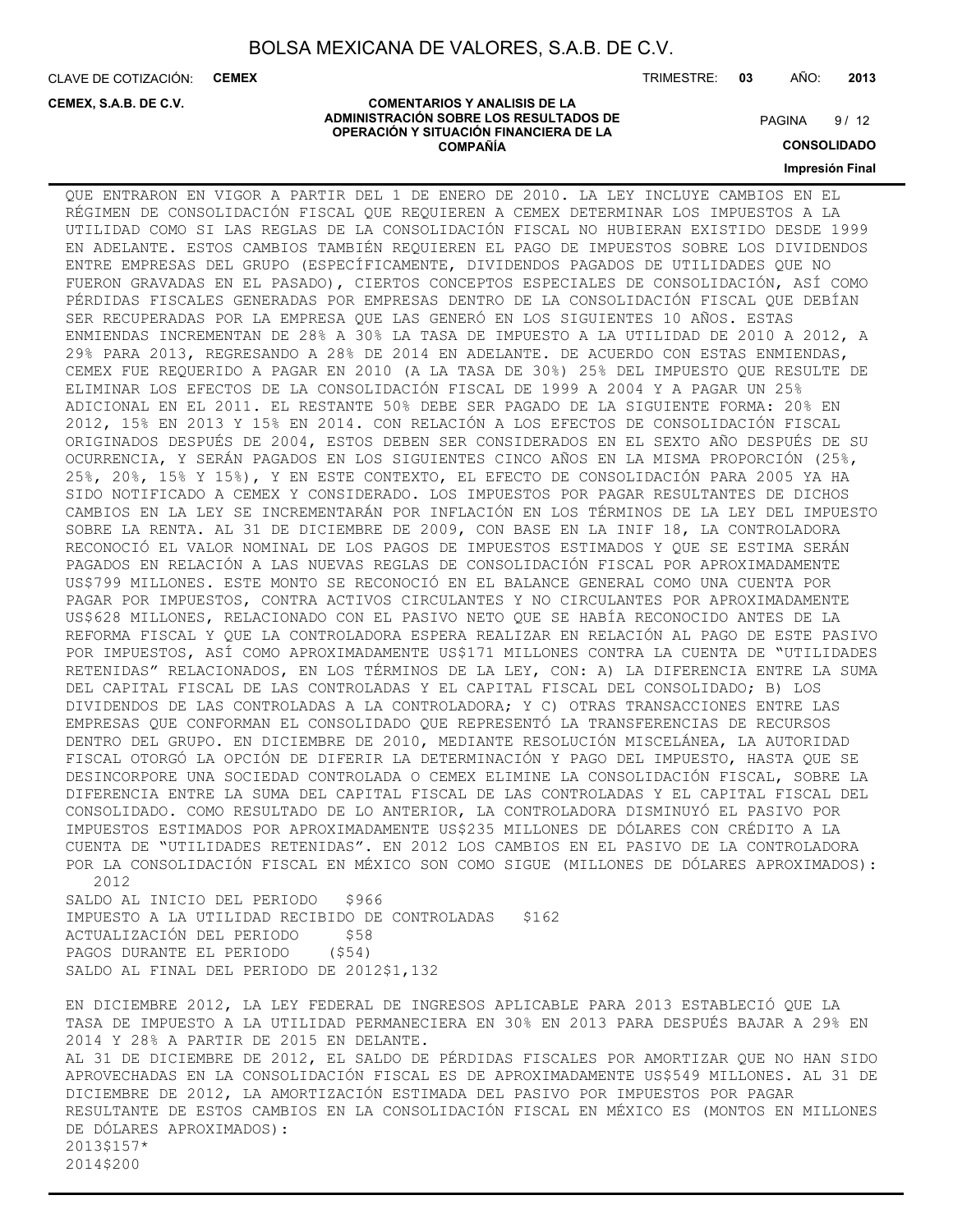**COMENTARIOS Y ANALISIS DE LA ADMINISTRACIÓN SOBRE LOS RESULTADOS DE OPERACIÓN Y SITUACIÓN FINANCIERA DE LA COMPAÑÍA**

CLAVE DE COTIZACIÓN: **CEMEX**

**CEMEX, S.A.B. DE C.V.**

TRIMESTRE: **03** AÑO: **2013**

PAGINA 10 / 12

**CONSOLIDADO**

**Impresión Final**

2015\$209 2016\$173 2017\$176 2018 EN ADELANTE\$217 \$1,132 \* ESTE PAGO SE EFECTUÓ EN MARZO 2013.

DEFINICIONES Y OTROS PROCEDIMIENTOS

METODOLOGÍA DE CONVERSIÓN, CONSOLIDACIÓN Y PRESENTACIÓN DE RESULTADOS DE ACUERDO CON LAS NIIF, A PARTIR DEL 1 DE ENERO DE 2008, CEMEX CONVIERTE LOS ESTADOS FINANCIEROS DE SUBSIDIARIAS EN EL EXTRANJERO UTILIZANDO LOS TIPOS DE CAMBIO A LA FECHA DE REPORTE PARA LAS CUENTAS DEL BALANCE GENERAL, Y LOS TIPOS DE CAMBIO DE CADA MES PARA LAS CUENTAS DEL ESTADO DE RESULTADOS. CEMEX REPORTA SUS RESULTADOS CONSOLIDADOS EN PESOS MEXICANOS.

PARA CONVENIENCIA DEL LECTOR, A PARTIR DEL 30 DE JUNIO DE 2008 LAS CANTIDADES EN DÓLARES DE LOS ESTADOS FINANCIEROS CONSOLIDADOS SE DETERMINARON CONVIRTIENDO LOS MONTOS EN PESOS NOMINALES AL CIERRE DE CADA TRIMESTRE UTILIZANDO EL TIPO DE CAMBIO PROMEDIO PESO / DÓLAR PARA CADA TRIMESTRE. LOS TIPOS DE CAMBIO UTILIZADOS PARA CONVERTIR LOS RESULTADOS DEL TERCER TRIMESTRE DE 2013 Y DEL TERCER TRIMESTRE DE 2012 FUERON DE 13.08 Y 13.14 PESOS POR DÓLAR, RESPECTIVAMENTE.

LAS CANTIDADES POR PAÍS SON PRESENTADAS EN DÓLARES PARA CONVENIENCIA DEL LECTOR. LAS CANTIDADES EN DÓLARES PARA MÉXICO, AL 30 DE SEPTIEMBRE DE 2013 Y AL 30 DE SEPTIEMBRE DE 2012 PUEDEN SER RECONVERTIDAS A SU MONEDA LOCAL MULTIPLICANDO LAS CANTIDADES EN DÓLARES POR LOS TIPOS DE CAMBIO PROMEDIO CORRESPONDIENTES PARA 2013 Y 2012 MOSTRADOS EN LA TABLA PRESENTADA ABAJO.

INTEGRACIÓN DE REGIONES

LA REGIÓN NORTE DE EUROPA INCLUYE LAS OPERACIONES EN AUSTRIA, REPÚBLICA CHECA, FRANCIA, ALEMANIA, HUNGRÍA, IRLANDA, LETONIA, POLONIA, Y EL REINO UNIDO, ASÍ COMO OPERACIONES DE TRADING EN VARIOS PAÍSES NÓRDICOS. LA REGIÓN MEDITERRÁNEO INCLUYE LAS OPERACIONES EN CROACIA, EGIPTO, ISRAEL, ESPAÑA Y LOS EMIRATOS ÁRABES UNIDOS. LA REGIÓN AMÉRICA CENTRAL, DEL SUR Y EL CARIBE INCLUYE LAS OPERACIONES DE CEMEX EN ARGENTINA, BAHAMAS, BRASIL, COLOMBIA, COSTA RICA, REPÚBLICA DOMINICANA, EL SALVADOR, GUATEMALA, HAITÍ, JAMAICA, NICARAGUA, PANAMÁ, PERÚ Y PUERTO RICO, ASÍ COMO NUESTRAS OPERACIONES DE TRADING EN EL CARIBE. LA REGIÓN ASIA INCLUYE LAS OPERACIONES EN BANGLADESH, CHINA, MALASIA, FILIPINAS, TAIWÁN Y TAILANDIA. DEFINICIONES CAPITAL DE TRABAJO EQUIVALE A CUENTAS POR COBRAR OPERATIVAS (INCLUYENDO OTROS ACTIVOS CIRCULANTES RECIBIDOS COMO PAGO EN ESPECIE) MÁS INVENTARIOS HISTÓRICOS MENOS CUENTAS POR PAGAR OPERATIVAS. DEUDA NETA EQUIVALE A LA DEUDA TOTAL (DEUDA TOTAL MÁS BONOS CONVERTIBLES Y ARRENDAMIENTOS FINANCIEROS) MENOS EFECTIVO E INVERSIONES TEMPORALES. FLUJO DE OPERACIÓN EQUIVALE AL RESULTADO DE OPERACIÓN ANTES DE OTROS GASTOS, NETO, MÁS DEPRECIACIÓN Y AMORTIZACIÓN OPERATIVA. FLUJO DE EFECTIVO LIBRE SE CALCULA COMO FLUJO DE OPERACIÓN MENOS GASTO POR INTERÉS NETO, INVERSIONES EN ACTIVO FIJO DE MANTENIMIENTO Y ESTRATÉGICAS, CAMBIO EN CAPITAL DE TRABAJO, IMPUESTOS PAGADOS, Y OTRAS PARTIDAS EN EFECTIVO (OTROS GASTOS NETOS MENOS VENTA DE ACTIVOS NO OPERATIVOS OBSOLETOS Y/O SUSTANCIALMENTE DEPRECIADOS EL PAGO DE CUPONES DE NUESTROS INSTRUMENTOS PERPETUOS).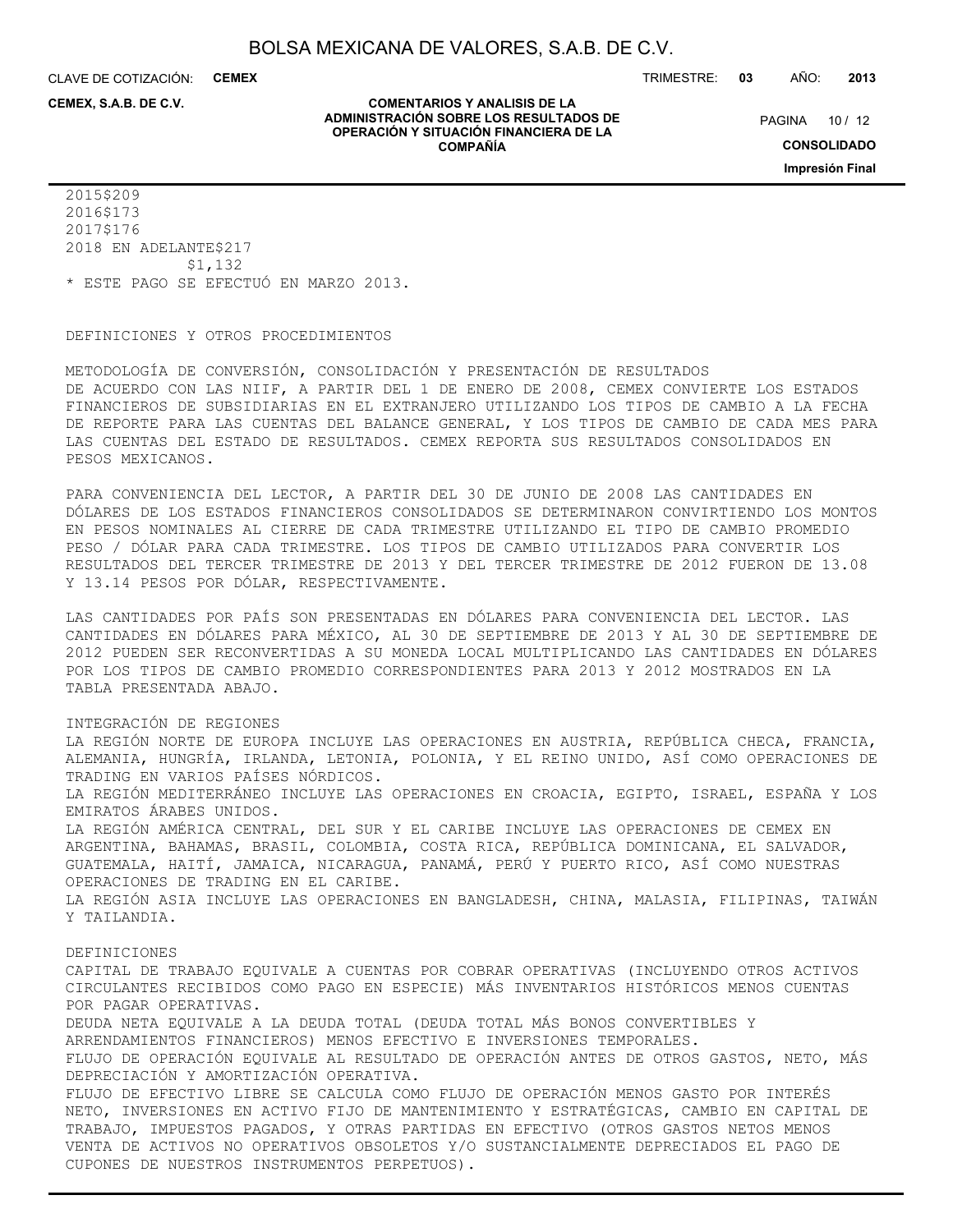**COMENTARIOS Y ANALISIS DE LA ADMINISTRACIÓN SOBRE LOS RESULTADOS DE OPERACIÓN Y SITUACIÓN FINANCIERA DE LA COMPAÑÍA**

CLAVE DE COTIZACIÓN: **CEMEX**

**CEMEX, S.A.B. DE C.V.**

#### TRIMESTRE: **03** AÑO: **2013**

PAGINA 11 / 12

**CONSOLIDADO**

**Impresión Final**

INVERSIONES EN ACTIVO FIJO ESTRATÉGICO INVERSIONES REALIZADAS CON EL PROPÓSITO DE INCREMENTAR LA RENTABILIDAD DE LA COMPAÑÍA. ESTAS INVERSIONES INCLUYEN ACTIVO FIJO DE EXPANSIÓN, LAS CUALES ESTÁN DISEÑADAS PARA MEJORAR LA RENTABILIDAD DE LA EMPRESA POR MEDIO DE INCREMENTO DE CAPACIDAD, ASÍ COMO INVERSIONES EN ACTIVO FIJO PARA MEJORAR EL MARGEN DE OPERACIÓN, LAS CUALES SE ENFOCAN A LA REDUCCIÓN DE COSTOS. INVERSIONES EN ACTIVO FIJO DE MANTENIMIENTO INVERSIONES LLEVADAS A CABO CON EL PROPÓSITO DE ASEGURAR LA CONTINUIDAD OPERATIVA DE LA COMPAÑÍA. ESTAS INCLUYEN INVERSIONES EN ACTIVO FIJO, LAS CUALES SE REQUIEREN PARA REEMPLAZAR ACTIVOS OBSOLETOS O MANTENER LOS NIVELES ACTUALES DE OPERACIÓN, ASÍ COMO INVERSIONES EN ACTIVO FIJO, LAS CUALES SE REQUIEREN PARA CUMPLIR CON REGULACIONES GUBERNAMENTALES O POLÍTICAS DE LA EMPRESA.

PP EQUIVALE A PUNTOS PORCENTUALES PRECIOS A MENOS QUE LO INDIQUE EL CONTEXTO, TODAS LAS REFERENCIAS A INICIATIVAS DE PRECIOS, INCREMENTO DE PRECIOS O DISMINUCIONES SE REFIEREN A NUESTROS PRECIOS PARA NUESTROS PRODUCTOS.

UTILIDAD POR CPO PARA EL CÁLCULO DE UTILIDAD POR CPO, EL NÚMERO PROMEDIO DE CPOS UTILIZADO FUE DE 11,705 MILLONES PARA EL TERCER TRIMESTRE DE 2013; 11,687 MILLONES PARA LOS PRIMEROS NUEVE MESES DEL 2013; 11,611 MILLONES PARA EL TERCER TRIMESTRE DE 2012 Y 11,584 MILLONES PARA LOS PRIMEROS NUEVE MESES DEL 2012.

DE ACUERDO A LA NIC 33 UTILIDAD POR ACCIÓN, EL PROMEDIO PONDERADO DE ACCIONES EN CIRCULACIÓN SE DETERMINÓ CONSIDERANDO EL NÚMERO DE DÍAS DENTRO DEL PERIODO CONTABLE EN QUE ESTUVIERON EN CIRCULACIÓN LAS ACCIONES, INCLUYENDO LAS QUE SE DERIVARON DE EVENTOS CORPORATIVOS QUE MODIFICARON LA ESTRUCTURA DE CAPITAL DURANTE EL PERIODO, TALES COMO AUMENTO EN EL NÚMERO DE ACCIONES QUE INTEGRAN EL CAPITAL SOCIAL POR OFERTA PÚBLICA Y DIVIDENDOS EN ACCIONES O CAPITALIZACIÓN DE UTILIDADES ACUMULADAS ASÍ COMO LAS ACCIONES POTENCIALMENTE DILUTIVAS (DERIVADAS DE OPCIONES DE COMPRA, OPCIONES RESTRINGIDAS DE COMPRA Y LAS ACCIONES DEL BONO CONVERTIBLE MANDATORIO). LAS ACCIONES EMITIDAS COMO RESULTADO DE DIVIDENDOS EN ACCIONES, CAPITALIZACIÓN DE UTILIDADES Y ACCIONES DILUTIVAS SON CONSIDERADAS COMO SI SE HUBIERAN EMITIDO AL PRINCIPIO DEL PERIODO.

CASAS DE BOLSA O INSTITUCIONES DE CRÉDITO QUE DAN COBERTURA DE ANÁLISIS A LOS VALORES EMITIDOS POR CEMEX, S.A.B. DE C.V.

ACTINVERRAMON ORTIZ BANORTE - IXECARLOS HERMOSILLO BARCLAYS CAPITALBENJAMIN THEURER BB&TJACK F. KASPRZAK, JR. BBVA RESEARCHFRANCISCO CHÁVEZ BNP PARIBASYASSINE TOUAHRI BOFA - MERRILL LYNCHCARLOS PEYRELONGUE BTG PACTUALGORDON LEE CITIGROUPDAN MCGOEY CREDIT SUISSEVANESSA QUIROGA DEUTSCHE BANKESTEBAN POLIDURA GBMLILIAN OCHOA HSBCJONATHAN BRANDT JP MORGANADRIAN HUERTA LONGBOWGARIK SHMOIS MONEXFERNANDO BOLAÑOS MORGAN STANLEYNIKOLAJ LIPPMANN RBCROBERT WETENHALL SCOTIABANKFRANCISCO SUÁREZ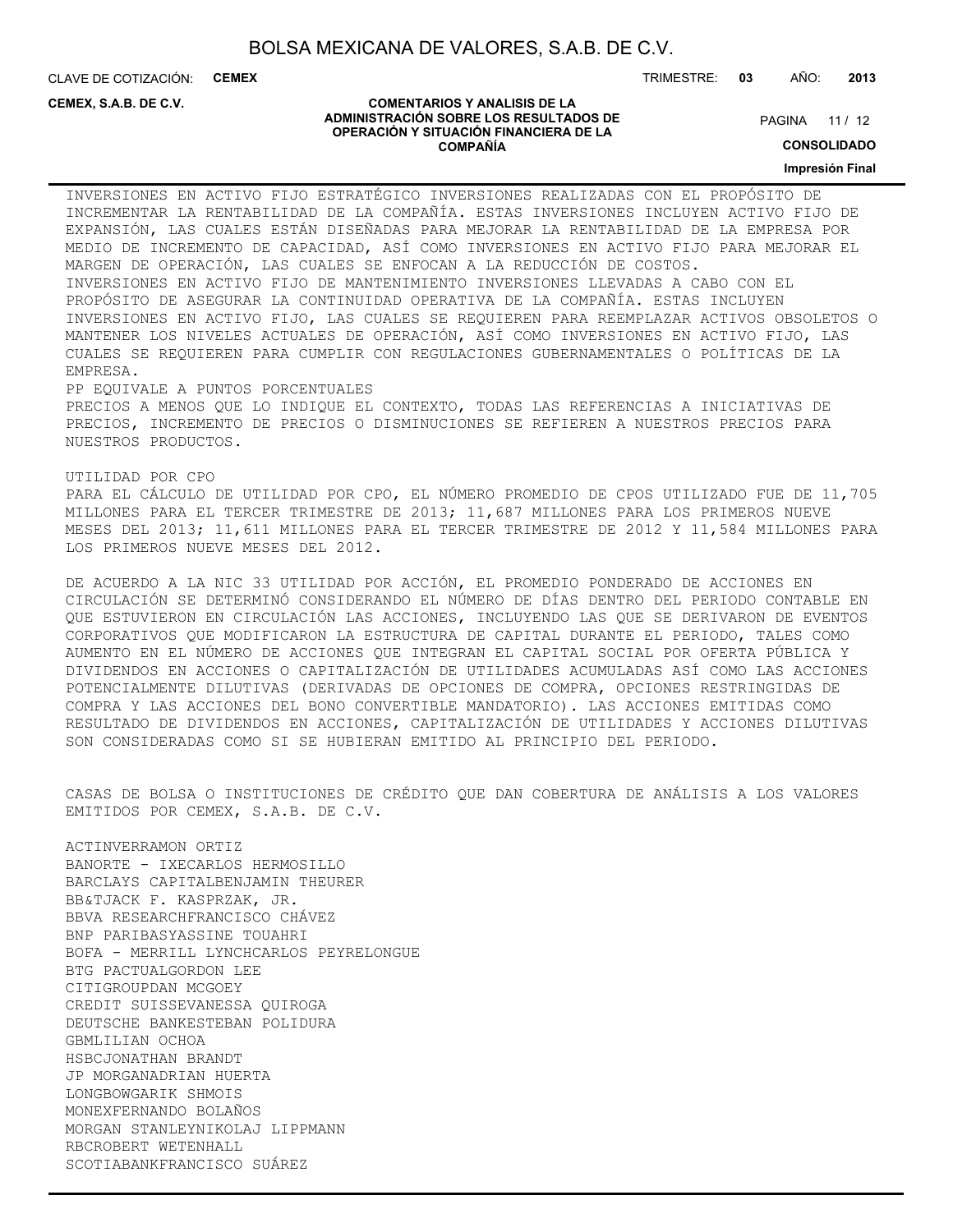CLAVE DE COTIZACIÓN: **CEMEX**

**CEMEX, S.A.B. DE C.V.**

TRIMESTRE: **03** AÑO: **2013**

PAGINA 12 / 12

**CONSOLIDADO**

**Impresión Final**

**COMENTARIOS Y ANALISIS DE LA ADMINISTRACIÓN SOBRE LOS RESULTADOS DE OPERACIÓN Y SITUACIÓN FINANCIERA DE LA COMPAÑÍA**

STERNE AGEETODD VENCIL UBSMARIMAR TORREBLANCA VECTORJORGE PLACIDO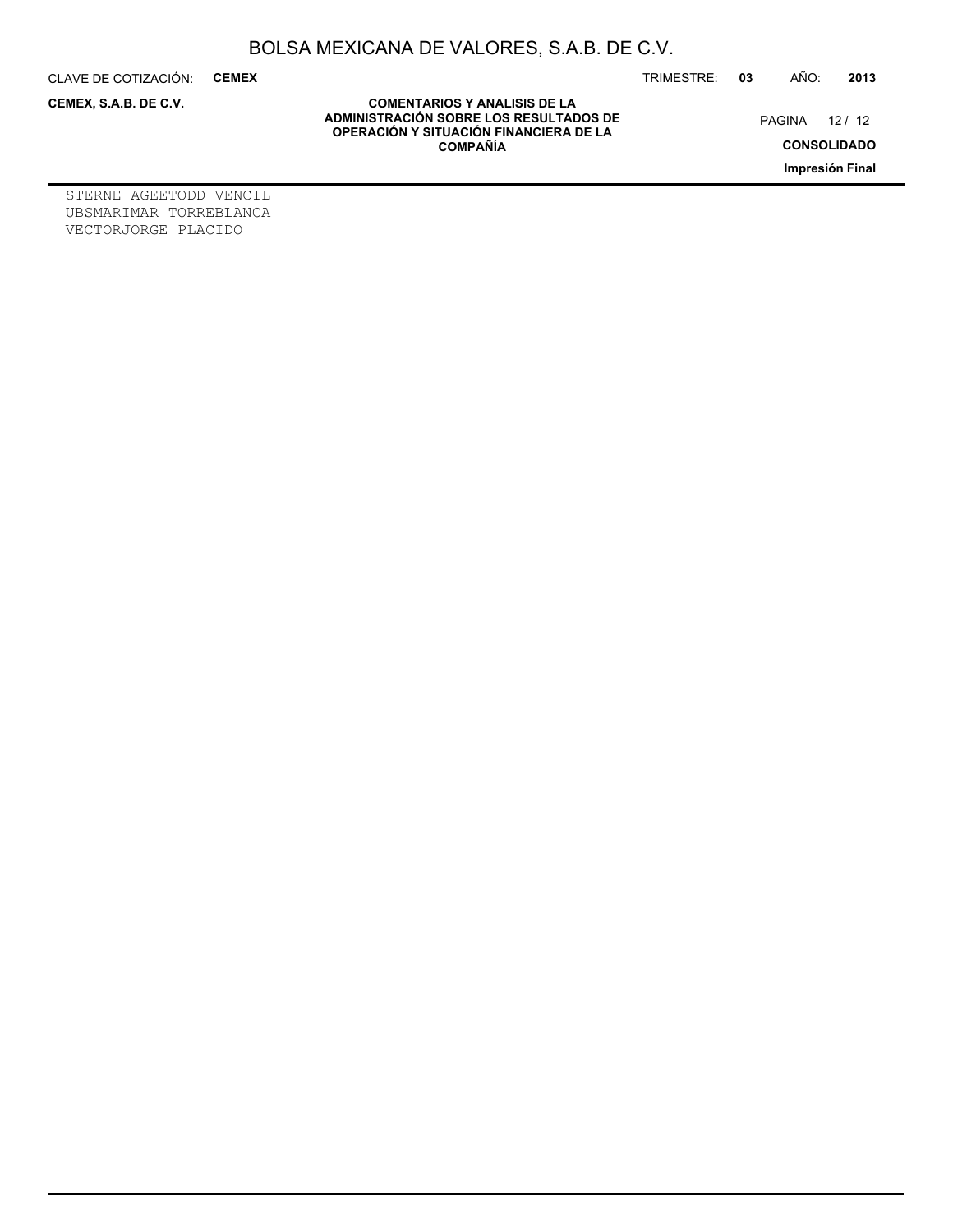**CEMEX**

**CEMEX, S.A.B. DE C.V.**

| NOTAS COMPLEMENTARIAS A LA INFORMACIÓN |
|----------------------------------------|
| <b>FINANCIERA</b>                      |

CLAVE DE COTIZACIÓN: TRIMESTRE: **03** AÑO: **2013**

PAGINA 1/18

**CONSOLIDADO**

**Impresión Final**

1) DESCRIPCIÓN DE LA EMPRESA

CEMEX, S.A.B. DE C.V., SOCIEDAD ANÓNIMA BURSÁTIL DE CAPITAL VARIABLE (S.A.B. DE C.V.) ORGANIZADA BAJO LAS LEYES DE LOS ESTADOS UNIDOS MEXICANOS, O MÉXICO, ES UNA CONTROLADORA DE COMPAÑÍAS CUYAS ACTIVIDADES PRINCIPALES SE ORIENTAN A LA INDUSTRIA DE LA CONSTRUCCIÓN, MEDIANTE LA PRODUCCIÓN, COMERCIALIZACIÓN, DISTRIBUCIÓN Y VENTA DE CEMENTO, CONCRETO, AGREGADOS Y OTROS MATERIALES PARA LA CONSTRUCCIÓN. CEMEX, S.A.B. DE C.V. FUE FUNDADA EN 1906 Y SE REGISTRÓ EN EL REGISTRO PÚBLICO DE LA PROPIEDAD Y COMERCIO EN MONTERREY, N.L., MÉXICO EN 1920 POR UN PERIODO DE 99 AÑOS. EN 2002, ESTE PERIODO SE EXTENDIÓ HASTA EL AÑO 2100. LAS ACCIONES DE CEMEX, S.A.B. DE C.V. ESTÁN LISTADAS EN LA BOLSA MEXICANA DE VALORES ("BMV") Y SE COTIZAN EN FORMA DE CERTIFICADOS DE PARTICIPACIÓN ORDINARIA ("CPOS"). CADA CPO REPRESENTA DOS ACCIONES SERIE "A" Y UNA ACCIÓN SERIE "B", REPRESENTATIVAS DEL CAPITAL SOCIAL. ASIMISMO, LAS ACCIONES DE CEMEX, S.A.B. DE C.V. SE INTERCAMBIAN EN LA BOLSA DE VALORES DE NUEVA YORK ("NYSE") EN LA FORMA DE AMERICAN DEPOSITARY SHARES ("ADS") BAJO EL SÍMBOLO "CX". CADA ADS REPRESENTA DIEZ CPOS. EN ESTAS NOTAS A LOS ESTADOS FINANCIEROS, CUANDO SE UTILIZAN LOS TÉRMINOS "CEMEX, S.A.B. DE C.V." Y/O "LA CONTROLADORA", SE REFIERE A CEMEX, S.A.B. DE C.V. SIN SUS SUBSIDIARIAS CONSOLIDADAS. CUANDO SE UTILIZAN LOS TÉRMINOS "LA COMPAÑÍA" O "CEMEX", SE ESTÁ HACIENDO REFERENCIA A CEMEX, S.A.B. DE C.V. EN CONJUNTO CON SUS SUBSIDIARIAS CONSOLIDADAS. LA EMISIÓN DE ESTOS ESTADOS FINANCIEROS CONSOLIDADOS FUE AUTORIZADA POR LA ADMINISTRACIÓN DE CEMEX, S.A.B. DE C.V. EL 31 DE ENERO DE 2013. 2) PRINCIPALES POLÍTICAS CONTABLES 2A) BASES DE PRESENTACIÓN Y REVELACIÓN EN NOVIEMBRE DE 2008, LA CNBV REQUIRIÓ A LAS EMPRESAS LISTADAS EN LA BMV, PREPARAR SUS ESTADOS FINANCIEROS CONSOLIDADOS DE ACUERDO CON LAS NORMAS INTERNACIONALES DE INFORMACIÓN FINANCIERA ("IFRS" POR SUS SIGLAS EN INGLÉS), TAL COMO LAS EMITE EL CONSEJO INTERNACIONAL DE NORMAS DE CONTABILIDAD ("IASB" POR SUS SIGLAS EN INGLÉS), A MÁS TARDAR EL 1 DE ENERO DE 2012 Y DISCONTINUAR EL USO DE LAS NORMAS DE INFORMACIÓN FINANCIERA MEXICANAS ("NIF"). LOS ESTADOS FINANCIEROS CONSOLIDADOS AL 31 DE DICIEMBRE DE 2012 Y 2011 Y POR LOS AÑOS TERMINADOS AL 31 DE DICIEMBRE DE 2012, 2011 Y 2010, FUERON PREPARADOS DE ACUERDO CON LAS IFRS, TAL COMO LAS EMITE EL IASB. CEMEX EMITIÓ EL 26 DE ENERO DE 2012 SUS ÚLTIMOS ESTADOS FINANCIEROS PREPARADOS BAJO NIF AL 31 DE DICIEMBRE DE 2011 Y 2010 Y POR LOS AÑOS 2011, 2010 Y 2009, LOS CUALES UTILIZÓ PARA CUMPLIR CON REQUERIMIENTOS DE INFORMACIÓN FINANCIERA ANTES DE LA EMISIÓN DE SU INFORME ANUAL DE 2011 ANTE LA COMISIÓN NACIONAL BANCARIA Y DE VALORES ("CNBV"), Y SU INFORME ANUAL DE 2011 EN FORMA 20-F ANTE LA COMISIÓN DE VALORES DE LOS ESTADOS UNIDOS (SECURITIES AND EXCHANGE COMMISSION O "SEC"), ANTES DEL 30 DE ABRIL DE 2012. EN ADICIÓN, PARA FINES DE LA ENTREGA DE SUS INFORMES ANUALES DEL 2011 ANTES LA CNBV Y LA SEC, EL 27 DE ABRIL DE 2012, CEMEX TAMBIÉN EMITIÓ SUS PRIMEROS ESTADOS FINANCIEROS BAJO LAS IFRS AL 31 DE DICIEMBRE DE 2011 Y 2010 Y AL 1 DE ENERO DE 2010, Y POR LOS AÑOS TERMINADOS AL 31 DE DICIEMBRE DE 2011 Y 2010 (NO INCLUIDOS EN ESTE REPORTE), EN LOS QUE CEMEX DETALLA LAS OPCIONES SELECCIONADAS EN LA MIGRACIÓN A LOS IFRS Y LOS EFECTOS QUE DICHA MIGRACIÓN TUVO EN (I) EL BALANCE INICIAL BAJO IFRS AL 1 DE ENERO DE 2010, CON BASE EN LA IFRS 1, PRIMERA ADOPCIÓN DE LOS IFRS ("IFRS 1"), (II) LOS BALANCES DE CEMEX AL 31 DE DICIEMBRE DE 2011 Y 2010, Y (III) LOS ESTADOS DE RESULTADOS, LOS ESTADOS DE PÉRDIDA INTEGRAL Y LOS ESTADOS DE FLUJOS DE EFECTIVO POR LOS AÑOS TERMINADOS EL 31 DE DICIEMBRE DE 2011 Y 2010, EN CADA CASO, EN COMPARACIÓN CON LAS CIFRAS PREVIAMENTE REPORTADAS BAJO NIF.

#### ESTADOS DE RESULTADOS

EN LOS ESTADOS DE RESULTADOS DE CEMEX AL 31 DE MARZO DE 2013 Y 2012, EL RENGLÓN TITULADO "RESULTADO DE OPERACIÓN ANTES DE OTROS GASTOS, NETO" SE DENOMINADA PREVIAMENTE "UTILIDAD DE OPERACIÓN", Y EL RENGLÓN TITULADO "RESULTADO DE OPERACIÓN", ERA ANTERIORMENTE DENOMINADO "UTILIDAD DE OPERACIÓN DESPUÉS DE OTROS GASTOS, NETO". CEMEX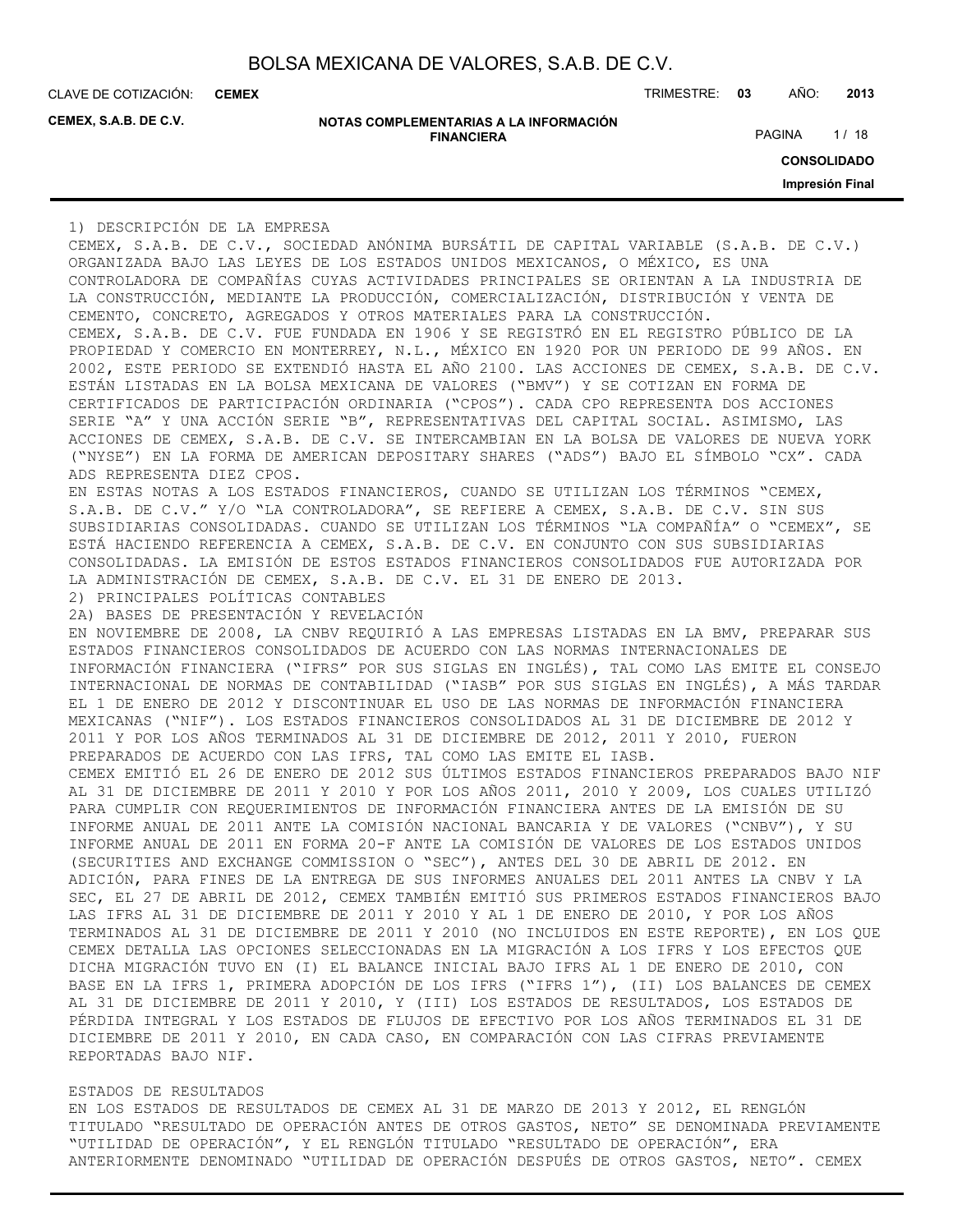**CEMEX**

CLAVE DE COTIZACIÓN: TRIMESTRE: **03** AÑO: **2013**

**CEMEX, S.A.B. DE C.V.**

**NOTAS COMPLEMENTARIAS A LA INFORMACIÓN FINANCIERA**

PAGINA 2/18

**CONSOLIDADO**

#### **Impresión Final**

EFECTUÓ ESTOS CAMBIOS PARA CUMPLIR CON LA PRÁCTICA DE LA INDUSTRIA AL REPORTAR ESTADOS FINANCIEROS BAJO LAS IFRS ANTE LA SEC CON BASE EN LA GUÍA PROPORCIONADA POR EL PÁRRAFO 56 DE LAS BASES DE CONCLUSIÓN DE LA IAS 1, PRESENTACIÓN DE LOS ESTADOS FINANCIEROS ("IAS 1"). NO OBSTANTE, DICHOS CAMBIOS EN LOS TÍTULOS DE LOS RENGLONES NO REPRESENTAN NINGÚN CAMBIO EN LAS PRÁCTICAS, POLÍTICAS O METODOLOGÍAS CONTABLES BAJO LAS IFRS EN COMPARACIÓN CON AÑOS ANTERIORES. POR LO ANTERIOR, EL RENGLÓN DE "RESULTADO DE OPERACIÓN ANTES DE OTROS GASTOS, NETO" ES DIRECTAMENTE COMPARABLE CON EL RENGLÓN DE "UTILIDAD DE OPERACIÓN" DE AÑOS ANTERIORES, Y EL RENGLÓN DE "RESULTADO DE OPERACIÓN" ES DIRECTAMENTE COMPARABLE CON EL RENGLÓN DE "UTILIDAD DE OPERACIÓN DESPUÉS DE OTROS GASTOS, NETO" DE AÑOS ANTERIORES. EL RENGLÓN DE "OTROS GASTOS, NETO" EN LOS ESTADOS DE RESULTADOS SE INTEGRA PRINCIPALMENTE POR INGRESOS Y GASTOS QUE NO ESTÁN DIRECTAMENTE RELACIONADOS CON LAS

ACTIVIDADES PRINCIPALES DE CEMEX, O BIEN QUE SON DE NATURALEZA INUSUAL Y/O NO RECURRENTE, COMO SON LAS PÉRDIDAS POR DETERIORO DE ACTIVOS DE LARGA VIDA, LOS RESULTADOS EN VENTA DE ACTIVO Y LOS COSTOS POR REESTRUCTURA, ENTRE OTROS . ESTADOS DE UTILIDAD (PÉRDIDA) INTEGRAL

POR LOS AÑOS TERMINADOS AL 31 DE DICIEMBRE DE 2012, 2011 Y 2010, CEMEX TAMBIÉN ADOPTÓ CAMBIOS A LA IAS 1, LOS CUALES REQUIEREN A LAS ENTIDADES, ENTRE OTRAS OBLIGACIONES DE DIVULGACIÓN, A PRESENTAR LOS CONCEPTOS DE LA UTILIDAD (PÉRDIDA) INTEGRAL DEL PERIODO, AGRUPADOS EN AQUELLOS QUE, DE ACUERDO CON OTRAS IFRS: A) NO SERÁN RECLASIFICADOS POSTERIORMENTE AL ESTADO DE RESULTADOS; Y B) SERÁN RECLASIFICADOS POSTERIORMENTE AL ESTADO DE RESULTADOS AL CUMPLIRSE CON LAS CONDICIONES ESPECÍFICAS. ESTADOS DE FLUJOS DE EFECTIVO

LOS ESTADOS DE FLUJOS DE EFECTIVO PRESENTAN LAS ENTRADAS Y SALIDAS DE EFECTIVO, EXCLUYENDO LOS EFECTOS CAMBIARIOS NO REALIZADOS.

2B) BASES DE CONSOLIDACIÓN

DE ACUERDO CON LA IAS 27, ESTADOS FINANCIEROS CONSOLIDADOS E INDIVIDUALES ("IAS 27"), LOS ESTADOS FINANCIEROS CONSOLIDADOS INCLUYEN LOS DE CEMEX, S.A.B. DE C.V. Y LOS DE LAS EMPRESAS EN QUE LA CONTROLADORA TIENE, DIRECTAMENTE O A TRAVÉS DE SUBSIDIARIAS, MÁS DEL 50% DE SU CAPITAL SOCIAL Y/O EJERCE CONTROL. EL CONTROL EXISTE CUANDO SE TIENE EL PODER, DIRECTA O INDIRECTAMENTE, PARA GOBERNAR LAS POLÍTICAS ADMINISTRATIVAS, FINANCIERAS Y DE OPERACIÓN DE UNA ENTIDAD PARA OBTENER BENEFICIOS DE SUS ACTIVIDADES. LOS ESTADOS FINANCIEROS DE VEHÍCULOS PARA PROPÓSITOS ESPECIALES ("VPES") SE CONSOLIDAN CUANDO, CON BASE EN LA SUSTANCIA DE LOS ACUERDOS Y EL ANÁLISIS DE LOS RIESGOS Y BENEFICIOS DEL VPE, SE CONCLUYE QUE CEMEX CONTROLA DICHO VPE. LOS SALDOS Y OPERACIONES ENTRE PARTES RELACIONADAS SE ELIMINARON EN LA CONSOLIDACIÓN.

CON BASE EN LA IAS 28, INVERSIONES EN ASOCIADAS Y NEGOCIOS CONJUNTOS ("IAS 28"), LAS INVERSIONES EN ASOCIADAS SE RECONOCEN INICIALMENTE AL COSTO, Y SE VALÚAN POR EL MÉTODO DE PARTICIPACIÓN CUANDO CEMEX EJERCE INFLUENCIA SIGNIFICATIVA, LA CUAL SE PRESUME GENERALMENTE CON UNA PARTICIPACIÓN MÍNIMA DE 20%, A MENOS QUE SE DEMUESTRE EN CASOS INUSUALES QUE CON UN PORCENTAJE MENOR SE TIENE INFLUENCIA SIGNIFICATIVA. EL MÉTODO DE PARTICIPACIÓN ADICIONA AL COSTO DE ADQUISICIÓN, LA PROPORCIÓN QUE LE CORRESPONDE A LA CONTROLADORA EN EL CAPITAL, LOS RESULTADOS Y, EN SU CASO, LOS EFECTOS DE INFLACIÓN DE LA EMISORA, POSTERIORES A SU FECHA DE COMPRA.

LOS ESTADOS FINANCIEROS DE NEGOCIOS CONJUNTOS, QUE SON LAS ENTIDADES EN QUE CEMEX Y OTROS ACCIONISTAS HAN ACORDADO EJERCER EL CONTROL CONJUNTAMENTE, SON RECONOCIDOS DE IGUAL FORMA UTILIZANDO EL MÉTODO DE PARTICIPACIÓN. EL MÉTODO DE PARTICIPACIÓN SE SUSPENDE CUANDO EL VALOR EN LIBROS DE LA INVERSIÓN, INCLUYENDO ALGÚN INTERÉS DE LARGO PLAZO EN LA ASOCIADA O NEGOCIO CONJUNTO, LLEGA A CERO, A MENOS QUE CEMEX HUBIERA INCURRIDO O GARANTIZADO OBLIGACIONES ADICIONALES DE LA ASOCIADA O NEGOCIO CONJUNTO. OTRAS INVERSIONES DE NATURALEZA PERMANENTE DONDE CEMEX TIENE UNA PARTICIPACIÓN MENOR AL 20% Y/O NO SE TIENE INFLUENCIA SIGNIFICATIVA SON RECONOCIDAS A SU COSTO HISTÓRICO. 2C) USO DE ESTIMACIONES Y SUPUESTOS CRÍTICOS

LA PREPARACIÓN DE LOS ESTADOS FINANCIEROS DE ACUERDO CON LOS LINEAMIENTOS DE LOS IFRS REQUIERE QUE LA ADMINISTRACIÓN EFECTÚE ESTIMACIONES Y SUPOSICIONES QUE AFECTAN LOS SALDOS DE ACTIVOS Y PASIVOS Y LA REVELACIÓN DE ACTIVOS Y PASIVOS CONTINGENTES A LA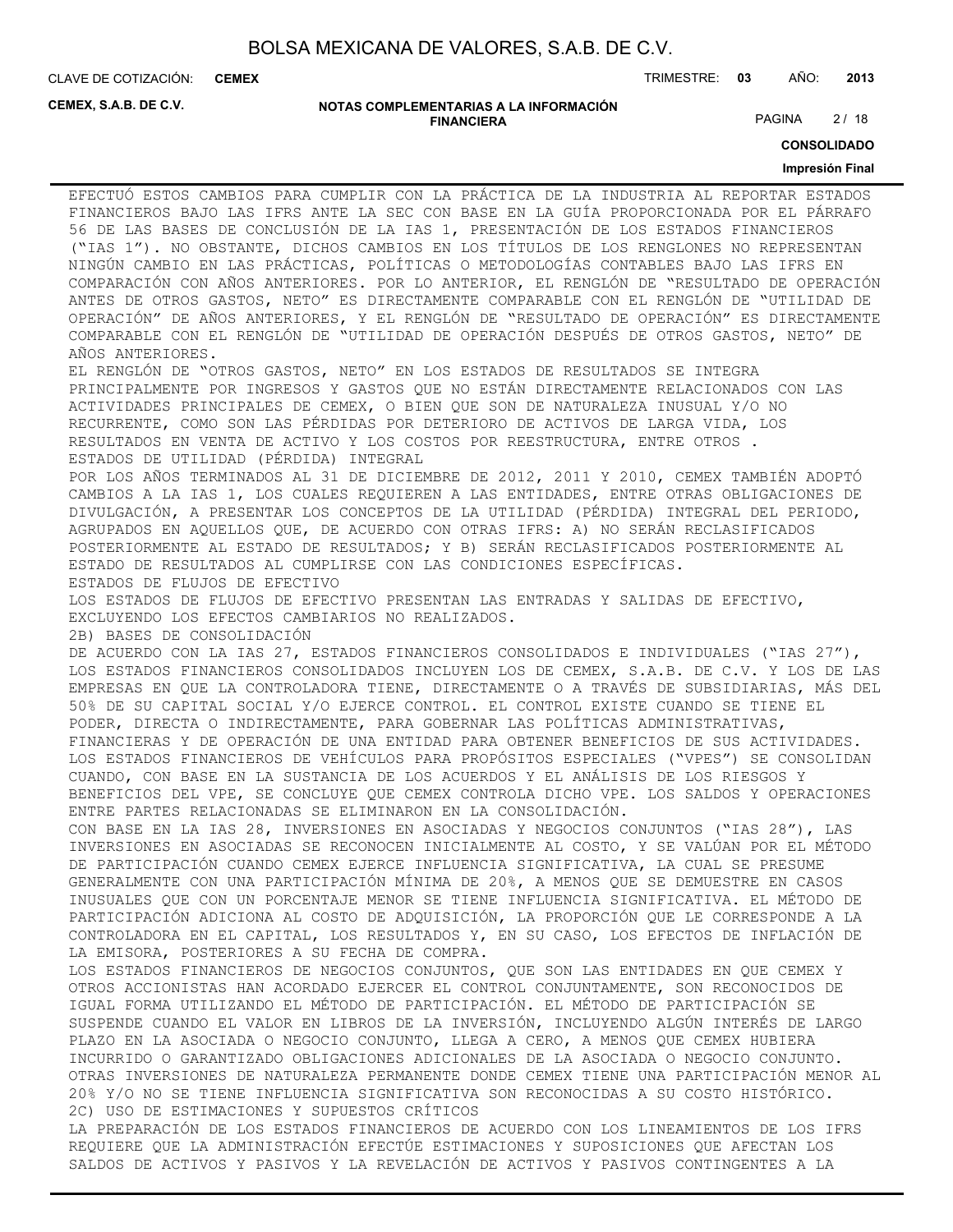**CEMEX**

CLAVE DE COTIZACIÓN: TRIMESTRE: **03** AÑO: **2013**

**CEMEX, S.A.B. DE C.V.**

#### **NOTAS COMPLEMENTARIAS A LA INFORMACIÓN FINANCIERA**

PAGINA 3/18

**CONSOLIDADO**

#### **Impresión Final**

FECHA DE REPORTE, ASÍ COMO LOS INGRESOS Y GASTOS DEL PERIODO. ESTOS SUPUESTOS SON REVISADOS CONTINUAMENTE UTILIZANDO LA INFORMACIÓN DISPONIBLE. LOS RESULTADOS REALES PUEDEN DIFERIR DE ESTAS ESTIMACIONES. LOS CONCEPTOS PRINCIPALES SUJETOS A ESTIMACIONES Y SUPOSICIONES INCLUYEN, ENTRE OTROS, LOS ANÁLISIS DE DETERIORO DE ACTIVOS DE LARGA VIDA, LAS ESTIMACIONES DE VALUACIÓN DE CUENTAS POR COBRAR E INVENTARIOS, EL RECONOCIMIENTO DE ACTIVOS POR IMPUESTOS A LA UTILIDAD DIFERIDOS, ASÍ COMO LA VALUACIÓN DE INSTRUMENTOS FINANCIEROS Y LOS ACTIVOS Y PASIVOS RELATIVOS A OBLIGACIONES LABORALES. SE REQUIERE UN ALTO JUICIO DE LA ADMINISTRACIÓN PARA VALUAR APROPIADAMENTE ESTOS ACTIVOS Y PASIVOS. 2D) TRANSACCIONES EN MONEDA EXTRANJERA Y CONVERSIÓN DE ESTADOS FINANCIEROS DE EMPRESAS EXTRANJERAS CON BASE EN LA IAS 21, LOS EFECTOS DE CAMBIOS EN MONEDAS EXTRANJERAS ("IAS 21"), LAS TRANSACCIONES EN MONEDA EXTRANJERA SE REGISTRAN INICIALMENTE EN LA MONEDA FUNCIONAL AL TIPO DE CAMBIO VIGENTE A LA FECHA EN QUE SE EFECTÚAN. LOS ACTIVOS Y PASIVOS MONETARIOS EN MONEDA EXTRANJERA SE CONVIERTEN A LA MONEDA FUNCIONAL AL TIPO DE CAMBIO VIGENTE A LA FECHA DE LOS ESTADOS FINANCIEROS Y LAS FLUCTUACIONES CAMBIARIAS RESULTANTES SE RECONOCEN EN LOS RESULTADOS DEL EJERCICIO, CON EXCEPCIÓN DE LAS FLUCTUACIONES GENERADAS POR: 1) DEUDA EN MONEDA EXTRANJERA IDENTIFICADA CON LA ADQUISICIÓN DE SUBSIDIARIAS EXTRANJERAS; Y 2) SALDOS ENTRE PARTES RELACIONADAS EN MONEDA EXTRANJERA, CUYA LIQUIDACIÓN NO ESTÁ PLANEADA Y NO SE PREVÉ EN EL FUTURO PREVISIBLE, POR LO QUE, DICHOS SALDOS TIENEN CARACTERÍSTICAS DE INVERSIÓN PERMANENTE. ESTAS FLUCTUACIONES CAMBIARIAS SE REGISTRAN DENTRO DE "OTRAS RESERVAS DE CAPITAL" COMO PARTE DEL RESULTADO POR CONVERSIÓN HASTA QUE SE DISPONGA LA INVERSIÓN NETA EN EL EXTRANJERO, EN TAL MOMENTO EL MONTO ACUMULADO SERÁ RECICLADO A TRAVÉS DEL ESTADO DE RESULTADOS COMO PARTE DE LA GANANCIA O PÉRDIDA EN LA VENTA. LOS ESTADOS FINANCIEROS DE LAS SUBSIDIARIAS EXTRANJERAS, DETERMINADOS EN SU MONEDA FUNCIONAL, SE CONVIERTEN A PESOS AL TIPO DE CAMBIO DE CIERRE DEL AÑO PARA LAS CUENTAS DE BALANCE, Y A LOS TIPOS DE CAMBIO DE CADA MES DENTRO DEL PERIODO PARA LAS CUENTAS DE RESULTADOS. EL CORRESPONDIENTE AJUSTE POR CONVERSIÓN SE INCLUYE DENTRO DE "OTRAS RESERVAS DE CAPITAL" COMO PARTE DEL RESULTADO POR CONVERSIÓN HASTA QUE SE DISPONGA LA INVERSIÓN NETA EN EL EXTRANJERO. CON BASE EN LA IFRS 1, EN EL BALANCE INICIAL BAJO LAS IFRS AL 1 DE ENERO DE 2010, CEMEX REDUJO HASTA CERO EL RESULTADO ACUMULADO POR CONVERSIÓN DE SUBSIDIARIAS EXTRANJERAS DETERMINADO BAJO LAS NIF. POR LO ANTERIOR, ANTE LA DISPOSICIÓN DE LA INVERSIÓN NETA EN EL EXTRANJERO, DICHOS EFECTOS GENERADOS ANTES DE LA MIGRACIÓN A LOS IFRS NO FORMARÁN PARTE DE LA DETERMINACIÓN DE LA PÉRDIDA O GANANCIA EN LA DISPOSICIÓN. DURANTE LOS PERIODOS QUE SE REPORTAN, CEMEX NO TUVO NINGUNA SUBSIDIARIA OPERANDO EN UNA ECONOMÍA HIPERINFLACIONARIA, LA CUAL SE CONSIDERA GENERALMENTE CUANDO LA INFLACIÓN ACUMULADA EN LOS ÚLTIMOS TRES AÑOS SE APROXIMA O SOBREPASA EL 100%. EN UNA ECONOMÍA HIPERINFLACIONARIA, LAS PARTIDAS DEL ESTADO DE RESULTADOS DE LA SUBSIDIARIA SE EXPRESARÍAN A VALORES CONSTANTES A LA FECHA DE REPORTE, EN CUYO CASO, TANTO EL BALANCE GENERAL COMO EL ESTADOS DE RESULTADOS SE CONVERTIRÍAN A PESOS UTILIZANDO LOS TIPOS DE CAMBIO DE CIERRE DEL AÑO. LOS ESTADOS FINANCIEROS DE SUBSIDIARIAS EXTRANJERAS SE CONVIERTEN DE SU MONEDA FUNCIONAL A DÓLARES Y POSTERIORMENTE A PESOS. EL TIPO DE CAMBIO PESO AL DÓLAR, ES EL PROMEDIO DE LOS TIPOS DE CAMBIO DE MERCADO A LOS QUE ACCEDE CEMEX PARA LA LIQUIDACIÓN DE SUS TRANSACCIONES EN DICHA MONEDA. EN NINGÚN CASO EXISTEN DIFERENCIAS SIGNIFICATIVAS ENTRE LOS TIPOS DE CAMBIO UTILIZADOS POR CEMEX Y AQUELLOS QUE PUBLICA EL BANCO DE MÉXICO. 2E) EFECTIVO Y EQUIVALENTES DE EFECTIVO EL RUBRO SE INTEGRA POR LOS MONTOS DE EFECTIVO EN CAJA Y LOS EQUIVALENTES DE EFECTIVO, REPRESENTADOS POR INVERSIONES DE CORTO PLAZO, DE GRAN LIQUIDEZ, FÁCILMENTE CONVERTIBLES EN EFECTIVO Y QUE ESTÁN SUJETOS A RIESGOS POCO IMPORTANTES DE CAMBIOS EN SU VALOR, INCLUYENDO INVERSIONES DISPONIBLES A LA VISTA, LAS CUALES GENERAN RENDIMIENTOS Y TIENEN VENCIMIENTOS HASTA DE TRES MESES A PARTIR DE SU FECHA DE ADQUISICIÓN. LAS INVERSIONES QUE DEVENGAN INTERESES SE RECONOCEN AL COSTO MÁS LOS INTERESES ACUMULADOS.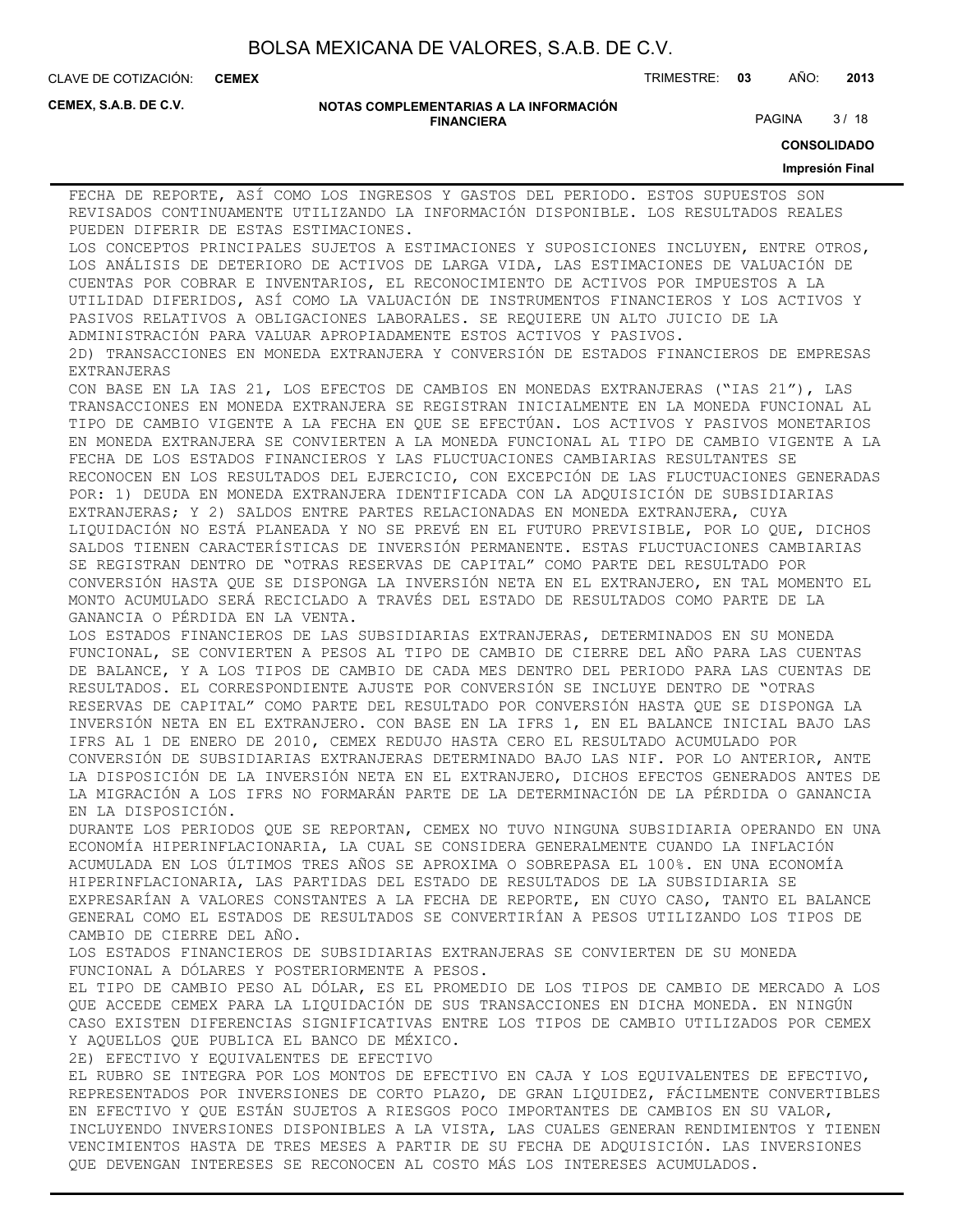**CEMEX**

CLAVE DE COTIZACIÓN: TRIMESTRE: **03** AÑO: **2013**

**CEMEX, S.A.B. DE C.V.**

#### **NOTAS COMPLEMENTARIAS A LA INFORMACIÓN FINANCIERA**

PAGINA 4/18

**CONSOLIDADO**

#### **Impresión Final**

OTRAS INVERSIONES FÁCILMENTE CONVERTIBLES EN EFECTIVO SE PRESENTAN A SU VALOR RAZONABLE. LAS PÉRDIDAS O GANANCIAS POR CAMBIOS EN VALUACIÓN Y LOS INTERESES GANADOS SE INCLUYEN EN EL ESTADO DE RESULTADOS COMO PARTE DE OTROS (GASTOS) PRODUCTOS FINANCIEROS, NETO.

EL SALDO DE EFECTIVO Y EQUIVALENTES DE EFECTIVO EN EL BALANCE GENERAL INCLUYE LOS MONTOS DE EFECTIVO O INVERSIONES RESTRINGIDOS, REPRESENTADOS POR DEPÓSITOS EN CUENTAS DE MARGEN QUE GARANTIZAN DIVERSAS OBLIGACIONES DE CEMEX, SIEMPRE Y CUANDO LA RESTRICCIÓN SE LIBERE EN UN PLAZO DE TRES MESES O MENOS A LA FECHA DEL BALANCE GENERAL. CUANDO LA RESTRICCIÓN ES MAYOR A TRES MESES, ESTOS SALDOS DE EFECTIVO Y EQUIVALENTES DE EFECTIVO RESTRINGIDOS NO SE CONSIDERAN EQUIVALENTES DE EFECTIVO Y SE INCLUYEN DENTRO DE "OTRAS CUENTAS POR COBRAR" DE CORTO O LARGO PLAZO, SEGÚN CORRESPONDA. CUANDO EXISTEN ACUERDOS DE COMPENSACIÓN DE SALDOS, ESTOS SALDOS DE EFECTIVO Y EQUIVALENTES DE EFECTIVO RESTRINGIDOS SE PRESENTAN COMPENSANDO LOS PASIVOS DE CEMEX CON LAS CONTRAPARTES. 2F) CLIENTES Y OTRAS CUENTAS POR COBRAR A CORTO PLAZO

DE ACUERDO CON LA IAS 39, INSTRUMENTOS FINANCIEROS: RECONOCIMIENTO Y VALUACIÓN ("IAS 39"), LOS CONCEPTOS DENTRO DE ESTE RUBRO CLASIFICADOS COMO DE "PRÉSTAMOS Y CUENTAS POR COBRAR", LOS CUALES SE RECONOCEN A SU COSTO AMORTIZADO, ES DECIR, EL VALOR PRESENTE NETO DEL MONTO POR COBRAR O POR PAGAR A LA FECHA DE LA TRANSACCIÓN. POR SU NATURALEZA DE CORTO PLAZO, CEMEX RECONOCE ESTAS CUENTAS INICIALMENTE A SU VALOR ORIGINAL DE FACTURACIÓN MENOS UN ESTIMADO DE CUENTAS INCOBRABLES. LA RESERVA POR CUENTAS INCOBRABLES, ASÍ COMO EL DETERIORO DE OTRAS CUENTAS POR COBRAR DE CORTO PLAZO SE RECONOCEN CON CARGO A LOS GASTOS DE ADMINISTRACIÓN Y VENTA.

LA CARTERA VENDIDA BAJO PROGRAMAS PARA LA MONETIZACIÓN DE CARTERA DE CLIENTES, EN LOS CUALES CEMEX MANTIENE ALGÚN INTERÉS RESIDUAL EN LA CARTERA VENDIDA EN CASO DE FALTA DE COBRO, ASÍ COMO UN ENVOLVIMIENTO CONTINUO CON DICHOS ACTIVOS, NO SE CONSIDERA COMO VENDIDA Y SE MANTIENE EN EL BALANCE GENERAL.

2G) INVENTARIOS

LOS INVENTARIOS SE VALÚAN A SU COSTO O SU VALOR NETO DE REALIZACIÓN, EL MENOR. EL COSTO DE LOS INVENTARIOS INCLUYE DESEMBOLSOS INCURRIDOS EN LA COMPRA DE LOS MISMOS, COSTOS DE PRODUCCIÓN O CONVERSIÓN Y OTROS COSTOS INCURRIDOS PARA TENERLOS EN SU ACTUAL CONDICIÓN Y UBICACIÓN. LOS INVENTARIOS SE ANALIZAN PARA DETERMINAR SI, POR LA OCURRENCIA DE EVENTOS INTERNOS, COMO PUEDEN SER DAÑOS FÍSICOS, O EXTERNOS, COMO PUEDEN SER CAMBIOS TECNOLÓGICOS O CONDICIONES DE MERCADO, ALGUNA PORCIÓN DEL SALDO HA QUEDADO OBSOLETO O SE HA DETERIORADO. CUANDO SE PRESENTA UN CASO DE DETERIORO, SE DISMINUYE EL SALDO DEL INVENTARIO A SU VALOR NETO DE REALIZACIÓN, EN TANTO QUE, CUANDO SE PRESENTA UNA SITUACIÓN DE OBSOLESCENCIA, SE INCREMENTA LA RESERVA DE VALUACIÓN; EN AMBOS CASOS CONTRA LOS RESULTADOS DEL EJERCICIO. LOS ANTICIPOS A PROVEEDORES DE INVENTARIO SE PRESENTAN DENTRO DE CUENTAS POR COBRAR DE CORTO PLAZO.

2H) OTRAS INVERSIONES Y CUENTAS POR COBRAR A LARGO PLAZO

COMO PARTE DE LA CATEGORÍA DE "PRÉSTAMOS Y CUENTAS POR COBRAR" BAJO IAS 39, LOS SALDOS POR COBRAR DE LARGO PLAZO, ASÍ COMO LAS INVERSIONES CLASIFICADAS COMO CONSERVADAS A VENCIMIENTO SE RECONOCEN INICIALMENTE A SU COSTO AMORTIZADO. LOS CAMBIOS EN EL VALOR PRESENTE NETO SE RECONOCEN EN EL ESTADO DE RESULTADOS DENTRO DE OTROS INGRESOS (GASTOS) FINANCIEROS, NETO.

LAS INVERSIONES EN INSTRUMENTOS FINANCIEROS CONSERVADOS CON FINES DE NEGOCIACIÓN Y AQUELLAS INVERSIONES DISPONIBLES PARA LA VENTA, CLASIFICADAS CON BASE EN LA IAS 39, SE RECONOCEN A SU VALOR RAZONABLE ESTIMADO, EN EL PRIMER CASO A TRAVÉS DEL ESTADO DE RESULTADOS DENTRO DE OTROS PRODUCTOS (GASTOS) FINANCIEROS, NETO, Y EN EL ÚLTIMO CASO, LOS CAMBIOS EN VALUACIÓN SE RECONOCEN EN LA UTILIDAD (PÉRDIDA) INTEGRAL DEL PERIODO DENTRO DE OTRAS RESERVAS DE CAPITAL HASTA EL MOMENTO DE SU DISPOSICIÓN, EN EL CUAL, EL EFECTO ACUMULADO EN CAPITAL ES RECLASIFICADO AL RUBRO DE OTROS INGRESOS (GASTOS) FINANCIEROS, NETO. ESTAS INVERSIONES SE EVALÚAN POR DETERIORO ANTE LA OCURRENCIA DE UN CAMBIO ADVERSO SIGNIFICATIVO, O AL MENOS UNA VEZ AL AÑO DURANTE EL ÚLTIMO TRIMESTRE. 2I) PROPIEDADES, MAQUINARIA Y EQUIPO LAS PROPIEDADES, MAQUINARIA Y EQUIPO SE RECONOCEN A SU COSTO DE ADQUISICIÓN O

CONSTRUCCIÓN, SEGÚN CORRESPONDA, MENOS SU DEPRECIACIÓN ACUMULADA Y PÉRDIDAS POR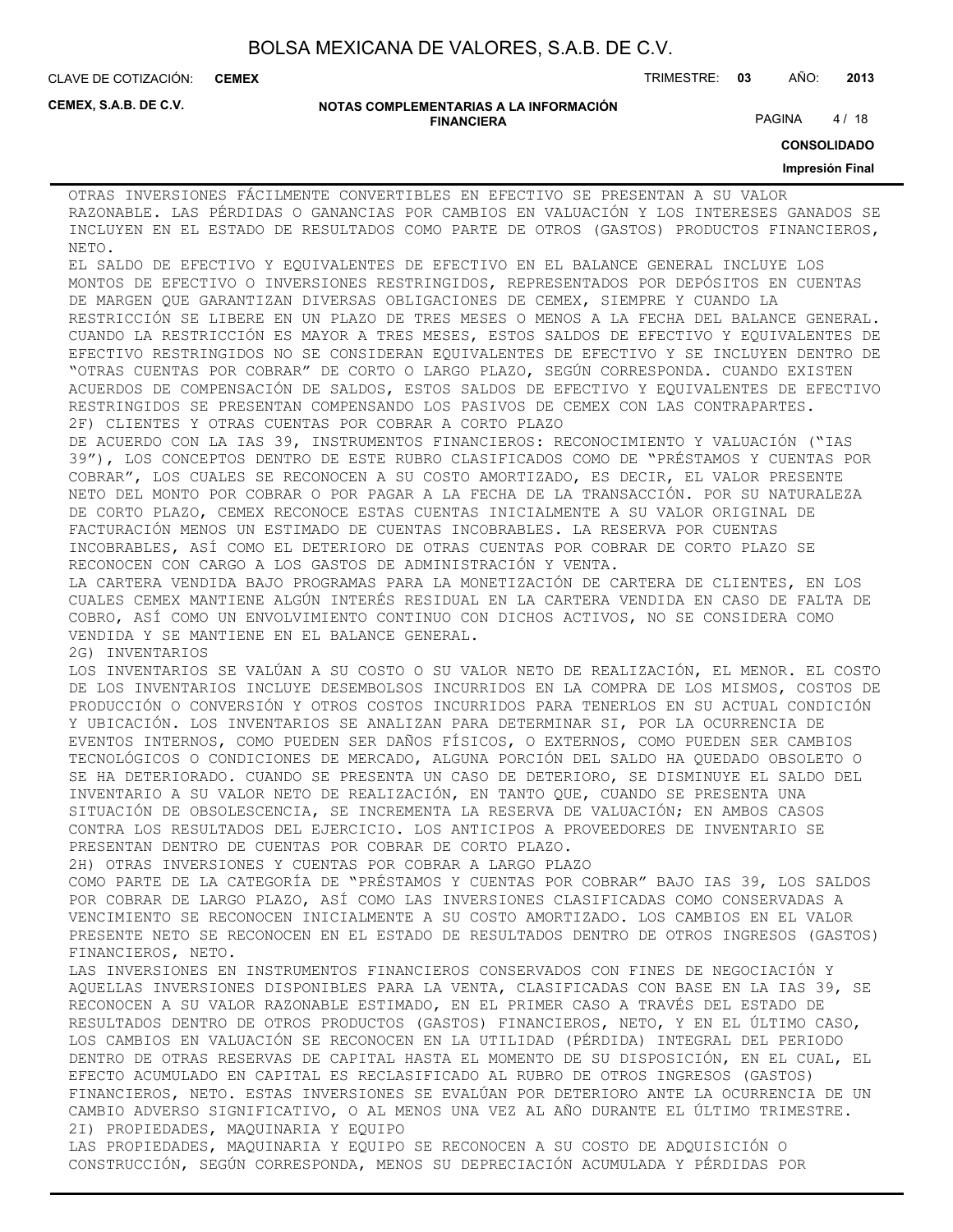**CEMEX**

CLAVE DE COTIZACIÓN: TRIMESTRE: **03** AÑO: **2013**

**CEMEX, S.A.B. DE C.V.**

#### **NOTAS COMPLEMENTARIAS A LA INFORMACIÓN FINANCIERA**

PAGINA 5/18

**CONSOLIDADO**

#### **Impresión Final**

DETERIORO ACUMULADAS. EN SU BALANCE INICIAL BAJO IFRS AL 1 DE ENERO DE 2010, CEMEX ELIGIÓ DETERMINAR EL COSTO ASUMIDO DE DIVERSOS RUBROS DE SUS PROPIEDADES, MAQUINARIA Y EQUIPO A SU VALOR RAZONABLE ESTIMADO A LA FECHA DE TRANSICIÓN, ENTRE LOS CUALES SE ENCUENTRAN LOS TERRENOS, LAS RESERVAS MINERALES Y LOS EQUIPOS PRINCIPALES. EN GENERAL, EL VALOR EN LIBROS DE LOS VEHÍCULOS, EL EQUIPO DE OFICINA Y OTROS ACTIVOS MENORES A LA FECHA DE LA TRANSICIÓN A IFRS FUE EL MISMO QUE MANTENÍAN BAJO NIF.

LA DEPRECIACIÓN DE LOS ACTIVOS FIJOS SE RECONOCE COMO PARTE DE LOS COSTOS Y GASTOS DE OPERACIÓN , Y SE CALCULA POR EL MÉTODO DE LÍNEA RECTA, CON BASE EN LAS VIDAS ÚTILES ESTIMADAS, EXCEPTO POR LAS RESERVAS MINERALES, LAS CUALES SON AGOTADAS CON BASE EN EL MÉTODO DE UNIDADES DE PRODUCCIÓN.

CEMEX CAPITALIZA, COMO PARTE DEL VALOR EN LIBROS DE LOS ACTIVOS FIJOS, EL GASTO FINANCIERO DE LA DEUDA EXISTENTE DURANTE LA CONSTRUCCIÓN O INSTALACIÓN DE ACTIVOS FIJOS SIGNIFICATIVOS, UTILIZANDO EL SALDO PROMEDIO DE LAS INVERSIONES EN PROCESO EN EL PERIODO Y LA TASA DE INTERÉS CORPORATIVA PROMEDIO DEL PERÍODO. LOS COSTOS DEL PRIMER DESCAPOTE INCURRIDO PARA TENER ACCESO A LAS RESERVAS MINERALES DE UNA DETERMINADA CANTERA SE CAPITALIZAN Y SON AMORTIZADOS DURANTE LA VIDA ÚTIL DE LA CANTERA CON BASE EN LAS TONELADAS DE MATERIALES QUE SE ESTIMA EXTRAER. LOS COSTOS DE DESCAPOTE RECURRENTES EN LA MISMA CANTERA SE RECONOCEN EN LOS RESULTADOS CONFORME SE INCURREN.

LOS COSTOS INCURRIDOS EN ACTIVOS FIJOS QUE RESULTAN EN BENEFICIOS ECONÓMICOS FUTUROS, COMO INCREMENTAR SU VIDA ÚTIL, CAPACIDAD OPERATIVA O SEGURIDAD, Y LOS COSTOS INCURRIDOS PARA MITIGAR O PREVENIR DAÑOS AL MEDIO AMBIENTE, SE CAPITALIZAN COMO PARTE DEL VALOR EN LIBROS DE LOS ACTIVOS FIJOS RELACIONADOS. LOS COSTOS CAPITALIZADOS SE DEPRECIAN EN LA VIDA ÚTIL REMANENTE DE DICHOS ACTIVOS.

OTROS COSTOS, INCLUYENDO EL MANTENIMIENTO PERIÓDICO DE LOS ACTIVOS FIJOS, SE RECONOCEN EN LOS RESULTADOS CONFORME SE INCURREN. LOS ANTICIPOS A PROVEEDORES DE ACTIVO FIJO SE PRESENTAN DENTRO DE CUENTAS POR COBRAR DE LARGO PLAZO.

2J) ADQUISICIONES DE NEGOCIOS, CRÉDITO MERCANTIL, OTROS ACTIVOS INTANGIBLES Y CARGOS DIFERIDOS

LAS ADQUISICIONES DE NEGOCIOS SE RECONOCEN MEDIANTE EL MÉTODO DE COMPRA, ASIGNANDO LA CONTRAPRESTACIÓN TRANSFERIDA PARA TOMAR EL CONTROL DE LA ENTIDAD A LOS ACTIVOS ADQUIRIDOS Y PASIVOS ASUMIDOS CON BASE EN SUS VALORES RAZONABLES A LA FECHA DE ADQUISICIÓN.

LOS ACTIVOS INTANGIBLES ADQUIRIDOS SE IDENTIFICAN Y RECONOCEN A SU VALOR RAZONABLE. LA PORCIÓN DEL PRECIO DE COMPRA NO ASIGNADA REPRESENTA EL CRÉDITO MERCANTIL, EL CUAL NO SE AMORTIZA Y QUEDA SUJETO A EVALUACIONES PERIÓDICAS POR DETERIORO. EL CRÉDITO MERCANTIL PUEDE AJUSTARSE POR ALGUNA CORRECCIÓN DEL VALOR DE LOS ACTIVOS ADQUIRIDOS Y/O PASIVOS ASUMIDOS DENTRO DE LOS DOCE MESES POSTERIORES A LA COMPRA. LOS GASTOS ASOCIADOS A LA COMPRA SE RECONOCEN EN EL ESTADO DE RESULTADOS CONFORME SE INCURREN. CON BASE EN LA IFRS 1, CEMEX OPTÓ POR NO REVISITAR ADQUISICIONES DE NEGOCIOS EFECTUADAS ANTES DE LA MIGRACIÓN A IFRS EL 1 DE ENERO DE 2010.

CEMEX CAPITALIZA LOS ACTIVOS INTANGIBLES ADQUIRIDOS, ASÍ COMO LOS COSTOS DIRECTOS INCURRIDOS EN EL DESARROLLO DE ACTIVOS INTANGIBLES, CUANDO SE IDENTIFICAN BENEFICIOS FUTUROS ASOCIADOS Y SE TIENE EVIDENCIA DEL CONTROL SOBRE LOS BENEFICIOS. LOS ACTIVOS INTANGIBLES SE RECONOCEN A SU COSTO DE ADQUISICIÓN O DESARROLLO, SEGÚN APLIQUE. DICHOS ACTIVOS SE CLASIFICAN COMO DE VIDA DEFINIDA O COMO DE VIDA INDEFINIDA, ESTOS ÚLTIMOS NO SE AMORTIZAN AL NO PODERSE PRECISAR LA TERMINACIÓN DEL PERIODO DE OBTENCIÓN DE BENEFICIOS. LA AMORTIZACIÓN DE LOS ACTIVOS INTANGIBLES DE VIDA DEFINIDA SE CALCULA CON BASE AL MÉTODO DE LÍNEA RECTA Y SE RECONOCE COMO PARTE DE LOS COSTOS Y GASTOS DE OPERACIÓN. EN LA TRANSICIÓN A LAS IFRS, CON BASE EN LA IFRS 13, CEMEX MODIFICÓ EL VALOR DE ALGUNOS PERMISOS DE EXTRACCIÓN POR CONSIDERAR QUE SE CONTABA CON MEJORES INDICADORES DE VALOR RAZONABLE QUE EL VALOR NETO EN LIBROS QUE MANTENÍAN DICHOS PERMISOS BAJO NIF A LA FECHA DE TRANSICIÓN.

LOS GASTOS PREOPERATIVOS SE RECONOCEN EN LOS RESULTADOS DEL PERIODO EN QUE SE INCURREN. LOS COSTOS ASOCIADOS CON ACTIVIDADES DE INVESTIGACIÓN Y DESARROLLO ("I&D"), ASOCIADAS A LA CREACIÓN DE PRODUCTOS Y SERVICIOS, ASÍ COMO AL DESARROLLO DE PROCESOS, EQUIPOS Y MÉTODOS QUE OPTIMICEN LA EFICIENCIA OPERACIONAL Y REDUZCAN COSTOS, SE RECONOCEN EN LOS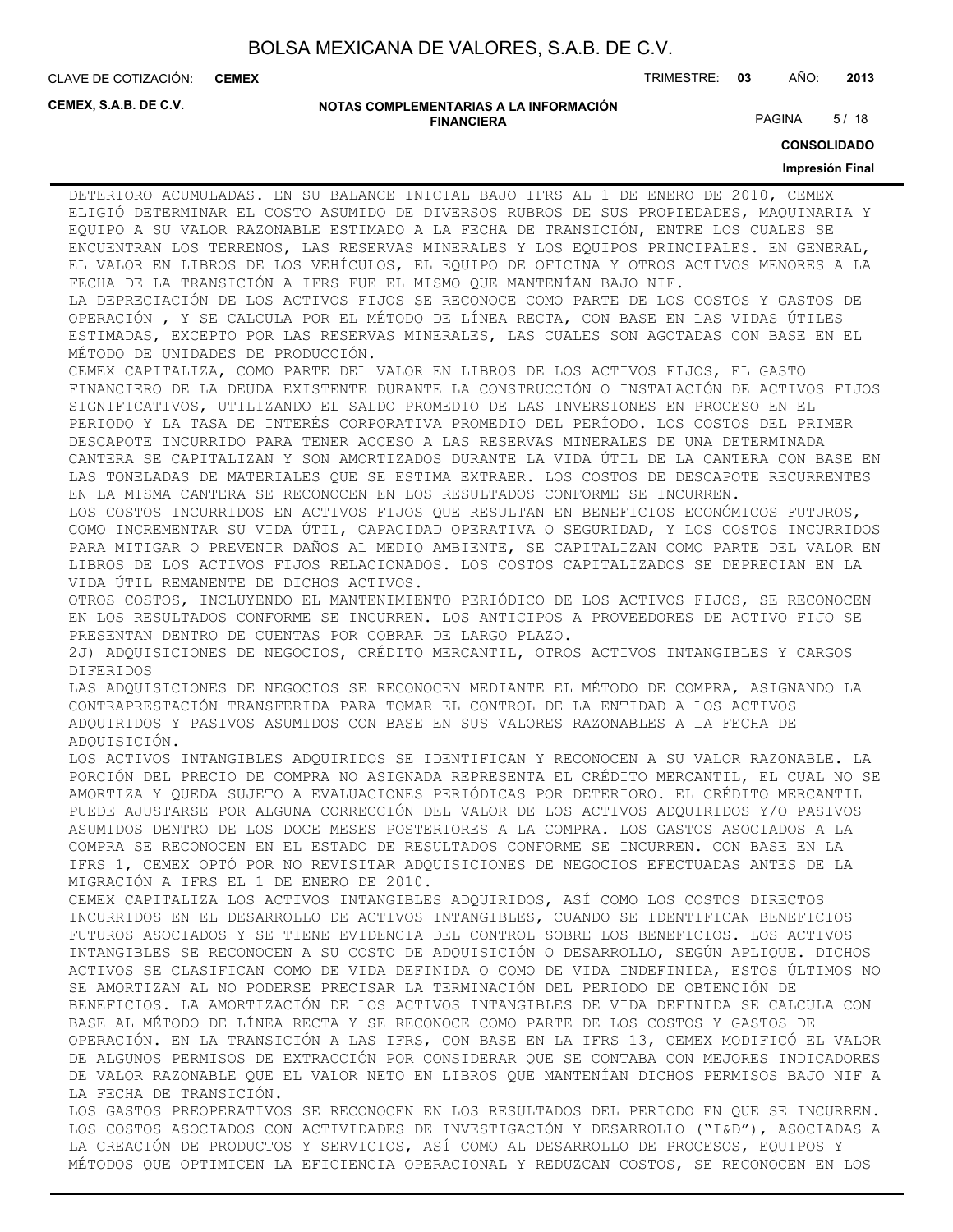**CEMEX**

CLAVE DE COTIZACIÓN: TRIMESTRE: **03** AÑO: **2013**

**CEMEX, S.A.B. DE C.V.**

#### **NOTAS COMPLEMENTARIAS A LA INFORMACIÓN FINANCIERA**

PAGINA 6/18

**CONSOLIDADO**

#### **Impresión Final**

RESULTADOS DE OPERACIÓN CONFORME SE INCURREN. LAS ÁREAS DE TECNOLOGÍA Y DE ENERGÍA LLEVAN A CABO LAS ACTIVIDADES SIGNIFICATIVAS DE I&D COMO PARTE DE SUS FUNCIONES COTIDIANAS. LOS COSTOS DE DESARROLLO SE CAPITALIZAN SOLO SI CUMPLEN LA DEFINICIÓN DE ACTIVO INTANGIBLE MENCIONADA ANTERIORMENTE. LOS COSTOS DIRECTOS ASOCIADOS CON LA FASE DE DESARROLLO DE APLICACIONES DE INFORMÁTICA (SOFTWARE) PARA USO INTERNO SE CAPITALIZAN Y SE AMORTIZAN A LOS RESULTADOS DE OPERACIÓN DURANTE LA VIDA ÚTIL DE LAS APLICACIONES, QUE EN PROMEDIO SE ESTIMA EN ALREDEDOR DE 5 AÑOS. LOS COSTOS DE ACTIVIDADES DE EXPLORACIÓN COMO SON EL PAGO DE DERECHOS PARA EXPLORAR, ESTUDIOS TOPOGRÁFICOS Y GEOLÓGICOS, ASÍ COMO PERFORACIONES, ENTRE OTROS CONCEPTOS INCURRIDOS PARA EVALUAR LA VIABILIDAD TÉCNICA Y COMERCIAL DE EXTRAER RECURSOS MINERALES, LOS CUALES NO SON SIGNIFICATIVOS EN CEMEX, SE CAPITALIZAN CUANDO SE IDENTIFICAN BENEFICIOS ECONÓMICOS FUTUROS ASOCIADOS A DICHAS ACTIVIDADES. CUANDO COMIENZA LA EXTRACCIÓN, ESTOS COSTOS SE AMORTIZAN DURANTE LA VIDA ÚTIL DE LA CANTERA CON BASE EN LAS TONELADAS DE MATERIALES QUE SE ESTIMA EXTRAER. EN CASO DE NO MATERIALIZARSE LOS BENEFICIOS ECONÓMICOS, CUALQUIER COSTO DE EXPLORACIÓN CAPITALIZADO ES SUJETO DE DETERIORO. LOS PERMISOS Y LICENCIAS DE EXTRACCIÓN TIENEN VIDAS ÚTILES MÁXIMAS ENTRE LOS 30 Y 100 AÑOS. EXCEPTO POR LOS PERMISOS Y LICENCIAS Y/O SALVO MENCIÓN EN CONTRARIO, CEMEX AMORTIZA SUS ACTIVOS INTANGIBLES EN LÍNEA RECTA DURANTE SUS VIDAS ÚTILES QUE SE ENCUENTRAN EN UN RANGO DE 3 A 20 AÑOS. 2K) DETERIORO DE ACTIVOS DE LARGA VIDA PROPIEDADES, MAQUINARIA Y EQUIPO, ACTIVOS INTANGIBLES DE VIDA DEFINIDA Y OTRAS INVERSIONES LAS PROPIEDADES, MAQUINARIA Y EQUIPO, LOS ACTIVOS INTANGIBLES DE VIDA DEFINIDA Y LAS INVERSIONES, SE ANALIZAN POR DETERIORO ANTE LA OCURRENCIA DE UN EVENTO ADVERSO SIGNIFICATIVO, CAMBIOS EN EL MEDIO AMBIENTE OPERATIVO DEL NEGOCIO, CAMBIOS EN UTILIZACIÓN O TECNOLOGÍA, ASÍ COMO BAJA EN LAS EXPECTATIVAS DE RESULTADOS DE OPERACIÓN PARA CADA UNIDAD GENERADORA DE EFECTIVO; PARA DETERMINAR SI SU VALOR EN LIBROS NO SERÁ RECUPERADO. EN ESTOS CASOS, SE RECONOCE UNA PÉRDIDA POR DETERIORO EN LOS RESULTADOS DEL PERIODO DENTRO DEL RUBRO DE "OTROS GASTOS, NETO". LA PÉRDIDA POR DETERIORO RESULTA POR EL EXCESO DEL VALOR EN LIBROS DEL ACTIVO SOBRE SU VALOR DE RECUPERACIÓN, REPRESENTADO POR EL MAYOR ENTRE EL VALOR RAZONABLE DEL ACTIVO, MENOS COSTOS DE VENTA, Y SU VALOR DE USO, CORRESPONDIENTE ESTE ÚLTIMO AL VALOR PRESENTE NETO DE LOS FLUJOS DE EFECTIVO ESTIMADOS QUE SON RELATIVOS A DICHO ACTIVO POR SU USO O SU EVENTUAL DISPOSICIÓN. SE REQUIERE UN ALTO JUICIO DE LA ADMINISTRACIÓN PARA DETERMINAR APROPIADAMENTE EL VALOR RAZONABLE DE ESTOS ACTIVOS. LOS SUPUESTOS PRINCIPALES UTILIZADOS PARA DESARROLLAR ESTOS ESTIMADOS SON LA TASA DE DESCUENTO QUE REFLEJA EL RIESGO DE LOS FLUJOS FUTUROS ASOCIADOS CON LOS ACTIVOS Y LA ESTIMACIÓN DE LOS INGRESOS FUTUROS. ESTOS SUPUESTOS SON EVALUADOS PARA SU RAZONABILIDAD COMPARANDO DICHAS TASAS DE DESCUENTO CON LA INFORMACIÓN DE MERCADO DISPONIBLE, ASÍ COMO COMPARANDO CON LAS EXPECTATIVAS DEL CRECIMIENTO DE LA INDUSTRIA EMITIDAS POR TERCEROS COMO AGENCIAS GUBERNAMENTALES, DE LA INDUSTRIA O CÁMARAS DE COMERCIO. CRÉDITO MERCANTIL Y ACTIVOS INTANGIBLES DE VIDA INDEFINIDA EL CRÉDITO MERCANTIL Y OTROS ACTIVOS INTANGIBLES DE VIDA INDEFINIDA SE EVALÚAN POR DETERIORO ANTE CAMBIOS ADVERSOS SIGNIFICATIVOS O AL MENOS UNA VEZ AL AÑO DURANTE EL ÚLTIMO TRIMESTRE, CALCULANDO EL VALOR DE RECUPERACIÓN DE LOS GRUPOS DE UNIDADES GENERADORAS DE EFECTIVO ("UGES") A LAS CUALES SE HAN ASIGNADO LOS SALDOS DEL CRÉDITO MERCANTIL, EL CUAL CONSISTE EN EL MAYOR ENTRE EL VALOR RAZONABLE DE DICHO GRUPO DE UGES, MENOS COSTOS DE VENTA, Y SU VALOR EN USO, REPRESENTADO POR EL VALOR PRESENTE DE LOS FLUJOS DE EFECTIVO RELATIVOS A LAS UGES A QUE REFIEREN EL CRÉDITO MERCANTIL ASIGNADO. OTROS ACTIVOS INTANGIBLES DE VIDA INDEFINIDA SE ANALIZAN AL NIVEL DE LA UGE O DEL GRUPO DE UGES, DEPENDIENDO SU ASIGNACIÓN. CEMEX DETERMINA FLUJOS DE EFECTIVO DESCONTADOS GENERALMENTE POR PERIODOS DE 5 AÑOS. EN OCASIONES, CUANDO CON BASE EN LA EXPERIENCIA LOS RESULTADOS ACTUALES DE UNA UNIDAD GENERADORA DE EFECTIVO NO REFLEJAN FIELMENTE SU DESEMPEÑO HISTÓRICO, Y PARA LA CUAL EXISTEN VARIABLES ECONÓMICAS EXTERNAS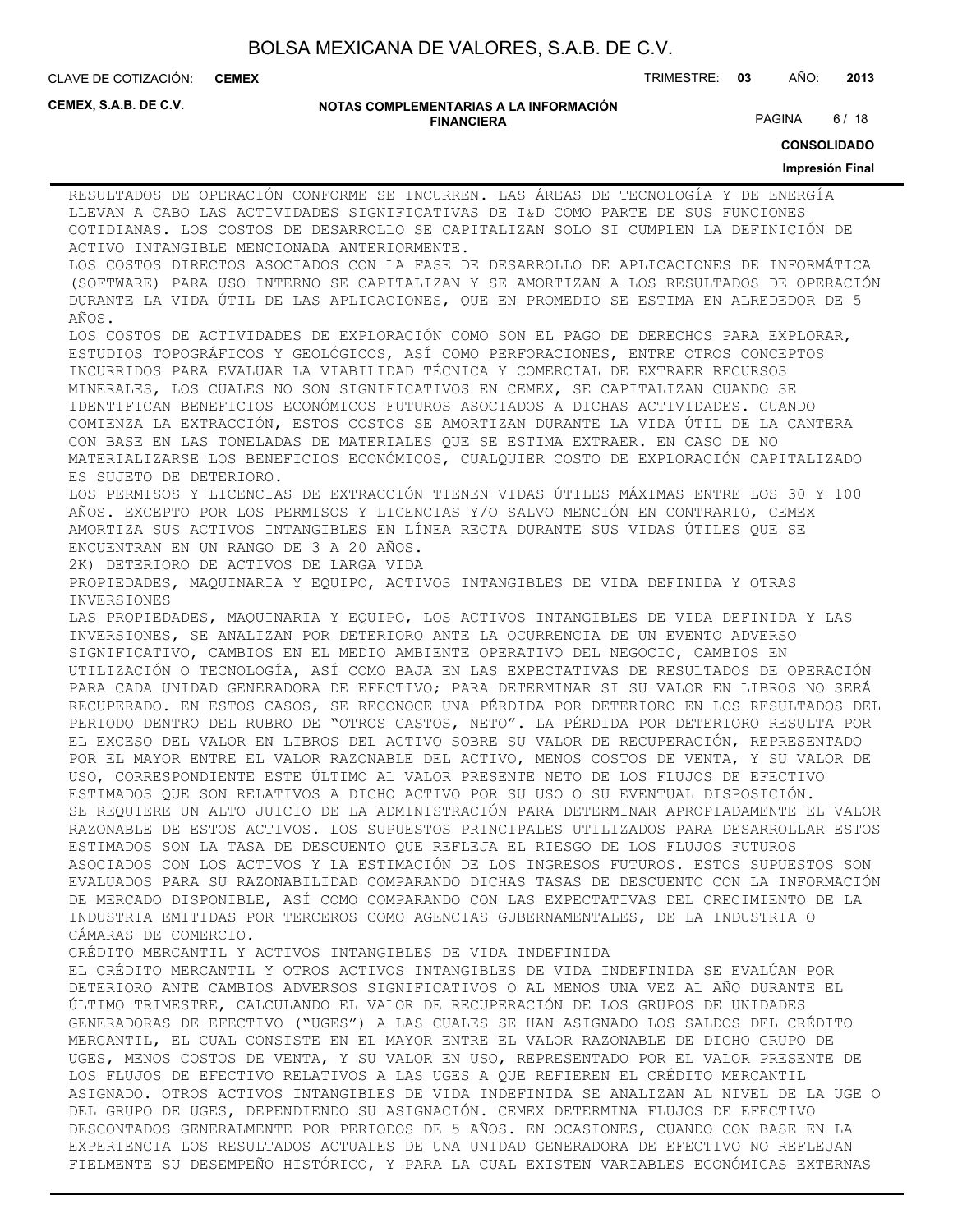CLAVE DE COTIZACIÓN: TRIMESTRE: **03** AÑO: **2013 CEMEX**

**CEMEX, S.A.B. DE C.V.**

#### **NOTAS COMPLEMENTARIAS A LA INFORMACIÓN FINANCIERA**

PAGINA 7 / 18

**CONSOLIDADO**

#### **Impresión Final**

QUE PERMITEN DETERMINAR RAZONABLEMENTE UNA MEJORA EN SUS RESULTADOS DE OPERACIÓN EN EL MEDIANO PLAZO, LA ADMINISTRACIÓN UTILIZA PROYECCIONES DE FLUJOS DE EFECTIVO POR PERIODOS DE HASTA 10 AÑOS, EN LA MEDIDA, COMO SE INDICÓ, QUE SE CUENTA CON PRONÓSTICOS FINANCIEROS DETALLADOS Y CONFIABLES, Y QUE CEMEX CONFÍA Y PUEDE DEMOSTRAR SU HABILIDAD CON BASE EN LA EXPERIENCIA, QUE PUEDE PROYECTAR FLUJOS DE EFECTIVO CON PRECISIÓN SOBRE UN PERIODO MAYOR. EL NÚMERO DE AÑOS ADICIONALES AL PERIODO GENERAL DE 5 AÑOS DE FLUJOS DE EFECTIVO PROYECTADOS HASTA 10 AÑOS SE DETERMINA EN LA MEDIDA EN QUE EL DESEMPEÑO FUTURO PROMEDIO ASEMEJA EL DESEMPEÑO PROMEDIO HISTÓRICO. SI EL VALOR DE USO EN ALGÚN GRUPO DE UGES A LA CUAL SE HAN ASIGNADO SALDOS DE CRÉDITO MERCANTIL ES INFERIOR A SU VALOR NETO EN LIBROS, CEMEX DETERMINA EL VALOR RAZONABLE DE DICHO GRUPO DE UGES UTILIZANDO ALGÚN MÉTODO AMPLIAMENTE ACEPTADO EN EL MERCADO PARA VALUAR ENTIDADES, COMO SON EL DE MÚLTIPLOS DE FLUJO DE OPERACIÓN Y EL VALOR DE TRANSACCIONES EQUIVALENTES, ENTRE OTROS. SE RECONOCE UNA PÉRDIDA POR DETERIORO DENTRO DE OTROS GASTOS, NETO, CUANDO EL VALOR NETO EN LIBROS DEL GRUPO DE UGES A LA CUAL SE HAN ASIGNADO SALDOS DE CRÉDITO MERCANTIL EXCEDE SU VALOR DE RECUPERACIÓN. LAS PÉRDIDAS POR DETERIORO DEL CRÉDITO MERCANTIL

NO SE REVERSAN EN PERIODOS POSTERIORES.

LOS SEGMENTOS GEOGRÁFICOS OPERATIVOS REPORTADOS, REPRESENTAN LOS GRUPOS DE UGES DE CEMEX A LAS CUALES SE HAN ASIGNADOLOS SALDOS DEL CRÉDITO MERCANTIL PARA PROPÓSITO DE LA EVALUACIÓN DE DETERIORO DEL CRÉDITO MERCANTIL. PARA LLEGAR A ESTA CONCLUSIÓN, CEMEX CONSIDERÓ: A) QUE DESPUÉS DE LA ADQUISICIÓN, EL CRÉDITO MERCANTIL SE ASIGNÓ AL NIVEL DEL SEGMENTO GEOGRÁFICO OPERATIVO; B) QUE LOS COMPONENTES OPERATIVOS QUE INTEGRAN EL SEGMENTO REPORTADO TIENEN CARACTERÍSTICAS ECONÓMICAS SIMILARES; C) QUE LOS SEGMENTOS REPORTADOS SON UTILIZADOS EN CEMEX PARA ORGANIZAR Y EVALUAR SUS ACTIVIDADES EN EL SISTEMA DE INFORMACIÓN INTERNO; D) LA NATURALEZA HOMOGÉNEA DE LOS ARTÍCULOS QUE SE PRODUCEN Y COMERCIALIZAN EN CADA COMPONENTE OPERATIVO, LOS CUALES SON TODOS UTILIZADOS POR LA INDUSTRIA DE LA CONSTRUCCIÓN; E) LA INTEGRACIÓN VERTICAL EN LA CADENA DE VALOR DE LOS PRODUCTOS DE CADA COMPONENTE; F) EL TIPO DE CLIENTES, LOS CUALES SON SIMILARES EN TODOS LOS COMPONENTES; G) LA INTEGRACIÓN OPERATIVA DE LOS COMPONENTES; Y H) QUE LA COMPENSACIÓN A EMPLEADOS SE BASA EN LOS RESULTADOS AGREGADOS DEL SEGMENTO GEOGRÁFICO. EN ADICIÓN, EL PAÍS REPRESENTA EL NIVEL MÁS BAJO DENTRO DE CEMEX AL CUAL EL CRÉDITO MERCANTIL ES MONITOREADO INTERNAMENTE POR LA ADMINISTRACIÓN. LAS EVALUACIONES DE DETERIORO SON MUY SENSIBLES, ENTRE OTROS FACTORES, A LAS ESTIMACIONES DE LOS PRECIOS FUTUROS DE LOS PRODUCTOS, LA EVOLUCIÓN DE LOS GASTOS DE OPERACIÓN, LAS TENDENCIAS ECONÓMICAS LOCALES E INTERNACIONALES EN LA INDUSTRIA DE LA CONSTRUCCIÓN, LAS EXPECTATIVAS DE CRECIMIENTO DE LARGO PLAZO EN LOS DISTINTOS MERCADOS, ASÍ COMO A LAS TASAS DE DESCUENTO Y DE CRECIMIENTO EN LA PERPETUIDAD UTILIZADAS. PARA FINES DE ESTIMAR LOS PRECIOS FUTUROS, CEMEX UTILIZA, EN LA MEDIDA DE SU DISPONIBILIDAD, DATOS HISTÓRICOS MÁS EL INCREMENTO O DISMINUCIÓN ESPERADA DE ACUERDO CON LA INFORMACIÓN EMITIDA POR FUENTES EXTERNAS CONFIABLES, COMO LAS CÁMARAS DE LA CONSTRUCCIÓN O DE PRODUCTORES DE CEMENTO Y/O EXPECTATIVAS ECONÓMICAS GUBERNAMENTALES. LOS GASTOS DE OPERACIÓN SE MIDEN NORMALMENTE COMO UNA PROPORCIÓN CONSTANTE DE LOS INGRESOS, CON BASE EN LA EXPERIENCIA. NO OBSTANTE, DICHOS GASTOS DE OPERACIÓN SON REVISADOS CONSIDERANDO FUENTES DE INFORMACIÓN EXTERNA CON RELACIÓN A INSUMOS QUE SE COMPORTAN DE ACUERDO CON PRECIOS INTERNACIONALES, COMO GAS Y PETRÓLEO. CEMEX UTILIZA TASAS DE DESCUENTO ANTES DE IMPUESTOS PARA CADA GRUPO DE UGES A LAS QUE SE HA ASIGNADO EL CRÉDITO MERCANTIL, LAS CUALES SE APLICAN PARA DESCONTAR FLUJOS DE EFECTIVO ANTES DE IMPUESTOS. LOS FLUJOS DE EFECTIVO NO DESCONTADOS, SON MUY SENSIBLES A LA TASA DE CRECIMIENTO EN LA PERPETUIDAD UTILIZADA. ASIMISMO, LOS FLUJOS DE EFECTIVO DESCONTADOS SON MUY SENSIBLES A LA TASA DE DESCUENTO UTILIZADA. A MAYOR TASA DE CRECIMIENTO EN LA PERPETUIDAD, MAYORES SON LOS FLUJOS DE EFECTIVO NO DESCONTADOS POR GRUPO DE UGES. POR EL CONTRARIO, A MAYOR TASA DE DESCUENTO UTILIZADA, MENORES SON LOS FLUJOS DE EFECTIVO DESCONTADOS RELACIONADOS. 2L) PASIVOS FINANCIEROS, INSTRUMENTOS FINANCIEROS DERIVADOS Y MEDICIONES DE VALOR RAZONABLE DEUDA

LOS PRÉSTAMOS BANCARIOS Y LOS DOCUMENTOS POR PAGAR SE RECONOCEN A SU COSTO AMORTIZADO.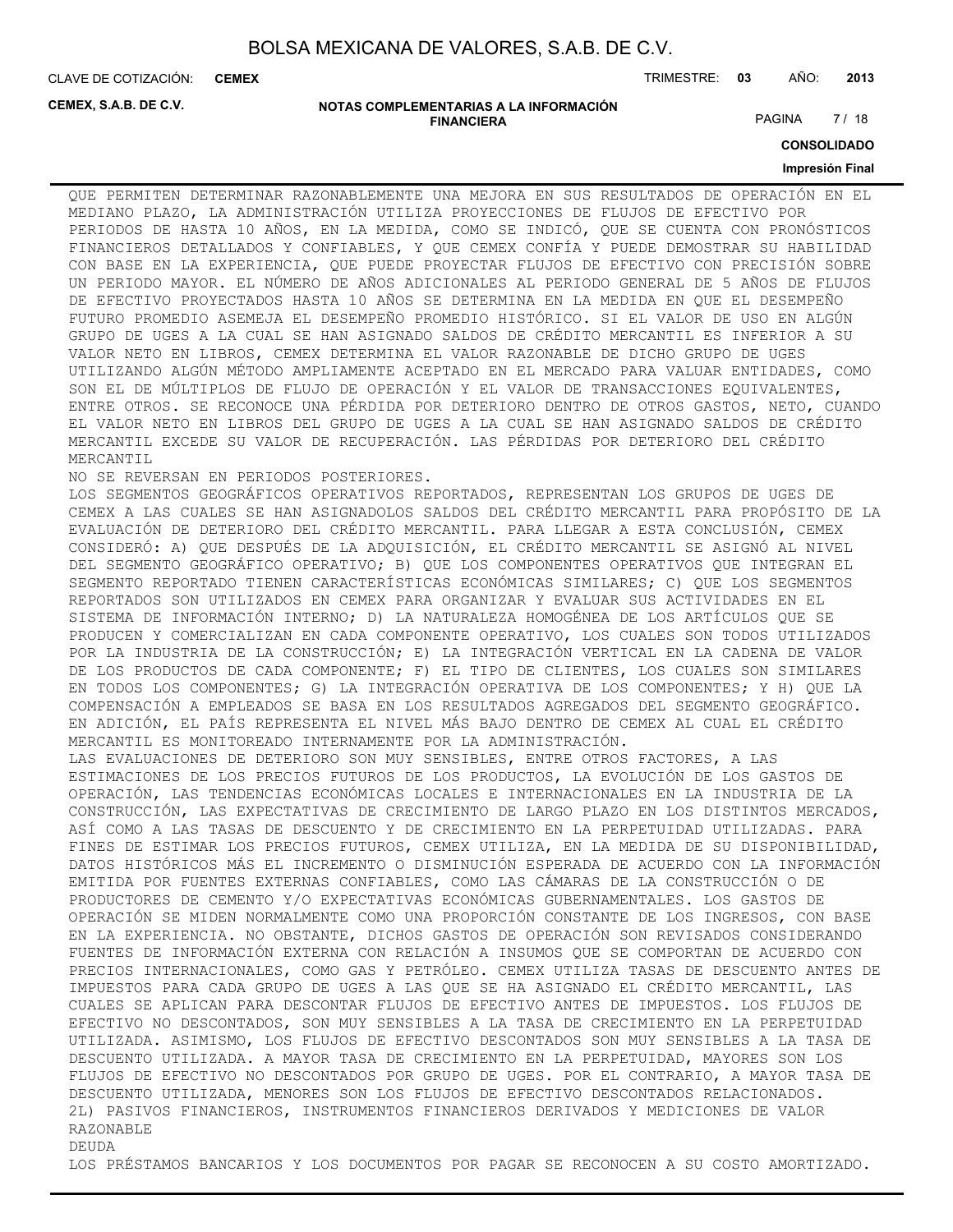**CEMEX**

CLAVE DE COTIZACIÓN: TRIMESTRE: **03** AÑO: **2013**

**CEMEX, S.A.B. DE C.V.**

#### **NOTAS COMPLEMENTARIAS A LA INFORMACIÓN FINANCIERA**

PAGINA 8/18

**CONSOLIDADO**

#### **Impresión Final**

LOS INTERESES DEVENGADOS POR LOS PASIVOS FINANCIEROS SE RECONOCEN EN EL BALANCE GENERAL DENTRO DE "OTRAS CUENTAS Y GASTOS ACUMULADOS POR PAGAR" CONTRA EL GASTO FINANCIERO. DURANTE 2012 Y 2011, CEMEX NO MANTUVO PASIVOS FINANCIEROS RECONOCIDOS VOLUNTARIAMENTE A VALOR RAZONABLE O ASOCIADOS A COBERTURAS DE VALOR RAZONABLE CON INSTRUMENTOS FINANCIEROS DERIVADOS. LOS COSTOS DIRECTOS INCURRIDOS EN LA EMISIÓN O CONTRATACIÓN DE DEUDA SE CAPITALIZAN Y SE AMORTIZAN AL GASTO FINANCIERO UTILIZANDO LA TASA DE INTERÉS EFECTIVA EN LA VIGENCIA DE CADA TRANSACCIÓN. ESTOS COSTOS INCLUYEN COMISIONES Y HONORARIOS PROFESIONALES.

#### ARRENDAMIENTOS CAPITALIZABLES

LOS ARRENDAMIENTOS CAPITALIZABLES, EN LOS CUALES CEMEX RETIENE SUSTANCIALMENTE TODOS LOS RIESGOS Y BENEFICIOS ASOCIADOS A LA PROPIEDAD DEL ACTIVO, SE RECONOCEN COMO PASIVOS FINANCIEROS CONTRA UN ACTIVO FIJO RELACIONADO, POR EL MONTO MENOR ENTRE EL VALOR DE MERCADO DEL ACTIVO ARRENDADO Y EL VALOR PRESENTE NETO DE LOS PAGOS MÍNIMOS FUTUROS, USANDO LA TASA DE INTERÉS IMPLÍCITA EN EL CONTRATO CUANDO ES DETERMINABLE, O EN SU LUGAR LA TASA DE INTERÉS INCREMENTAL. ENTRE OTROS ELEMENTOS DE JUICIO, LOS FACTORES PRINCIPALES PARA DETERMINAR UN ARRENDAMIENTO CAPITALIZABLE SON: A) SI LA PROPIEDAD DEL ACTIVO SE TRANSFIERE A CEMEX AL TÉRMINO DEL PLAZO; B) SI CEMEX TIENE LA OPCIÓN PARA ADQUIRIR EL ACTIVO AL TÉRMINO DEL PLAZO A PRECIO MUY REDUCIDO; C) SI EL PLAZO DEL CONTRATO CUBRE LA MAYOR PARTE DE LA VIDA ÚTIL DEL ACTIVO; Y/O D) SI EL VALOR PRESENTE NETO DE LOS PAGOS MÍNIMOS REPRESENTA SUSTANCIALMENTE TODO EL VALOR RAZONABLE DEL ACTIVO

AL INICIO DEL ARRENDAMIENTO. INSTRUMENTOS FINANCIEROS CON CARACTERÍSTICAS DE PASIVO Y CAPITAL CON BASE EN LA IAS 32, INSTRUMENTOS FINANCIEROS: PRESENTACIÓN ("IAS 32") Y LA IAS 39, CUANDO UN INSTRUMENTO FINANCIERO CONTIENE COMPONENTES TANTO DE PASIVO COMO DE CAPITAL, COMO EN UNA NOTA CONVERTIBLE A SU VENCIMIENTO EN UN NÚMERO FIJO DE ACCIONES DE CEMEX Y LA MONEDA EN QUE SE DENOMINA EL INSTRUMENTO ES LA MISMA QUE LA MONEDA FUNCIONAL DEL EMISOR, CADA COMPONENTE SE RECONOCE POR SEPARADO EN EL BALANCE GENERAL CON BASE EN LOS ELEMENTOS ESPECÍFICOS DE CADA TRANSACCIÓN. EN EL CASO DE INSTRUMENTOS OBLIGATORIAMENTE CONVERTIBLES EN ACCIONES DEL EMISOR, EL COMPONENTE DE PASIVO REPRESENTA EL VALOR PRESENTE NETO DE LOS PAGOS DE INTERÉS SOBRE EL PRINCIPAL UTILIZANDO UNA TASA DE INTERÉS DE MERCADO, SIN ASUMIR CONVERSIÓN ANTICIPADA, Y SE RECONOCE DENTRO DE "OTRAS OBLIGACIONES FINANCIERAS", EN TANTO QUE EL COMPONENTE DE CAPITAL REPRESENTA LA DIFERENCIA ENTRE EL MONTO DEL PRINCIPAL Y EL COMPONENTE DE PASIVO, Y SE RECONOCE DENTRO DE "OTRAS RESERVAS DE CAPITAL" NETO DE COMISIONES. EN INSTRUMENTOS OPCIONALMENTE CONVERTIBLES POR UN MONTO FIJO DE ACCIONES, EL COMPONENTE DE DEUDA REPRESENTA LA DIFERENCIA EN EL MONTO PRINCIPAL Y EL VALOR RAZONABLE DE LA PRIMA POR LA OPCIÓN DE CONVERSIÓN, LA CUAL REFLEJA EL COMPONENTE DE CAPITAL. CUANDO LA TRANSACCIÓN SE DENOMINA EN UNA MONEDA DISTINTA A LA MONEDA FUNCIONAL DEL EMISOR, LA OPCIÓN DE CONVERSIÓN SE

SEPARA DEL INSTRUMENTO CONVERTIBLE Y SE RECONOCE COMO UN INSTRUMENTO FINANCIERO

DERIVADO A VALOR RAZONABLE A TRAVÉS DEL ESTADO DE RESULTADOS.

INSTRUMENTOS FINANCIEROS DERIVADOS EN APEGO A LOS LINEAMIENTOS DE SU COMITÉ DE RIESGOS Y LAS RESTRICCIONES CONTENIDAS EN SUS CONTRATOS DE DEUDA, PARA FINES ESPECÍFICOS, CEMEX UTILIZA INSTRUMENTOS FINANCIEROS DERIVADOS ("INSTRUMENTOS DERIVADOS"), PRINCIPALMENTE PARA CAMBIAR EL PERFIL DE LOS RIESGOS ASOCIADOS CON MOVIMIENTOS EN LAS TASAS DE INTERÉS, LAS MONEDAS DE LA DEUDA, O AMBAS, COMO FUENTE ALTERNATIVA DE FINANCIAMIENTO, Y COMO COBERTURA DE: (I) OPERACIONES PROYECTADAS ALTAMENTE PROBABLES DE OCURRIR; (II) COMPRAS DE ALGUNOS INSUMOS; Y, (III)

LA INVERSIÓN NETA EN SUBSIDIARIAS UBICADAS EN EL EXTRANJERO. CEMEX RECONOCE TODOS LOS INSTRUMENTOS DERIVADOS COMO ACTIVOS O PASIVOS EN EL BALANCE GENERAL A SU VALOR RAZONABLE ESTIMADO, Y SUS CAMBIOS EN LOS RESULTADOS DEL PERIODO EN QUE OCURREN DENTRO DE "OTROS GASTOS FINANCIEROS, NETO", EXCEPTO POR LOS CAMBIOS EN EL VALOR RAZONABLE DE INSTRUMENTOS DERIVADOS ASOCIADOS A COBERTURAS DE FLUJOS DE EFECTIVO, EN LAS CUALES, DICHOS CAMBIOS EN EL VALOR RAZONABLE SE RECONOCEN EN EL CAPITAL CONTABLE, Y SE RECLASIFICAN A LOS RESULTADOS EN LA MEDIDA EN QUE SE DEVENGAN LOS INTERESES DE LA DEUDA, EN EL CASO DE INSTRUMENTOS DE INTERCAMBIO DE TASAS DE INTERÉS, O SE REALIZA EL CONSUMO DEL PRODUCTO SUBYACENTE EN EL CASO DE CONTRATOS PARA LA COMPRA DE INSUMOS.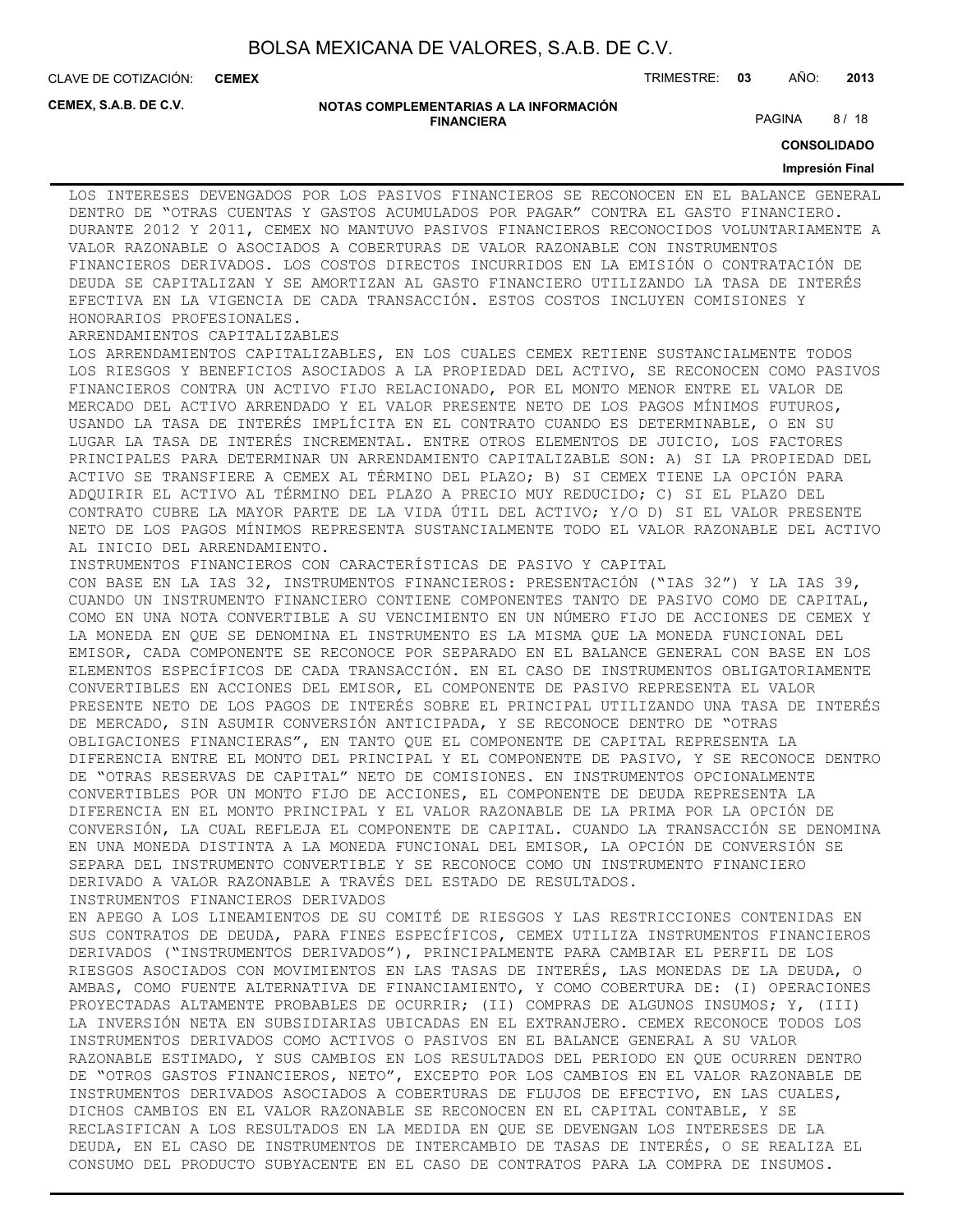**CEMEX**

CLAVE DE COTIZACIÓN: TRIMESTRE: **03** AÑO: **2013**

**CEMEX, S.A.B. DE C.V.**

#### **NOTAS COMPLEMENTARIAS A LA INFORMACIÓN FINANCIERA**

PAGINA 9/18

**CONSOLIDADO**

#### **Impresión Final**

ASIMISMO, EN COBERTURAS DE LA INVERSIÓN NETA EN SUBSIDIARIAS EXTRANJERAS, LOS CAMBIOS EN EL VALOR RAZONABLE SE RECONOCEN EN CAPITAL COMO PARTE DEL RESULTADO POR CONVERSIÓN , Y EN LOS RESULTADOS HASTA LA DISPOSICIÓN DE LA INVERSIÓN EN EL EXTRANJERO. POR LOS AÑOS TERMINADOS AL 31 DE DICIEMBRE DE 2012 Y 2011, CEMEX NO HA DESIGNADO INSTRUMENTOS DERIVADOS EN COBERTURAS DE VALOR RAZONABLE.

LOS INTERESES DEVENGADOS EN INSTRUMENTOS DERIVADOS DE TASAS DE INTERÉS, EN LO APLICABLE, SE RECONOCEN EN EL GASTO FINANCIERO COMO PARTE DE LA TASA DE INTERÉS EFECTIVA DE LA DEUDA RELACIONADA.

CEMEX REVISA SUS DISTINTOS CONTRATOS PARA IDENTIFICAR DERIVADOS IMPLÍCITOS. AQUELLOS QUE SON IDENTIFICADOS SE EVALÚAN PARA DETERMINAR SI REQUIEREN SER SEPARADOS DEL CONTRATO ANFITRIÓN, Y SER RECONOCIDOS EN EL BALANCE GENERAL DE FORMA INDEPENDIENTE, APLICANDO LAS MISMAS REGLAS DE VALUACIÓN QUE A LOS DEMÁS INSTRUMENTOS DERIVADOS. LOS INSTRUMENTOS DERIVADOS SE NEGOCIAN CON INSTITUCIONES CON CAPACIDAD FINANCIERA, POR LO QUE SE CONSIDERA QUE EL RIESGO DE INCUMPLIMIENTO DE LAS OBLIGACIONES ACORDADAS POR LAS CONTRAPARTES ES MÍNIMO. CON BASE EN LA IFRS 13, EL VALOR RAZONABLE REPRESENTA EL PRECIO QUE SE RECIBIRÍA POR VENDER UN ACTIVO O SE PAGARÍA POR TRANSFERIR UN PASIVO EN UNA TRANSACCIÓN ORDENADA ENTRE PARTICIPANTES DEL MERCADO, CONSIDERANDO EL RIESGO DE LAS CONTRAPARTES, ES DECIR, UN PRECIO DE SALIDA. EN OCASIONES EXISTE UN MERCADO DE REFERENCIA QUE PROPORCIONA EL VALOR RAZONABLE; EN AUSENCIA DEL MISMO, DICHO VALOR SE DETERMINA POR EL VALOR PRESENTE NETO DE LOS FLUJOS DE EFECTIVO PROYECTADOS O A TRAVÉS DE MODELOS MATEMÁTICOS.

OPCIONES OTORGADAS PARA LA COMPRA DE PARTICIPACIONES NO CONTROLADORAS Y ASOCIADAS REPRESENTAN ACUERDOS MEDIANTE LOS CUALES CEMEX SE COMPROMETE A ADQUIRIR EN CASO QUE LA CONTRAPARTE EJERZA SU DERECHO A VENDER, EN UNA FECHA FUTURA Y CON UNA FORMULA DE PRECIO PREDETERMINADA, LAS ACCIONES DE UNA PARTICIPACIÓN NO CONTROLADORA EN UNA SUBSIDIARIA DE CEMEX O DE UNA ASOCIADA. EN EL CASO DE UNA OPCIÓN OTORGADA PARA ADQUIRIR LA PARTICIPACIÓN NO CONTROLADA EN UNA SUBSIDIARIA, Y CONSIDERANDO QUE LA OPCIÓN SEA EJERCIBLE POR LA CONTRAPARTE A LA FECHA DE DETERMINACIÓN, CEMEX RECONOCE UN PASIVO POR EL VALOR PRESENTE DE LA OBLIGACIÓN A LA FECHA DE LOS ESTADOS FINANCIEROS CONTRA LA PARTICIPACIÓN CONTROLADORA DENTRO DEL CAPITAL CONTABLE. EN EL CASO DE UNA OPCIÓN OTORGADA PARA ADQUIRIR UNA ASOCIADA, CEMEX RECONOCERÍA UN PASIVO CONTRA UNA PÉRDIDA EN EL ESTADO DE RESULTADOS EN EL MOMENTO EN QUE, PUDIENDO EJERCERSE LA OPCIÓN A LA FECHA DE LA DETERMINACIÓN, EL PRECIO DE COMPRA ESTIMADO ESTABLECIDO EN LA OPCIÓN SEA SUPERIOR QUE EL VALOR RAZONABLE DE LOS ACTIVOS NETOS QUE DEBIERAN SER ADQUIRIDOS POR CEMEX SI LA CONTRAPARTE EJERCE SU DERECHO A VENDER.

MEDICIONES DE VALOR RAZONABLE

CEMEX APLICA LOS LINEAMIENTOS DE LA IFRS 13, MEDICIÓN DEL VALOR RAZONABLE ("IFRS 13") PARA DETERMINAR EL VALOR RAZONABLE DE ACTIVOS FINANCIEROS Y PASIVOS FINANCIEROS RECONOCIDOS O REVELADOS A VALOR RAZONABLE. LA IFRS 13 NO REQUIERE VALORES RAZONABLES EN ADICIÓN A AQUELLOS YA REQUERIDOS O PERMITIDOS POR OTRAS IFRS, Y NO PRETENDE ESTABLECER NORMAS DE VALUACIÓN O AFECTAR LAS PRÁCTICAS DE VALUACIÓN FUERA DEL REPORTE FINANCIERO. BAJO IFRS 13, EL VALOR RAZONABLE REPRESENTA UN "PRECIO DE VENTA", EL CUAL SE RECIBIRÍA POR VENDER UN ACTIVO O SE PAGARÍA POR TRANSFERIR UN PASIVO EN UNA TRANSACCIÓN ORDENADA ENTRE PARTICIPANTES DEL MERCADO A LA FECHA DE VALUACIÓN, CONSIDERANDO EL RIESGO DE CRÉDITO DE LA CONTRAPARTE EN LA VALUACIÓN.

EL CONCEPTO DE PRECIO DE VENTA SE BASA EN EL SUPUESTO DE QUE HAY UN MERCADO Y PARTICIPANTES EN ESTE PARA EL ACTIVO O PASIVO ESPECÍFICO. CUANDO NO HAY MERCADO Y/O PARTICIPANTES PARA FORMAR EL MERCADO, LA IFRS 13 ESTABLECE UNA JERARQUÍA DE VALOR RAZONABLE QUE JERARQUIZA LOS DATOS DE ENTRADA EN LAS TÉCNICAS DE VALUACIÓN USADAS PARA DETERMINAR EL VALOR RAZONABLE. LA JERARQUÍA DA MAYOR PRIORIDAD A LOS PRECIOS COTIZADOS SIN AJUSTAR EN MERCADOS ACTIVOS PARA ACTIVOS O PASIVOS IDÉNTICOS (MEDICIÓN DE NIVEL 1) Y LA MENOR PRIORIDAD A LOS CÁLCULOS QUE TIENEN QUE VER CON DATOS DE ENTRADA SIGNIFICATIVOS PERO NO OBSERVABLES (MEDICIÓN DE NIVEL 3). LOS TRES NIVELES DE JERARQUIZACIÓN SON COMO SIGUE:

• LOS DATOS DE NIVEL 1 SON PRECIOS DE MERCADO ACTIVOS (SIN AJUSTAR) PARA ACTIVOS Y PASIVOS IDÉNTICOS, QUE CEMEX TIENE LA HABILIDAD DE NEGOCIAR A LA FECHA DE LA MEDICIÓN.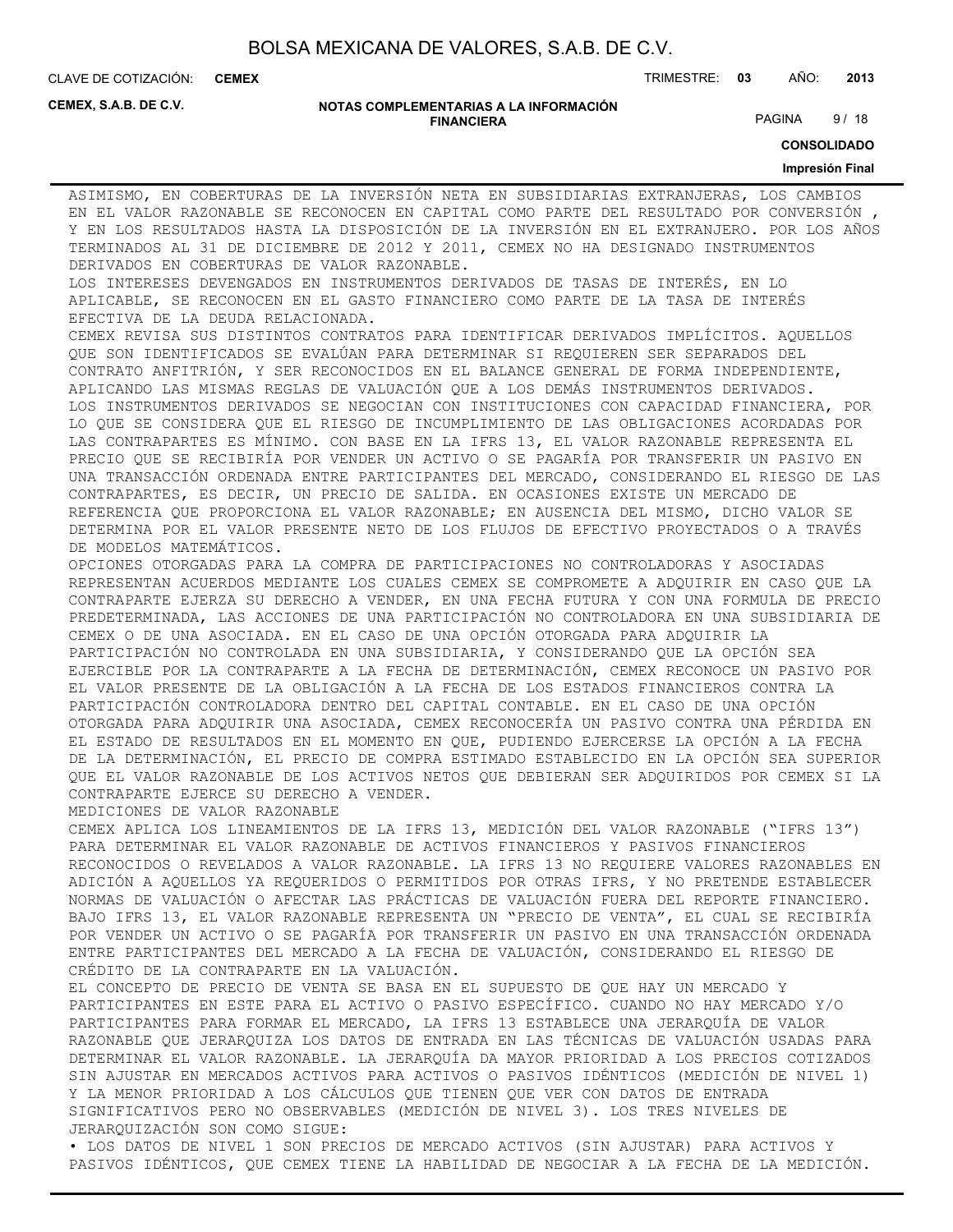**CEMEX**

CLAVE DE COTIZACIÓN: TRIMESTRE: **03** AÑO: **2013**

**CEMEX, S.A.B. DE C.V.**

#### **NOTAS COMPLEMENTARIAS A LA INFORMACIÓN FINANCIERA**

PAGINA 10 / 18

**CONSOLIDADO**

**Impresión Final**

• LOS DATOS DE NIVEL 2 SON DISTINTOS A LOS PRECIOS DE MERCADO, PERO SON OBSERVABLES DIRECTA O INDIRECTAMENTE PARA EL ACTIVO O PASIVO. • LOS DATOS DE NIVEL 3 SON AQUELLOS QUE NO SON OBSERVABLES PARA EL ACTIVO O PASIVO. 2M) PROVISIONES CEMEX RECONOCE PROVISIONES CUANDO TIENE UNA OBLIGACIÓN LEGAL O ASUMIDA RESULTANTE DE EVENTOS PASADOS, CUYA RESOLUCIÓN PUEDE IMPLICAR LA SALIDA DE EFECTIVO U OTROS RECURSOS. REESTRUCTURAS CEMEX RECONOCE PROVISIONES POR REESTRUCTURAS CUANDO LOS PLANES DE LA REESTRUCTURA HAN SIDO APROPIADAMENTE FINALIZADOS Y AUTORIZADOS POR LA ADMINISTRACIÓN, Y HAN SIDO COMUNICADOS A LOS TERCEROS INVOLUCRADOS Y/O AFECTADOS ANTES DE LA FECHA DE LOS ESTADOS FINANCIEROS. ESTAS PROVISIONES PUEDEN INCLUIR COSTOS NO RELACIONADOS CON LAS ACTIVIDADES CONTINUAS DE CEMEX. OBLIGACIONES POR EL RETIRO DE ACTIVOS LAS OBLIGACIONES INELUDIBLES, LEGALES O ASUMIDAS, PARA RESTAURAR SITIOS OPERATIVOS POR EL RETIRO DE ACTIVOS AL TÉRMINO DE SU VIDA ÚTIL, SE VALÚAN AL VALOR PRESENTE NETO DE LOS FLUJOS DE EFECTIVO QUE SE ESTIMA INCURRIR EN LA RESTAURACIÓN, Y SE RECONOCEN INICIALMENTE COMO PARTE DEL VALOR EN LIBROS DE LOS ACTIVOS RELACIONADOS. EL INCREMENTO EN EL ACTIVO SE DEPRECIA DURANTE SU VIDA ÚTIL REMANENTE. EL INCREMENTO DEL PASIVO POR EL PASO DEL TIEMPO SE RECONOCE EN "OTROS GASTOS FINANCIEROS, NETO". LOS AJUSTES AL PASIVO POR CAMBIOS EN LAS ESTIMACIONES SE RECONOCEN EN EL ACTIVO FIJO Y SE MODIFICA LA DEPRECIACIÓN PROSPECTIVAMENTE. ESTAS OBLIGACIONES SE RELACIONAN PRINCIPALMENTE CON LOS COSTOS FUTUROS DE DEMOLICIÓN, LIMPIEZA Y REFORESTACIÓN, PARA DEJAR EN DETERMINADAS CONDICIONES LAS CANTERAS, LAS TERMINALES MARÍTIMAS, ASÍ COMO OTROS SITIOS PRODUCTIVOS. COSTOS RELACIONADOS CON REMEDIACIÓN DEL MEDIO AMBIENTE LAS PROVISIONES ASOCIADAS CON DAÑOS AL MEDIO AMBIENTE REPRESENTAN EL COSTO ESTIMADO FUTURO DE LA REMEDIACIÓN, LAS CUALES SE RECONOCEN A SU VALOR NOMINAL CUANDO NO SE TIENE CLARIDAD DEL MOMENTO DEL DESEMBOLSO, O CUANDO EL EFECTO ECONÓMICO POR EL PASO DEL TIEMPO NO ES SIGNIFICATIVO, DE OTRA FORMA, SE RECONOCEN A SU VALOR PRESENTE NETO. LOS REEMBOLSOS DE PARTE DE COMPAÑÍAS ASEGURADORAS SE RECONOCEN COMO ACTIVO SÓLO CUANDO SE TIENE TOTAL CERTEZA DE SU RECUPERACIÓN, Y EN SU CASO, DICHO ACTIVO NO SE COMPENSA CON LA PROVISIÓN POR COSTOS DE REMEDIACIÓN. CONTINGENCIAS Y COMPROMISOS LAS OBLIGACIONES O PÉRDIDAS ASOCIADAS CON CONTINGENCIAS SE RECONOCEN COMO PASIVO CUANDO EXISTE UNA OBLIGACIÓN PRESENTE RESULTANTE DE EVENTOS PASADOS Y ES PROBABLE QUE LOS EFECTOS SE MATERIALICEN Y SE PUEDEN CUANTIFICAR RAZONABLEMENTE; DE OTRA FORMA, SE REVELAN CUALITATIVAMENTE EN LOS ESTADOS FINANCIEROS. LOS EFECTOS DE COMPROMISOS DE LARGO PLAZO ESTABLECIDOS CON TERCEROS, COMO ES EL CASO DE CONTRATOS DE SUMINISTRO CON PROVEEDORES O CLIENTES, SE RECONOCEN EN LOS ESTADOS FINANCIEROS CONSIDERANDO LA SUSTANCIA DE LOS ACUERDOS CON BASE EN LO INCURRIDO O DEVENGADO. LOS COMPROMISOS RELEVANTES SE REVELAN EN LAS NOTAS A LOS ESTADOS FINANCIEROS. NO SE RECONOCEN INGRESOS, UTILIDADES O ACTIVOS CONTINGENTES. 2N) BENEFICIOS A LOS EMPLEADOS AL RETIRO PLANES DE PENSIONES DE CONTRIBUCIÓN DEFINIDA LOS COSTOS DE ESTOS PLANES SE RECONOCEN EN LOS RESULTADOS DE OPERACIÓN EN LA MEDIDA EN QUE SE INCURREN. LOS PASIVOS POR DICHOS PLANES SE LIQUIDAN MEDIANTE APORTACIONES A LAS CUENTAS DE RETIRO DE LOS EMPLEADOS, NO GENERÁNDOSE OBLIGACIONES PROSPECTIVAS. PLANES DE PENSIONES DE BENEFICIO DEFINIDO, OTROS BENEFICIOS POSTERIORES AL RETIRO Y BENEFICIOS AL TÉRMINO DE LA RELACIÓN LABORAL CON BASE EN LA IAS 19, BENEFICIOS A LOS EMPLEADOS ("IAS 19"), CEMEX RECONOCE LOS COSTOS DE LOS BENEFICIOS DE LOS EMPLEADOS POR: A) PLANES DE PENSIONES DE BENEFICIO DEFINIDO; Y B) OTROS BENEFICIOS POSTERIORES AL RETIRO, COMO GASTOS MÉDICOS, SEGUROS DE VIDA Y PRIMAS DE ANTIGÜEDAD, TANTO POR LEY COMO POR OFRECIMIENTO DE CEMEX. LOS COSTOS SE RECONOCEN DURANTE LA PRESTACIÓN DE LOS SERVICIOS CON BASE EN CÁLCULOS ACTUARIALES DEL VALOR PRESENTE DE LAS OBLIGACIONES CON LA ASESORÍA DE ACTUARIOS EXTERNOS. LOS SUPUESTOS ACTUARIALES CONSIDERAN EL USO DE TASAS NOMINALES. EN ALGUNOS PLANES DE PENSIONES SE HAN CREADO FONDOS IRREVOCABLES PARA CUBRIR EL PAGO DE LAS OBLIGACIONES. ESTOS ACTIVOS SE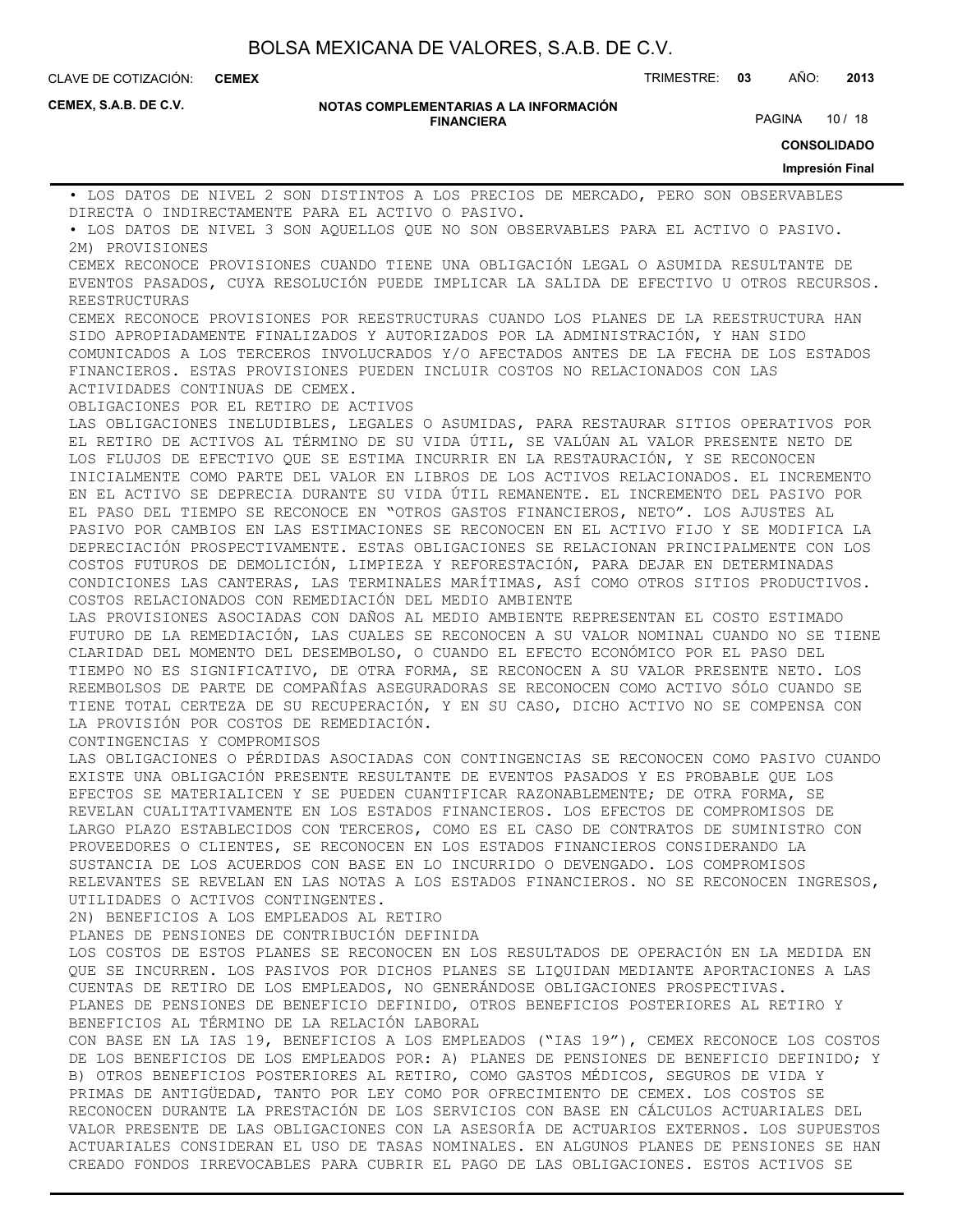**CEMEX**

CLAVE DE COTIZACIÓN: TRIMESTRE: **03** AÑO: **2013**

**CEMEX, S.A.B. DE C.V.**

#### **NOTAS COMPLEMENTARIAS A LA INFORMACIÓN FINANCIERA**

PAGINA 11 / 18

**CONSOLIDADO**

#### **Impresión Final**

VALÚAN A SU VALOR RAZONABLE ESTIMADO A LA FECHA DE LOS ESTADOS FINANCIEROS. LAS TASAS DE RENDIMIENTO ESPERADO DE LOS ACTIVOS DE LOS PLANES SE DETERMINAN CON BASE EN PRECIOS DE MERCADO VIGENTES A LA FECHA DEL CÁLCULO, APLICABLES AL PERIODO EN EL QUE SE PAGARÁ LA OBLIGACIÓN. LOS BENEFICIOS AL TÉRMINO DE LA RELACIÓN LABORAL, NO ASOCIADOS A UN EVENTO DE REESTRUCTURA, COMO SON LAS INDEMNIZACIONES LEGALES SE RECONOCEN DENTRO DE LOS RESULTADOS DE OPERACIÓN DEL PERÍODO EN QUE SE INCURREN.

EL COSTO LABORAL, RESULTANTE DEL AUMENTO EN LA OBLIGACIÓN POR LOS BENEFICIOS GANADOS POR LOS EMPLEADOS EN EL AÑO, SE RECONOCE EN LOS COSTOS Y GASTOS DE OPERACIÓN. EL COSTO FINANCIERO, ASOCIADO CON EL INCREMENTO DEL PASIVO POR EL PASO DEL TIEMPO, ASÍ COMO EL RENDIMIENTO ESPERADO EN EL PERIODO DE LOS ACTIVOS DEL PLAN, SE RECONOCEN DENTRO DE "OTROS GASTOS FINANCIEROS, NETO".

LAS MODIFICACIONES A LOS PLANES QUE AFECTAN EL COSTO DE SERVICIOS PASADOS, SE RECONOCEN EN LOS COSTOS Y GASTOS DE OPERACIÓN DURANTE LOS AÑOS DE SERVICIO EN QUE LAS MODIFICACIONES SEAN EFECTIVAS A LOS EMPLEADOS, O EN FORMA INMEDIATA SI LOS CAMBIOS ESTÁN TOTALMENTE LIBERADOS. ASIMISMO, LOS EFECTOS POR EVENTOS DE EXTINCIÓN Y/O LIQUIDACIÓN DE OBLIGACIONES EN EL PERIODO, ASOCIADOS CON MODIFICACIONES QUE REDUCEN SIGNIFICATIVAMENTE EL COSTO DE LOS SERVICIOS FUTUROS Y/O QUE REDUCEN SIGNIFICATIVAMENTE LA POBLACIÓN SUJETA A LOS BENEFICIOS, RESPECTIVAMENTE, SE RECONOCE DENTRO DE LOS COSTOS Y GASTOS DE OPERACIÓN.

LAS PÉRDIDAS Y GANANCIAS ACTUARIALES, RESULTANTES DE DIFERENCIAS ENTRE LAS HIPÓTESIS ACTUARIALES PROYECTADAS Y REALES AL FINAL DEL PERIODO, ASÍ COMO LA DIFERENCIA ENTRE EL RENDIMIENTO ESPERADO Y REAL DE LOS ACTIVOS DEL PLAN, SE RECONOCEN EN EL PERIODO EN QUE SE INCURREN COMO PARTE DE LA UTILIDAD O PÉRDIDA INTEGRAL DEL PERIODO DENTRO DEL CAPITAL CONTABLE.

2O) IMPUESTOS A LA UTILIDAD

CON BASE EN LA IAS 12, IMPUESTOS A LA UTILIDAD ("IAS 12"), EL EFECTO EN RESULTADOS POR IMPUESTOS A LA UTILIDAD RECONOCE LOS IMPORTES CAUSADOS EN EL EJERCICIO, ASÍ COMO LOS IMPUESTOS A LA UTILIDAD DIFERIDOS, DETERMINADOS DE ACUERDO CON LA LEGISLACIÓN FISCAL APLICABLE A CADA SUBSIDIARIA. LOS IMPUESTOS A LA UTILIDAD DIFERIDOS CONSOLIDADOS REPRESENTAN LA SUMA DEL EFECTO DE CADA SUBSIDIARIA, APLICANDO LAS TASAS DE IMPUESTO VIGENTES AL TOTAL DE DIFERENCIAS TEMPORALES ENTRE LOS VALORES CONTABLES Y FISCALES DE LOS ACTIVOS Y PASIVOS, CONSIDERANDO LAS PÉRDIDAS FISCALES POR AMORTIZAR Y OTROS CRÉDITOS FISCALES E IMPUESTOS POR RECUPERAR, EN LA MEDIDA QUE ES PROBABLE QUE EXISTA RENTA GRAVABLE EN EL FUTURO CONTRA LA CUAL PUEDAN UTILIZARSE. AL CIERRE DEL PERIODO QUE SE REPORTA, EL CÁLCULO DE IMPUESTOS A LA UTILIDAD DIFERIDOS REFLEJA LOS EFECTOS QUE RESULTAN DE LA MANERA EN QUE CEMEX ESPERA RECUPERAR O LIQUIDAR EL SALDO EN LIBROS DE SUS ACTIVOS Y PASIVOS. LOS IMPUESTOS A LA UTILIDAD DIFERIDOS DEL PERIODO REPRESENTAN LA DIFERENCIA, ENTRE LOS SALDOS DE IMPUESTOS A LA UTILIDAD DIFERIDOS AL INICIO Y AL FINAL DEL PERIODO. LOS ACTIVOS Y PASIVOS POR IMPUESTOS A LA UTILIDAD DIFERIDOS RELATIVOS A DISTINTAS JURISDICCIONES TRIBUTARIAS NO SE COMPENSAN. LAS PARTIDAS QUE SE RECONOCEN DENTRO DEL CAPITAL O COMO PARTE DE LA UTILIDAD O PÉRDIDA INTEGRAL DEL PERIODO DE ACUERDO CON LAS IFRS, SE REGISTRAN NETAS DE IMPUESTOS A LA UTILIDAD CAUSADOS Y DIFERIDOS. EL EFECTO POR CAMBIOS EN LAS TASAS DE IMPUESTO VIGENTES SE RECONOCE EN EL PERIODO EN EL QUE ES OFICIAL EL CAMBIO DE TASA.

LOS ACTIVOS POR IMPUESTO DIFERIDOS SON ANALIZADOS A CADA FECHA DE REPORTE, Y SE REDUCEN, EN LA MEDIDA QUE SE CONSIDERA QUE NO SERÁ POSIBLE REALIZAR LOS BENEFICIOS RELACIONADOS. DENTRO DE DICHOS ANÁLISIS, CEMEX ANALIZA EL TOTAL DE PÉRDIDAS FISCALES INCLUIDAS EN LAS DECLARACIONES DE IMPUESTOS EN CADA PAÍS, QUE SE CONSIDERA NO SERÁN RECHAZADAS POR LAS AUTORIDADES CON BASE EN LA EVIDENCIA DISPONIBLE, ASÍ COMO LA PROBABILIDAD DE RECUPERARLAS ANTES DE SU VENCIMIENTO MEDIANTE LA GENERACIÓN DE RENTA GRAVABLE FUTURA.

CUANDO SE CONSIDERA QUE ES ALTA LA PROBABILIDAD DE QUE LA AUTORIDAD FISCAL RECHACE EL MONTO DEL ACTIVO POR IMPUESTOS A LA UTILIDAD, CEMEX REDUCE EL MONTO DEL ACTIVO. CUANDO SE CONSIDERA QUE NO SERÁ POSIBLE UTILIZAR UN ACTIVO POR IMPUESTOS DIFERIDOS ANTES DE SU EXPIRACIÓN, CEMEX NO RECONOCE DICHO ACTIVO. AMBOS CASOS RESULTAN EN GASTO POR IMPUESTOS A LA UTILIDAD ADICIONAL EN EL PERIODO EN QUE SE EFECTÚE LA DETERMINACIÓN. PARA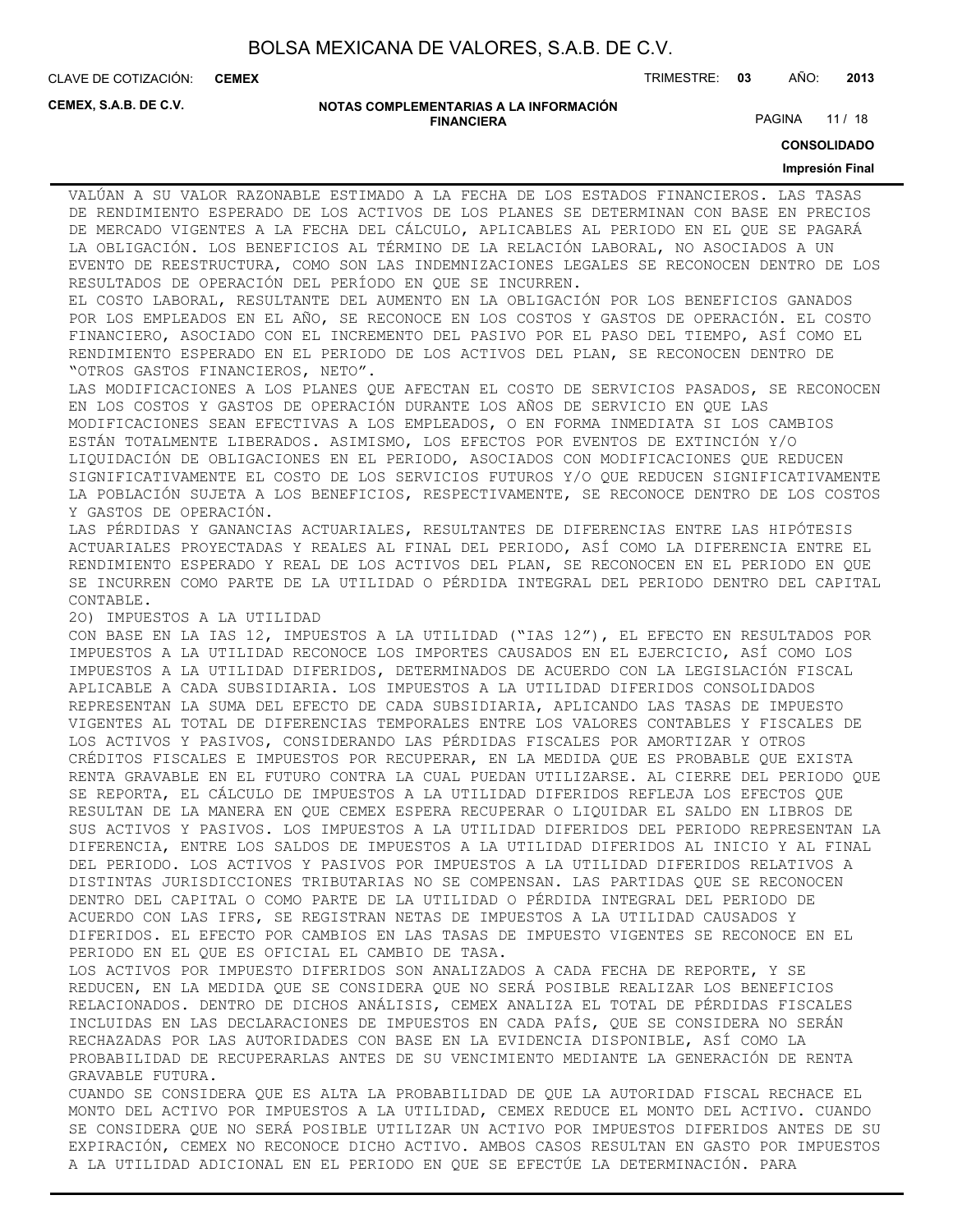**CEMEX**

CLAVE DE COTIZACIÓN: TRIMESTRE: **03** AÑO: **2013**

**CEMEX, S.A.B. DE C.V.**

#### **NOTAS COMPLEMENTARIAS A LA INFORMACIÓN FINANCIERA**

PAGINA 12 / 18

**CONSOLIDADO**

#### **Impresión Final**

DETERMINAR LA PROBABILIDAD DE QUE LOS ACTIVOS POR IMPUESTOS A LA UTILIDAD SE REALIZARÁN, CEMEX CONSIDERA TODA LA EVIDENCIA NEGATIVA Y POSITIVA DISPONIBLE, INCLUYENDO ENTRE OTROS FACTORES, LAS CONDICIONES DEL MERCADO, LOS ANÁLISIS DE LA INDUSTRIA, LOS PLANES DE EXPANSIÓN, LAS PROYECCIONES DE RENTA GRAVABLE, EL VENCIMIENTO DE LAS PÉRDIDAS FISCALES, LA ESTRUCTURA DE IMPUESTOS Y LOS CAMBIOS ESPERADOS EN LA MISMA, LAS ESTRATEGIAS FISCALES Y LA REVERSIÓN FUTURA DE LAS DIFERENCIAS TEMPORALES. ASIMISMO, CADA PERIODO, CEMEX ANALIZA LAS VARIACIONES ENTRE SUS RESULTADOS REALES CONTRA LOS ESTIMADOS, PARA DETERMINAR SI DICHAS VARIACIONES AFECTAN LOS MONTOS DE DICHOS ACTIVOS, Y EN SU CASO, HACER LOS AJUSTES NECESARIOS CON BASE EN LA INFORMACIÓN RELEVANTE DISPONIBLE, LOS CUALES SE RECONOCEN EN LOS RESULTADOS DEL PERIODO EN QUE EFECTÚE LA DETERMINACIÓN. LOS EFECTOS DE IMPUESTOS A LA UTILIDAD DE POSICIONES FISCALES INCIERTAS SE RECONOCEN CUANDO ES MÁS-PROBABLE-QUE-NO QUE LA POSICIÓN SERÁ SUSTENTADA EN SUS MERITOS TÉCNICOS Y ASUMIENDO QUE LAS AUTORIDADES VAN A REVISAR CADA POSICIÓN Y TIENEN TOTAL CONOCIMIENTO DE LA INFORMACIÓN RELEVANTE. ESTAS POSICIONES SE VALÚAN CON BASE EN UN MODELO ACUMULADO DE PROBABILIDAD. CADA POSICIÓN SE CONSIDERA INDIVIDUALMENTE, SIN MEDIR SU RELACIÓN CON OTRO PROCEDIMIENTO FISCAL. EL INDICADOR DE MÁS-PROBABLE-QUE-NO REPRESENTA UNA AFIRMACIÓN DE PARTE DE LA ADMINISTRACIÓN QUE CEMEX TIENE DERECHO A LOS BENEFICIOS ECONÓMICOS DE LA POSICIÓN FISCAL. SI UNA POSICIÓN FISCAL NO SE CONSIDERA MÁS-PROBABLE-QUE-NO DE SER SUSTENTADA, NO SE RECONOCEN LOS BENEFICIOS DE LA POSICIÓN. CEMEX RECONOCE LOS INTERESES Y MULTAS ASOCIADOS A BENEFICIOS FISCALES NO RECONOCIDOS COMO PARTE DEL GASTO POR IMPUESTOS A LA UTILIDAD EN LOS ESTADOS DE RESULTADOS CONSOLIDADOS. 2P) CAPITAL CONTABLE CAPITAL SOCIAL Y PRIMA EN COLOCACIÓN DE ACCIONES ESTOS RUBROS REPRESENTAN EL VALOR DE LAS APORTACIONES EFECTUADAS POR LOS ACCIONISTAS, E INCLUYEN LOS INCREMENTOS RELACIONADOS CON LA CAPITALIZACIÓN DE UTILIDADES RETENIDAS Y LOS PROGRAMAS DE COMPENSACIÓN A EJECUTIVOS EN CPOS. OTRAS RESERVAS DE CAPITAL AGRUPA LOS EFECTOS ACUMULADOS DE LAS PARTIDAS Y TRANSACCIONES QUE SE RECONOCEN TEMPORAL O PERMANENTEMENTE EN EL CAPITAL CONTABLE, E INCLUYE LOS ELEMENTOS PRESENTADOS EN EL ESTADO DE UTILIDAD (PÉRDIDA) INTEGRAL, EL CUAL REFLEJA LOS EFECTOS EN EL CAPITAL CONTABLE EN EL PERIODO QUE NO CONSTITUYERON APORTACIONES DE, O DISTRIBUCIONES A LOS ACCIONISTAS. LAS PARTIDAS MÁS IMPORTANTES DENTRO DE "OTRAS RESERVAS DE CAPITAL" DURANTE LOS PERIODOS QUE SE REPORTAN SON LAS SIGUIENTES: PARTIDAS DE "OTRAS RESERVAS DE CAPITAL" DENTRO DE LA UTILIDAD (PÉRDIDA) INTEGRAL DEL PERIODO: • EL RESULTADO POR CONVERSIÓN DE LOS ESTADOS FINANCIEROS DE SUBSIDIARIAS EXTRANJERAS, NETO DE: A) LAS FLUCTUACIONES CAMBIARIAS DE DEUDA EN MONEDA EXTRANJERA IDENTIFICADA CON LA ADQUISICIÓN DE SUBSIDIARIAS EN EL EXTRANJERO; Y B) LAS FLUCTUACIONES CAMBIARIAS DE SALDOS ENTRE PARTES RELACIONADAS EN MONEDA EXTRANJERA QUE TIENEN NATURALEZA DE INVERSIÓN DE LARGO PLAZO; • LA PORCIÓN EFECTIVA DE LOS EFECTOS POR VALUACIÓN Y REALIZACIÓN DE INSTRUMENTOS FINANCIEROS DERIVADOS DE COBERTURA SOBRE FLUJOS DE EFECTIVO, QUE SE RECONOCEN TEMPORALMENTE EN EL CAPITAL; • LOS CAMBIOS EN VALUACIÓN DURANTE LA TENENCIA DE INVERSIONES DISPONIBLES PARA LA VENTA Y HASTA SU DISPOSICIÓN; Y • LOS EFECTOS DE IMPUESTOS A LA UTILIDAD CAUSADOS Y DIFERIDOS DEL PERIODO, PROVENIENTES DE PARTIDAS CUYOS EFECTOS SE RECONOCEN DIRECTAMENTE EN EL CAPITAL. PARTIDAS DE "OTRAS RESERVAS DE CAPITAL" FUERA DE LA PÉRDIDA INTEGRAL DEL PERIODO: • EFECTOS RELATIVOS A LA PARTICIPACIÓN CONTROLADORA POR CAMBIOS O TRANSACCIONES QUE AFECTAN A LA TENENCIA DE LA PARTICIPACIÓN NO CONTROLADORA EN LAS SUBSIDIARIAS CONSOLIDADAS DE CEMEX; • EFECTOS ATRIBUIBLES A LA PARTICIPACIÓN CONTROLADORA POR INSTRUMENTOS FINANCIEROS EMITIDOS POR ENTIDADES CONSOLIDADAS QUE CALIFICAN COMO INSTRUMENTOS DE CAPITAL, COMO ES EL CASO DEL CUPÓN QUE PAGAN LAS NOTAS PERPETUAS;

• EL COMPONENTE DE CAPITAL DE NOTAS CONVERTIBLES OBLIGATORIAMENTE EN ACCIONES DE LA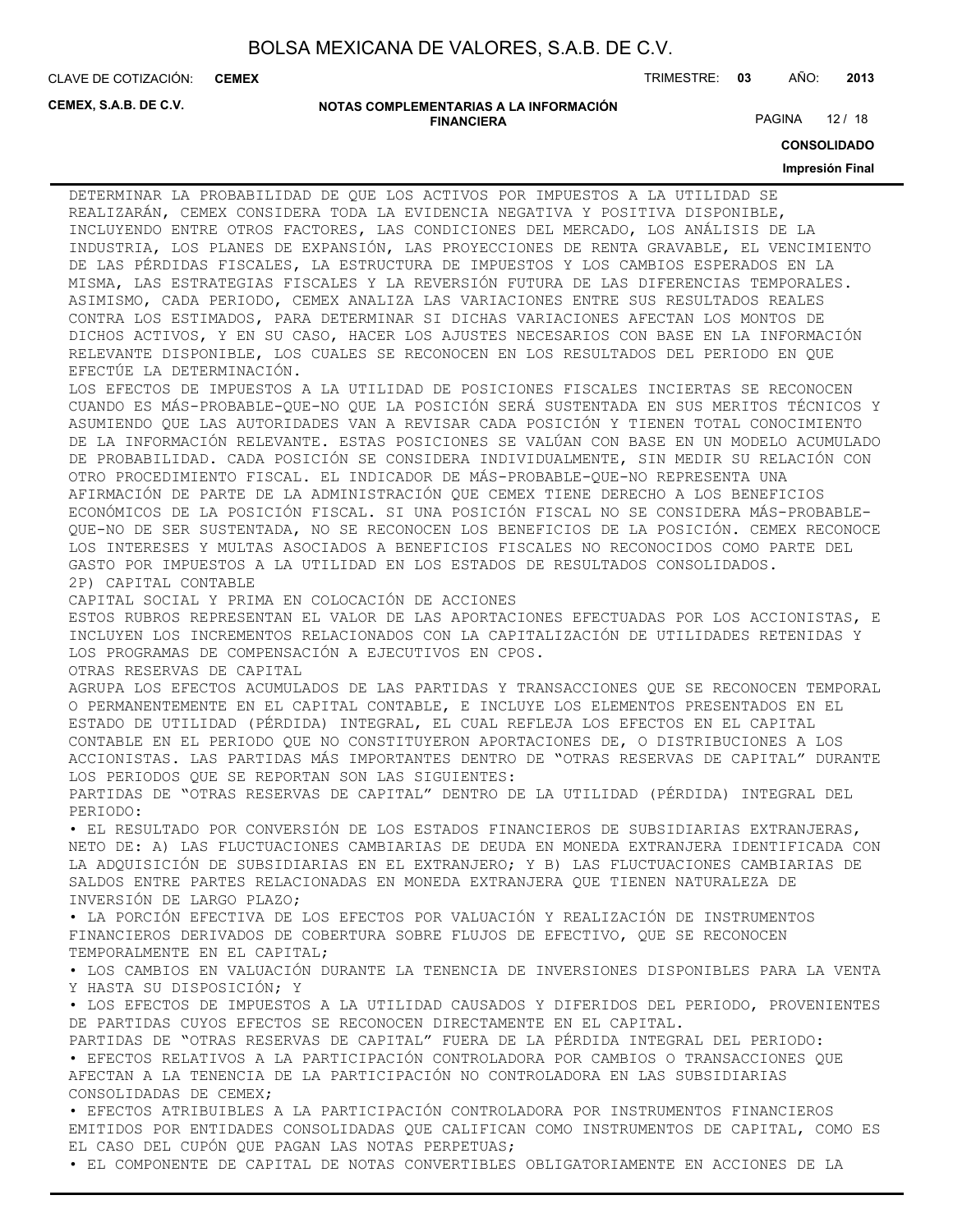**CEMEX**

CLAVE DE COTIZACIÓN: TRIMESTRE: **03** AÑO: **2013**

**CEMEX, S.A.B. DE C.V.**

#### **NOTAS COMPLEMENTARIAS A LA INFORMACIÓN FINANCIERA**

PAGINA 13 / 18

**CONSOLIDADO**

#### **Impresión Final**

CONTROLADORA. AL MOMENTO DE LA CONVERSIÓN, ESTE MONTO SERÁ RECLASIFICADO A LOS RUBROS DE CAPITAL SOCIAL Y PRIMA EN COLOCACIÓN DE ACCIONES; Y • LA CANCELACIÓN DE LOS CPOS QUE SE ENCUENTRAN EN LA TESORERÍA DE LA CONTROLADORA Y DE LAS SUBSIDIARIAS. UTILIDADES RETENIDAS REPRESENTA LOS RESULTADOS NETOS ACUMULADOS DE LOS PERIODOS CONTABLES ANTERIORES, NETO DE LOS DIVIDENDOS DECRETADOS A LOS ACCIONISTAS, Y DE LA CAPITALIZACIÓN DE UTILIDADES RETENIDAS. EN ADICIÓN, CON BASE EN LA IFRS 1, LAS UTILIDADES RETENIDAS INCLUYEN LOS EFECTOS GENERADOS POR LA ADOPCIÓN INICIAL DE LAS IFRS EN CEMEX AL 1 DE ENERO DE 2010. PARTICIPACIÓN NO CONTROLADORA E INSTRUMENTOS PERPETUOS INCLUYE LA PARTICIPACIÓN NO CONTROLADORA EN LOS RESULTADOS Y EL CAPITAL DE SUBSIDIARIAS CONSOLIDADAS, ASÍ COMO EL VALOR A LA FECHA DE LOS ESTADOS FINANCIEROS DE LOS INSTRUMENTOS FINANCIEROS (NOTAS PERPETUAS) EMITIDOS POR ENTIDADES CONSOLIDADAS QUE CALIFICAN COMO INSTRUMENTOS DE CAPITAL POR: A) NO EXISTIR LA OBLIGACIÓN CONTRACTUAL DE ENTREGAR EFECTIVO U OTRO ACTIVO FINANCIERO; B) NO TENER FECHA ESTABLECIDA DE PAGO; Y C) TENER LA OPCIÓN UNILATERAL DE DIFERIR INDETERMINADAMENTE LOS PAGOS DE INTERÉS O DIVIDENDO PREFERENTE. 2Q) RECONOCIMIENTO DE INGRESOS LAS VENTAS NETAS CONSOLIDADAS DE CEMEX REPRESENTAN EL VALOR, ANTES DE IMPUESTOS SOBRE VENTAS, DE LOS INGRESOS POR PRODUCTOS Y SERVICIOS VENDIDOS POR LAS SUBSIDIARIAS CONSOLIDADAS COMO PARTE DE SUS ACTIVIDADES ORDINARIAS, DESPUÉS DE LA ELIMINACIÓN DE TRANSACCIONES ENTRE PARTES RELACIONADAS, Y SE CUANTIFICAN AL VALOR RAZONABLE DE LA CONTRAPRESTACIÓN EN EFECTIVO RECIBIDA, O POR COBRAR, DISMINUYENDO CUALQUIER DESCUENTO O REEMBOLSO POR VOLUMEN OTORGADO SOBRE LA VENTA. LOS INGRESOS POR VENTAS DE BIENES Y SERVICIOS SE RECONOCEN UNA VEZ REALIZADA LA ENTREGA DEL BIEN O LA PRESTACIÓN DEL SERVICIO RELACIONADO Y NO EXISTE NINGUNA CONDICIÓN O INCERTIDUMBRE QUE PUDIERA IMPLICAR SU REVERSIÓN, Y LOS CLIENTES HAN ASUMIDO EL RIESGO DE PÉRDIDAS. LOS INGRESOS POR ACTIVIDADES DE COMERCIALIZACIÓN, EN LAS CUALES CEMEX ADQUIERE PRODUCTOS TERMINADOS DE UN TERCERO Y LOS VENDE SUBSECUENTEMENTE A OTRO TERCERO, SE RECONOCEN EN UNA BASE BRUTA, CONSIDERANDO QUE CEMEX ASUME EL RIESGO DE PROPIEDAD SOBRE LOS PRODUCTOS COMPRADOS Y NO ACTÚA COMO AGENTE O COMISIONISTA. LOS INGRESOS Y COSTOS ASOCIADOS CON CONTRATOS DE CONSTRUCCIÓN DE ACTIVOS SE RECONOCEN EN LOS RESULTADOS DEL PERIODO EN QUE SE DESARROLLAN LOS TRABAJOS CON BASE EN EL PORCENTAJE O GRADO DE AVANCE DE OBRA AL CIERRE DEL PERIODO, CONSIDERANDO QUE: A) SE HAN ACORDADO LOS DERECHOS DE CADA CONTRAPARTE RESPECTO DEL ACTIVO QUE SE CONSTRUYE; B) SE HA FIJADO EL PRECIO QUE SERÁ INTERCAMBIADO; C) SE HAN ESTABLECIDO LA FORMA Y TÉRMINOS PARA SU LIQUIDACIÓN; D) SE TIENE UN CONTROL EFECTIVO DE LOS COSTOS INCURRIDOS Y POR INCURRIR PARA COMPLETAR EL ACTIVO; Y E) ES PROBABLE QUE SE RECIBIRÁN LOS BENEFICIOS ASOCIADOS AL CONTRATO. EL PORCENTAJE DE AVANCE DE LOS CONTRATOS DE CONSTRUCCIÓN REPRESENTA LA PROPORCIÓN DE LOS COSTOS DEL CONTRATO INCURRIDOS POR EL TRABAJO EJECUTADO HASTA LA FECHA SOBRE DE LOS COSTOS TOTALES ESTIMADOS DEL CONTRATO, O EL AVANCE FÍSICO DE LA OBRA MEDIANTE MUESTREOS SOBRE EL TRABAJO DEL CONTRATO, EL QUE MEJOR REFLEJE EL PORCENTAJE DE AVANCE BAJO LAS CIRCUNSTANCIAS PARTICULARES. LOS PAGOS POR AVANCE Y LOS ANTICIPOS RECIBIDOS DE CLIENTES NO REPRESENTAN EL TRABAJO DESARROLLADO Y SE RECONOCEN COMO ANTICIPOS DE CLIENTES DE CORTO O LARGO PLAZO, SEGÚN CORRESPONDA. 2R) COSTO DE VENTAS, GASTOS DE ADMINISTRACIÓN Y VENTA Y GASTOS DE DISTRIBUCIÓN EL COSTO DE VENTAS REPRESENTA EL COSTO DE PRODUCCIÓN DE LOS INVENTARIOS AL MOMENTO DE SU VENTA, INCLUYENDO LA DEPRECIACIÓN, AMORTIZACIÓN Y AGOTAMIENTO DE LOS ACTIVOS PRODUCTIVOS Y LOS GASTOS DE ALMACENAJE EN LAS PLANTAS PRODUCTORAS. EL COSTO DE VENTAS EXCLUYE LOS GASTOS DEL PERSONAL, EQUIPO Y SERVICIOS ASOCIADOS A LAS ACTIVIDADES DE VENTA, ASÍ COMO LOS GASTOS DE ALMACENAJE EN LOS PUNTOS DE VENTA, LOS CUALES SE INCLUYEN EN LOS GASTOS DE ADMINISTRACIÓN Y VENTA. EL COSTO DE VENTAS INCLUYE LOS GASTOS DE FLETE DE MATERIAS PRIMAS EN LAS PLANTAS Y LOS GASTOS DE ENTREGA DE CEMEX EN EL NEGOCIO DE CONCRETO, NO OBSTANTE, EL COSTO DE VENTAS EXCLUYE LOS GASTOS DE FLETE DE PRODUCTOS

TERMINADOS ENTRE PLANTAS Y PUNTOS DE VENTA Y ENTRE LOS PUNTOS DE VENTA Y LAS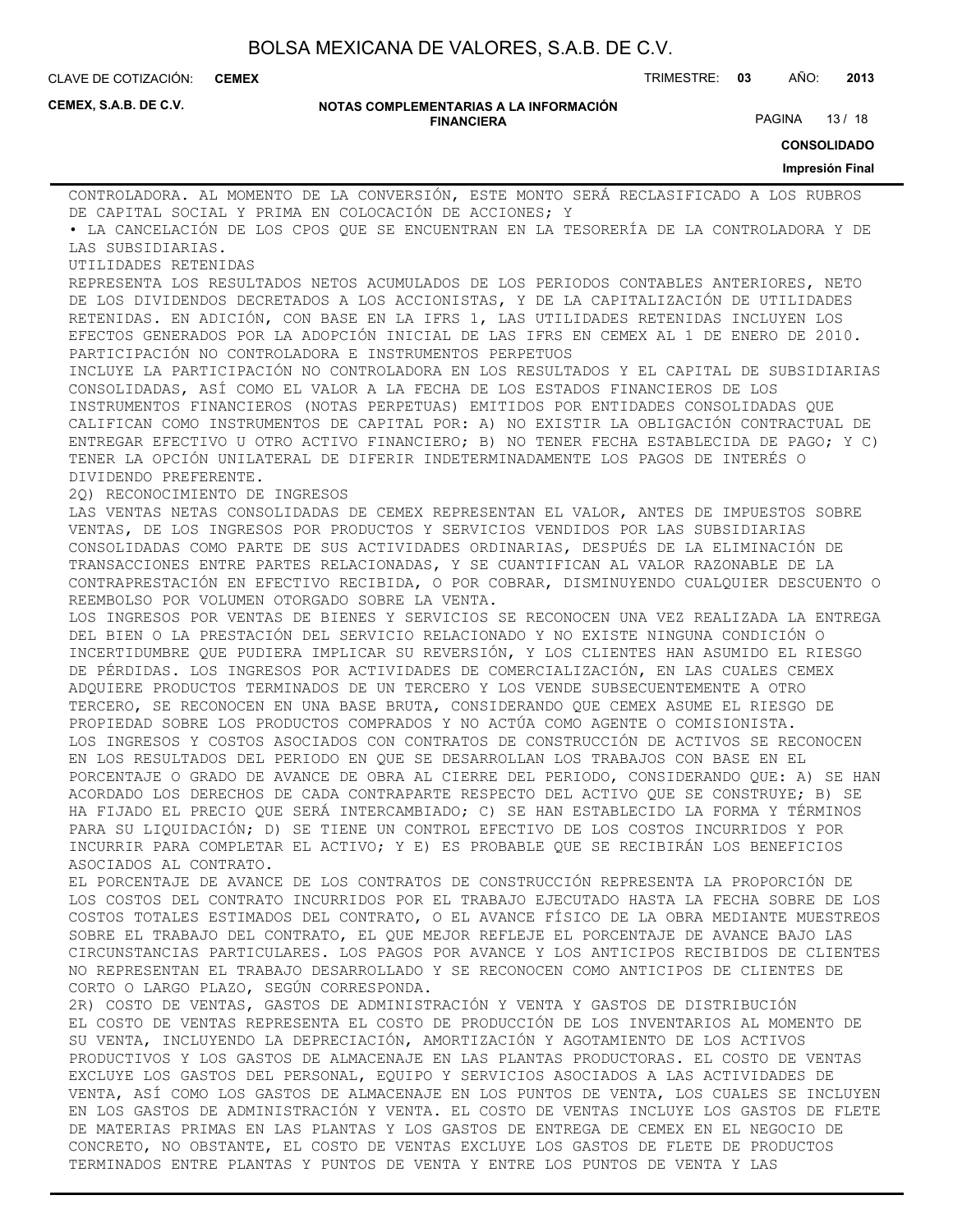**CEMEX**

CLAVE DE COTIZACIÓN: TRIMESTRE: **03** AÑO: **2013**

**CEMEX, S.A.B. DE C.V.**

#### **NOTAS COMPLEMENTARIAS A LA INFORMACIÓN FINANCIERA**

PAGINA 14 / 18

**CONSOLIDADO**

#### **Impresión Final**

UBICACIONES DE LOS CLIENTES, LOS CUALES SE RECONOCEN EN EL RENGLÓN DE GASTOS DE DISTRIBUCIÓN.

2S) PAGOS A EJECUTIVOS BASADOS EN ACCIONES

CON BASE EN LA IFRS 2, PAGOS BASADOS EN ACCIONES ("IFRS 2"), LOS INSTRUMENTOS BASADOS EN ACCIONES DE CEMEX OTORGADOS A EJECUTIVOS SE CALIFICAN COMO INSTRUMENTOS DE CAPITAL, CUANDO LOS SERVICIOS RECIBIDOS SE LIQUIDAN ENTREGANDO ACCIONES; O COMO INSTRUMENTOS DE PASIVO, CUANDO CEMEX SE COMPROMETE A LIQUIDAR EL VALOR INTRÍNSECO DEL INSTRUMENTO AL SER EJERCIDO, EL CUAL REPRESENTA LA APRECIACIÓN ENTRE EL PRECIO DE MERCADO DE LA ACCIÓN Y EL PRECIO DE EJERCICIO DEL INSTRUMENTO. EL COSTO DE LOS INSTRUMENTOS DE CAPITAL REFLEJA SU VALOR RAZONABLE AL MOMENTO QUE SE OTORGAN, Y SE RECONOCE EN LOS RESULTADOS DURANTE EL PERIODO EN QUE LOS EJECUTIVOS DEVENGAN LOS DERECHOS DE EJERCICIO. LOS INSTRUMENTOS DE PASIVO SE RECONOCEN A SU VALOR RAZONABLE EN CADA FECHA DE REPORTE, RECONOCIENDO EN LOS RESULTADOS DE OPERACIÓN LOS CAMBIOS EN VALUACIÓN. CEMEX DETERMINA EL VALOR RAZONABLE DE OPCIONES POR MEDIO DEL MODELO FINANCIERO BINOMIAL DE VALUACIÓN DE OPCIONES.

2T) DERECHOS DE EMISIÓN

EN ALGUNOS PAÍSES DONDE CEMEX OPERA, COMO ES EL CASO DE LOS PAÍSES DE LA COMUNIDAD EUROPEA ("CE"), SE HAN ESTABLECIDO MECANISMOS PARA LA REDUCCIÓN DE EMISIONES DE BIÓXIDO DE CARBONO ("CO2"), MEDIANTE LAS CUALES LOS PRODUCTORES DEBEN ENTREGAR A LAS AUTORIDADES AMBIENTALES AL TÉRMINO DE CADA PERIODO DE CUMPLIMIENTO, DERECHOS DE EMISIÓN POR UN VOLUMEN EQUIVALENTE A LAS TONELADAS DE CO2 EMITIDO. DESDE EL INICIO DE ESTE MECANISMO EN LA CE, LAS AUTORIDADES HAN OTORGADO UN DETERMINADO NÚMERO DE DERECHOS DE EMISIÓN SIN COSTO A LAS COMPAÑÍAS, LAS CUALES DEBEN ADQUIRIR DERECHOS DE EMISIÓN ADICIONALES PARA CUBRIR ALGÚN DÉFICIT ENTRE SUS EMISIONES REALES DE CO2 DURANTE EL PERIODO DE CUMPLIMIENTO Y LOS DERECHOS DE EMISIÓN RECIBIDOS, O BIEN, PUEDEN DISPONER DE ALGÚN EXCEDENTE DE DERECHOS EN EL MERCADO. EN ADICIÓN, LA CONVENCIÓN PARA EL CAMBIO CLIMÁTICO DE LAS NACIONES UNIDAS ("UNFCCC") OTORGA CERTIFICADOS DE REDUCCIÓN DE EMISIONES ("CERS") A PROYECTOS CALIFICADOS DE REDUCCIÓN DE EMISIONES DE CO2. LOS CERS PUEDEN UTILIZARSE EN CIERTA PROPORCIÓN PARA LIQUIDAR DERECHOS DE EMISIÓN EN LA CE. CEMEX PARTICIPA ACTIVAMENTE EN EL DESARROLLO DE PROYECTOS DE REDUCCIÓN DE EMISIONES DE CO2. ALGUNOS DE ESTOS PROYECTOS GENERAN CERS.

EN AUSENCIA DE UNA IFRS QUE DEFINA EL TRATAMIENTO CONTABLE DE ESTOS ESQUEMAS, CEMEX CONTABILIZA LOS EFECTOS ASOCIADOS CON LOS MECANISMOS DE REDUCCIÓN DE EMISIONES DE CO2 DE LA SIGUIENTE MANERA:

• LOS DERECHOS DE EMISIÓN OTORGADOS POR LOS GOBIERNOS NO SE RECONOCEN EN EL BALANCE GENERAL DEBIDO A QUE SU COSTO ES CERO.

• LOS INGRESOS POR VENTAS DE DERECHOS DE EMISIÓN EXCEDENTES SE RECONOCEN DISMINUYENDO EL COSTO DE VENTAS. TRATÁNDOSE DE VENTAS FORWARD, EL INGRESO SE RECONOCE HASTA EL MOMENTO EN QUE SE EFECTÚA LA ENTREGA FÍSICA DE LOS CERTIFICADOS.

• LOS DERECHOS DE EMISIÓN Y CERS ADQUIRIDOS PARA CUBRIR EMISIONES DE CO2 SE RECONOCEN AL COSTO COMO ACTIVOS INTANGIBLES Y SE AMORTIZAN AL COSTO DE VENTAS DURANTE EL PERIODO DE EMISIÓN. TRATÁNDOSE DE COMPRAS FORWARD, EL ACTIVO SE RECONOCE HASTA EL MOMENTO EN QUE SE RECIBEN FÍSICAMENTE LOS CERTIFICADOS.

• SE RECONOCE UNA PROVISIÓN CONTRA EL COSTO DE VENTAS CUANDO EL ESTIMADO DE EMISIONES DE CO2 SE ESPERA QUE EXCEDA EL NÚMERO DE DERECHOS DE EMISIÓN RECIBIDOS, NETA DE ALGÚN BENEFICIO QUE SE OBTENGA EN OPERACIONES DE INTERCAMBIO DE DERECHOS DE EMISIÓN POR CERS. • LOS CERS RECIBIDOS DE PARTE DE LA UNFCCC SE RECONOCEN COMO ACTIVOS INTANGIBLES A SU

COSTO DE DESARROLLO, QUE REFIERE PRINCIPALMENTE A LOS GASTOS DE GESTIÓN INCURRIDOS PARA LA OBTENCIÓN DE DICHOS CERS.

• CEMEX NO MANTIENE DERECHOS DE EMISIÓN, CERS Y/O TRANSACCIONES FORWARD CON FINES DE NEGOCIACIÓN.

EL EFECTO COMBINADO DE UTILIZAR COMBUSTIBLES ALTERNOS QUE REDUCEN LA EMISIÓN DE CO2 Y DE LA BAJA EN LOS VOLÚMENES DE CEMENT PRODUCIDOS EN LA CE, GENERÓ UN EXCEDENTE DE DERECHOS DE EMISIÓN SOBRE LAS EMISIONES DE CO2 ESTIMADAS.

2U) CONCENTRACIÓN DE CRÉDITO

CEMEX VENDE SUS PRODUCTOS PRINCIPALMENTE A DISTRIBUIDORES DE LA INDUSTRIA DE LA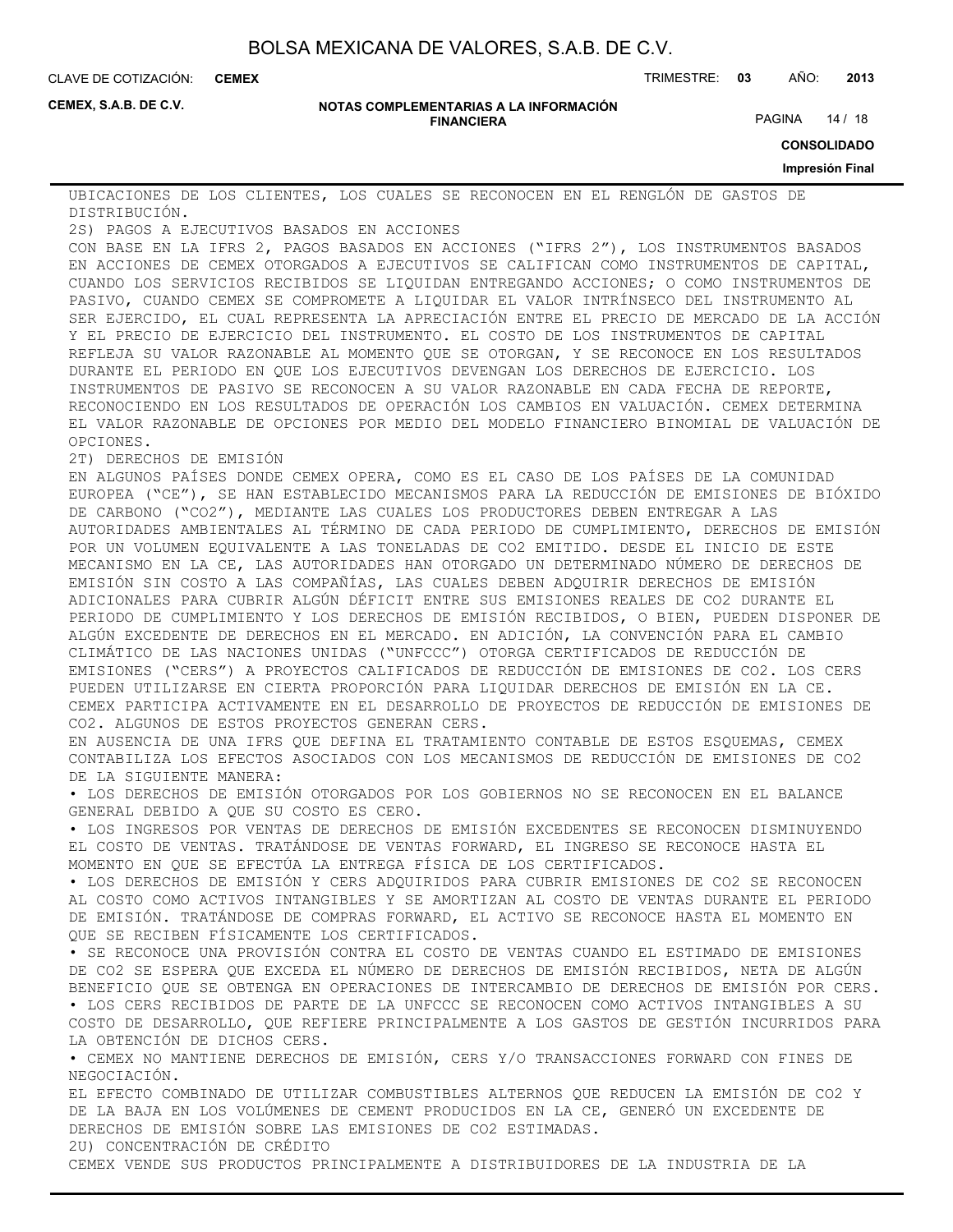**CEMEX**

CLAVE DE COTIZACIÓN: TRIMESTRE: **03** AÑO: **2013**

**CEMEX, S.A.B. DE C.V.**

#### **NOTAS COMPLEMENTARIAS A LA INFORMACIÓN FINANCIERA**

PAGINA 15 / 18

**CONSOLIDADO**

#### **Impresión Final**

CONSTRUCCIÓN, SIN UNA CONCENTRACIÓN GEOGRÁFICA ESPECÍFICA DENTRO DE LOS PAÍSES EN LOS QUE CEMEX OPERA. AL Y POR LOS AÑOS TERMINADOS EL 31 DE DICIEMBRE DE 2012, 2011 Y 2010, NINGÚN CLIENTE EN LO INDIVIDUAL TENÍA UNA PARTICIPACIÓN SIGNIFICATIVA EN LOS IMPORTES REPORTADOS DE VENTAS O EN LOS SALDOS DE CLIENTES. ASIMISMO, NO EXISTE CONCENTRACIÓN SIGNIFICATIVA EN ALGÚN PROVEEDOR ESPECÍFICO POR LA COMPRA DE MATERIAS PRIMAS. 2V) NUEVAS IFRS AUN NO ADOPTADAS

EXISTEN DIVERSAS IFRS EMITIDAS A LA FECHA DE ESTOS ESTADOS FINANCIEROS, QUE AÚN NO HAN SIDO ADOPTADAS, LAS CUALES SE DESCRIBEN A CONTINUACIÓN. EXCEPTO CUANDO SE MENCIONA LO CONTRARIO, CEMEX CONSIDERA ADOPTAR ESTAS IFRS EN LAS FECHAS EN QUE SON EFECTIVAS.

• DURANTE 2011 Y 2012, EL IASB EMITIÓ LA IFRS 9, INSTRUMENTOS FINANCIEROS: CLASIFICACIÓN Y VALUACIÓN ("IFRS 9"), LA CUAL REFLEJA LA PRIMERA PARTE DE LA FASE 1 DEL PROYECTO DEL IASB PARA REEMPLAZAR LA IAS 39. EN FASES SUBSECUENTES, EL IASB ABORDARÁ LA METODOLOGÍA DE DETERIORO, CONTABILIDAD DE COBERTURAS Y BAJA DE ACTIVOS FINANCIEROS. LA IFRS 9 REQUIERE A UNA ENTIDAD A RECONOCER UN ACTIVO FINANCIERO O UN PASIVO FINANCIERO, SOLO HASTA EL MOMENTO EN QUE LA ENTIDAD ES PARTE DEL CONTRATO DE DICHO INSTRUMENTO. EN EL RECONOCIMIENTO INICIAL, LA ENTIDAD DEBE VALUAR EL ACTIVO FINANCIERO O PASIVO FINANCIERO A SU VALOR RAZONABLE, MÁS O MENOS, EN EL CASO DE UN ACTIVO FINANCIERO O PASIVO FINANCIERO NO RECONOCIDO A VALOR RAZONABLE A TRAVÉS DE LOS RESULTADOS, LOS COSTOS DIRECTOS DE TRANSACCIÓN ASOCIADOS CON LA ADQUISICIÓN DEL ACTIVO O LA EMISIÓN DEL PASIVO. LA IFRS 9 ES EFECTIVA A PARTIR DEL 1 DE ENERO DE 2015, PERMITIÉNDOSE SU APLICACIÓN ANTICIPADA. CEMEX NO CONSIDERA QUE LA IFRS 9 ACTUAL TENDRÁ EFECTOS SIGNIFICATIVOS EN LA CLASIFICACIÓN Y VALUACIÓN DE LOS ACTIVOS Y PASIVOS FINANCIEROS DE CEMEX. NO OBSTANTE, CEMEX EVALUARÁ LOS IMPACTOS Y CUANTIFICARÁ LOS EFECTOS EN LA MEDIDA EN QUE SEAN EMITIDAS Y SE CONOZCAN LAS SIGUIENTES FASES, PARA PRESENTAR UN DIAGNÓSTICO COMPLETO.

• EN MAYO DE 2011, EL IASB EMITIÓ LA IFRS 10, ESTADOS FINANCIEROS CONSOLIDADOS ("IFRS 10"), EFECTIVA A PARTIR DEL 1 DE ENERO DE 2013, LA CUAL ESTABLECE PRINCIPIOS PARA LA PRESENTACIÓN Y PREPARACIÓN DE ESTADOS FINANCIEROS CONSOLIDADOS CUANDO UNA ENTIDAD CONTROLA A UNA O MÁS ENTIDADES DIFERENTES, Y REEMPLAZA LOS REQUERIMIENTOS DE CONSOLIDACIÓN DE LA SIC 12, CONSOLIDACIÓN — ENTIDADES DE PROPÓSITO ESPECIAL, Y DE LA IAS 27. CON BASE EN LOS PRINCIPIOS EXISTENTES, LA IFRS 10 IDENTIFICA EL CONCEPTO DE CONTROL COMO EL DETONADOR PARA DETERMINAR CUÁNDO UNA ENTIDAD DEBE INCLUIRSE EN LOS ESTADOS FINANCIEROS CONSOLIDADOS DE LA TENEDORA. UN INVERSIONISTA CONTROLA UNA ENTIDAD CUANDO ESTÁ EXPUESTO, O TIENE DERECHOS, A RENDIMIENTOS VARIABLES DE SU RELACIÓN CON LA ENTIDAD, Y ESTÁ EN POSICIÓN DE AFECTAR DICHOS RENDIMIENTOS A TRAVÉS DE SU PODER SOBRE LA ENTIDAD. LA IFRS 10 PROPORCIONA LINEAMIENTOS PARA ASISTIR EN LA DETERMINACIÓN DEL CONTROL CUANDO EXISTE DIFICULTAD EN MEDIRLO. CEMEX NO ANTICIPA QUE LA APLICACIÓN DE LA IFRS 10 TENGA UN IMPACTO SIGNIFICATIVO EN SUS ESTADOS FINANCIEROS CONSOLIDADOS. • EN MAYO DE 2011, EL IASB EMITIÓ LA IFRS 11, ACUERDOS CONJUNTOS ("IFRS 11"), EFECTIVA A PARTIR DEL 1 DE ENERO DE 2013, LA IFRS 11 ELIMINA INCONSISTENCIAS EN EL REGISTRO DE LOS ACUERDOS CONJUNTOS AL REQUERIR A UNA ENTIDAD A CLASIFICAR EL TIPO DE ACUERDO CONJUNTO EN EL CUAL ESTÁ INVOLUCRADA, MEDIANTE LA EVALUACIÓN DE SUS DERECHOS Y OBLIGACIONES RESULTANTES DEL ACUERDO, COMO: A) OPERACIONES CONJUNTAS, EN LAS QUE, LAS PARTES QUE EJERCEN CONTROL COMÚN EN EL ACUERDO TIENEN DERECHOS SOBRE LOS ACTIVOS, Y OBLIGACIONES POR LOS PASIVOS DEL ACUERDO, O B) NEGOCIOS CONJUNTOS, EN LOS CUALES, LAS PARTES QUE EJERCEN CONTROL COMÚN EN EL

ACUERDO TIENEN DERECHOS SOBRE LOS ACTIVOS NETOS DEL MISMO. EL MÉTODO DE PARTICIPACIÓN DEBE APLICARSE COMO EL ÚNICO MÉTODO PARA CONTABILIZAR LOS INTERESES EN NEGOCIOS CONJUNTOS. EN TANTO QUE, LOS OPERADORES CONJUNTOS DEBEN CONTABILIZAR SUS INTERESES EN OPERACIONES CONJUNTAS LÍNEA POR LÍNEA CONSIDERANDO SU PARTICIPACIÓN EN LOS ACTIVOS, PASIVOS, INGRESOS Y GASTOS DEL ACUERDO. EN CONJUNTO CON LA EMISIÓN DE LA IFRS 11, SE MODIFICÓ LA IAS 28. CEMEX NO ESPERA QUE LA APLICACIÓN DE LA IFRS 11 TENGA UN IMPACTO SIGNIFICATIVO EN SUS ESTADOS FINANCIEROS CONSOLIDADOS.

• EN MAYO DE 2011, EL IASB EMITIÓ LA IFRS 12, REVELACIONES SOBRE INTERESES EN OTRAS ENTIDADES ("IFRS 12"), EFECTIVA A PARTIR DEL 1 DE ENERO DE 2013. LA IFRS 12 REQUIERE REVELAR EN FORMA INTEGRAL TODO TIPO DE INTERESES EN OTRAS ENTIDADES, INCLUYENDO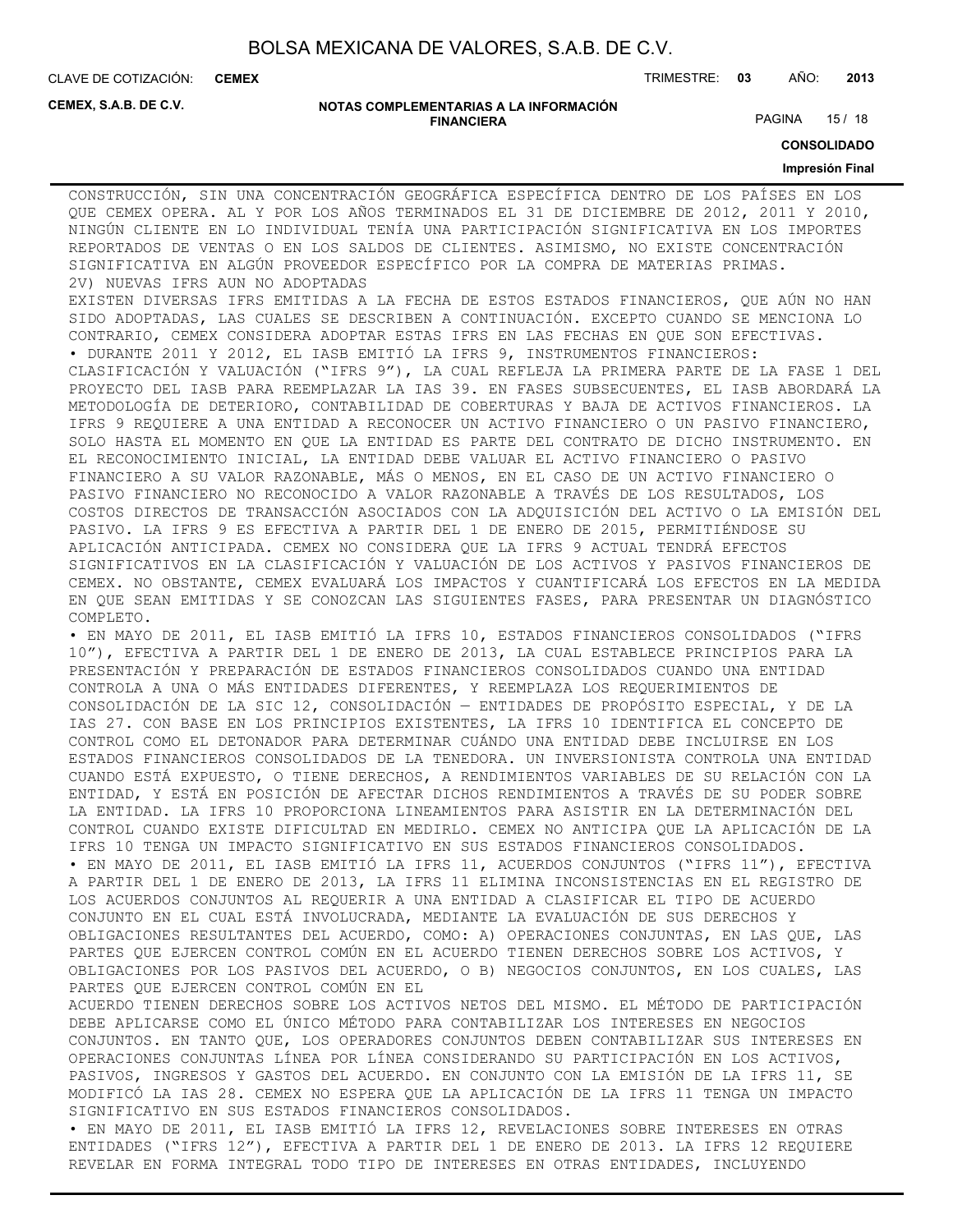**CEMEX**

CLAVE DE COTIZACIÓN: TRIMESTRE: **03** AÑO: **2013**

**CEMEX, S.A.B. DE C.V.**

#### **NOTAS COMPLEMENTARIAS A LA INFORMACIÓN FINANCIERA**

PAGINA 16 / 18

**CONSOLIDADO**

#### **Impresión Final**

SUBSIDIARIAS, NEGOCIOS CONJUNTOS, ASOCIADAS Y ENTIDADES ESTRUCTURADAS NO CONSOLIDADAS. BAJO LA IFRS 12 LAS ENTIDADES DEBERÁN REVELAR INFORMACIÓN QUE FACILITE A LOS USUARIOS DE LOS ESTADOS FINANCIEROS EVALUAR LA NATURALEZA Y LOS RIESGOS ASOCIADOS CON SUS INTERESES EN OTRAS ENTIDADES, ASÍ COMO LOS EFECTOS DE ESTOS INTERESES EN SU POSICIÓN FINANCIERA, DESEMPEÑO FINANCIERO Y FLUJOS DE EFECTIVO. CEMEX MODIFICARÁ SUS REVELACIONES REFERENTES A INTERESES EN OTRAS ENTIDADES DE ACUERDO CON LA IFRS 12, EN LO APLICABLE. NO OBSTANTE, CEMEX NO ESPERA QUE LA APLICACIÓN DE LA IFRS 12 TENGA UN IMPACTO SIGNIFICATIVO EN SUS ESTADOS FINANCIEROS CONSOLIDADOS. • EN JUNIO DE 2011, EL IASB MODIFICÓ LA IAS 19, LA CUAL PROPORCIONA LOS REQUERIMIENTOS PARA EL REGISTRO Y REVELACIÓN DE LOS BENEFICIOS A LOS EMPLEADOS. LAS MODIFICACIONES INTENTAN QUE LOS USUARIOS DE LOS ESTADOS FINANCIEROS TENGAN UN MAJOR ENTENDIMIENTO DE LAS OBLIGACIONES DE LA ENTIDAD RELACIONADAS CON PLANES DE BENEFICIO DEFINIDO Y COMO ESTAS OBLIGACIONES AFECTAN SU POSICIÓN FINANCIERA, DESEMPEÑO FINANCIERO Y FLUJOS DE EFECTIVO. ENTRE OTRAS MODIFICACIONES, LAS ENMIENDAS REQUIEREN: A) EL USO DE UNA MISMA TASA PARA LA DETERMINACIÓN DEL RETORNO ESPERADO DE LOS ACTIVOS DEL PLAN Y PARA EL DESCUENTO DEL PASIVO POR BENEFICIOS A VALOR PRESENTE (EN CONJUNTO EL "COSTO FINANCIERO NETO"), B) EL RECONOCIMIENTO DEL COSTO FINANCIERO NETO SOBRE EL PASIVO NETO POR PENSIONES (PASIVO MENOS ACTIVOS DEL PLAN), EN LUGAR DE UN COSTO FINANCIERO SOBRE EL PASIVO Y UN RETORNO ESPERADO SOBRE LOS ACTIVOS POR SEPARADO; Y C) EL RECONOCIMIENTO DE LAS GANANCIAS O PÉRDIDAS ACTUARIALES DEL PERIODO DENTRO DE LA UTILIDAD O PÉRDIDA INTEGRAL, ELIMINANDO LA OPCIÓN DE DIFERIR LAS GANANCIAS Y PÉRDIDAS, CONOCIDO COMO EL "MÉTODO DEL CORREDOR". LAS MODIFICACIONES A LA IAS 19 SON EFECTIVAS PARA CEMEX A PARTIR DEL 1 DE ENERO DE 2013, PERMITIÉNDOSE SU APLICACIÓN ANTICIPADA. EL USO DE LA MISMA TASA GENERALMENTE INCREMENTARÁ EL COSTO FINANCIERO NETO DEL PERIODO EN EL FUTURO. EL COSTO FINANCIERO PARA EL PERIODO DEL 2012 SE INCREMENTÓ EN \$186 MILLONES DE PESOS. • EN OCTUBRE DE 2011, EL IASB EMITIÓ LA NORMA INTERNACIONAL DEL COMITÉ INTERNACIONAL DE INTERPRETACIÓN 20, COSTOS DE DESCAPOTE EN LA FASE DE PRODUCCIÓN DE UNA CANTERA ("IFRIC 20"), LA CUAL ES EFECTIVA A PARTIR DEL 1 DE ENERO DE 2013, PERMITIÉNDOSE SU APLICACIÓN ANTICIPADA. LA IFRIC 20 ELIMINA INCONSISTENCIAS EN EL REPORTE DE LOS COSTOS DE REMOCIÓN DE DESPERDICIO QUE SE INCURREN EN UNA CANTERA DURANTE LA FASE DE PRODUCCIÓN (¨COSTOS DE DESCAPOTE"). EN LA MEDIDA EN QUE LOS BENEFICIOS DE LA ACTIVIDAD DE DESCAPOTE SE OBTIENEN EN LA FORMA DE INVENTARIO PRODUCIDO, LA ENTIDAD DEBE RECONOCER LOS COSTOS DE DICHA ACTIVIDAD DE DESCAPOTE CON BASE EN LA IAS 2, INVENTARIOS. SI LOS BENEFICIOS SON EL ACCESO A NUEVAS RESERVAS MINERALES, LA ENTIDAD DEBE RECONOCER LOS COSTOS DE DESCAPOTE COMO UNA ADICIÓN O MEJORA A LA CANTERA EXISTENTE. LOS MONTOS CAPITALIZADOS DEBEN SER AMORTIZADOS DURANTE LA VIDA ÚTIL ESTIMADA DE LAS TONELADAS DE MATERIALES EXPUESTAS CON BASE EN EL MÉTODO DE UNIDADES PRODUCIDAS. AL 31 DE DICIEMBRE DE 2012, LOS COSTOS DE DESCAPOTE RECURRENTES EN LA MISMA CANTERA SE RECONOCEN EN LOS RESULTADOS CONFORME SE INCURREN. POR LO TANTO, COMO RESULTADO DE LA IFRIC 20, A PARTIR DEL 1 DE ENERO DE 2013, TODOS LOS COSTOS DE DESCAPOTE QUE RESULTAN EN MEJORES ACCESOS A RESERVAS MINERALES SON RECONOCIDOS COMO INVERSIONES DE CAPITAL, COMO PARTE DEL VALOR EN LIBROS DE LAS CANTERAS CORRESPONDIENTES, REDUCIENDO LOS COSTOS DE PRODUCCIÓN EN EFECTIVO E INCREMENTADO EL GASTO POR AMORTIZACIÓN. • EN DICIEMBRE DE 2011, EL IASB MODIFICÓ LA IAS 32, PARA INCORPORAR REVELACIONES SOBRE

LA COMPENSACIÓN DE ACTIVOS Y PASIVOS EN EL BALANCE GENERAL. LA NORMA MODIFICADA REQUIERE A LAS ENTIDADES REVELAR AMBOS MONTOS, SOBRE BASE BRUTA Y COMPENSADA SOBRE INSTRUMENTOS Y TRANSACCIONES ELEGIBLES PARA COMPENSACIÓN EN EL BALANCE GENERAL, ASÍ COMO INSTRUMENTOS Y TRANSACCIONES SUJETOS A UN ACUERDO DE COMPENSACIÓN. EL ALCANCE INCLUYE INSTRUMENTOS DERIVADOS, ACUERDOS DE COMPRA Y VENTA Y ACUERDOS DE COMPRA Y VENTA EN VÍA DE REGRESO, ASÍ COMO ACUERDOS DE PRÉSTAMO DE VALORES. LAS MODIFICACIONES A LA IAS 32 SON EFECTIVAS A PARTIR DEL 1 DE ENERO DE 2014 Y SE REQUIERE SU APLICACIÓN RETROSPECTIVA. CEMEX SE ENCUENTRA EVALUANDO LOS IMPACTOS DE ADOPTAR LA IAS 32 MODIFICADA; NO OBSTANTE, CEMEX NO ANTICIPA QUE LA ADOPCIÓN DE ESTA IAS MODIFICADA TENGA UN IMPACTO SIGNIFICATIVO EN SUS ESTADOS FINANCIEROS CONSOLIDADOS.

A CONTINUACIÓN SE ANEXA LA INFORMACIÓN DE SEGMENTOS GEOGRÁFICOS DE SEPTIEMBRE 2013 Y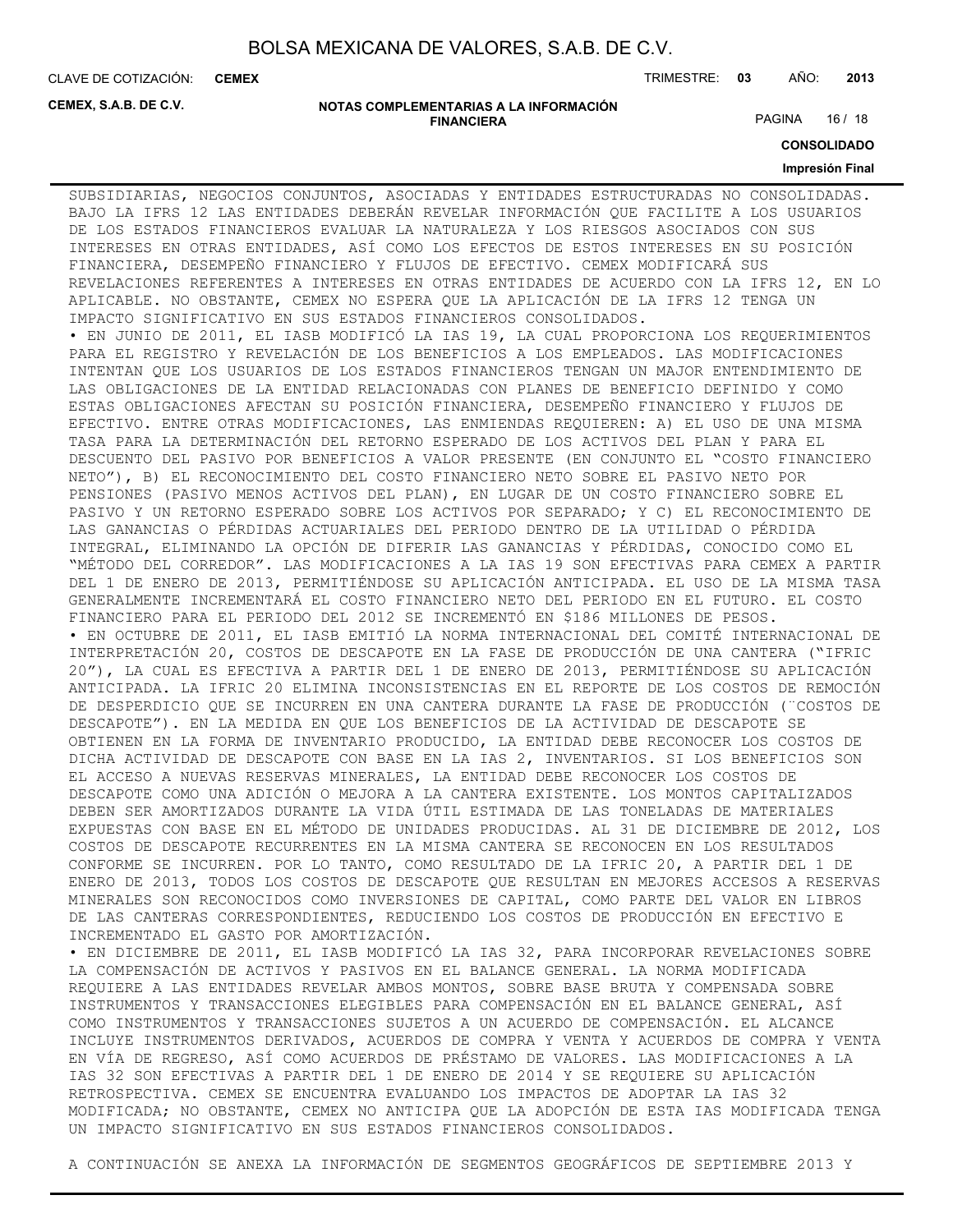**CEMEX**

CLAVE DE COTIZACIÓN: TRIMESTRE: **03** AÑO: **2013**

**CEMEX, S.A.B. DE C.V.**

#### **NOTAS COMPLEMENTARIAS A LA INFORMACIÓN FINANCIERA**

PAGINA 17 / 18

**CONSOLIDADO**

**Impresión Final**

2012

| VENTASVENTAS UT. OPER. UT. OPER.<br>2013201220132012                                                                                                |  |         |
|-----------------------------------------------------------------------------------------------------------------------------------------------------|--|---------|
| MÉXICO 29,552,059 32,553,377 7,541,902 9,917,180                                                                                                    |  |         |
| ESTADOS UNIDOS 31,774,091 30,402,709 (2,441,414) (4,798,178)<br>EUROPA DEL NORTE                                                                    |  |         |
|                                                                                                                                                     |  |         |
| REINO UNIDO 10,620,559 11,094,335 46,826 773,186<br>ALEMANIA 9,309,160 10,057,910 27,284 (374,055)                                                  |  |         |
| FRANCIA 9,890,541 10,160,928 582,675 666,953                                                                                                        |  |         |
| RESTO DE EUROPA DEL NORTE 8,238,751 9,068,647                                                                                                       |  | 241,021 |
| 638,711                                                                                                                                             |  |         |
|                                                                                                                                                     |  |         |
| MEDITERRANEO                                                                                                                                        |  |         |
| ESPAÑA 2,789,661 3,681,532 (247,537) 543,886<br>EGIPTO 4,560,274 4,740,848 1,464,591 1,525,897<br>RESTO DE MEDITERRANEO 6,875,605 6,018,988 754,384 |  |         |
|                                                                                                                                                     |  |         |
|                                                                                                                                                     |  |         |
| 573,450                                                                                                                                             |  |         |
| SUR AMÉRICA Y CARIBE                                                                                                                                |  |         |
| COLOMBIA 9,409,205 8,891,483 3,581,912 3,309,624                                                                                                    |  |         |
| RESTO DE SUR AMÉRICA Y CARIBE 10,364,632 11,220,826 3,226,602                                                                                       |  |         |
| 2,938,863                                                                                                                                           |  |         |
| ASIA                                                                                                                                                |  |         |
| FILIPINAS 3,871,172 3,499,754 648,460 409,120<br>RESTO DE ASIA 1,787,403 1,827,049 68,302 2                                                         |  |         |
|                                                                                                                                                     |  | 28,503  |
|                                                                                                                                                     |  |         |
| OTROS - OTRAS COMPAÑÍAS 6,044,494 5,708,466 (676,182)                                                                                               |  |         |
| (2, 724, 678)                                                                                                                                       |  |         |
|                                                                                                                                                     |  |         |
| TOTAL 145,087,605 148,926,851 14,818,824 13,428,461                                                                                                 |  |         |
|                                                                                                                                                     |  |         |
|                                                                                                                                                     |  |         |
| DEP. Y AMORT.DEP. Y AMORT.                                                                                                                          |  |         |
| 20132012                                                                                                                                            |  |         |
| MÉXICO 1,864,384 2,001,801                                                                                                                          |  |         |
|                                                                                                                                                     |  |         |
| ESTADOS UNIDOS 4,419,561 4,985,833                                                                                                                  |  |         |
| EUROPA DEL NORTE                                                                                                                                    |  |         |
|                                                                                                                                                     |  |         |
|                                                                                                                                                     |  |         |
|                                                                                                                                                     |  |         |
| REINO UNIDO 654,967 756,104<br>ALEMANIA 467,589 782,951<br>FRANCIA 389,908 385,626                                                                  |  |         |
| RESTO DE EUROPA DEL NORTE 642,176 649,708<br>MEDITERRANEO                                                                                           |  |         |
|                                                                                                                                                     |  |         |
| ESPAÑA 472,042 512,416                                                                                                                              |  |         |
| EGIPTO 345, 972 415, 617                                                                                                                            |  |         |
| RESTO DE MEDITERRANEO 204,814 225,222                                                                                                               |  |         |
| SUR AMÉRICA Y CARIBE                                                                                                                                |  |         |
| COLOMBIA 303,998 275,399                                                                                                                            |  |         |
| RESTO DE SUR AMÉRICA Y CARIBE 507,073 573,282                                                                                                       |  |         |
| ASIA                                                                                                                                                |  |         |
| FILIPINAS 242,646 223,914                                                                                                                           |  |         |
| RESTO DE ASIA 59,811 55,783                                                                                                                         |  |         |
|                                                                                                                                                     |  |         |
|                                                                                                                                                     |  |         |
| OTROS - OTRAS COMPAÑÍAS 181,701 1,248,760                                                                                                           |  |         |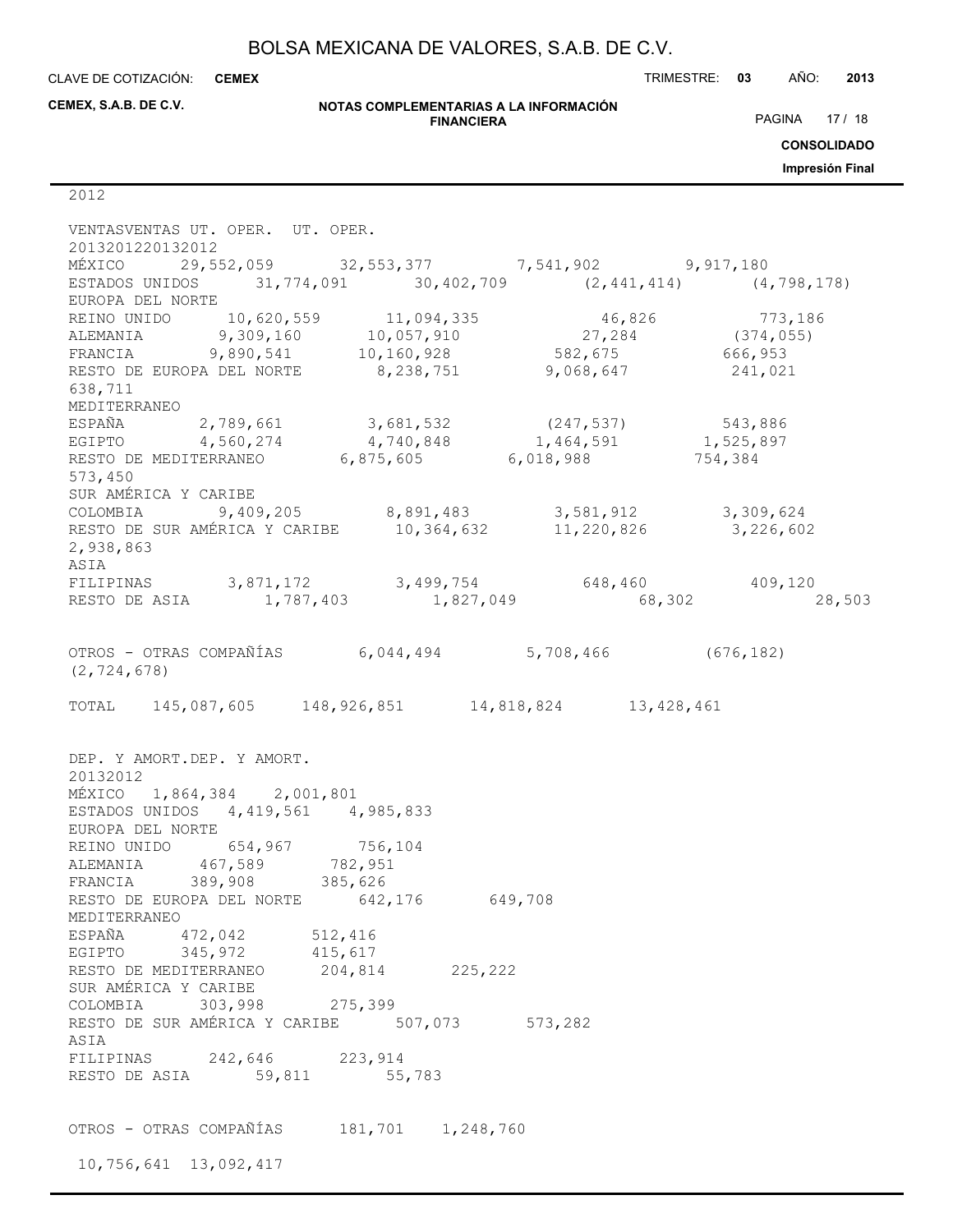**CEMEX**

CLAVE DE COTIZACIÓN: TRIMESTRE: **03** AÑO: **2013**

**CEMEX, S.A.B. DE C.V.**

#### **NOTAS COMPLEMENTARIAS A LA INFORMACIÓN FINANCIERA**

PAGINA 18 / 18

**CONSOLIDADO**

**Impresión Final**

| ACTIVOSACTIVOS                                                                     |           |
|------------------------------------------------------------------------------------|-----------|
| 20132012                                                                           |           |
| MÉXICO 76,004,271 80,912,930                                                       |           |
| ESTADOS UNIDOS 208, 317, 821 209, 658, 730                                         |           |
| EUROPA DEL NORTE                                                                   |           |
| REINO UNIDO 28, 679, 278 29, 859, 071                                              |           |
| ALEMANIA 13, 178, 521 12, 692, 929                                                 |           |
| FRANCIA 14,532,413 14,250,622                                                      |           |
| RESTO DE EUROPA DEL NORTE 18,298,058 17,971,853                                    |           |
| MEDITERRANEO                                                                       |           |
| ESPAÑA 24, 317, 866 25, 582, 453                                                   |           |
| EGIPTO 7,582,619 7,562,519                                                         |           |
| RESTO DE MEDITERRANEO 10,348,702                                                   | 9,654,834 |
| SUR AMÉRICA Y CARIBE                                                               |           |
| COLOMBIA 17, 368, 427 15, 860, 917                                                 |           |
| RESTO DE SUR AMÉRICA Y CARIBE 16, 643, 882 16, 695, 070                            |           |
| ASIA                                                                               |           |
| FILIPINAS 7,690,642 7,413,336                                                      |           |
| RESTO DE ASIA 2,286,565 2,826,229                                                  |           |
|                                                                                    |           |
| CORPORATIVAS 30,743,386 31,657,791<br>OTROS - OTRAS COMPAÑÍAS 8,372,037 19,891,370 |           |
|                                                                                    |           |
|                                                                                    |           |
| 484, 364, 488 502, 490, 654                                                        |           |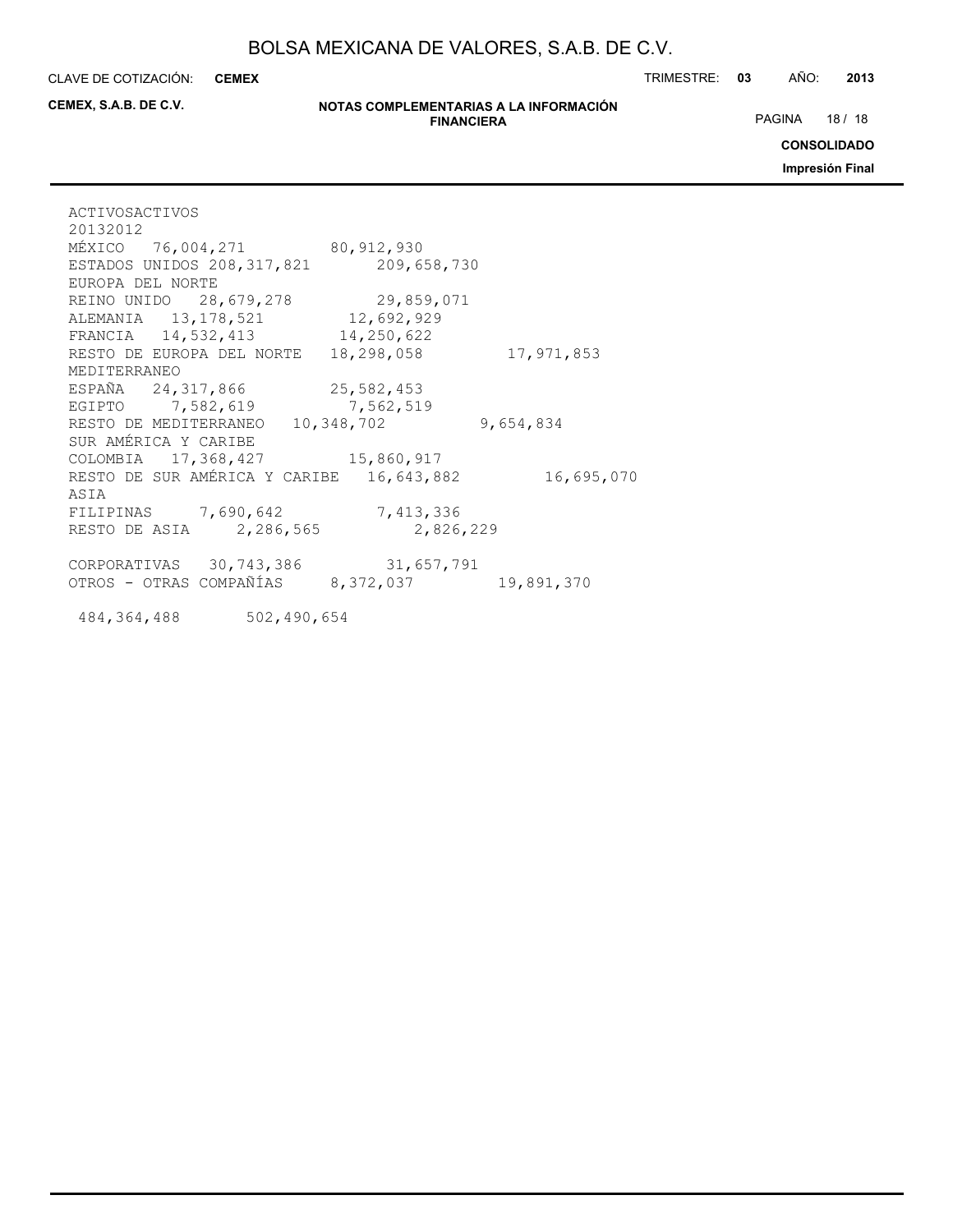CLAVE DE COTIZACIÓN TRIMESTRE **03** AÑO **2013**

**CEMEX**

**CEMEX, S.A.B. DE C.V.**

### **INVERSIONES EN ASOCIADAS Y NEGOCIOS CONJUNTOS (MILES DE PESOS)**

**CONSOLIDADO**

**Impresión Final**

|                                                     |                                 |                        | $%$ DE                     | <b>MONTO TOTAL</b>                    |                               |
|-----------------------------------------------------|---------------------------------|------------------------|----------------------------|---------------------------------------|-------------------------------|
| <b>NOMBRE DE LA EMPRESA</b>                         | <b>ACTIVIDAD PRINCIPAL</b>      | <b>NO. DE ACCIONES</b> | <b>TENEN</b><br><b>CIA</b> | <b>COSTO DE</b><br><b>ADQUISICIÓN</b> | <b>VALOR</b><br><b>ACTUAL</b> |
| CONTROL ADMINISTRATIVO                              | <b>CEMENTO</b>                  | 12,927,670             | 49.00                      | 43,636                                | 4,424,722                     |
| CANCEM                                              | <b>CEMENTO</b>                  | 20,058,528             | 10.26                      | 31,206                                | 476,144                       |
| SOCIEDAD DE CEMENTOS<br><b>ANTILLANOS</b>           | <b>CEMENTO</b>                  | 56,363                 | 26.03                      | 73,354                                | 73,353                        |
| SOMECA (SOCIETE MERIDIONALE<br><b>DE CARRIERES)</b> | <b>AGREGADOS</b>                | 8,050                  | 33.33                      | 107,154                               | 216,905                       |
| <b>LEHIGH WHITE</b>                                 | <b>CEMENTO</b>                  | 1                      | 24.50                      | 17,248                                | 182,874                       |
| <b>TRINIDAD CEMENT</b>                              | <b>CEMENTO</b>                  | 49,953,027             | 20.00                      | 396,987                               | 312,243                       |
| SOCIETE D'EXPLOITATION DE<br><b>CARRIERES</b>       | <b>AGREGADOS</b>                | 210,000                | 50.00                      | 63,496                                | 140,331                       |
| AKMENES CEMENTAS CRS.                               | <b>CEMENTO</b>                  | 1                      | 37.89                      | 195,729                               | 489,501                       |
| <b>BLACKWATER AGGREGATES</b>                        | <b>AGREGADOS</b>                | 1                      | 50.00                      | 53,668                                | 62,090                        |
| Union Beton Niedersachsen GmbH &<br>Co. KG          | <b>CONCRETO &amp; AGREGADOS</b> | 1                      | 50.00                      | 182.970                               | $\Omega$                      |
| Industrias Básicas                                  | <b>CEMENTO</b>                  | 25                     | 25.00                      | 126,254                               | 126,254                       |
| ABC Capital, S.A., Institución de Banca<br>Múltiple | <b>FINANCIERA</b>               | 295,527                | 49.00                      | 216,023                               | 410,933                       |
| CONCRETE SUPPLY CO. LLC                             | <b>CONCRETO</b>                 | 1                      | 40.00                      | 708,710                               | 708,710                       |
| <b>OTRAS ASOCIADAS</b>                              |                                 | 1                      | 0.00                       | $\mathbf{0}$                          | 1,271,122                     |
| <b>TOTAL DE INVERSIONES EN ASOCIADAS</b>            |                                 |                        |                            | 2.216.435                             | 8,895,182                     |

#### **OBSERVACIONES**

EL 9 DE SEPTIEMBRE DE 2013 CEMEX Y CONCRETE SUPPLY CO, LLC ANUNCIARON LA REALIZACIÓN DE NEGOCIOS CONJUNTOS. PARA MAYOR REFERENCIA PUEDEN CONSULTAR EL SITIO OFICIAL EN INTERNET DE CEMEX USA.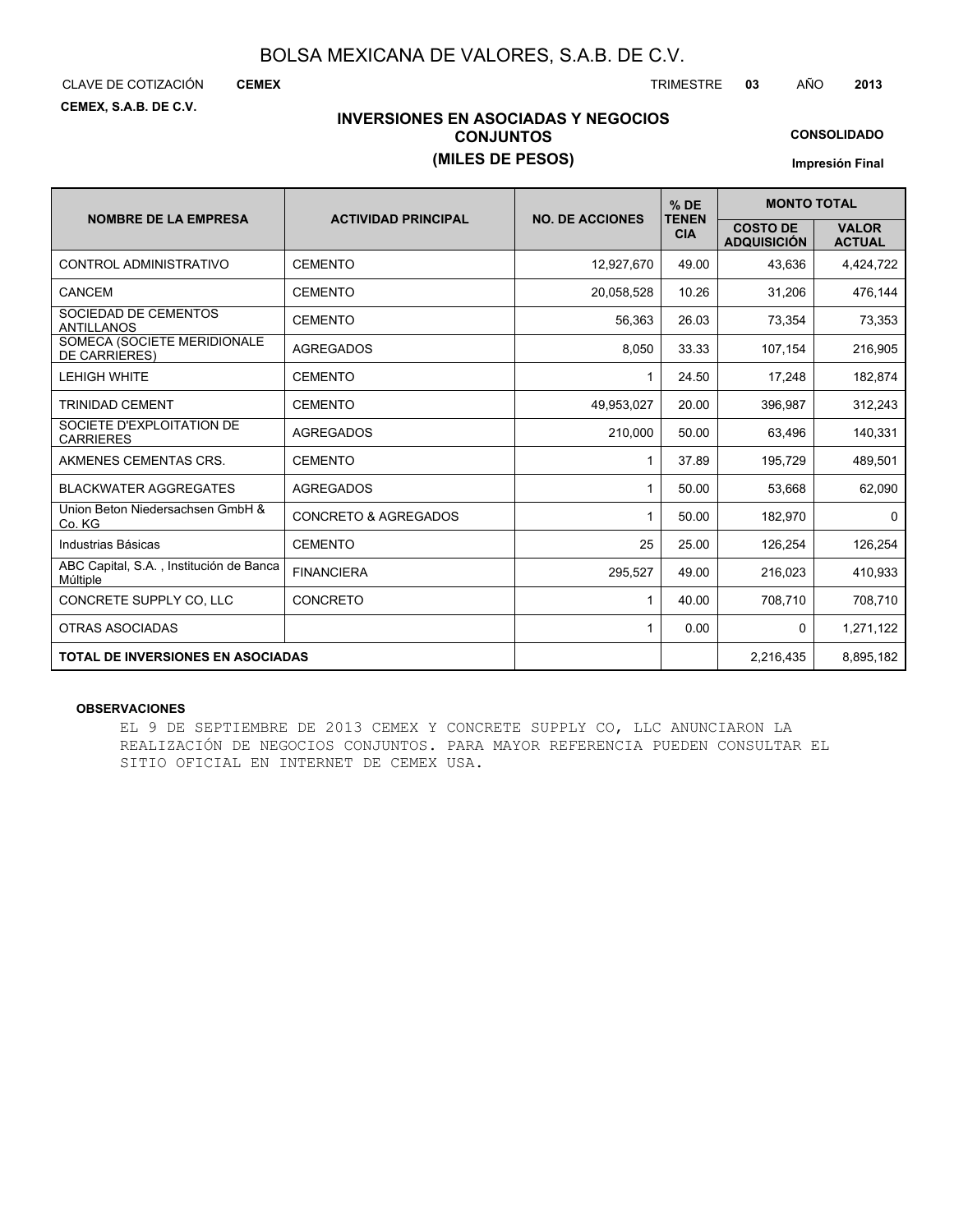**CEMEX, S.A.B. DE C.V.** CLAVE DE COTIZACIÓN**CEMEX**

# **DESGLOSE DE CRÉDITOS**

### (MILES DE PESOS)

TRIMESTRE **<sup>03</sup>** AÑO

**CONSOLIDADOImpresión Final**

**<sup>2013</sup>**

|                               |                                                    |                                     |                                       |                                                          |                   |                    | VENCTOS. O AMORT. DENOMINADOS EN MONEDA NACIONAL |                     |                     |                                     | VENCTOS. O AMORT. DENOMINADOS EN MONEDA EXTRANJERA |                            |                     |                     |                         |                                     |
|-------------------------------|----------------------------------------------------|-------------------------------------|---------------------------------------|----------------------------------------------------------|-------------------|--------------------|--------------------------------------------------|---------------------|---------------------|-------------------------------------|----------------------------------------------------|----------------------------|---------------------|---------------------|-------------------------|-------------------------------------|
| TIPO DE CRÉDITO / INSTITUCIÓN | <b>INSTITUCION</b><br><b>EXTRANJERA</b><br>(SI/NO) | FECHA DE FIRMA /<br><b>CONTRATO</b> | <b>FECHA DE</b><br><b>VENCIMIENTO</b> | <b>TASA DE</b><br><b>INTERÉS Y/O</b><br><b>SOBRETASA</b> |                   |                    | <b>INTERVALO DE TIEMPO</b>                       |                     |                     |                                     |                                                    | <b>INTERVALO DE TIEMPO</b> |                     |                     |                         |                                     |
|                               |                                                    |                                     |                                       |                                                          | <b>AÑO ACTUAL</b> | <b>HASTA 1 AÑO</b> | <b>HASTA 2 AÑOS</b>                              | <b>HASTA 3 AÑOS</b> | <b>HASTA 4 AÑOS</b> | <b>HASTA 5 AÑOS O</b><br><b>MÁS</b> | <b>AÑO ACTUAL</b>                                  | <b>HASTA 1 AÑO</b>         | <b>HASTA 2 AÑOS</b> | <b>HASTA 3 AÑOS</b> | <b>HASTA 4 AÑOS</b>     | <b>HASTA 5 AÑOS O</b><br><b>MÁS</b> |
| <b>BANCARIOS</b>              |                                                    |                                     |                                       |                                                          |                   |                    |                                                  |                     |                     |                                     |                                                    |                            |                     |                     |                         |                                     |
| <b>COMERCIO EXTERIOR</b>      |                                                    |                                     |                                       |                                                          |                   |                    |                                                  |                     |                     |                                     |                                                    |                            |                     |                     |                         |                                     |
| <b>CON GARANTÍA</b>           |                                                    |                                     |                                       |                                                          |                   |                    |                                                  |                     |                     |                                     |                                                    |                            |                     |                     |                         |                                     |
| <b>BANCA COMERCIAL</b>        |                                                    |                                     |                                       |                                                          |                   |                    |                                                  |                     |                     |                                     |                                                    |                            |                     |                     |                         |                                     |
| Facility C - CEMEX, S.A. de   | SI                                                 | 17/09/2012                          | 14/02/2017                            | 8.53%                                                    | $\circ$           | $\mathbf 0$        | $\overline{0}$                                   | $\overline{0}$      | 1,578,990           | $\Omega$                            |                                                    |                            |                     |                     |                         |                                     |
| PN3 - CEMEX, S.A. de C.V.     | SI                                                 | 17/09/2012                          | 14/02/2017                            | 8.53%                                                    | $\Omega$          | $\mathbf 0$        | $\Omega$                                         | $\Omega$            | 244,587             | $\Omega$                            |                                                    |                            |                     |                     |                         |                                     |
| Bayer Munich                  | <b>SI</b>                                          | 30/11/2009                          | 30/11/2017                            | 4.16%                                                    |                   |                    |                                                  |                     |                     |                                     | 4,028                                              | 4,027                      | 12,082              | 8,054               | 8,054                   | $\overline{\mathbf{0}}$             |
| Bayer Munich                  | SI                                                 | 30/11/2009                          | 15/02/2018                            | 4.14%                                                    |                   |                    |                                                  |                     |                     |                                     | $\Omega$                                           | 42,589                     | 42,589              | 42,589              | 42,589                  | 21,295                              |
| <b>Bancomext SNC</b>          | <b>NO</b>                                          | 14/10/2008                          | 14/02/2014                            | 4.77%                                                    |                   |                    |                                                  |                     |                     |                                     | $\Omega$                                           | $\overline{0}$             | $\overline{0}$      | $\mathbf 0$         | 1,093,835               | $\overline{0}$                      |
| Facility A1 - CEMEX, S.A. de  | SI                                                 | 17/09/2012                          | 14/02/2017                            | 4.75%                                                    |                   |                    |                                                  |                     |                     |                                     |                                                    | $\circ$                    | 0                   | $\mathbf 0$         | 6,043,142               | $\Omega$                            |
| Facility A2 - CEMEX, S.A. de  | <b>NO</b>                                          | 17/09/2012                          | 14/02/2017                            | 4.75%                                                    |                   |                    |                                                  |                     |                     |                                     | $\Omega$                                           | $\overline{0}$             | $\overline{0}$      | $\mathbf 0$         | 1,895,884               | $\Omega$                            |
| Facility A3 - CEMEX, S.A. de  | SI                                                 | 17/09/2012                          | 14/02/2017                            | 4.75%                                                    |                   |                    |                                                  |                     |                     |                                     |                                                    | $\Omega$                   | $\Omega$            | $\mathbf 0$         | 2,166,724               |                                     |
| PN1 - CEMEX, S.A. de C.V.     | SI                                                 | 17/09/2012                          | 14/02/2017                            | 4.75%                                                    |                   |                    |                                                  |                     |                     |                                     | $\Omega$                                           | $\overline{0}$             | $\Omega$            | $\mathbf 0$         | 283,558                 |                                     |
| PN2 - CEMEX, S.A. de C.V.     | SI                                                 | 17/09/2012                          | 14/02/2017                            | 4.75%                                                    |                   |                    |                                                  |                     |                     |                                     | $\Omega$                                           | $\overline{0}$             | $\overline{0}$      | $\mathbf 0$         | 1,239,301               |                                     |
| <b>HENCORP</b>                | SI                                                 | 02/10/2009                          | 15/06/2014                            | 2.75%                                                    |                   |                    |                                                  |                     |                     |                                     | $\mathbf 0$                                        | 1,155                      | $\overline{0}$      | $\mathbf 0$         | $\overline{\mathbf{0}}$ |                                     |
| <b>HENCORP</b>                | <b>SI</b>                                          | 19/10/2009                          | 19/10/2014                            | 2.50%                                                    |                   |                    |                                                  |                     |                     |                                     | 1,368                                              | 1,368                      | $\overline{0}$      | $\mathbf 0$         | $\overline{0}$          |                                     |
| Banco Popular                 | <b>NO</b>                                          | 23/12/2011                          | 23/12/2013                            | 4.25%                                                    |                   |                    |                                                  |                     |                     |                                     | 221,062                                            | $\overline{0}$             | $\Omega$            | $\Omega$            | $\Omega$                |                                     |
| Facility B1 - CEMEX España S  | SI                                                 | 17/09/2012                          | 14/02/2017                            | 4.72%                                                    |                   |                    |                                                  |                     |                     |                                     | $\Omega$                                           | $\overline{0}$             | $\Omega$            | $\Omega$            | 9,664,196               |                                     |
| Facility B2 - CEMEX España S  | SI                                                 | 17/09/2012                          | 14/02/2017                            | 4.72%                                                    |                   |                    |                                                  |                     |                     |                                     |                                                    | $\overline{0}$             | $\overline{0}$      | $\mathbf 0$         | 3,443,664               |                                     |
| Facility A4 - CEMEX España S  | SI                                                 | 17/09/2012                          | 14/02/2017                            | 4.75%                                                    |                   |                    |                                                  |                     |                     |                                     |                                                    | $\overline{0}$             | 0                   | $\mathbf 0$         | 17,160,814              |                                     |
| Facility A5 - CEMEX España S  | SI                                                 | 17/09/2012                          | 14/02/2017                            | 4.75%                                                    |                   |                    |                                                  |                     |                     |                                     | $\Omega$                                           | $\overline{0}$             | $\Omega$            | $\mathbf 0$         | 2,675,904               |                                     |
| Banco Industrial Guatemala    | SI                                                 | 29/06/2009                          | 15/06/2014                            | 8.00%                                                    |                   |                    |                                                  |                     |                     |                                     | 13,100                                             | 13,100                     | $\Omega$            | $\Omega$            | $\overline{0}$          |                                     |
| Facility A8 - CEMEX Material  | SI                                                 | 17/09/2012                          | 14/02/2017                            | 4.75%                                                    |                   |                    |                                                  |                     |                     |                                     | $\Omega$                                           | $\overline{0}$             | $\overline{0}$      | $\mathbf 0$         | 888,632                 |                                     |
| Kreissparkasse Schwarzenbek   | SI                                                 | 01/08/2010                          | 30/03/2014                            | 5.50%                                                    |                   |                    |                                                  |                     |                     |                                     | $\Omega$                                           | 238                        | 0                   | $\mathbf 0$         | $\overline{0}$          |                                     |
| Bred                          | SI                                                 | 01/12/2010                          | 31/12/2011                            | 3.53%                                                    |                   |                    |                                                  |                     |                     |                                     | 1,662                                              | $\Omega$                   | 0                   | $\mathbf 0$         | $\overline{0}$          |                                     |
| Croatia                       | SI                                                 | 01/12/2010                          | 29/02/2012                            | $0.00\%$                                                 |                   |                    |                                                  |                     |                     |                                     | $\Omega$                                           | 6,428                      | $\Omega$            | $\Omega$            | $\circ$                 |                                     |
| Egypt                         | SI                                                 | 30/09/2011                          | 30/10/2011                            | 11.50%                                                   |                   |                    |                                                  |                     |                     |                                     | 10,170                                             | $\overline{0}$             | $\overline{0}$      | $\mathbf 0$         | $\overline{0}$          |                                     |
| <b>BANK HAPOALIM</b>          | SI                                                 | 01/04/2012                          | 01/04/2015                            | 4.30%                                                    |                   |                    |                                                  |                     |                     |                                     | 6,114                                              | 18,740                     | 21,542              | $\mathbf 0$         | $\overline{\mathbf{0}}$ |                                     |
| Other                         | SI                                                 | 31/12/1899                          | 31/12/1899                            | 0.00%                                                    |                   |                    |                                                  |                     |                     |                                     |                                                    | $-126$                     | $-9,965$            | $\mathbf 0$         | 13,337                  |                                     |
| Facility A6 - New Sunward Ho  | SI                                                 | 17/09/2012                          | 14/02/2017                            | 4.75%                                                    |                   |                    |                                                  |                     |                     |                                     | $\Omega$                                           | $\Omega$                   | $\Omega$            | $\Omega$            | 1,197,719               |                                     |
| Facility A7- New Sunward Hol  | SI                                                 | 17/09/2012                          | 14/02/2017                            | 4.75%                                                    |                   |                    |                                                  |                     |                     |                                     | $\Omega$                                           | $\overline{0}$             | $\Omega$            | $\Omega$            | 4,515,137               |                                     |
| <b>BANK LEUMI</b>             | SI                                                 | 04/01/2012                          | 04/01/2015                            | 4.48%                                                    |                   |                    |                                                  |                     |                     |                                     | 6,173                                              | 18,518                     | 14,403              | $\circ$             | $\overline{0}$          | $\Omega$                            |
| <b>OTROS</b>                  |                                                    |                                     |                                       |                                                          |                   |                    |                                                  |                     |                     |                                     |                                                    |                            |                     |                     |                         |                                     |
| <b>TOTAL BANCARIOS</b>        |                                                    |                                     |                                       |                                                          | $\mathbf 0$       | $\mathbf 0$        | $\mathbf{0}$                                     | $\mathbf{0}$        | 1,823,577           | $\overline{\mathbf{0}}$             | 263,681                                            | 106,037                    | 80,651              | 50,643              | 52,332,490              | 21,295                              |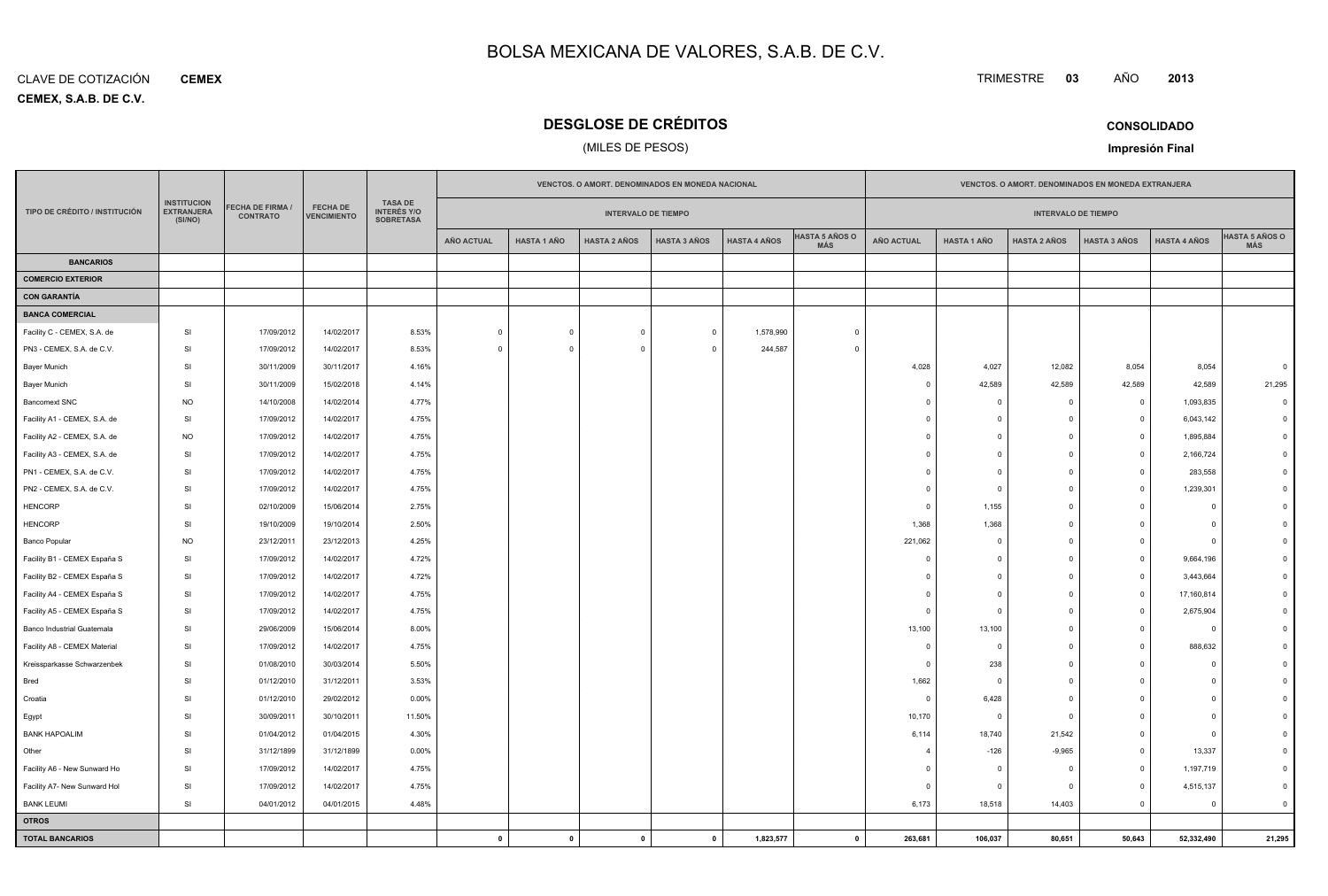#### CLAVE DE COTIZACIÓN TRIMESTRE **<sup>03</sup>** AÑO **<sup>2013</sup> CEMEX**

**CEMEX, S.A.B. DE C.V.**

### **DESGLOSE DE CRÉDITOS**

### (MILES DE PESOS)

| <b>CONSOLIDADO</b> |
|--------------------|
|--------------------|

**Impresión Final**

|                                                            |                                                    |                                            |                                       |                                            |            |             |                     | VENCTOS. O AMORT. DENOMINADOS EN MONEDA NACIONAL |                     |                              | VENCTOS. O AMORT. DENOMINADOS EN MONEDA EXTRANJERA |                    |                     |                            |                     |                              |
|------------------------------------------------------------|----------------------------------------------------|--------------------------------------------|---------------------------------------|--------------------------------------------|------------|-------------|---------------------|--------------------------------------------------|---------------------|------------------------------|----------------------------------------------------|--------------------|---------------------|----------------------------|---------------------|------------------------------|
| TIPO DE CRÉDITO / INSTITUCIÓN                              | <b>INSTITUCION</b><br><b>EXTRANJERA</b><br>(SI/NO) | <b>FECHA DE FIRMA /</b><br><b>CONTRATO</b> | <b>FECHA DE</b><br><b>VENCIMIENTO</b> | TASA DE<br>INTERÉS Y/O<br><b>SOBRETASA</b> |            |             |                     | <b>INTERVALO DE TIEMPO</b>                       |                     |                              |                                                    |                    |                     | <b>INTERVALO DE TIEMPO</b> |                     |                              |
|                                                            |                                                    |                                            |                                       |                                            | AÑO ACTUAL | HASTA 1 AÑO | <b>HASTA 2 AÑOS</b> | <b>HASTA 3 AÑOS</b>                              | <b>HASTA 4 AÑOS</b> | <b>HASTA 5 AÑOS O</b><br>MÁS | <b>AÑO ACTUAL</b>                                  | <b>HASTA 1 AÑO</b> | <b>HASTA 2 AÑOS</b> | <b>HASTA 3 AÑOS</b>        | <b>HASTA 4 AÑOS</b> | <b>HASTA 5 AÑOS O</b><br>MÁS |
| <b>BURSÁTILES</b>                                          |                                                    |                                            |                                       |                                            |            |             |                     |                                                  |                     |                              |                                                    |                    |                     |                            |                     |                              |
| <b>LISTADAS EN BOLSA (MÉXICO Y/O</b><br><b>EXTRANJERO)</b> |                                                    |                                            |                                       |                                            |            |             |                     |                                                  |                     |                              |                                                    |                    |                     |                            |                     |                              |
| QUIROGRAFARIOS                                             |                                                    |                                            |                                       |                                            |            |             |                     |                                                  |                     |                              |                                                    |                    |                     |                            |                     |                              |
| <b>CON GARANTÍA</b>                                        |                                                    |                                            |                                       |                                            |            |             |                     |                                                  |                     |                              |                                                    |                    |                     |                            |                     |                              |
| <b>COLOCACIONES PRIVADAS</b>                               |                                                    |                                            |                                       |                                            |            |             |                     |                                                  |                     |                              |                                                    |                    |                     |                            |                     |                              |
| <b>QUIROGRAFARIOS</b>                                      |                                                    |                                            |                                       |                                            |            |             |                     |                                                  |                     |                              |                                                    |                    |                     |                            |                     |                              |
| <b>CON GARANTÍA</b>                                        |                                                    |                                            |                                       |                                            |            |             |                     |                                                  |                     |                              |                                                    |                    |                     |                            |                     |                              |
| <b>TOTAL BURSÁTILES</b>                                    |                                                    |                                            |                                       |                                            |            |             |                     |                                                  |                     |                              |                                                    |                    |                     |                            |                     |                              |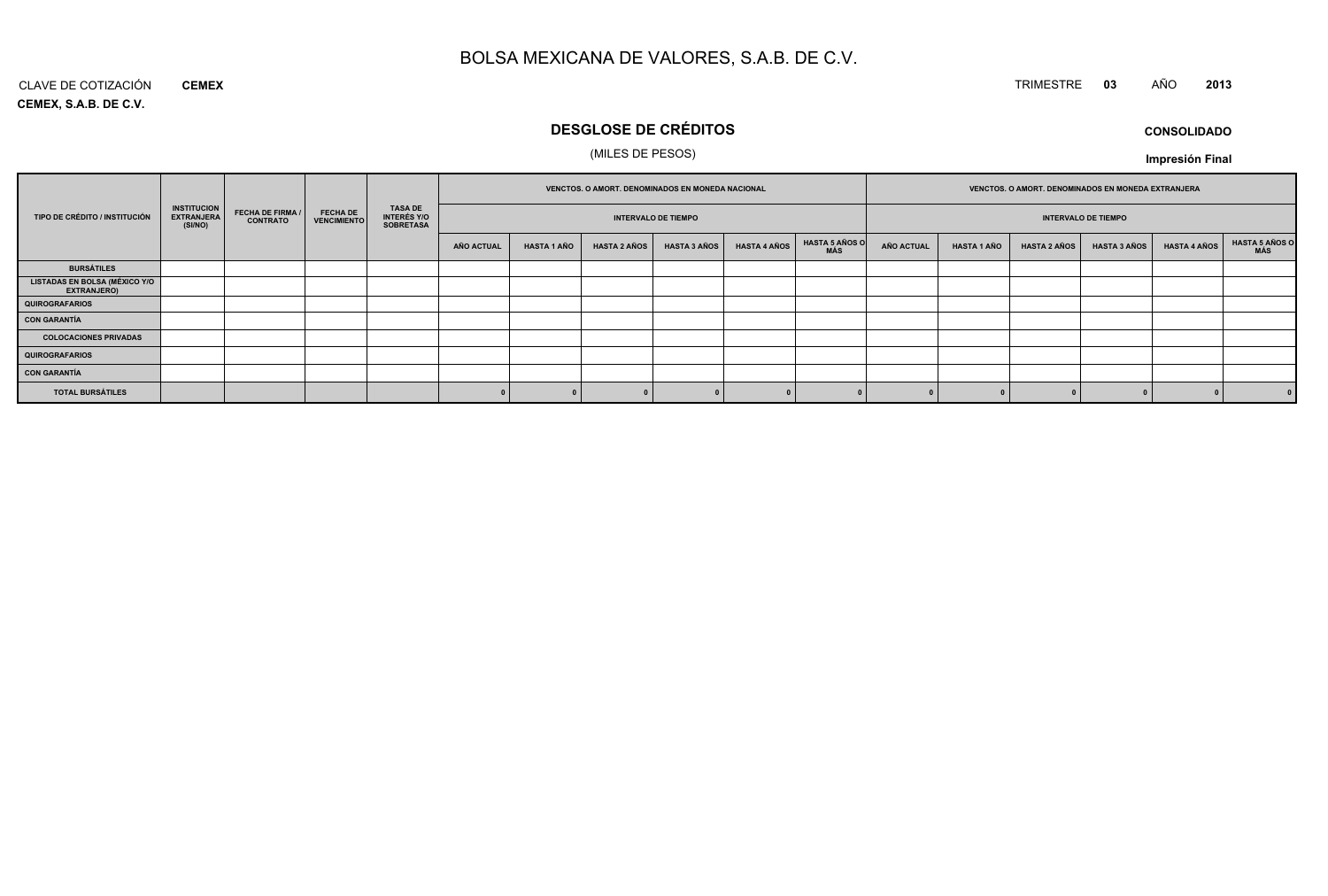#### CLAVE DE COTIZACIÓN**CEMEX**

**CEMEX, S.A.B. DE C.V.**

### **DESGLOSE DE CRÉDITOS**

### (MILES DE PESOS)

|                                                                                       |                                                    |                              |                                       |                   |                    | VENCTOS. O AMORT. DENOMINADOS EN MONEDA NACIONAL |                     |                     |                                     |            |                            | VENCTOS. O AMORT. DENOMINADOS EN MONEDA EXTRANJERA |                     |                     |                              |  |  |
|---------------------------------------------------------------------------------------|----------------------------------------------------|------------------------------|---------------------------------------|-------------------|--------------------|--------------------------------------------------|---------------------|---------------------|-------------------------------------|------------|----------------------------|----------------------------------------------------|---------------------|---------------------|------------------------------|--|--|
| TIPO DE CRÉDITO / INSTITUCIÓN                                                         | <b>INSTITUCION</b><br><b>EXTRANJERA</b><br>(SI/NO) | <b>FECHA</b><br>CONCERTACIÓN | <b>FECHA DE</b><br><b>VENCIMIENTO</b> |                   |                    | <b>INTERVALO DE TIEMPO</b>                       |                     |                     |                                     |            | <b>INTERVALO DE TIEMPO</b> |                                                    |                     |                     |                              |  |  |
|                                                                                       |                                                    |                              |                                       | <b>AÑO ACTUAL</b> | <b>HASTA 1 AÑO</b> | <b>HASTA 2 AÑOS</b>                              | <b>HASTA 3 AÑOS</b> | <b>HASTA 4 AÑOS</b> | <b>HASTA 5 AÑOS O</b><br><b>MÁS</b> | AÑO ACTUAL | <b>HASTA 1 AÑO</b>         | <b>HASTA 2 AÑOS</b>                                | <b>HASTA 3 AÑOS</b> | <b>HASTA 4 AÑOS</b> | <b>HASTA 5 AÑOS O</b><br>MÁS |  |  |
| OTROS PASIVOS CIRCULANTES Y<br>NO CIRCULANTES CON COSTO                               |                                                    |                              |                                       |                   |                    |                                                  |                     |                     |                                     |            |                            |                                                    |                     |                     |                              |  |  |
|                                                                                       | <b>NO</b>                                          |                              |                                       | $\Omega$          | $\Omega$           | $^{\circ}$                                       | $\Omega$            | 579,015             | $\Omega$                            |            |                            |                                                    |                     |                     |                              |  |  |
|                                                                                       | <b>NO</b>                                          |                              |                                       |                   |                    |                                                  |                     |                     |                                     | 659,680    | 4,869,235                  | 19,271,324                                         | 22,450,969          | 9,317,100           | 106,358,770                  |  |  |
| <b>TOTAL OTROS PASIVOS</b><br><b>CIRCULANTES Y NO CIRCULANTES</b><br><b>CON COSTO</b> |                                                    |                              |                                       | $\mathbf 0$       | $\Omega$           | $\mathbf 0$                                      | $\overline{0}$      | 579,015             | $\Omega$                            | 659,680    | 4,869,235                  | 19,271,324                                         | 22,450,969          | 9,317,100           | 106,358,770                  |  |  |
|                                                                                       |                                                    |                              |                                       |                   |                    |                                                  |                     |                     |                                     |            |                            |                                                    |                     |                     |                              |  |  |
| <b>PROVEEDORES</b>                                                                    |                                                    |                              |                                       |                   |                    |                                                  |                     |                     |                                     |            |                            |                                                    |                     |                     |                              |  |  |
|                                                                                       | <b>NO</b>                                          |                              |                                       | 5,195,656         | $\Omega$           |                                                  |                     |                     |                                     |            |                            |                                                    |                     |                     |                              |  |  |
|                                                                                       | <b>NO</b>                                          |                              |                                       |                   |                    |                                                  |                     |                     |                                     | 15,859,847 | $\overline{0}$             |                                                    |                     |                     |                              |  |  |
| <b>TOTAL PROVEEDORES</b>                                                              |                                                    |                              |                                       | 5,195,656         | $\Omega$           |                                                  |                     |                     |                                     | 15,859,847 | $\overline{0}$             |                                                    |                     |                     |                              |  |  |
|                                                                                       |                                                    |                              |                                       |                   |                    |                                                  |                     |                     |                                     |            |                            |                                                    |                     |                     |                              |  |  |
| OTROS PASIVOS CIRCULANTES Y<br><b>NO CIRCULANTES</b>                                  |                                                    |                              |                                       |                   |                    |                                                  |                     |                     |                                     |            |                            |                                                    |                     |                     |                              |  |  |
| <b>VARIOS</b>                                                                         | <b>NO</b>                                          |                              |                                       | $\Omega$          | 5,731,852          | $\mathbf{0}$                                     | $^{\circ}$          | $\mathbf{0}$        | 2,940,082                           |            |                            |                                                    |                     |                     |                              |  |  |
| VARIOS                                                                                | <b>NO</b>                                          |                              |                                       |                   |                    |                                                  |                     |                     |                                     | $\Omega$   | 18,920,523                 | $\mathbf 0$                                        | $^{\circ}$          | $\Omega$            | 39,194,644                   |  |  |
| <b>TOTAL OTROS PASIVOS</b><br><b>CIRCULANTES Y NO CIRCULANTES</b>                     |                                                    |                              |                                       | $\Omega$          | 5,731,852          | $\mathbf 0$                                      | $\Omega$            | $\Omega$            | 2,940,082                           | $\Omega$   | 18,920,523                 | $\Omega$                                           | $\mathbf 0$         | $\Omega$            | 39,194,644                   |  |  |
|                                                                                       |                                                    |                              |                                       |                   |                    |                                                  |                     |                     |                                     |            |                            |                                                    |                     |                     |                              |  |  |
| <b>TOTAL GENERAL</b>                                                                  |                                                    |                              |                                       | 5,195,656         | 5,731,852          | $\mathbf{r}$                                     |                     | 2,402,592           | 2,940,082                           | 16,783,208 | 23,895,795                 | 19,351,975                                         | 22,501,612          | 61,649,590          | 145,574,709                  |  |  |

**OBSERVACIONES**

### TRIMESTRE **<sup>03</sup>** AÑO **<sup>2013</sup>**

**CONSOLIDADOImpresión Final**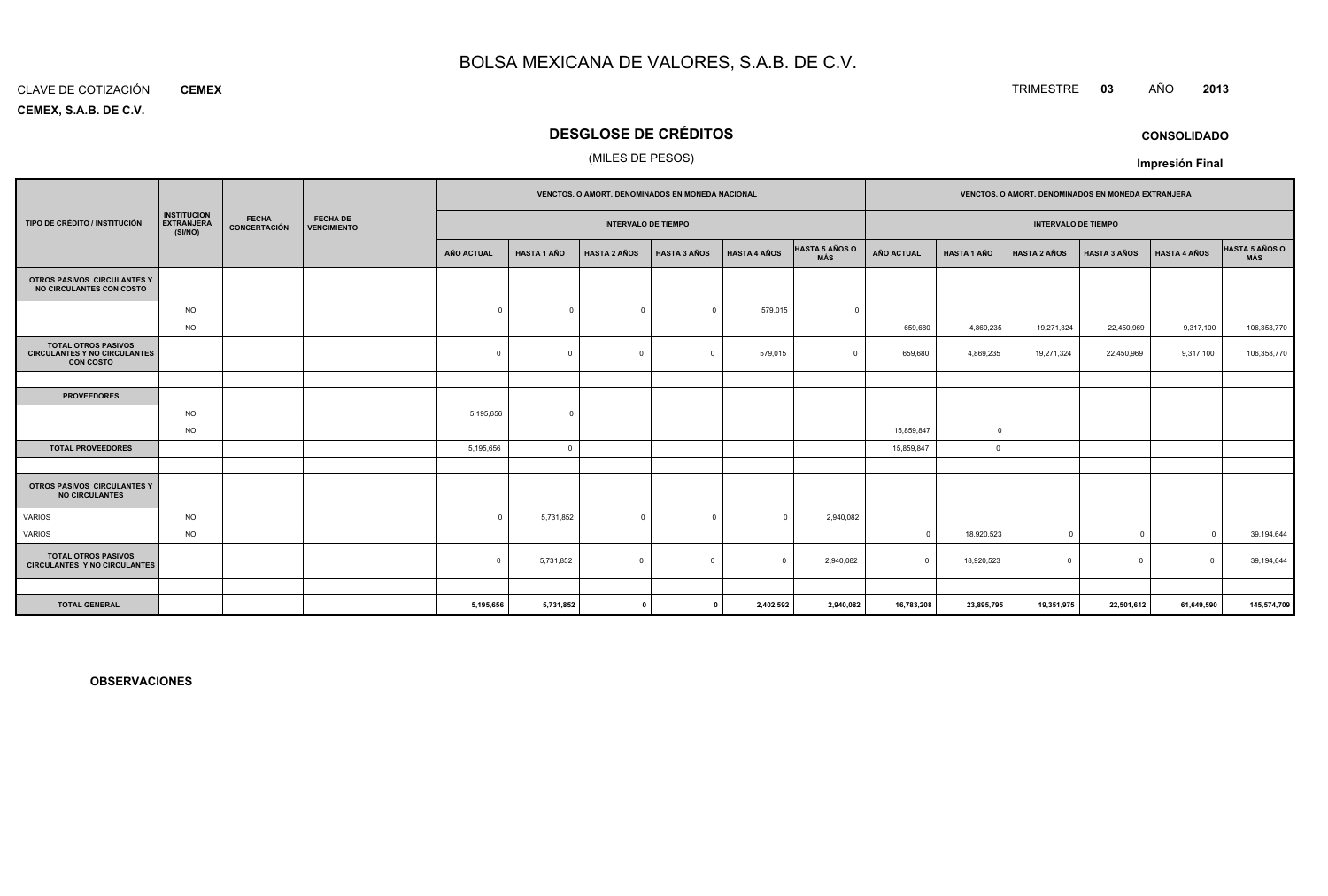CLAVE DE COTIZACIÓN: **CEMEX CEMEX, S.A.B. DE C.V.**

TRIMESTRE: **03** AÑO: **2013**

### **POSICIÓN MONETARIA EN MONEDA EXTRANJERA**

### **CONSOLIDADO**

#### **Impresión Final**

| POSICIÓN EN MONEDA EXTRANJERA | <b>DÓLARES</b>   |                       | <b>OTRAS MONEDAS</b>    |                       | <b>TOTAL MILES DE</b> |
|-------------------------------|------------------|-----------------------|-------------------------|-----------------------|-----------------------|
| (MILES DE PESOS)              | MILES DE DÓLARES | <b>MILES DE PESOS</b> | <b>MILES DE DÓLARES</b> | <b>MILES DE PESOS</b> | <b>PESOS</b>          |
| <b>ACTIVO MONETARIO</b>       | 1,582,241        | 20,727,355            | 2,131,871               | 27,927,510            | 48,654,865            |
| <b>CIRCULANTE</b>             | 1,102,739        | 14,445,879            | 1,904,810               | 24,953,014            | 39,398,893            |
| NO CIRCULANTE                 | 479,502          | 6,281,476             | 227,061                 | 2,974,496             | 9,255,972             |
| <b>PASIVO</b>                 | 16,117,797       | 211, 143, 142         | 6,001,049               | 78,613,746            | 289,756,888           |
| <b>CIRCULANTE</b>             | 1,131,243        | 14,819,288            | 1,974,024               | 25,859,715            | 40,679,003            |
| NO CIRCULANTE                 | 14,986,554       | 196,323,854           | 4,027,025               | 52,754,031            | 249,077,885           |
| <b>SALDO NETO</b>             | $-14,535,556$    | -190,415,787          | $-3,869,178$            | $-50,686,236$         | -241,102,023          |

### **OBSERVACIONES**

#### **(MILES DE PESOS)**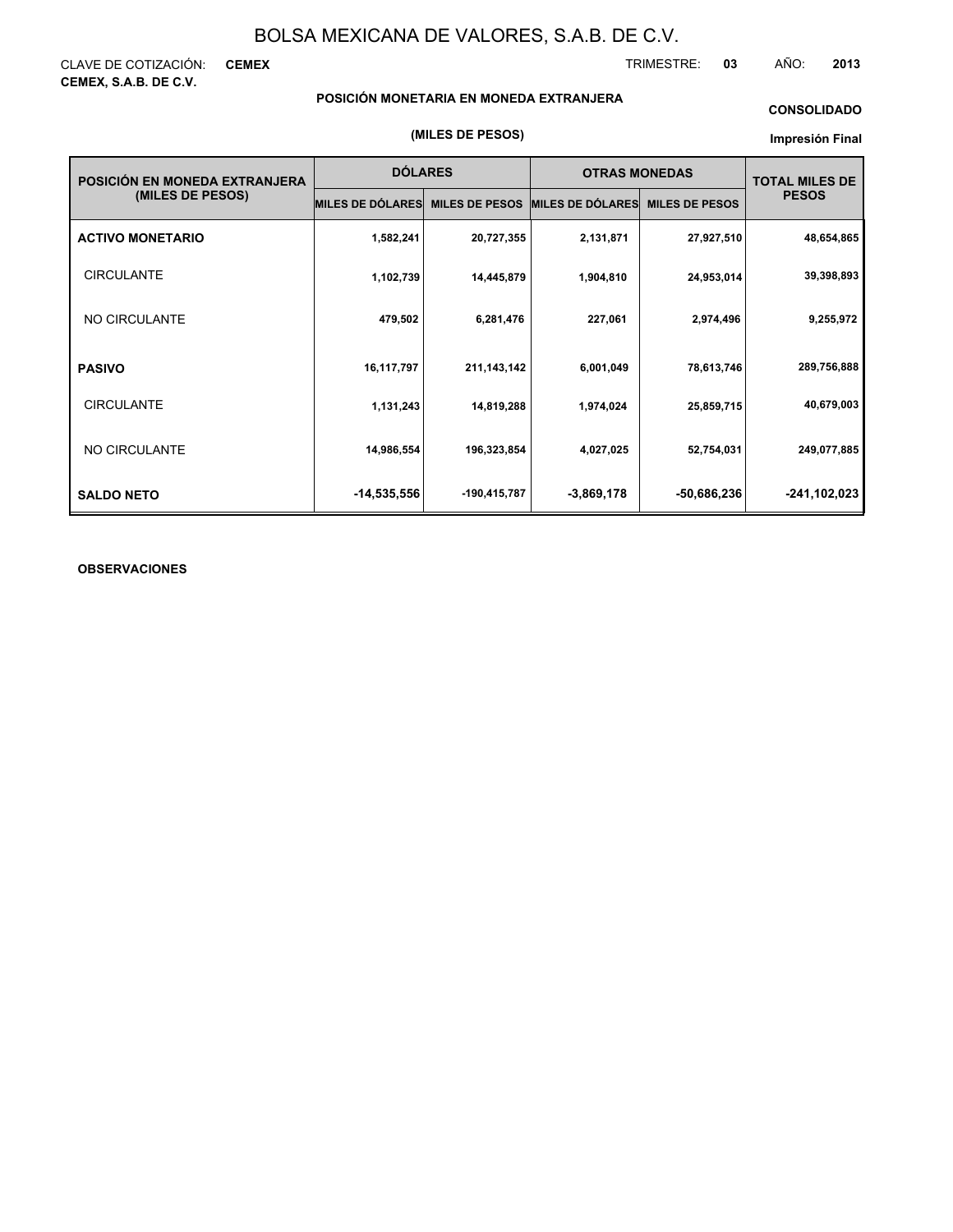**CEMEX**

**CEMEX, S.A.B. DE C.V.**

**INSTRUMENTOS DE DEUDA**

PAGINA 1/2

**CONSOLIDADO**

**Impresión Final**

### **LIMITACIONES FINANCIERAS SEGÚN CONTRATO, ESCRITURAS DE LA EMISION Y/O TITULO**

RESTRICCIONES FINANCIERAS

LA HABILIDAD DE CEMEX PARA CUMPLIR CON ESTAS RAZONES FINANCIERAS PUEDE SER AFECTADA POR CONDICIONES ECONÓMICAS Y VOLATILIDAD EN LOS TIPOS DE CAMBIO, ASÍ COMO POR LAS CONDICIONES GENERALES PREVALECIENTES EN LOS MERCADOS DE DEUDA Y CAPITALES. PARA EL PERIODO DE CUMPLIMIENTO TERMINADO AL 30 DE SEPTIEMBRE DE 2013 CONSIDERANDO EL NUEVO ACUERDO DE CRÉDITO Y EL ACUERDO DE FINANCIAMIENTO ENMENDADO, SEGÚN APLICA Y, CON BASE EN LAS CIFRAS BAJO IFRS Y NIF, SEGÚN CORRESPONDA, CEMEX, S.A.B. DE C.V. Y SUS SUBSIDIARIAS ESTUVIERON EN CUMPLIMIENTO CON LAS RESTRICCIONES FINANCIERAS DE SUS CONTRATOS DE CRÉDITO.

LAS PRINCIPALES RAZONES FINANCIERAS CONSOLIDADAS SON LAS SIGUIENTES:

RAZONES FINANCIERAS CONSOLIDADAS 2013 RAZÓN DE APALANCAMIENTO 1,2,LÍMITE=< 7.0 CÁLCULO5.56

RAZÓN DE COBERTURA 3LÍMITE> 1.50 CÁLCULO2.08

1LA RAZÓN DE APALANCAMIENTO SE CALCULA EN PESOS DIVIDIENDO LA "DEUDA FONDEADA" ENTRE EL RESULTADO DE OPERACIÓN ANTES DE OTROS GASTOS, NETO, MÁS DEPRECIACIÓN Y AMORTIZACIÓN ("FLUJO DE OPERACIÓN") PRO FORMA DE LOS ÚLTIMOS DOCE MESES A LA FECHA DEL CÁLCULO. LA DEUDA FONDEADA CONSIDERA LA DEUDA SEGÚN EL ESTADO FINANCIERO SIN ARRENDAMIENTOS FINANCIEROS, MÁS LAS NOTAS PERPETUAS Y LAS GARANTÍAS, MÁS O MENOS EL VALOR RAZONABLE DE INSTRUMENTOS DERIVADOS, SEGÚN APLIQUE, ENTRE OTROS AJUSTES.

2EL FLUJO DE OPERACIÓN PRO FORMA REPRESENTA, CALCULADO EN PESOS, EL FLUJO DE OPERACIÓN DE LOS ÚLTIMOS DOCE MESES A LA FECHA DEL CÁLCULO, MÁS EL FLUJO DE OPERACIÓN REFERIDO A DICHO PERIODO DE CUALQUIER ADQUISICIÓN SIGNIFICATIVA EFECTUADA EN EL PERIODO ANTES DE SU CONSOLIDACIÓN EN CEMEX, MENOS EL FLUJO DE OPERACIÓN REFERIDO A DICHO PERIODO DE CUALQUIER VENTA SIGNIFICATIVA EFECTUADA EN EL PERIODO QUE SE HUBIERA LIQUIDADO.

3LA RAZÓN DE COBERTURA SE CALCULA CON LAS CIFRAS EN PESOS DE LOS ESTADOS FINANCIEROS, DIVIDIENDO EL FLUJO DE OPERACIÓN PRO FORMA ENTRE LOS GASTOS FINANCIEROS DE LOS ÚLTIMOS DOCE MESES A LA FECHA DEL CÁLCULO. LOS GASTOS FINANCIEROS INCLUYEN LOS INTERESES DEVENGADOS POR LAS NOTAS PERPETUAS.

PARA 2013 Y EN ADELANTE, CEMEX CONSIDERA QUE CONTINUARÁ CUMPLIENDO CON LAS RESTRICCIONES FINANCIERAS BAJO SU NUEVO ACUERDO DE CRÉDITO, CONSIDERANDO QUE SE ESPERAN BENEFICIOS POR PROGRAMAS DE REDUCCIÓN DE COSTOS IMPLEMENTADOS DURANTE 2012 Y 2011, CONDICIONES FAVORABLES EN ALGUNOS MERCADOS CLAVE, Y DISMINUCIONES EN LOS COSTOS DE ALGUNOS INSUMOS COMO ENERGÍA. ASIMISMO, COMO EN AÑOS ANTERIORES, CEMEX TIENE UN PLAN DE VENTA DE ACTIVOS, QUE SE ESPERA COMPLEMENTE LOS ESFUERZOS PARA REDUCIR SU DEUDA.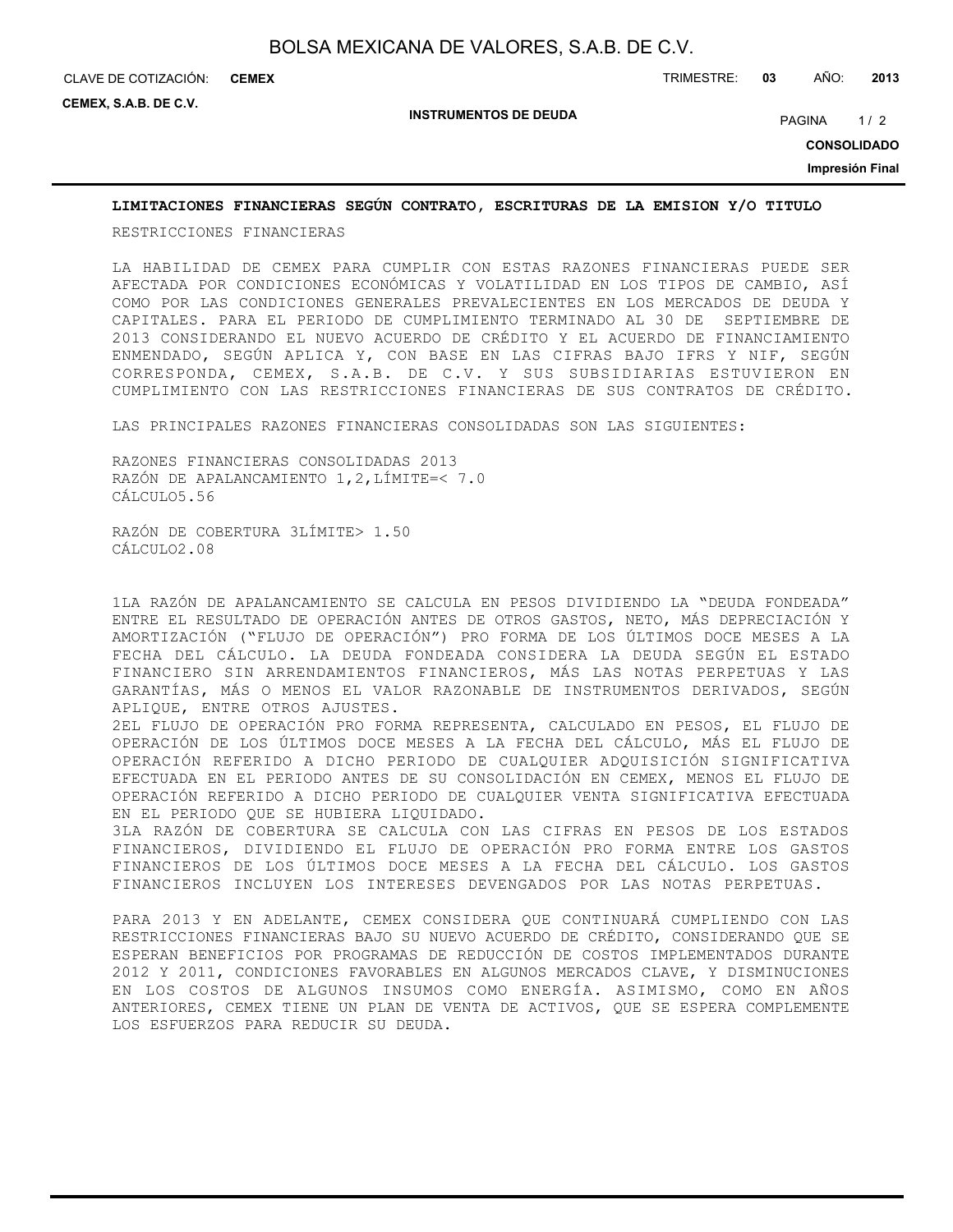| CLAVE DE COTIZACIÓN:  | <b>CEMEX</b> |                                                  |                              | TRIMESTRE: | 03 | AÑO:          | 2013               |
|-----------------------|--------------|--------------------------------------------------|------------------------------|------------|----|---------------|--------------------|
| CEMEX, S.A.B. DE C.V. |              |                                                  | <b>INSTRUMENTOS DE DEUDA</b> |            |    | <b>PAGINA</b> | 2/2                |
|                       |              |                                                  |                              |            |    |               | <b>CONSOLIDADO</b> |
|                       |              |                                                  |                              |            |    |               | Impresión Final    |
|                       |              | SITUACIÓN ACTUAL DE LAS LIMITACIONES FINANCIERAS |                              |            |    |               |                    |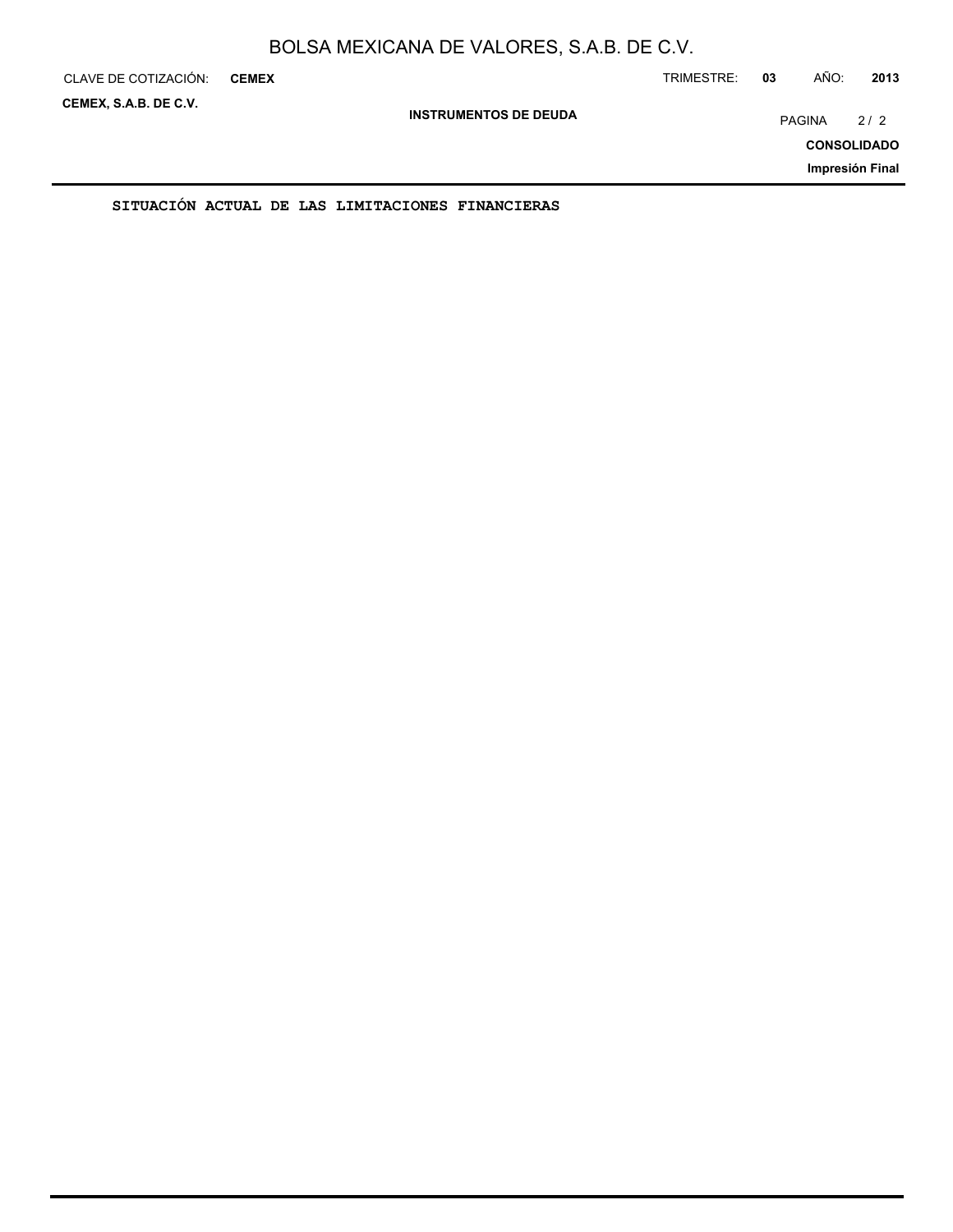**DISTRIBUCIÓN DE INGRESOS POR PRODUCTO**

**INGRESOS TOTALES**

**(MILES DE PESOS)**

**CEMEX, S.A.B. DE C.V.**

**CEMEX**

### CLAVE DE COTIZACIÓN TRIMESTRE **03** AÑO **2013**

**CONSOLIDADO**

**Impresión Final**

| <b>PRINCIPALES PRODUCTOS O LINEA</b>             | <b>VENTAS</b>  |                | $%$ DE<br><b>PARTICIPACION EN</b> | <b>PRINCIPALES</b> |                 |  |
|--------------------------------------------------|----------------|----------------|-----------------------------------|--------------------|-----------------|--|
| <b>DE PRODUCTOS</b>                              | <b>VOLUMEN</b> | <b>IMPORTE</b> | <b>EL MERCADO</b>                 | <b>MARCAS</b>      | <b>CLIENTES</b> |  |
| <b>INGRESOS NACIONALES</b>                       |                |                |                                   |                    |                 |  |
|                                                  | 0              | 27,046,718     | 0.00                              |                    |                 |  |
| <b>INGRESOS POR EXPORTACIÓN</b>                  |                |                |                                   |                    |                 |  |
|                                                  | 0              | 3,641,327      | 0.00                              |                    |                 |  |
| <b>INGRESOS DE SUBSIDIARIAS EN EL EXTRANJERO</b> |                |                |                                   |                    |                 |  |
|                                                  | 0              | 114,399,560    | 0.00                              |                    |                 |  |
| <b>TOTAL</b>                                     | 0              | 145,087,605    |                                   |                    |                 |  |

**OBSERVACIONES**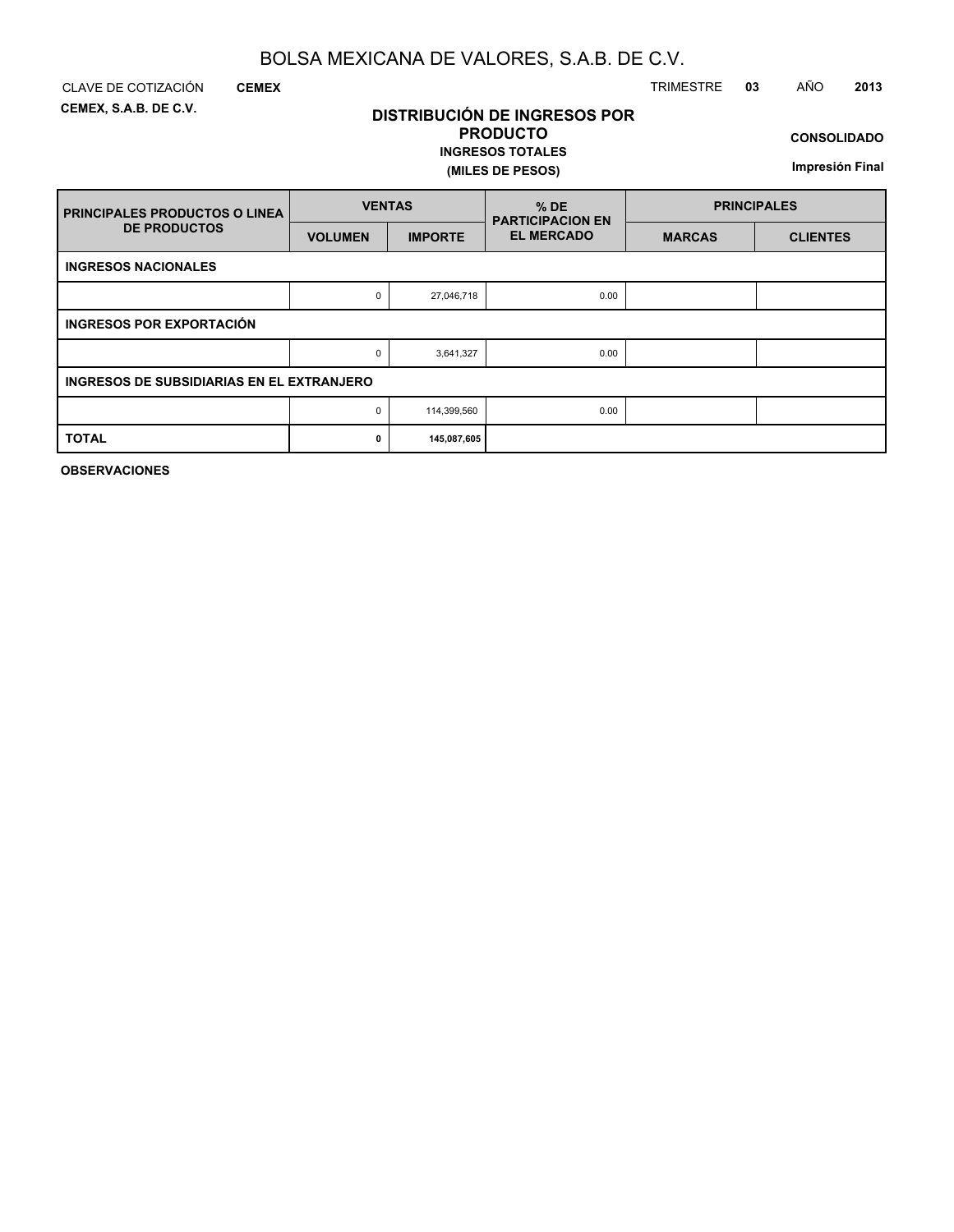TRIMESTRE **<sup>03</sup>** AÑO**<sup>2013</sup>**

**CONSOLIDADO**

### **INTEGRACIÓN DEL CAPITAL SOCIALPAGADO**

### **CARACTERISTICAS DE LAS ACCIONES**

**Impresión Final**

|              | <b>CUPÓN</b><br><b>SERIES</b> |                                                  |                | <b>NUMERO DE ACCIONES</b> |                  | <b>CAPITAL SOCIAL</b>    |             |                 |  |
|--------------|-------------------------------|--------------------------------------------------|----------------|---------------------------|------------------|--------------------------|-------------|-----------------|--|
|              |                               | VALOR NOMINAL(\$) VIGENTE<br><b>PORCIÓN FIJA</b> |                | <b>PORCIÓN VARIABLE</b>   | <b>MEXICANOS</b> | <b>LIBRE SUSCRIPCIÓN</b> | <b>FIJO</b> | <b>VARIABLE</b> |  |
| I٨           | 0.00280                       | 145                                              | 8,712,000,000  | 14,132,405,722            | 22,844,405,722   | 0                        | 24.190      | 39,240          |  |
| lв           | 0.00280                       | 145                                              | 4,356,000,000  | 7,066,202,861             | 0                | 11,422,202,861           | 12,095      | 19,620          |  |
| <b>TOTAL</b> |                               |                                                  | 13,068,000,000 | 21,198,608,583            | 22,844,405,722   | 11,422,202,861           | 36,285      | 58,860          |  |

**TOTAL DE ACCIONES QUE REPRESENTAN EL CAPITAL SOCIAL PAGADO A LA FECHA DE ENVIO DE LA INFORMACIÓN:**

34,266,608,583

**OBSERVACIONES**

**CEMEX, S.A.B. DE C.V.** CLAVE DE COTIZACIÓN**CEMEX**